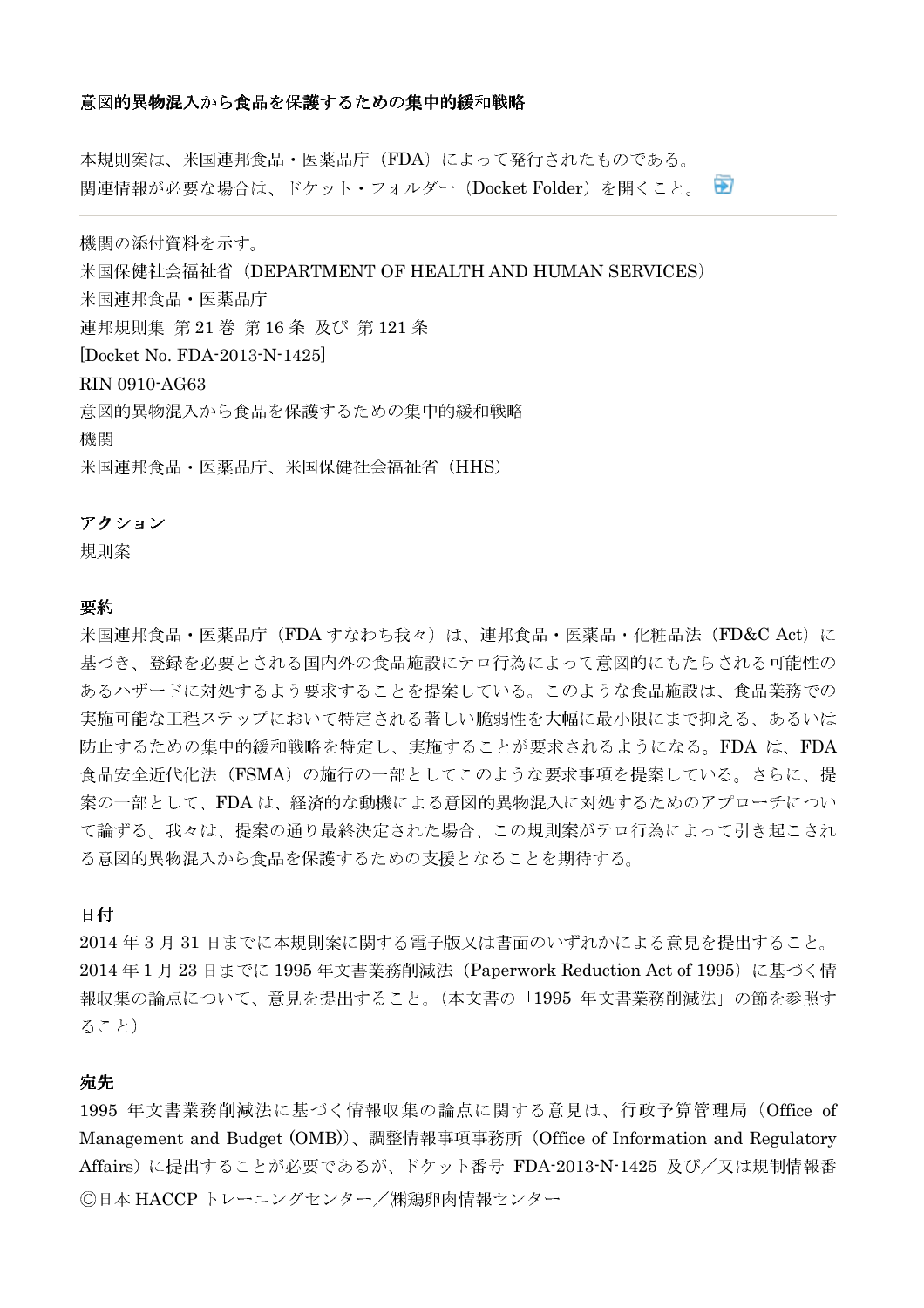号 (RIN) 0910-AG63 によって特定される意見は、以下に記載の方法で提出することが可能である。 (本文書の「1995年文書業務削減法」の節を参照すること)

電子版の意見は、以下の方法によって提出すること。

フェデラル・イールールメーキング・ポータル (Federal eRulemaking Portal): http://www.regulations.gov. 意見提出に関する指示に従うこと。

書面による提出

以下の方法により、書面による提出を行うこと。

郵送/手渡し/(書類又は CD-ROM 提出の)宅配便:20852 メリーランド州、ロックビル、rm. 1061、 フィッシャーズ・レーン 5630 FDA 文書記録管理部門 (Division of Dockets Management)  $(HFA-305)$ 

指示:受領されるすべての提出物には、政府機関名、ドケット番号 FDA-2013-N-1425 及び本法制 化に関する規制情報番号 (RIN) 0910-AG63 が含まれていなければならない。受領されるすべての 意見は、変更されることなく、提供された個人情報を含め、http://www.regulations.gov に掲載さ れる可能性がある。意見の提出に関する追加情報については、本文書の「補足情報」の節の「意見」 の項目を参照すること。

ドケット:背景に関する公文書、又は受領された意見を読むためのドケットへのアクセスは、 http://www.regulations.gov にアクセスし、(本文書冒頭の [] 内に記載されている) ドケット番号 を「検索」ボックスに入力して指示に従うことにより/又は即座に、FDA 文書記録管理部門 (20852 メリーランド州、ロックビル、rm. 1061、フィッシャーズ・レーン 5630)まで進むこと。

## さらなる情報の入手に関して

人が摂取する食品に関する条項について: Ryan Newkirk 、FDA 食品安全・応用栄養センター (Center for Food Safety and Applied Nutrition) (HFS-005)、20740 メリーランド州、カレッジ・ パーク、ペイント・ブランチ・パークウェイ 5100、240-402-2428, begin\_of\_the\_skype\_highlighting 動物が摂取する食品に関する条項について: Alfred Montgomery、FDA 動物用医薬品センター

(Center for Veterinary Medicine) (HFV-200)、20855 メリーランド州、ロックビル、スタンディ  $y \circ z - y' \circ z' - z''$  7519, 240-453-6836 begin of the skype highlighting

## 補足情報

日次

重要点に関する要旨 規則案の対象範囲 規則案の主要な条項に関する要旨 費用便益 **I. 序論 II. 背景** A. 食品の意図的異物混入事件 B. 食品防御に対する各機関の協力によるアプローチ C. 食品分野に関する資源 ©日本 HACCP トレーニングセンター/㈱鶏卵肉情報センター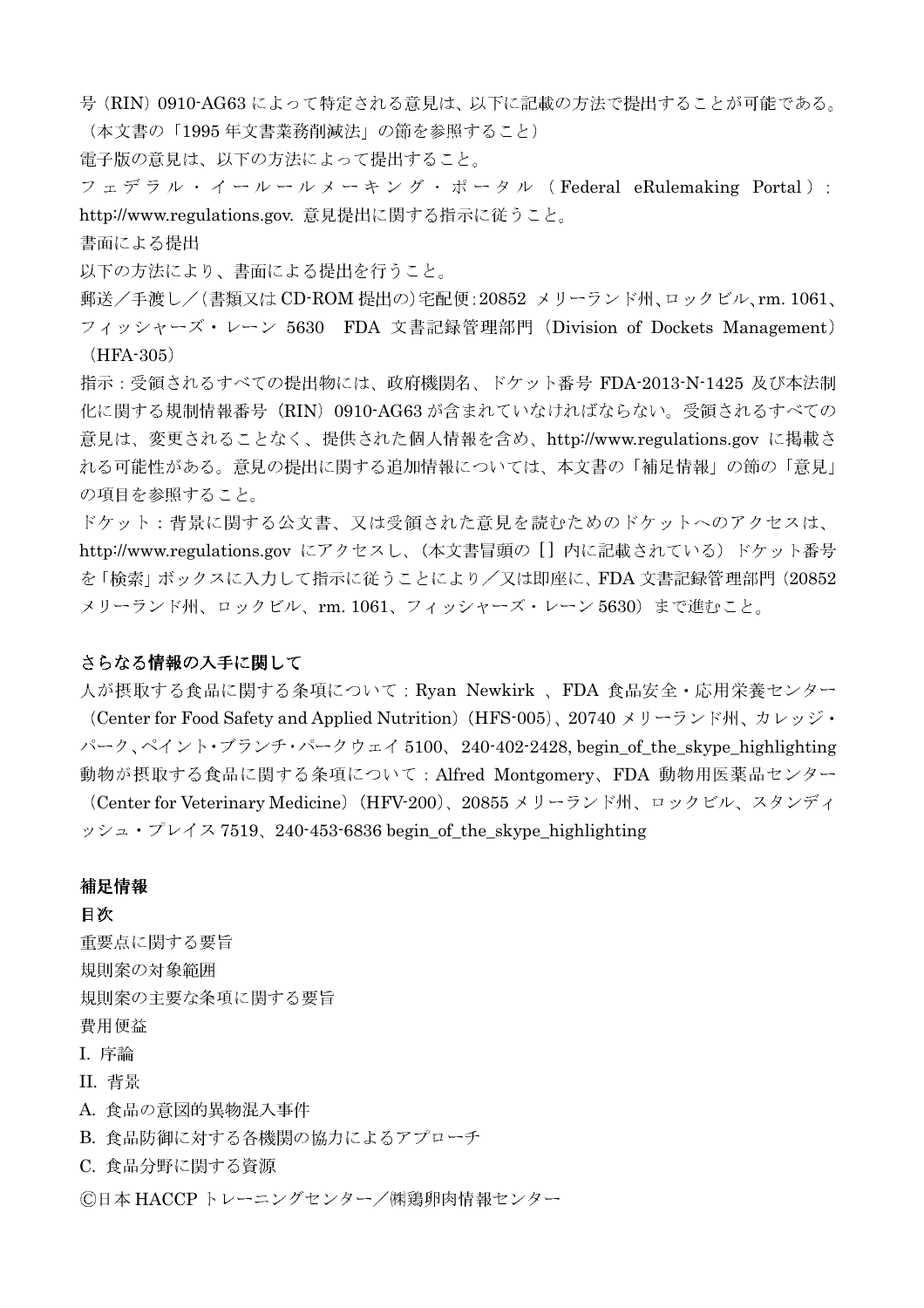- D. 支援活動
- E. 産業界の基準
- F. 国際的な食品防御ガイドライン
- III. 法的権限
- A. FSMA 第103条
- B. FSMA 第106条
- C. 州際活動
- IV. 規制的アプローチ
- A. 規則の枠組み
- B. 農産物生産農場において発生する業務活動
- C. 輸送業者
- D. 動物が摂取する食品
- E. 不満を抱いた従業員、消費者、又は競合会社の行為
- F. 経済的な動機による異物の混入
- G. 農場に共同設置される施設における低リスクの業務活動
- H. 酪農場において発生する業務活動
- I. テロリズムによって引き起こされる意図的異物混入の高リスク食品に焦点を置くためのその他の 方法
- V. 提案
- A. 定義条項
- **B.** 免除
- C. 食品防御対策
- D. 作成及び保持が必要な記録に適用される要求事項
- E. 滴合性
- VI. 予備的規制影響分析
- VII. 環境影響分析
- VIII. 連邦主義
- **IX.** 意見
- X. 参考資料

## 重要点に関する要旨

本規制案では、FDA食品安全近代化法 (FSMA) において改正された連邦食品·医薬品·化粧品法 (FD&C) の食品の意図的異物混入に関連する 3 条項を実施する。FD&C 法 第 418 条 (合衆国法 典 第21編 第350条g)は、食品を製造、加工、梱包又は保管する施設であり、FD&C法 第415 条(合衆国法典 第21編 第350条d)に基づき登録が必要とされる施設との関連において、意図的 異物混入に対処する。FD&C法 第419条 (合衆国法典 第21編 第350条h)は、未加工の農産物 である果物及び野菜との関連において、意図的異物混入に対処する。FD&C 法 第 420 条 (合衆国 法典 第21編 第350条i)は、高リスク食品及び牛乳生産農場を除く免除農場との関連において、 意図的異物混入に対処する。FDAは、本法制化において、FD&C 法 第418条、第419条、及び第 ©日本 HACCPトレーニングセンター/㈱鶏卵肉情報センター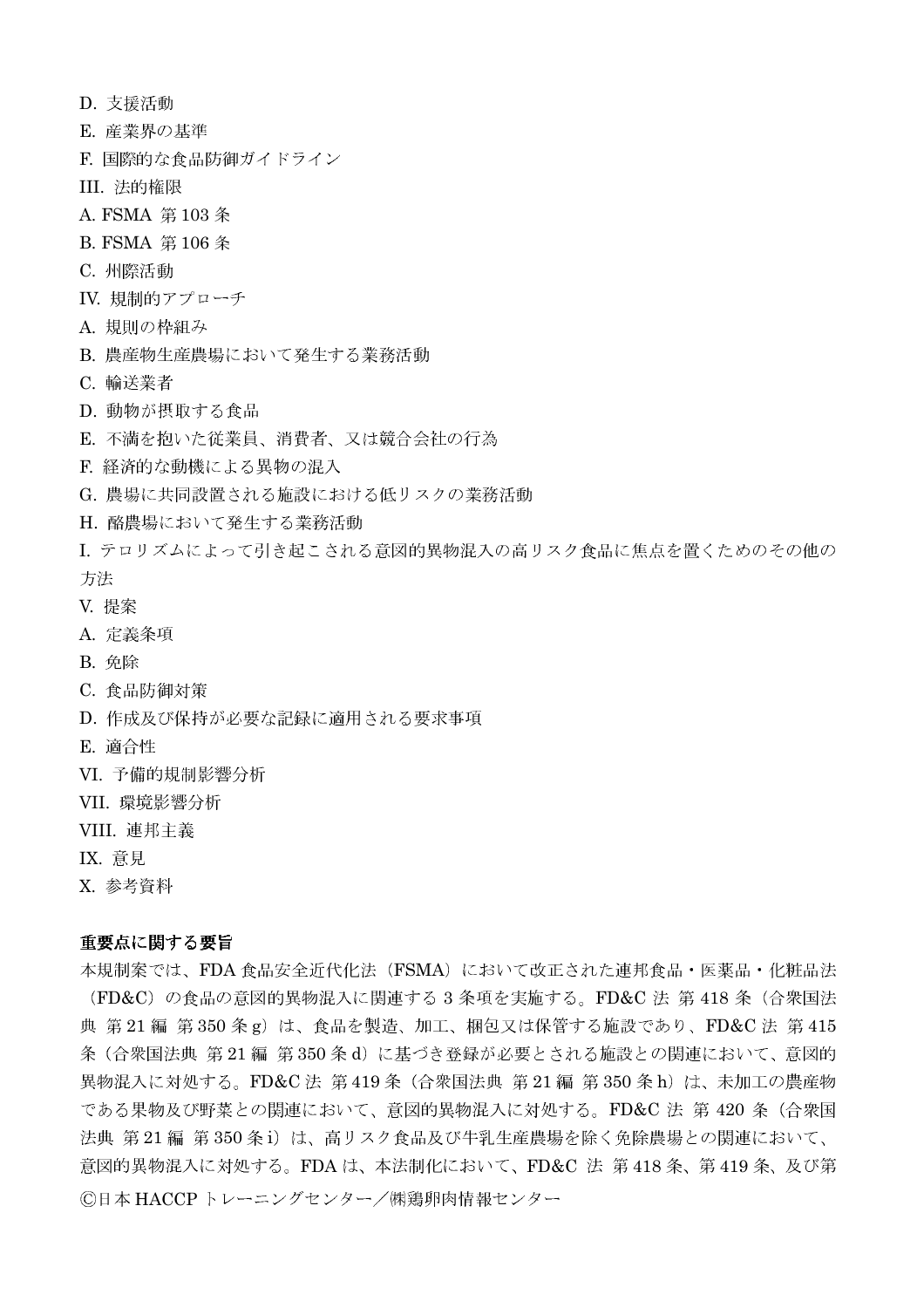420 条の意図的異物混入に関する条項を実施している。

#### 規則案の対象範囲

本規則案の主題は、テロ行為によって引き起こされる意図的異物混入から食品を保護することであ る。本規則案は、FD&C 法 第 415 条に基づき登録が必要とされる国内外の施設に適用される。し かしながら、本文書において説明され、図1及び表1に示されるように、規則案にはいくつかの免 除が含まれる。(以下に示す図表は、本規則の提案範囲及び要求事項の説明を目的としており、規制 案のすべての側面を含むものではない。)免除は以下の通りである。

本規則案は、資格要件を満たす施設には適用されない。ただし、要請に応じて、その施設が本免除 を受ける資格があることを実証する根拠となった証拠書類を公的審査のために提出することが求め られる。提案において、資格要件を満たす施設とは、(1) 零細企業(すなわち、食品のインフレ調 整後の年間売上高が 1,000 万ドル未満の企業)、又は (2) 以下の二つの必要条件を満たす施設であ る。(a) 適用可能な暦年の前3年間に、(本条項内で定義される)資格要件を満たす最終使用者以外 のすべての購入者に販売された食品の平均年次貨幣価値を、資格要件を満たす最終使用者に販売さ れた製造食品、加工食品、梱包食品、又は保管食品の平均年次貨幣価値が上回る施設、及び(b)適 用可能な暦年の前3年間に販売されたすべての食品の平均年次貨幣価値がインフレ調整後50万ドル 未満である施設。

本規則案は、液体貯蔵タンクでの食品の保管以外の食品の保管には適用されない。

本規則案は、食品に直接接触する容器がそのままの状態である場合の食品の梱包、再梱包、ラベル 付け、又は再ラベル付けには適用されない。

本規則案は、連邦食品·医薬品·化粧品法 第 419 条 (農産物の安全に関する基準 (Standards for Produce Safety))の対象となる施設の業務活動には適用されない。

本規則案は、特定の条件を満たす施設のアルコール飲料に関しては適用されない。

本規則案は、人以外の動物が摂取する食品の製造、加工、梱包、又は保管には適用されない。

FDA では、これらの除外及び追加の除外が許可されるかどうかについて、意見を求める。

番付コード (BILLING CODE) 4160-01-P

番付コード 4160-01-C

表1– 意図的異物混入の範囲及び除外・免除案

| 意図的異物混入の種類                                                                                      | 連邦規則集 第 21 巻 第<br>121 項案の範囲内の対象               | 論理的根拠の要約、及び関連<br>する本規則*の対応する節                                                      |
|-------------------------------------------------------------------------------------------------|-----------------------------------------------|------------------------------------------------------------------------------------|
| I. 本法制化案において考慮される<br>意図的異物混入の種類                                                                 |                                               |                                                                                    |
| 1.不満を抱いた従業員、消費者、又<br>は競合会社の行為であり、会社の評<br>判を攻撃することを目的とし、公衆<br>衛生に危害を及ぼすことが目的で<br>はないが公衆衛生に危害が及ぶ可 | 連邦規則集 第 21 巻 第<br>121 項案の対象とする意<br>図的異物混入の範囲外 | 公衆衛生に広範な重大危害を<br>及ぼすことが目的ではないた<br>め、「高リスク」であるとは見<br>なされない。本文書の第 IV<br>節 E項を参照すること。 |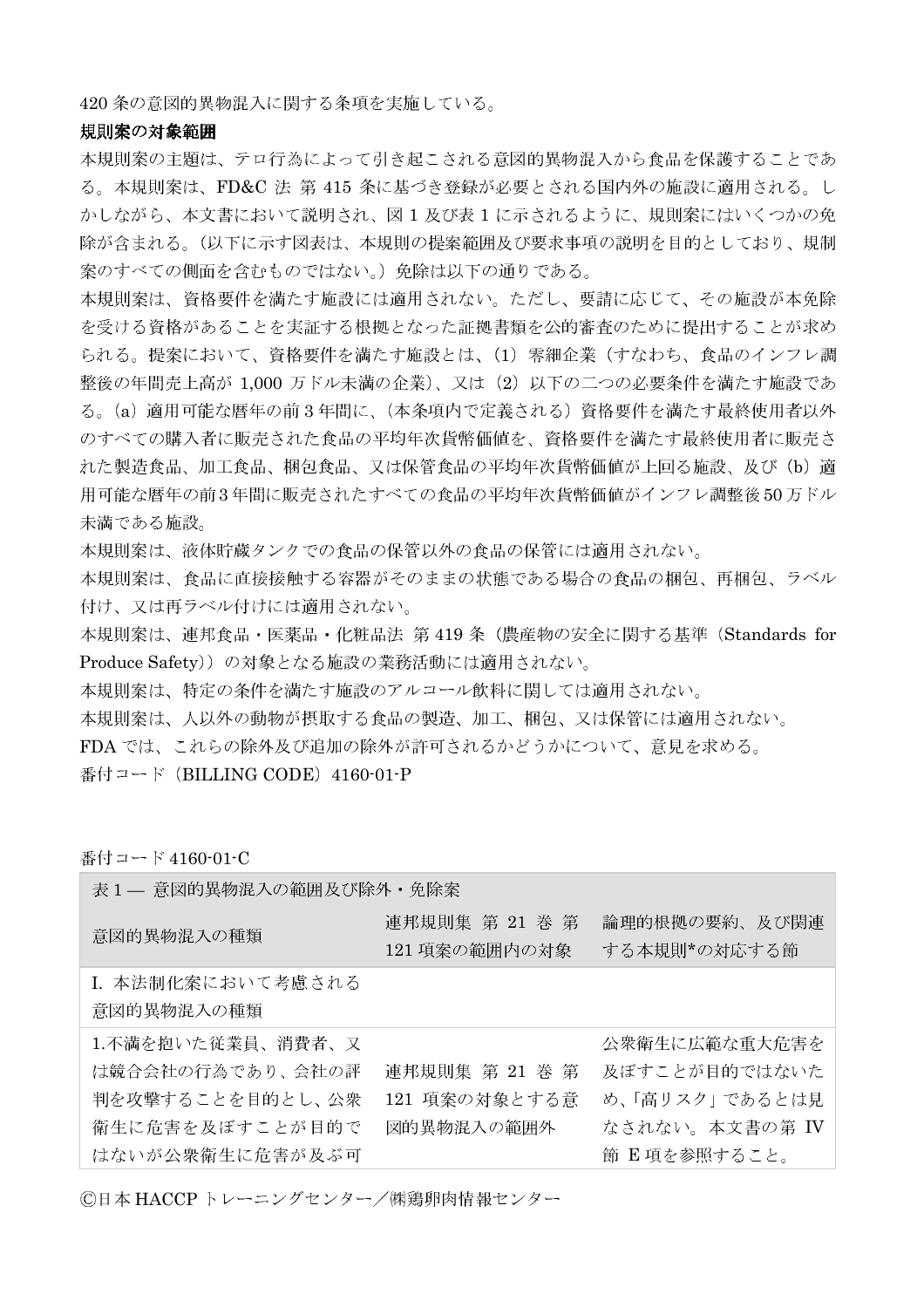| 能性のあるもの。                                                                                     |                                               |                                                                                                    |
|----------------------------------------------------------------------------------------------|-----------------------------------------------|----------------------------------------------------------------------------------------------------|
| 2. 経済的利益を得ることを目的と<br>し、公衆衛生に危害を及ぼすことが<br>目的ではないが、公衆衛生に危害が<br>及ぶ可能性のある経済的な動機に<br>よる異物混入 (EMA) | 連邦規則集 第 21 巻 第<br>121 項案の対象とする意<br>図的異物混入の範囲外 | EMA が「常識的に考えて起<br>こり得る」場合の予防管理体<br>制における危害要因分析の一<br>部として対処されるものと見<br>なされる。本文書の第 IV 節<br>F項を参照すること。 |
| 3. テロ行為を含む公衆衛生に大規<br>模な危害を引き起こすことを目的<br>とする行為                                                | 連邦規則集 第 21 巻 第<br>121項案の範囲内であり、<br>焦点である。     | 行為の意図が公衆衛生に広範<br>な重大危害を引き起こすこと<br>であるため、「高リスク」と見<br>なされる。                                          |
|                                                                                              |                                               | 本文書の第 IV 節 A 項を参照<br>すること。                                                                         |
| II. 連邦規則集 第 21 巻 第 121 項<br>案から除外又は免除される施設又<br>は業務                                           |                                               |                                                                                                    |
| 施設又は業務                                                                                       | 除外又は免除(及び関連<br>修正要求事項)                        | 論理的根拠の要約、及び関連<br>する本規則*の対応する節                                                                      |
| (連邦規則集 第 21 巻 第 1 条 第<br>227項 において定義された)「農場」<br>の定義の範囲に入る業務活動                                | 除外される                                         | 農産物生産農場において発生<br>する業務活動は、「高リスク」<br>とは見なされない。酪農場に<br>おいて発生する業務活動は、<br>以下で取り扱う。                      |
|                                                                                              |                                               | その他の農場において発生す<br>る業務活動は、FSMA 第 103<br>条、第105条、及び第106条<br>の範囲外である。本文書の第<br>Ⅳ 節 B項を参照すること。           |
| 輸送業者                                                                                         | 除外される                                         | 大量の液体の輸送は、荷送人<br>及び受取人を対象として、対<br>処される。                                                            |
|                                                                                              |                                               | その他の輸送業務活動は、「高<br>リスク」とは見なされない。<br>本文書の第 IV 節 C 項を参照<br>すること。                                      |
| 酪農場において発生する業務活動                                                                              | 液体乳の保管及び積み込<br>みは、著しい脆弱性を示                    |                                                                                                    |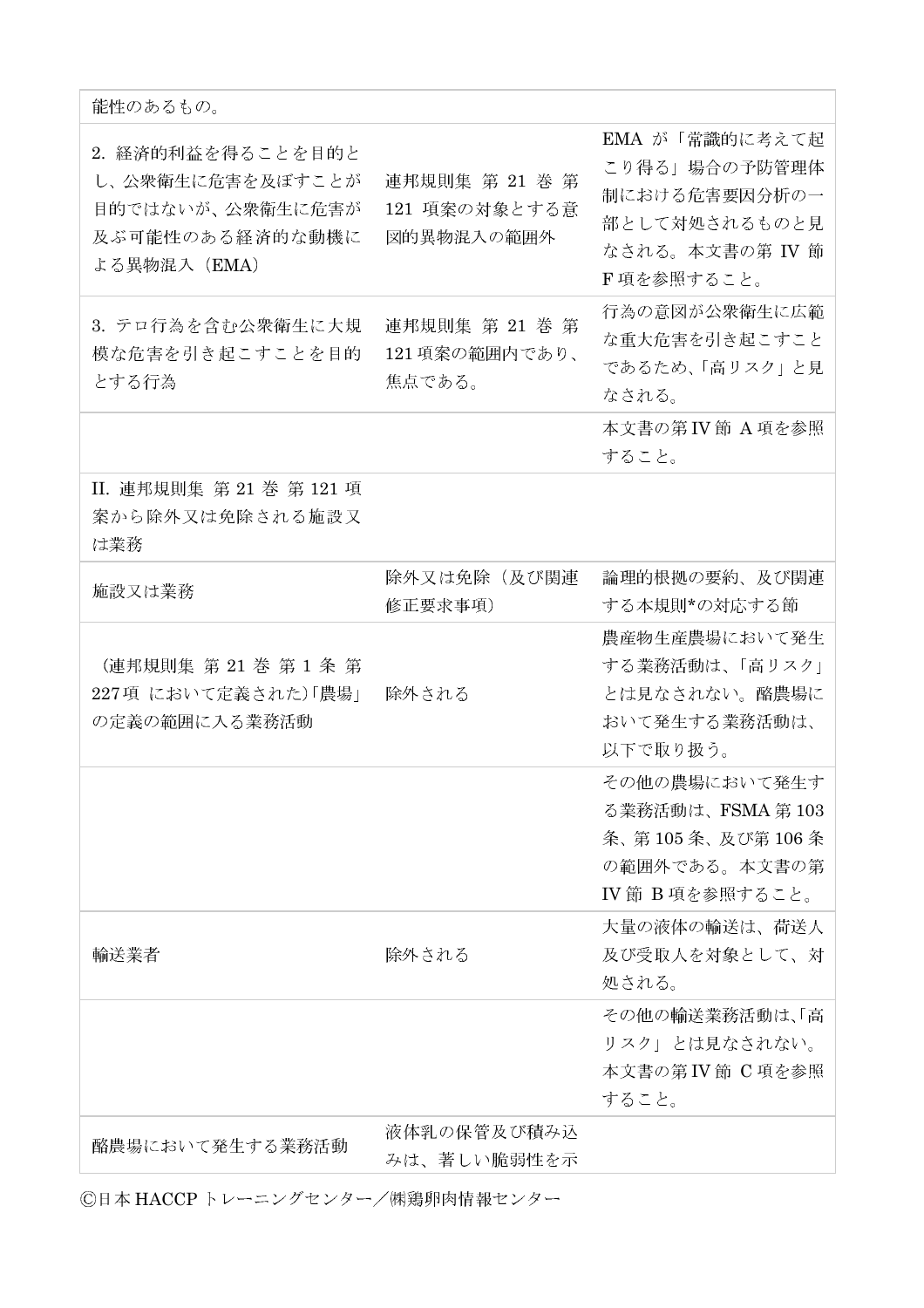|                                                                                                               | すものと思われる。                                                                                               |                                                                                                   |
|---------------------------------------------------------------------------------------------------------------|---------------------------------------------------------------------------------------------------------|---------------------------------------------------------------------------------------------------|
|                                                                                                               | FDA では、この脆弱性に<br>対処するための実践的か<br>つ効果的なアプローチに<br>ついて、意見を求める。                                              |                                                                                                   |
|                                                                                                               | 本文書の第 IV 節 H 項を<br>参照すること。                                                                              |                                                                                                   |
| 第121条 第3項案において定義さ<br>れる資格要件を満たす施設                                                                             | 免除、ただし、要請に応<br>じ、施設が本免除を受け<br>る資格があることを実証<br>する根拠となった証拠書<br>類を FDA の審査のため<br>に提出しなければならな<br>$V_{\circ}$ | 零細企業は、「高リスク」とは<br>見なされない。本文書の第V<br>節 B項1を参照すること。                                                  |
| 食品の保管、ただし液体保管タンク<br>による食品の保管を除く。                                                                              | 免除                                                                                                      | これらの業務活動は、FDA が<br>特定した重要な業務活動の種<br>類に適合しないため、「高リス<br>ク」とは見なされない。                                 |
|                                                                                                               |                                                                                                         | 本文書の第V節 B 項2を参<br>照すること。                                                                          |
| 食品に直接接触する容器がそのま<br>まの状態である場合の食品の梱包、<br>再梱包、ラベル付け、又は再ラベル<br>付け                                                 | 免除                                                                                                      | これらの業務活動は、FDA が<br>特定した重要な業務活動の種<br>類に適合しないため、「高リス<br>ク」とは見なされない。本文<br>書の第 V 節 B 項 3 を参照す<br>ること。 |
| 農産物の安全に関する基準 (連邦規<br>則集 第21巻 第112条案)の対象<br>となる施設の業務活動)                                                        | 免除                                                                                                      | 農産物生産農場において発生<br>する業務活動は、「高リスク」<br>とは見なされない。本文書の<br>第V節 B 項4を参照するこ<br>と。                          |
| 特定のアルコール関連施設におけ<br>るアルコール飲料、及び同一施設に<br>おけるアルコール飲料と共に限ら<br>れた量で販売される特定の包装済<br>み食品 (第121条 第5項 (e) 案を<br>参照すること) | 免除                                                                                                      | このような施設におけるアル<br>コール飲料は、FSMA 第103<br>条、第105条、及び第106条<br>の範囲外である。本文書の第<br>V節 B項5を参照すること。           |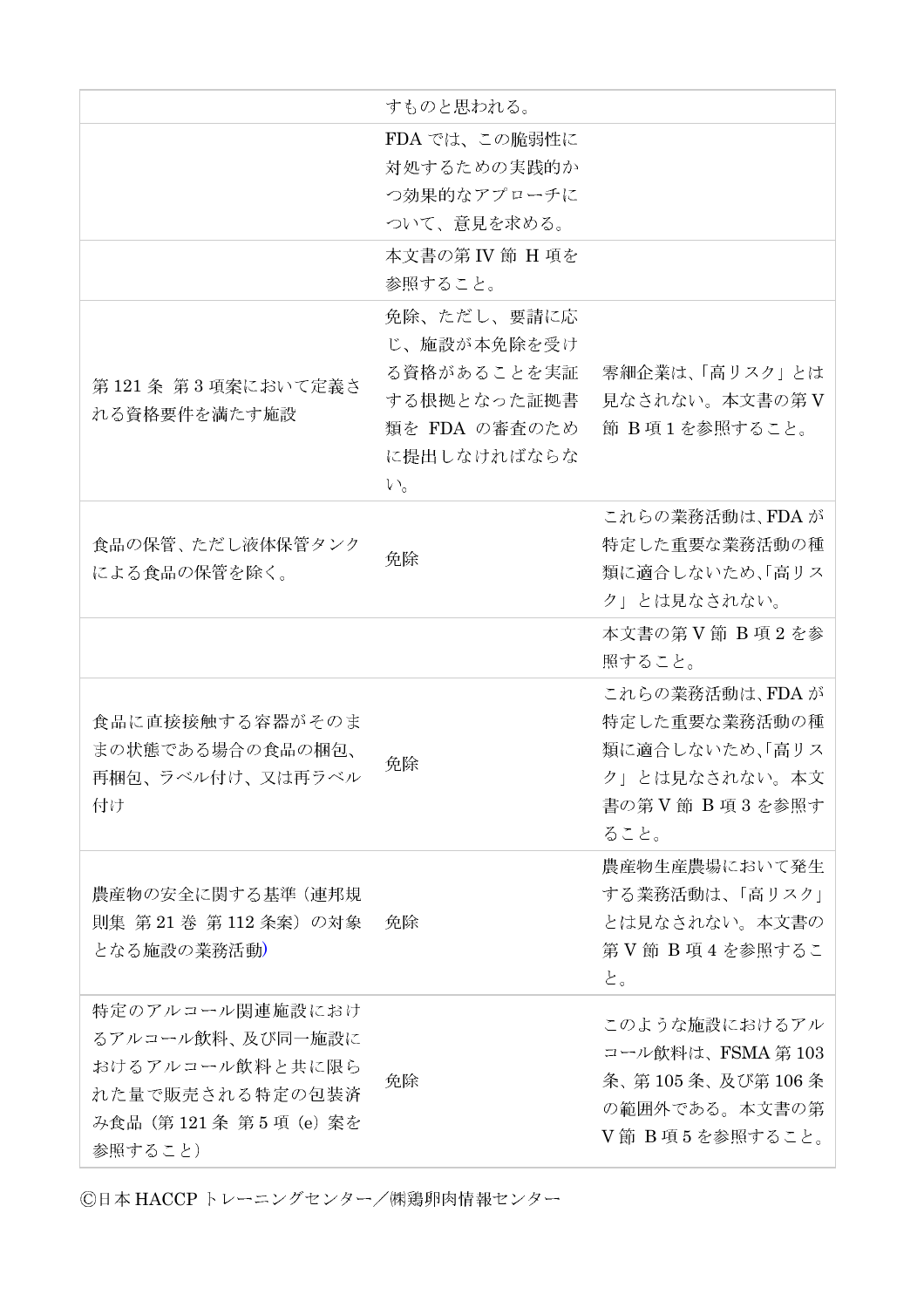| 動物が摂取する食品の製造、加工、<br>梱包、又は保管 | 免除 | 人の健康に影響を及ぼす可能<br>性が低いため、「高リスク」と<br>は見なされない。 |
|-----------------------------|----|---------------------------------------------|
|                             |    | 本文書の第 V 節 B 項 6 を参<br>照すること。                |

## 本規則案の主要な条項の要約

本規則案は、図 2 に要約される通り、食品の意図的異物混入を防ぐために施設の所有者、運営者、 又は責任を負う代理者に実施が要求される様々な食品防衛策を制定する。

具体的に:

実施可能な工程ステップ、集中的緩和戦略、及びモニタリング・是正措置・検証の手順を含む文書 化された食品防御計画を準備し実施すること (第121条 第126 項案)。

二つの手順のうち、一つを用いて実施可能な工程ステップを特定すること。FDAは、カーバー・プ ラス・ショック(CARVER+Shock)法を利用して実施された脆弱性評価を分析し、大量の液体の受 け取りと積み込み、液体の保管と取扱い、二次的成分の取り扱い、及び混合と類似の業務活動の 4 種類の重要な業務活動の種類を特定した。FDA は、FD&D 法 第 418 条に基づき、(食品の製造、 加工、梱包、又は保管などの)工程ステップにおける一つ以上のこのような重要な業務活動の種類 の存在が著しい脆弱性を示し、FD&D法の第420条に基づき、食品がテロ行為によって引き起こさ れる意図的異物混入の高いリスクに曝されると判断した。施設では、第121条第130項 (a) 案に 説明されている通り、FDAが特定した重要な業務活動の種類を利用する、あるいは第121条 第130 項(b) 案に記載されている独自の施設固有の脆弱性評価を実施することによって実施可能な工程ス テップを特定することが可能である。

各工程ステップにおいて著しい脆弱性を大幅に最小限にまで抑え、あるいは防止し、施設が製造、 加工、梱包、又は保管する食品に異物混入がないことを保証するために、それぞれの実施可能な工 程ステップにおいて集中的緩和戦力を特定し、実施すること(第121条第135項案)。

集中的緩和戦略のモニタリングに関し、実施されるべき頻度を含む手順を確立し実施すること(第 121 条 第 140 項案)。

集中的緩和戦略が適切に実施されない場合は、必要な是正措置を確立し実施すること (第121条 第 145 項案)。

モニタリングが実施されており、是正措置についての適切な判断がなされていることを検証し、集 中的緩和戦略が一貫して実施されており、著しい脆弱性を効果的かつ大幅に抑え防止していること を検証すること。また、食品防御計画の再分析を実施すること(第121条第150項案)。

実施可能な工程ステップに任命される職員及び監督者は、食品防御啓蒙及び集中的緩和戦略の実施 における各自の責任について適切なトレーニングを受けることを確実にすること (第121条 第160 項案)。

文書化された食品防御計画、文書化された実施可能な工程ステップの特定及びその特定に至った評 価、文書化された集中的緩和戦略、文書化されたモニタリング・是正措置・検証の手順、及び職員 のトレーニングに関する書類を含む特定の記録を作成し、維持すること (第121条 第301項~第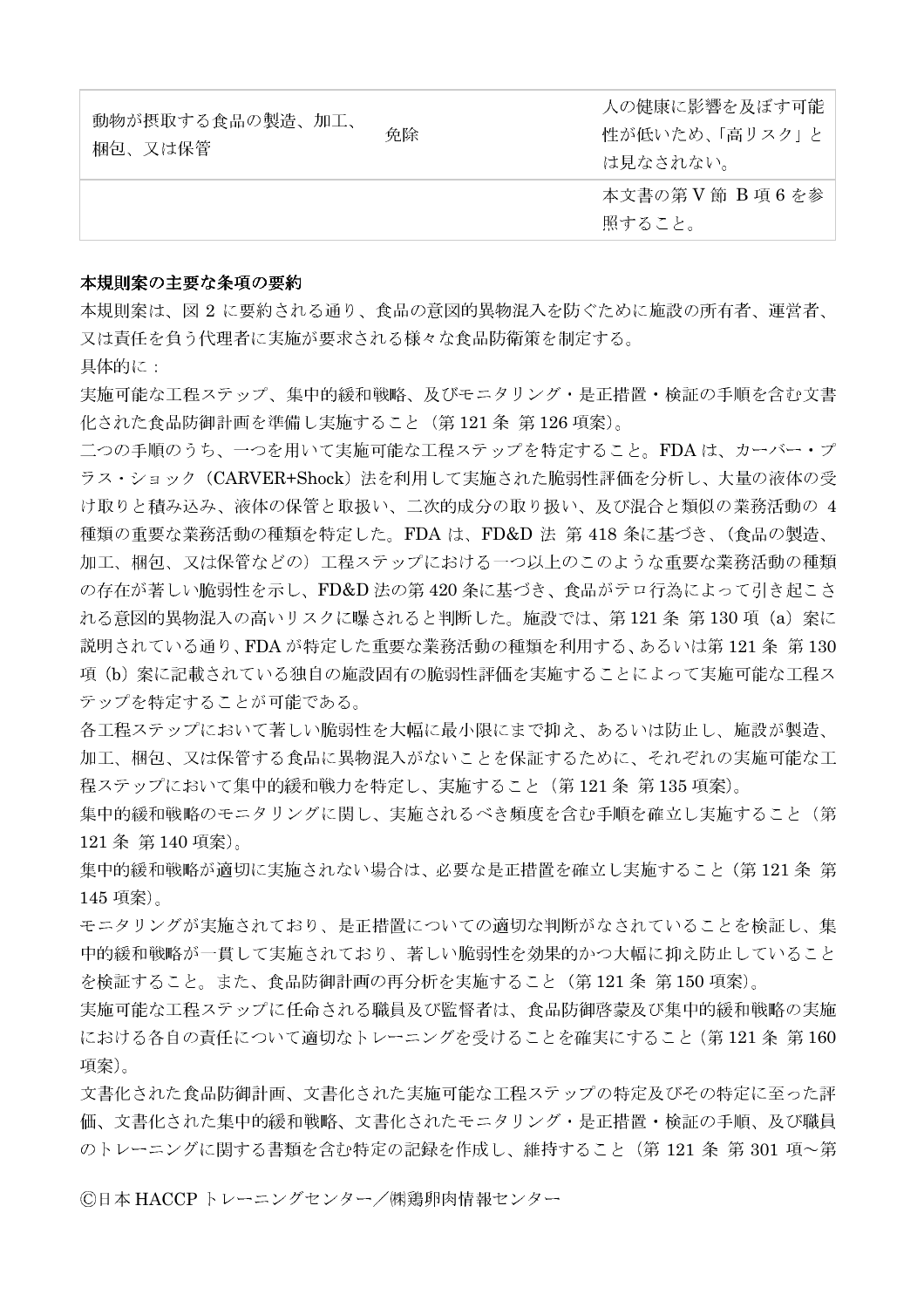#### 121 条 第 325 項案)。

提案に関しては、最終規則の公示の 60 日後を発効日とする。しかし、FDA では、施設が規則に適 合する状態となるために、より長いスケジュールを規定している。小企業及び零細企業以外の企業 は、発効日の1年後に第121条案に適合しなければならない。小企業(従業員が500人未満)は、 発効日の2年後に第121条案に適合しなければならない。零細企業(食品のインフレ調整後の年間 総売上が 1,000 万ドル未満)は、資格要件を満たす施設と見なされ、発効日の3年後に第121条第 5項 (a) 案に適合しなければならない。

番付コード 4160-01-P

#### 番付コード 4160-01-C

さらに、FDA では、酪農場において発生する業務活動及び経済的な動機による異物混入を含むその 他の論点について、現在の考えを述べ、意見を求める。最後に、FDAは、連邦公報の本版の他の部 分で、テロ行為によって意図的にもたらされる可能性のあるハザードのリスクに明確に焦点を置き、 農場に共同設置される施設において発生する低リスク業務活動を特定する評価についての意見を公 表している。

## 費用便益

予備的規制影響分析 (Preliminary Regulatory Impact Analysis) (PRIA) に説明されている通り、 FDA では、本規則案によって要求される活動の年間費用を約3億7千万ドルと見積もっている。こ れらの活動の便益は、食品の意図的異物混入の結果として生ずる疾病、死、及び経済崩壊の可能性 を減少させることである。我々にはこれらの便益を定量化することはできないが、想定される様々 な意図的異物混入が引き起こす損害を貨幣化し、防御攻撃数を表す損益分岐点分析を示す。この分 岐点で便益が費用を上回る。

| 年間費用及び便益の概観                   |                |       |
|-------------------------------|----------------|-------|
| すべての数値は、100万米ドル、10年以上の年換算である。 | 3% 割引          | 7% 割引 |
| 費用                            |                |       |
| 規則についての学習                     | \$3            | \$3   |
| 緩和費用                          | 59             | 63    |
| モニタリング及び是正措置                  | 100            | 100   |
| 従業員のトレーニング                    | $\overline{4}$ | 5     |
| 書類の作成                         | 6              | 6     |
| 小計 (国内費用)                     | 172            | 177   |
| 外資系企業の費用                      | 185            | 190   |
| 総計                            | 357            | 367   |
| 便益: 意図的異物混入の可能性を低下させる         | 定量化されず         |       |

## I. 序論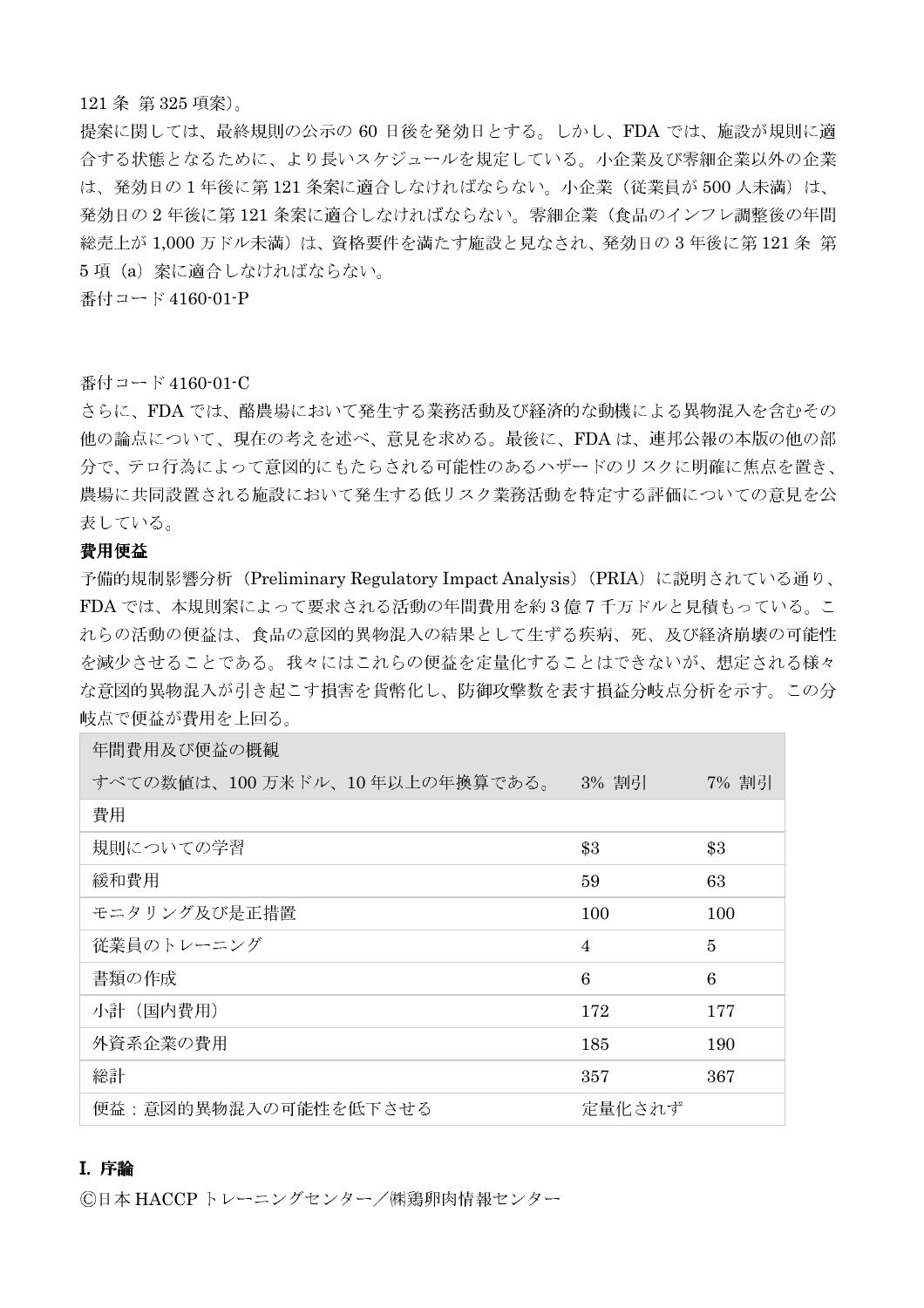2011年1月4日に法制化された FDA 食品安全近代化法 (FSMA) (公法 111-353) により、FDA は食糧供給の安全及び安全保障の確保を支援することによって、公衆衛生の防御をより強化するこ とが可能となっている。FSMA により、我々は主に問題の発生後にそれらに対応するのではなく、 食品安全の問題を防ぐことに焦点を置くことができるようになる。また、本法律により、FDA が予 防とリスクに基づく安全性基準への適合性を高率にするための支援を行い、問題が発生した場合に それらに対しより優れた対処を行い阻止できるように、FDAに新たな執行権限が与えられる。さら に、本法律により、輸入食品の安全性をより確実にし、国家、地方、部族、及び地方機関との連携 による統合的な全国食品安全体制の構築に向けるための重要な新しい道具が我々に提供される。

FSMA 第103条は、食品を製造、加工、梱包、又は保管する施設に対する要求事項を規定する法令 を FDA に公布するよう指示し、テロ行為によるものを含め、意図的にもたらされる可能性のあるハ ザードに考慮するよう施設に要求する。FSMA 第106条は、意図的な汚染の高いリスクのある食品 及びそのような意図的な汚染が、人又は動物に重篤で有害な健康への影響を引き起こす、あるいは 死に至らしめる可能性のある食品を保護するための法令を FDA に公布するよう要求する。さらに、 FSMA 第105条は、農産物の安全生産及び収穫に関する科学的根拠に基づく最低基準を示す法令を FDAに公布するよう指示し、法制化においては、テロ行為によるものを含め、意図的にもたらされ る可能性のあるハザードを考慮することを要求する。

意図的異物混入を防ぐ取り組みには、従来の食品安全に適用されていた視点からの転換が必要であ る。「現行適正製造基準及び人が摂取する食品に関する危害要因分析とリスクに基づく予防管理

(Current Good Manufacturing Practice and Hazard Analysis and Risk-Based Preventive Controls for Human Food)」 (連邦官報 第78巻3646ページ、2013年1月16日) (ドケット番号 FDA-2011-N-0920;以降、「PC規則案」と呼ぶ)、「現行適正製造基準及び動物が摂取する食品に関 する危害要因分析とリスクに基づく予防管理 (Current Good Manufacturing Practice and Hazard Analysis and Risk-Based Preventive Controls for Food for Animals) [ (連邦官報 第 78 巻 64736 ページ、2013年10月29日) (ドケット番号 FDA-2011-N-0922;以降、「動物が摂取する食品の PC規則案」と呼ぶ)、及び「人が摂取する農産物の栽培、収穫及び保管に関する基準 (Standards for the Growing, Harvesting, Packing and Holding of Produce for Human Consumption)」 (連邦官報 第78巻3504ページ、2013年1月16日) (ドケット番号 FDA-2011-N-0921;以降、「農産物安全 規則案」と呼ぶ)と表題が付けられた規則案において、FDAは、暫定的に「テロ行為によるものを 含む意図的にもたらされる可能性のあるハザード」(FD&C 法 第 418 条 (b) (2) 及び第 419 条 (a) (3) (C) (合衆国法典 第21編 第350条g (b) (2) 及び第350条h (a) (3) (C)) に対処するた めの要求事項を含めず、独立した法制化 (本規則案) において、このようなハザードに関する FSMA 第103条及び105条を実施することとした。規則案に述べられている通り、FDAは、従来のハザー ド分析及び必須管理点(HACCP)又はその他の食品安全体制によって対処されない意図的異物混入 は、異なった種類の管理を必要とする可能性があると暫定的に結論付けた。FDAは、FSMA 第103 条、第105条及び第106条の意図的異物混入に関する条項を実施するために、本規則案に述べられ ている行動を取っている。

#### **II. 背景**

食糧供給における意図的異物混入は、壊滅的な公衆衛生の帰結、広範に及ぶ社会不安、食品安全に ©日本 HACCP トレーニングセンター/㈱鶏卵肉情報センター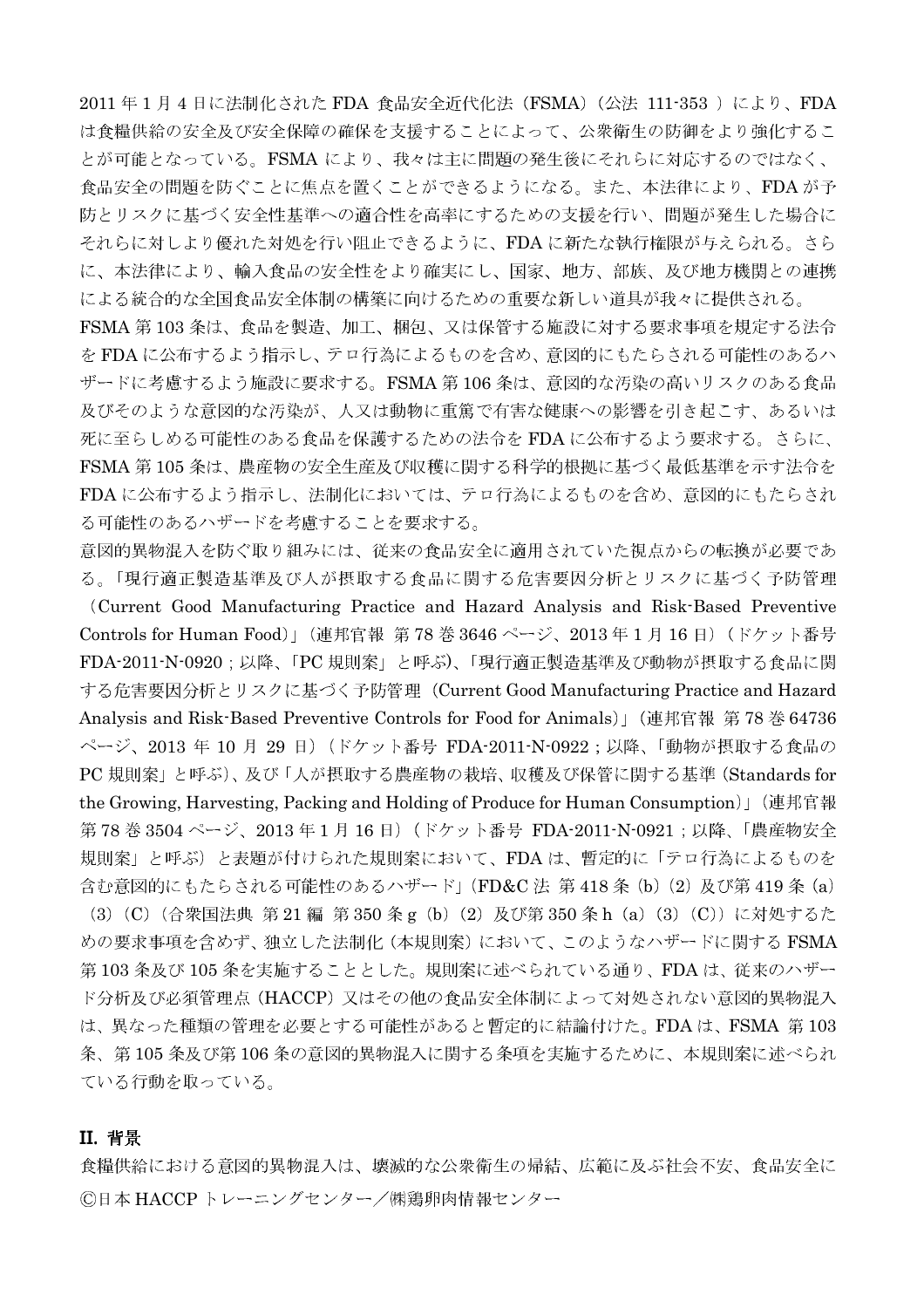おける一般市民の信頼と食品安全を確保する政府の能力の喪失、及び貿易の途絶を含む著しい経済 への悪影響をもたらす可能性がある (参考資料1、2、3及び4)。意図的異物混入行為は、テロ行為、 不満を抱いた従業員、消費者、又は競合会社による行為、及び経済的な動機による異物混入を含む いくつかの形をとる可能性がある。テロ行為は、公衆衛生に大規模な危害を及ぼそうとする意図、 また、それほどではないにせよ、経済崩壊を引き起こそうとする意図と関係する(参考資料5、2、 3 及び6)。不満を抱いた従業員、消費者、又は競合会社による行為は、通常、公衆衛生に危害を及 ぼすことではなく、会社の評判を攻撃することに向けられると理解されている。経済的な動機によ る異物混入の主要な目的は、経済的利益を得ることであり、公衆衛生に危害を及ぼすことではない (参考資料 7、8及び9) が、公衆衛生に危害が及ぶ可能性がある(参考資料 10 及び 11)。

「食品防御」及び「食糧安全保障」は、場合により、置き換えて使用できる用語である。FDA では、 公衆衛生への危害及び経済崩壊を引き起こす意図のある意図的異物混入行為から食品を保護する取 り組みについて言及する際、「食品防御」の用語を使用する。「食糧安全保障」は、世界保健機構(WHO) によって「すべての人々が健康と活動的な生活を維持するために、常に十分に安全で栄養のある食 物を入手できる時」と定義されている(参考資料 12)。混乱をさけるため、FDA では意図的異物混 入との関連においては「食品防御」の用語を使用し、「食糧安全保障」の用語は使用しない。

#### A. 食品の意図的異物混入事件

米国において、公衆衛生への危害及び経済崩壊を引き起こす意図のある意図的異物混入のいくつか の事例が報告されている。例えば、1984年、オレゴン州ザダルズにおいて、一般の人々の地方選挙 の投票を阻む目的で、地方の宗教団体のメンバーが意図的にレストランの食品にサルモネラを汚染 させた。総計751人が発病し、45人が入院した(参考資料4)。別の事件では、1996年、テキサス 州の大規模な医療施設において、実験室研究者12名が匿名で提供された菓子を食べて発病した。こ の菓子は赤痢菌 (Shigella dysenteriae2型) で意図的に汚染されており、後にこの赤痢菌がこの施 設の保存培養から由来したものであることが発見された (参考資料 13)。2009年、2件の関連した 事件では、カンザス州レネクサにおいて、49人がレストランで食事をした後、急激な急性の消化管 と神経的な症状が発現したことを訴えた。調査の結果、この疾患はレストランでのサルサの摂取と 関連したメトミル (殺虫剤) 中毒によるものと結論付けられた。このレストランの 2 人の元従業員 は、サルサの意図的汚染の罪で有罪となった(参考資料14)。

2008年、中国において、広範に及ぶ経済的な動機による異物混入事件が発生した。中国の一部の牛 乳企業が見掛け上のタンパク含有量を増加させるために、窒素に富んだ工業副産物であるメラミン を希釈した乳製品に添加した。この異物混入は著しい公衆衛生の帰結を招き、中国において、29万 人以上の乳児が発症し、6人が死亡した。さらに、この事件は、中国の酪農業界に著しい経済崩壊を 引き起こし、約30億ドルの損失をもたらした(参考資料10及び11)。

#### B. 食品防御に対する各機関の協力によるアプローチ

1. 食品及び農業分野に関する国土安全保障大統領指令及び大統領政策指令

2001年9月11日の米国に対する攻撃以来収集された機密情報は、テロ組織が米国国民に危害を加 え、世界経済を崩壊させる手段として、食糧供給の汚染を検討していたことを示している(参考資 料 15)。

これに応じ、FDAは、国家、地方、部族、地域、及び民間企業のパートナーのみならず、疾病対策 予防センター (Centers for Disease Control and Prevention) (CDC)、米国農務省 (United States ©日本 HACCPトレーニングセンター/㈱鶏卵肉情報センター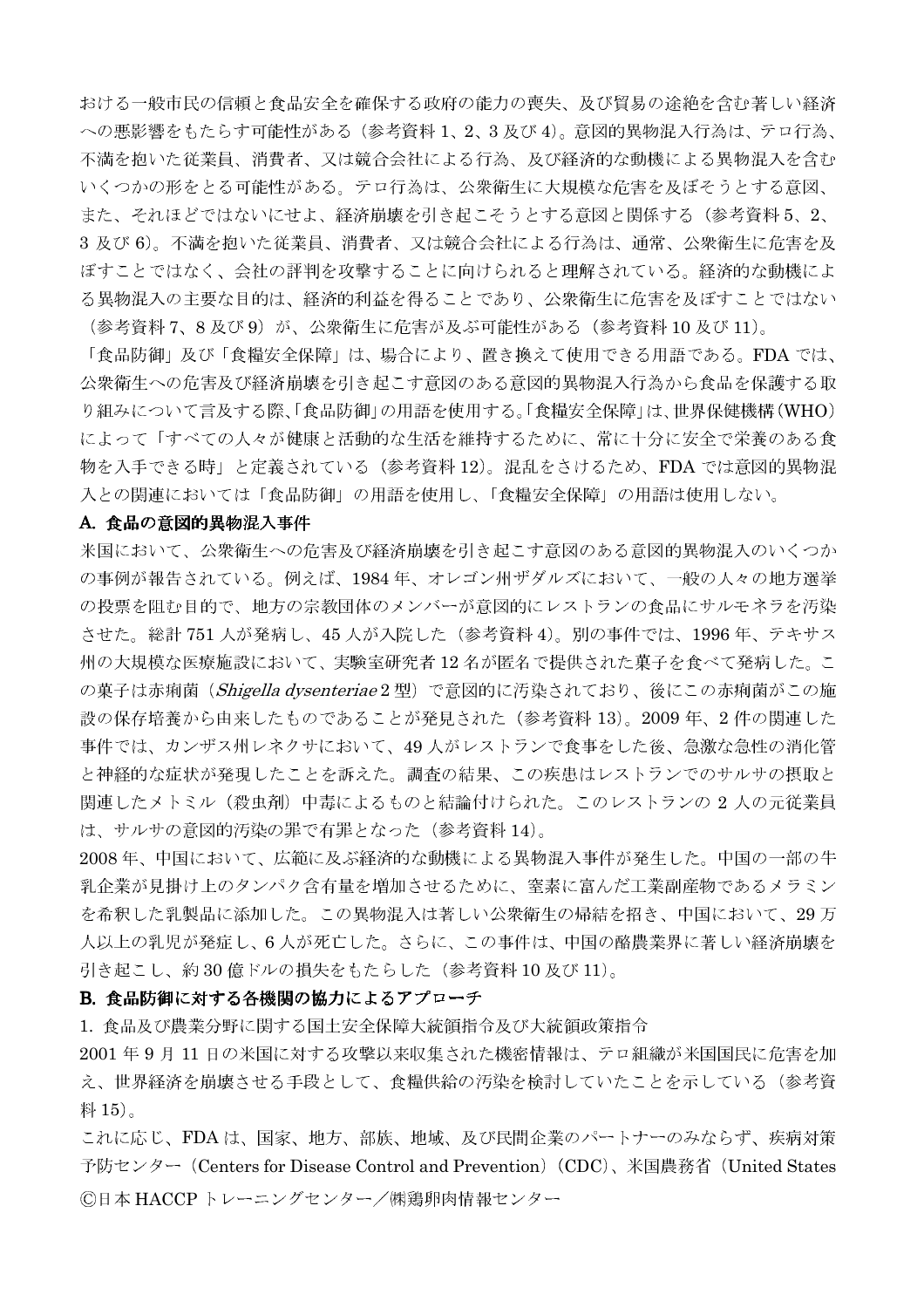Department of Agriculture) (USDA), 国土安全保障省 (Department of Homeland Security) (DHS)、連邦捜査局 (Federal Bureau of Investigation) (FBI)、環境保護庁 (Environmental Protection Agency) (EPA)、国防総省 (Department of Defense)、エネルギー省 (Department of Energy)、商務省 (Department of Commerce)、及び内務省 (Department of the Interior) と共に、 食糧供給に対する脅威を防ぎ、準備し、対処するための取り組みをまとめている。これらの取り組 みの多くは、適切な国土安全保障大統領指令 (HSDP)、特に HSPD-7、HSPD-8 及び HSPD-9、及 び大統領政策指令 (PPD)、特に PPD-8 及び PPD-21 に従い、成し遂げられた(参考資料 16、17、 18、19及び20)。これらの指令に従い、FDA、USDA、DHS、国家政府、地方自治体、及び食品業 界は、食品及び農業分野における様々な製品と工程に関する脆弱性評価を実施するために協力した。 2. 脆弱性評価の発展

FDA は、当初、脆弱性評価に業務運営リスク管理 (ORM) を用いた。これは、ハザードを特定し 公衆衛生に悪い帰結をもたらす可能性を減少させる一連の6ステップを用いる脆弱性評価の方法で ある。ORM プロセスは、以下の3つの主要な成果をもたらした。(1)特定の食品に対する攻撃の重 大性及び可能性の評価の組み合わせによるリスク計算、(2)特定の汚染及び特定の食品の工程又は 関連の業務活動に関する計算、及び(3)特定の食品/汚染物質/食品工程又は関連する業務活動の 高、中、又は低リスク体系への分類。

最初、ORM に基づく評価は、食糧供給に対する攻撃による大規模な公衆衛生の帰結を減少させるこ とに焦点が置かれた。FDAは、その他の重要な考慮すべき事項(すなわち、大規模な経済崩壊、社 会不安、食糧供給における信頼の喪失、および食品流通妨害)を脆弱性評価の計算に組み込む必要 があることを認識した。これらの考慮すべき事項を込み入れるため、FDA 及び USDA の食品安全 検査局 (Food Safety and Inspection Service) (FSIS) は、食品及び農業分野の脆弱性を評価する 目的で、カーバー (CARVER) として知られる軍隊の標的化ツールを適応した。カーバーとは、攻 撃対象の魅力を評価するために用いる以下の6特性の頭字語である。

臨界 (Criticality) – 攻撃による公衆衛生及び経済への影響の測定

アクセスの可能性 (Accessibility) - 物理的な標的へのアクセス及び標的からの脱出能力

回復力 (Recuperability) — 攻撃から回復する体制の能力

脆弱性 (Vulnerability) – 攻撃を達成する容易さ

効果 (Effect) - 生産における損失として計算される攻撃による直接損失量、及び

認知度 (Recognizability) – 標的を特定する容易さ

衛生、経済、及び食品産業への攻撃による精神的な影響を合わせて評価するために、オリジナルの6 特性に 7 番目の特性である「ショック」が加えられた。ORM とカーバー・プラス・ショック (CARVER+Shock)評価の結論は一致したが、カーバー・プラス・ショック法は、その過程が食品

体制を通して経済への影響と精神的な影響を特定し見積もることを可能とし、脆弱性評価の取り組 みが改善された。

2005 年、国家と産業界のパートナーとが連携し、 FDA、USDA、FBI、及び DHS によって官民 共同の取り組みである農業テロに対する戦略的連携計画 (Strategic Partnership Program Agroterrorism) (SPPA) が制定された。SPPA イニシアチブの目的は、カーバー・プラス・ショッ ク法を用いて食品及び農業分野に固有の脆弱性を特定するために必要なデータを収集し、緩和戦略 を開発し、研究のギャップを特定し、政府と産業界のパートナーとの協調を高めることであった。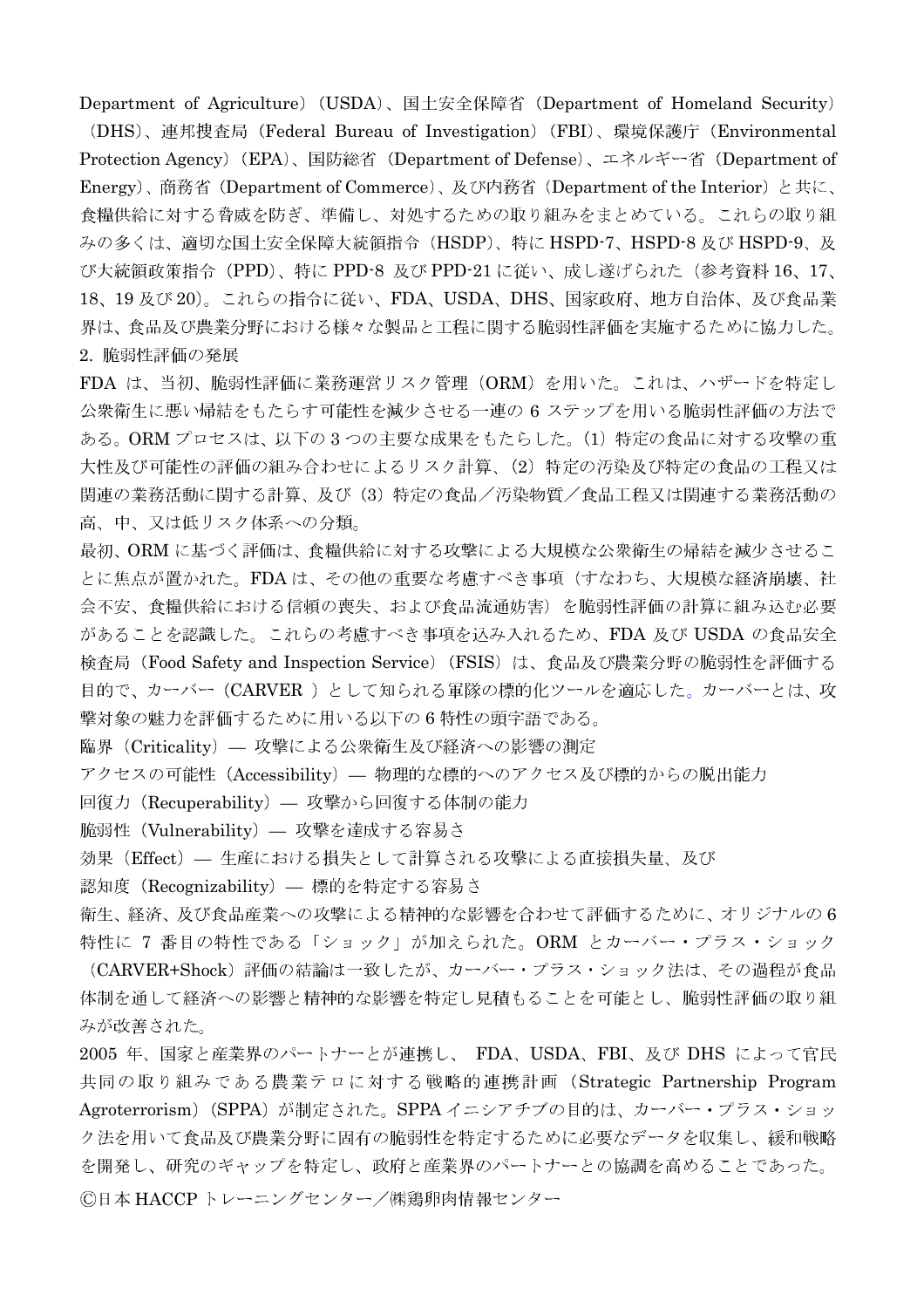SPPA イニシアチブは、2005年~2008年まで実施され、36種の食品製品及び工程の脆弱性評価結 果が得られた (参考資料 21)。SPPA イニシアチブは、食品産業及び農産業における脆弱性の特定、 緩和戦略、及び研究ニーズに向かう重要なステップであった。また、本イニシアチブは、食品産業 及び農産業と関連する可能性のある脆弱性の詳細を連邦政府、国家、及び地方政府機関にもたらし、 米国の食糧供給保護に関係する産業界、政府、及び法律執行の利害関係者間のコミュニケーション を深める支援となった。SPPA イニシアチブの結論に続き、FDA では、継続して我々の調査及び政 策を伝えるための追加の脆弱性評価を実施している。

## C. 食品分野に関する資源

FDA は、指針書を発行し、意図的異物混入から食糧供給を保護するための産業界の取り組みを支援 するために、その他の資源を開発した。2003年、FDAは、食品及び化粧品業界の様々な部分に関 する食品防御予防対策を取り扱う以下の5つの指針書を発行した。(1)産業界:食品生産業者、加 工業者、及び運送業者のための指針、食糧安全保障予防対策の指針 (参考資料 22)、(2) 産業界: 輸入業者及び申告者のための指針、食糧安全保障予防対策の指針(参考資料 23)、(3)産業界:酪 農場、大量の牛乳運送業者、大量の牛乳運送中継施設及び液体乳加工業者のための指針、食糧安全 保障予防対策指針(参考資料 24): (4) 食品小売店及び食品サービス機関:食糧安全保障予防対策 の指針 (参考資料 25)、及び (5) 化粧品加工業者及び化粧品運送業者の化粧品安全保障予防対策の 指針 (参考資料 26)。これらの指針書では、食品防御における最良の実践に関し FDA の提言を行い、 食品の意図的異物混入リスクを最小限に抑えるために実施し得る予防対策を記述している。本指針 書は、自己評価ツールを含めるために 2007年に更新された。このツールでは、使用者が推奨される 予防対策の評価を通して施設に最適な予防対策を特定していく。

また、FDA では、施設が意図的異物混入に対する潜在的な脆弱性を特定し緩和することを支援する ために、その他の利用可能な資源も作成した。それらには、以下のものが含まれる。

「アラート(ALERT)」プログラム、

「従業員ファースト (Employees FIRST)」トレーニング・ツール、

「カーバー・プラス・ショック法による脆弱性評価」ソフトウェア・ツール、

「緩和戦略データベース」、

「食品防御計画ビルダー」ソフトウェア・ツール、

食品緊急事態対応包括 (Food Related Emergency Exercise Bundle) 及び、

「食品防御 101」トレーニング・コース。

本文書の本節において、それぞれを簡潔に説明する。

最初、2006年に発表された「アラート」プログラムは、食品防御に関する国家政府、地方自治体及 び産業界の認識を高めることを目的とした教育プログラムである(参考資料 27)。アラートは、産 業界が食品防御計画に使用可能な5つの重要な要素を特定する。

- A 使っている供給品や原料が安全・確実な入手元からのものであることをどのように確認 (ASSURE) するか。
- L- 施設内での製品や原料の安全性をどのように注意 (LOOK after) するか。
- E 雇用者 (EMPLOYEES) や施設に出入りする人々について何を知っているか。

R - 自分が管理している製品の安全保障について報告 (REPORTS) することができるか。

T- 疑わしい行動も含め、施設内での食品の脅威 (THREAT) や問題がある場合、どのように対処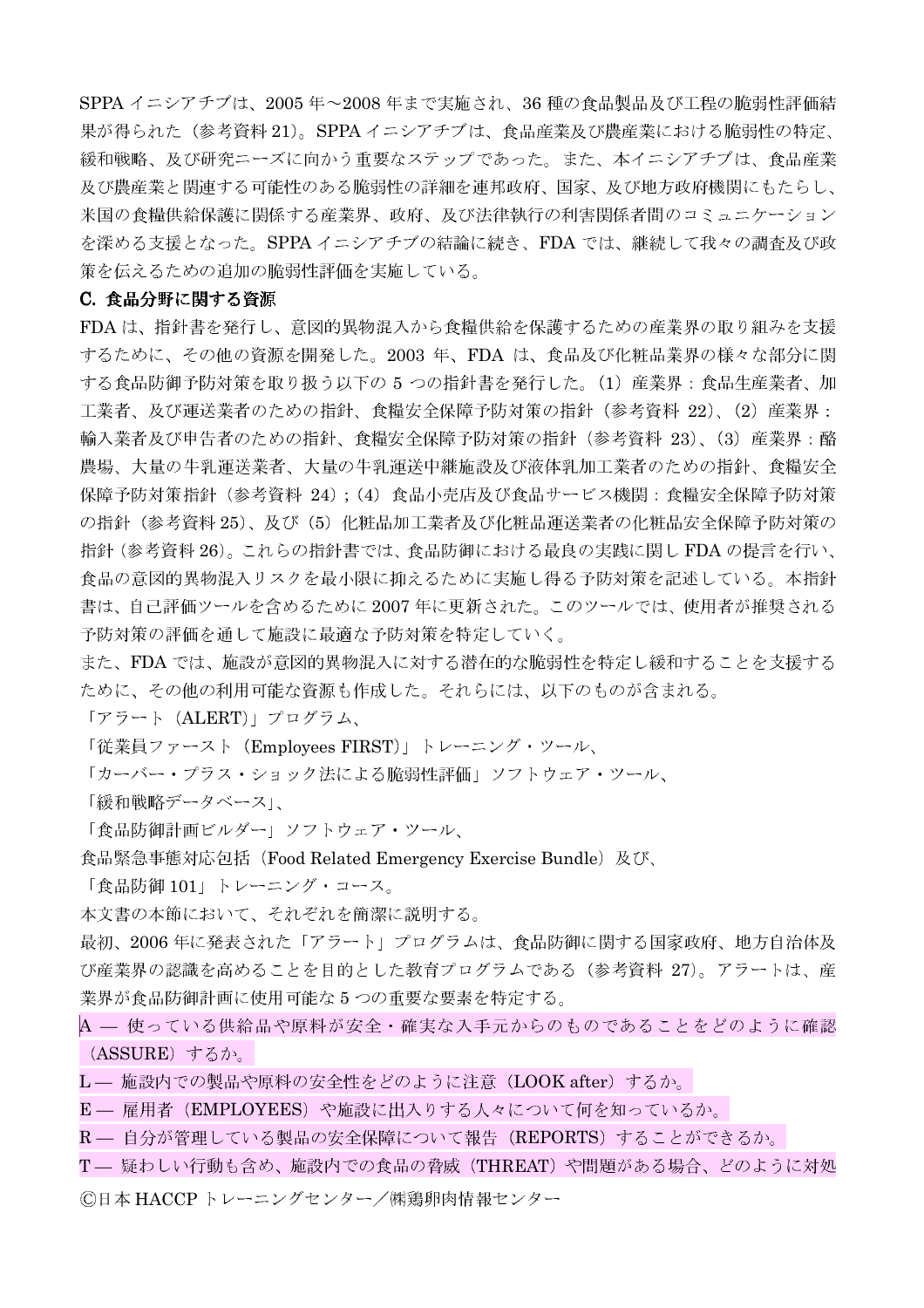し、誰に連絡するか。

[E1]同様に、最初、2008年に発表された「従業員ファースト」教育ツールは、意図的異物混入のリ スク及びそれらのリスクを特定し減少させるために取ることのできる活動について、第一線の食品 業界で働く人々を対象とする食品防御啓蒙トレーニング・プログラムである (参考資料 28)。本ツ ールは、以下の5つの要素を確認する。

- F 食の防衛に関する職場の対策や手順に従う (Follow)
- I 作業場とその周囲を点検する (Inspect)
- R 普段と違う点に注意する (Recognize)
- S すべての原材料や使用品、製品を安全に保つ (Secure)
- T 異常や疑わしい点に気付いたら、上司に伝える (Tell) |

[E2]最初、2007 年に発表された「カーバー・プラス・ショック脆弱性評価」ソフトウェア・ツール は、使用者が意図的異物混入の攻撃に対し脆弱な潜在的標的となる「危機的ノード」(危機的工程ス テップとしても知られる)を特定し優先順位を決める目的で組織の脆弱性評価を実施するための支 援を行う(参考資料 29)。このツールでは、使用者が一連の質問を通して施設内におけるそれぞれ のノードの脆弱性を決定していく。脆弱性が特定された後、このソフトウェアは、使用者が意図的 異物混入のリスクを減少させる緩和戦略を特定するための支援を行う。このソフトウェア・ツール を用いることによって、使用者は、自分たちの体制の最も影響を受けやすいポイントの保護に資源 を集中することができる。

最初、2011年に発表された「緩和戦略データベース」(MSD)は、意図的異物混入のリスクを減少 させるための食品業務における様々なステップに適用可能な緩和戦略のデータベースである(参考 資料 30)。本データベースは、キー・ワード及び農業及び食品の業務に共通の(栽培、収穫、梱包、 製造、及び保管などの) 加工ステップによる検索が可能である。本文書の第V節 C 項3の解説も参 照すること。

2013年に発表された「食品防御計画ビルダー」(FDPB) ソフトウェア・ツールは、食品施設の所有 者及び運営者が自分たちの施設の食品防御計画を作る際の支援を目的とする使い易いコンピュータ ー・ソフトウェア・プログラムである (参考資料 31)。食品防御計画及び実施に関する新たな機能 性の提供に加え、FDPB ソフトウェア・ツールは、FDA の食品防御指針書、カーバー・プラス・シ ョック脆弱性評価ソフトウェア・ツール、及びMSDを一つのアプリケーションに結び付けている。 CDC、FSIS、USDA及び USDA 動植物検疫所 (Animal and Plant Health Inspection Service)

(APHIS)との共同により作成され2011年に発表された「食品緊急事態対応包括」(FREE-B)は、 意図的及び意図的でない異物混入の両方の出来事に基づくシナリオの編集物である。FREE-B は、 食品業界、政府の規制機関、及び公衆衛生機関が食品に関する既存の緊急対応計画、プロトコル、 及び手順を評価する際の支援を目的とするものである (参考資料 32)。FREE-B ツールは、個別の 機関又は事業体が独自の計画、プロトコル、及び手順を自主的に試験できるように設計されている。 さらに、本ツールは、(医療機関、民間組織、法執行機関、及び市民救助隊などの)複数の管轄区域 及び組織の合同訓練を可能とする。本ツールは、一連の5つのシナリオからなり、それぞれがまと め役のガイド、指導的立案者のガイド、及び状況マニュアルを含む。

最後に、2013年に発表された「食品防御 101」と題する FDA 食品防御トレーニング・コースは、 意図的異物混入事件の可能性及びその影響を最小限に抑える方法に関する FDA の現在の考えを反 ©日本 HACCP トレーニングセンター/㈱鶏卵肉情報センター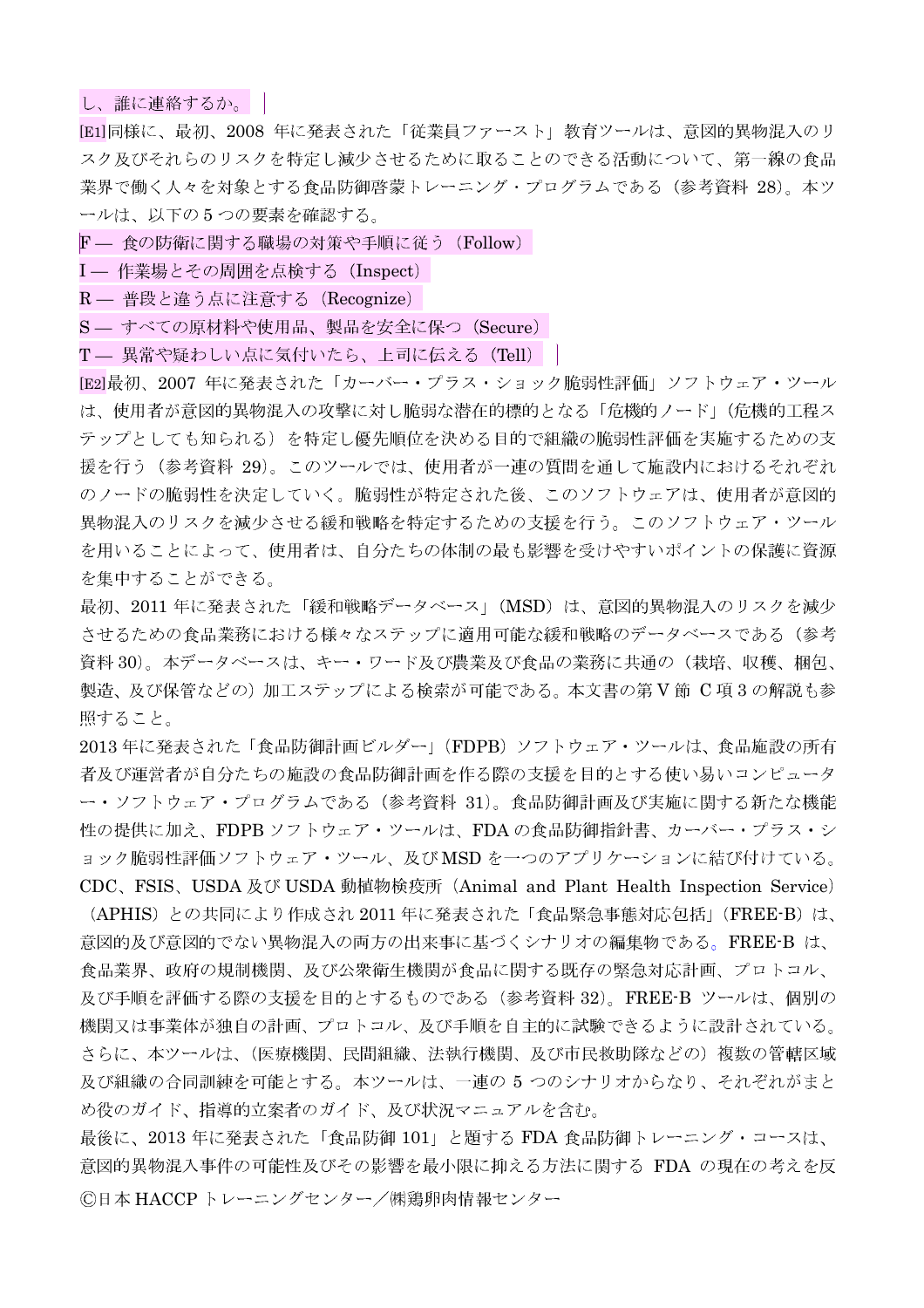映している(参照資料 27)。一つのモジュールに組み込まれた 4 コースには、(1) 専門家のための 食品防御啓蒙、(2) 第一線の従業員のための食品防御啓蒙、(3) FDA 規制、及び (4) 食品施設の 所有者及び運営者のための ALERT が含まれる。ALERT プログラムは、上述されている。その他 のプログラムは、本文書の第V節 C項7で記述する。

## D. 支援活動

FDA では、国内外の利害関係者に対する食品防御に関する啓蒙支援活動を実施している。2008年 の初め、FDAは、アジア太平洋経済協力会議 (APEC)の後援の下に、米国国務省 (U.S. Department of State)、USDA の海外農業局 (Foreign Agricultural Service)、及び FSIS との共同により、APEC 加盟国のための食品防御パイロット・プログラムを立ち上げた。このパイロット・プログラムは、 APEC テロ対策タスクフォースが支持する食品防御原則を実施する目的で作成された。プログラム の目標は、食品防御に関する情報の共有化、支援活動、及び技術援助を通して、食糧供給における 意図的不正及び意図的な汚染を防ぎ保護する世界的な能力を構築し育成し、その結果として、APEC 加盟国全域の食品貿易及び公衆衛生を保護することである。さらに、FDAは、世界的な能力を構築 する FSMA の目標を支援するために、食品防御啓蒙の拡大、食品防御計画の作成、脆弱性評価の実 施、及び緩和戦略の実施などのトピックスを討議する目的で、様々な国においていくつかのワーク ショップを実施した。

2013年、FDAは、米国での一連のワークショップにより、国内の支援活動を拡大した。FDAは、 国際ワークショップと同様の形式及び議題を用い、産業界、国家政府及び地方自治体、及び学術的 なパートナーに食品防御に関する情報を提供し、ツールと資源を共有するために、1日食品防御啓蒙 ワークショップを開催した。FDAは、これらのワークショップにおいて、包括的な食品防御計画を 作成するための新しい FDPB ソフトウェア・ツールの使用方法に関する情報を共有した。また、こ れらのワークショップは、食品防御に関する懸念事項を討議し、産業界の現行の活動を理解し、意 図的異物混入から食糧供給をさらに防ぐための連携に関する考えを共有するフォーラムとしての機 能を果たした。FDAは、2014年に追加のワークショップの開催を続ける予定である。

#### E. 産業界の基準

米国の産業界の基準に付随するガイドラインは、食品の意図的異物混入に取り組んでいる。例えば、 世界食品安全イニシアチブ (Global Food Safety Initiative ) (GFSI) の指針書 第6版 (参考資料 33) は、食品防御に取り組む。産業界の基準を持ち、それを管理する組織の中には、この GFSI ガ イドラインを満たすために、食品防御要求事項を自分たちの基準に組み入れることに取り組んでき た、あるいは取り組んでいるところもある。例えば、2013年に発行された安全品質食品(Safe Quality Foods) (SQF) コード 第7.1版は、意図的な妨害行為やテロ様事件によって引き起こされる食品異 物混入を防ぐための方法、責任、及び基準が文書化され、実施され、保持されなければならないと いう内容を含む様々な食品防御の要素を規定する工程及び製品の認証基準である(参考資料 34)。 食品防御の要素を組み入れた産業界の基準の別の例では、国際特徴基準 (International Featured Standards) (IFS) 食品バージョン 6 基準は、特定されるべき安全保障に重要な領域、食品防御危 害要因分析及び毎年実施されるべき関連リスク又は食品の完全性に影響する変更についての評価、 及び設定されるべきであり、有効性に関し定期的に試験されるべき適切な警告体制を規定している (参考資料 35)。

#### F. 国際的な食品防御ガイドライン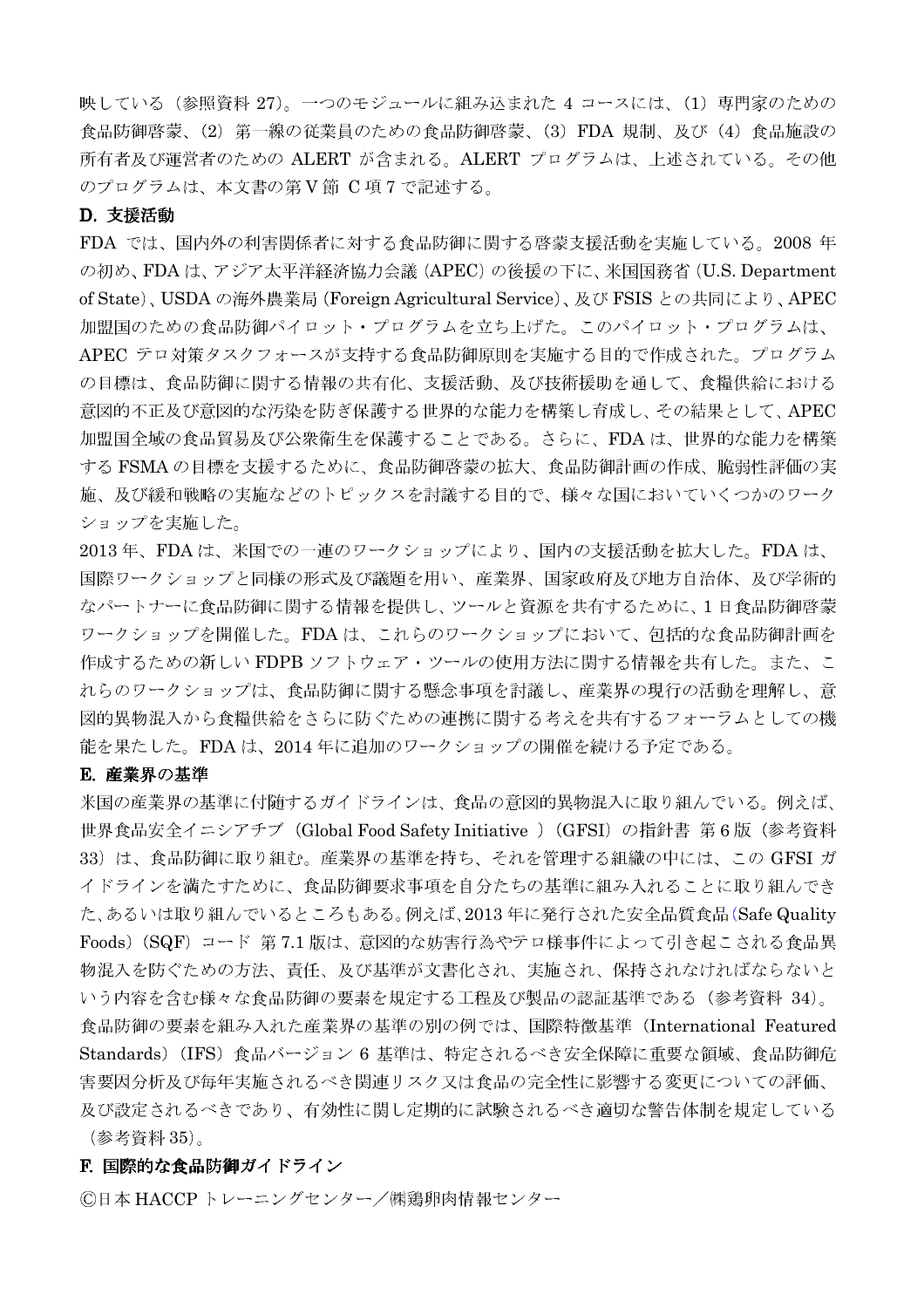2008年、WHOは、加盟国が食品に対する意図的な妨害行為に関する考慮を既存の防止対応プログラムに 組み入れるための指針を提供する「食品へのテロリスト脅威ー防止と対応体制の確立と強化のためのガ イドライン」を発行した(参考資料6)。WHOは、「食品テロリズム」という用語を用い、それを「一 般市民を傷つける、あるいは死に至らしめること、及び/又は社会、経済、又は政治的安定に混乱をも たらすことを目的とする生物学的、化学的及び物理的物質、又は放射性物質によって意図的に食品を汚 染する行為又は脅迫」と定義している。WHOは、防止と対応の二つの重要な戦略に焦点を置き、食品業 界のすべての領域で脅威と資源に見合った施設の安全保障と対応計画の作成を検討するよう勧告してい る。本ガイドラインでは、食品テロリズムを防止する鍵は、脆弱性評価に基づく既存の食品安全プログ ラムの強化及び妥当な安全保障対策の実施であると述べられている。本ガイドラインでは、さらに、最 も容易にアクセス可能な食品加工工程、発見されない不正に対し最も脆弱な食品、最も広域に普及し広 まっている食品、及び最も監視されていない食品製造区域と工程を含め、最も脆弱な食品、食品成分、 及び食品加工工程を特定すべきであると述べられている。

また、オーストラリア、中国、フランス、ドイツ及びイギリスを含むその他の中央政府も、意図的 異物混入からの食品保護に関し、食品業界の利害関係者を支援するためのガイドラインを発行した (参考資料 5、36、37、38、及び39)。

#### III. 法的権限

FDAは、FSMAによって改正されたFD&C法に基づき、本規制を提案している。FSMA第103条 及び第106条に基づき、FDAは、FD&C法第415条に基づき登録を求められる施設の所有者、運 営者、又は責任を負う代理者に適用される要求事項を提案している。FDAは、FSMA 第106 条に 基づき、FSMA 第103条の対象とされない施設での業務活動 (すなわち、第120条及び第123条 (連 邦規則集 第21巻 第120条及び第123条)において、ジュース及び水産製品の HACCP 規定の対 象となりそれを順守する業務活動、及び特定の要求事項を順守する栄養補助食品の製造、加工、又 は保管)に適用される要求事項を提案している。FDAは、FD&C法第701条 (a) (合衆国法典第 21編 第371条 (a)) に基づき、FD&C法を効果的に執行するための規制を発布することが許可さ れている。

## A. FSMA 第103条

FSMA 第 103 条「危害要因分析及びリスクに基づく予防管理」は、法制化を義務付ける新たな第 418 条を作成するために、FD&C 法を改正する。FD&C 法 第 418 条 (n) (1) (A) は、保健福祉 長官が「危害要因分析の実施、ハザードの記録としての文書化、予防管理の実施、及び予防管理の 実施に関する記録としての文書化…に関する科学的根拠に基づく最低基準を制定するため」の規制 を発布するよう要請する。FD&C法 第418条 (n) (1) (B) は、FD&C法 第418条 (l) (5) に よって要求される食品加工業の調査を考慮に入れ、本規制が「小企業」及び「零細企業」の用語を 定義することを要求する。さらに、FSMA 第 103 条(e)は、「施設の所有者、運営者、又は責任を 負う代理者が FD&C 法 第 418 条に従わない場合、米国において販売する食品を製造、加工、梱包 又は保管する施設の業務」を禁止するために、FD&C法(合衆国法典 第21編 第331条 (uu))に 新たな第 301 条 (uu) を作成する。

法制化の要求事項に加え、FD&C法 第418条は、FD&C法 第415条に基づき登録を要求される施 設の所有者、運営者、又は責任を負う代理者に適用される要求事項を含む。FD&C法 第418条 (a) ©日本 HACCP トレーニングセンター/㈱鶏卵肉情報センター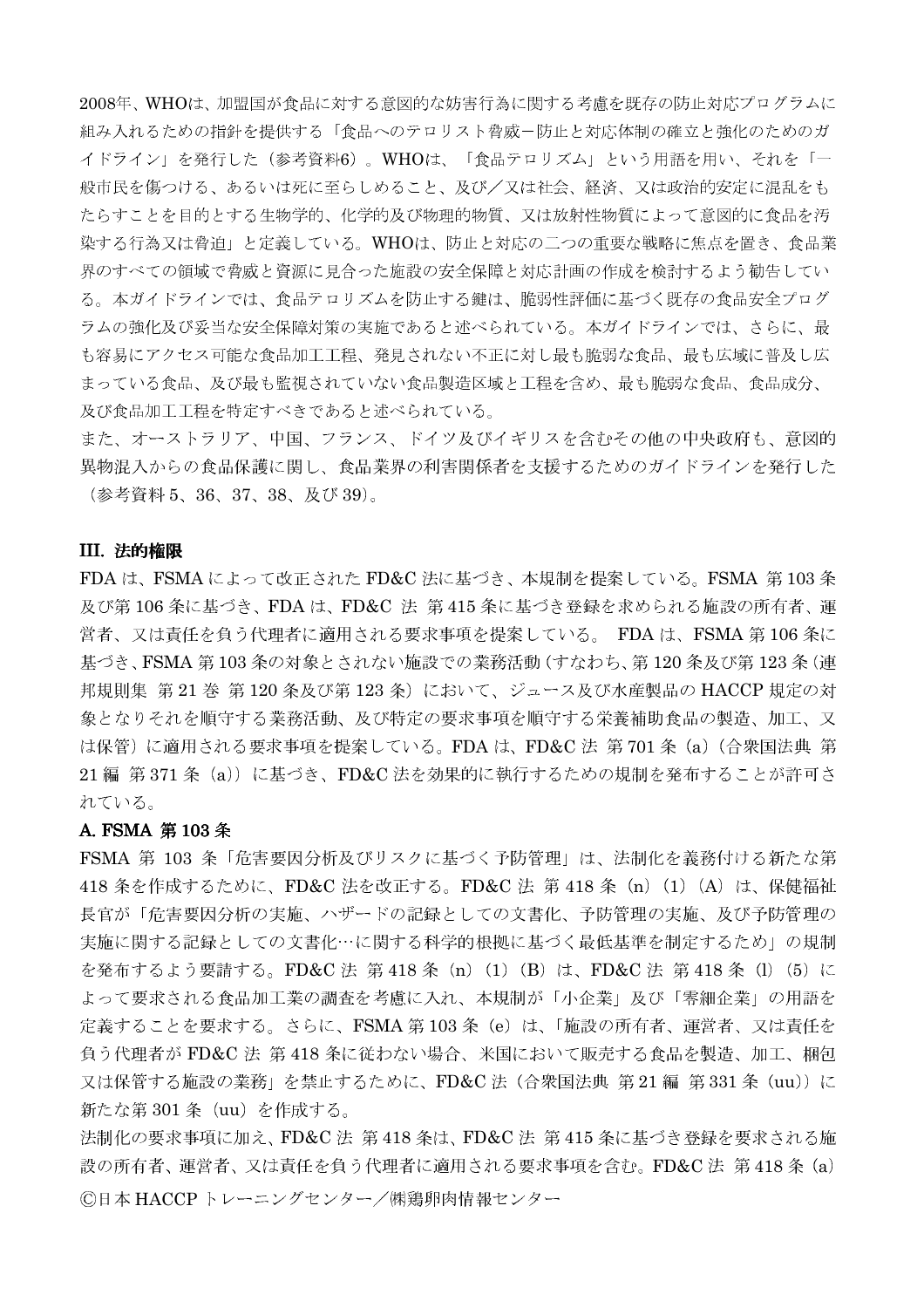は、施設の所有者、運営者、又は責任を負う代理者に、その施設による食品の製造、加工、梱包、 又は保管に影響し得るハザードの評価、予防管理の特定と実施、それらの管理の実績のモニタリン グ、およびそのモニタリングの記録の保持を要求する全般的な条項である。FD&C法 第418条 (a) における全般的な要求事項に加え、FD&C法 第418条 (b) ~ (i) は、明確に意図的異物混入に向 けられたいくつかの条項を含み、施設に適用されるより具体的な要求事項で構成されている。例え ば、FD&C法 第418条 (b) (2) は、施設の所有者、運営者、又は責任を負う代理者が、テロ行為 によるものを含め意図的にもたらされる可能性のあるハザードを特定し評価しなければならないこ とを規定している。FD&C法 第418条 (c) (2) は、施設の所有者、運営者、又は責任を負う代理 者が意図的異物混入に関連するあらゆるハザードが大幅に最小限にまで抑えられ、あるいは防止さ れ、対処され、FD&C 法 第 420 条と整合することを保証するために予防管理を特定し実施しなけ ればならないと規定している。本文書の第 IV 節及び第V 節では、FD&C 法 第418 条のこれらの条 項を実施する要求事項案(第121条の下位区分C及びD案)について論ずる。

FD&C 法 第 418 条 (i) ~ (m) 及び FSMA 第 103 条 (c) (1) (d) 及び (g) は、FD&C 法 第 418 条の要求事項に対する特定の免除及び変更に関する権限を規定する。これらには、水産製品及 びジュースの HACCP、及び酸度の低い缶詰食品 (FD&C 法 第 418 条 (j))、FD&C 法 第 419 条 の対象となる施設の業務活動(農産物の安全に関する基準)(第418条 (k))、資格要件を満たす施 設(第418条(l))、人ではなくもっぱら動物が摂取する食品の製造、さらなる流通又は加工用の(果 物及び野菜以外の)未加工農産物の貯蔵、又は環境に暴露されることのない包装食品の貯蔵に従事 する施設 (第418条 (m))、小企業又は零細企業によって実施される特定食品に関する特定の低リ スクの農場業務活動のみに従事する施設 (FSMA 第 103 条 (c) (1) (D))、及び栄養補助食品 (FSMA 第103条 (g)) に関連する条項が含まれる。本文書の第 IV 節及び第 V 節では、FD&C 法 第418 条及び FSMA 第103条のこれらの条項を実施する関連の提案条項について論ずる。

#### **B. PSMA 第106 条**

FSMA 第106条 (意図的異物混入に対する防御)は、法制化を義務付ける新たな第420条を作成す るために FD&C 法を改正する。FD&C 法 第420 条は、FDA が意図的異物混入から食品を保護す るための規制を発布することを要請する。FD&C 法 第420条 (b) (1) は、このような規制が、意 図的異物混入からの食品の保護を目的とする緩和戦略又は対策の実施を求められる人を評価する方 法を規定するものであることを要求する。FD&C 法 第420条 (b) (2) は、必要に応じて、規制が、 特定の脆弱なポイントでの食糧供給網を整え保護するための適切な科学的根拠に基づく緩和戦略又 は対策を規定することを要求する。FD&C 法 第420条 (c) は、このような規制が、意図的異物混 入の高いリスクがあり、そのような意図的異物混入が人又は動物に重篤で有害な健康への影響を引 き起こす、あるいは死に至らしめる可能性のある食品に対してのみ適用されるものであることを規 定する。FD&C 法 第420条 (c) (1) は、そのような食品が FDA によって明確な脆弱性が特定さ れた食品に含まれるものであることを規定する。FD&C 法 第420条 (d) は、適用される農場を牛 乳生産農場に限定する。さらに、FSMA 第 106 条(d)は、「企業の FD&C 法 第 420 条不履行」を 禁止するために、FD&C 法に新たな第301条 (ww) を作成する。FDAは、FD&C 法 第420 条に 基づき、すべての条項の提案を行っている。

#### C.州際活動

FDAは、規則案における条項を性質的に州際的な活動であるものに適用すべきであると暫定的に結 ©日本 HACCP トレーニングセンター/㈱鶏卵肉情報センター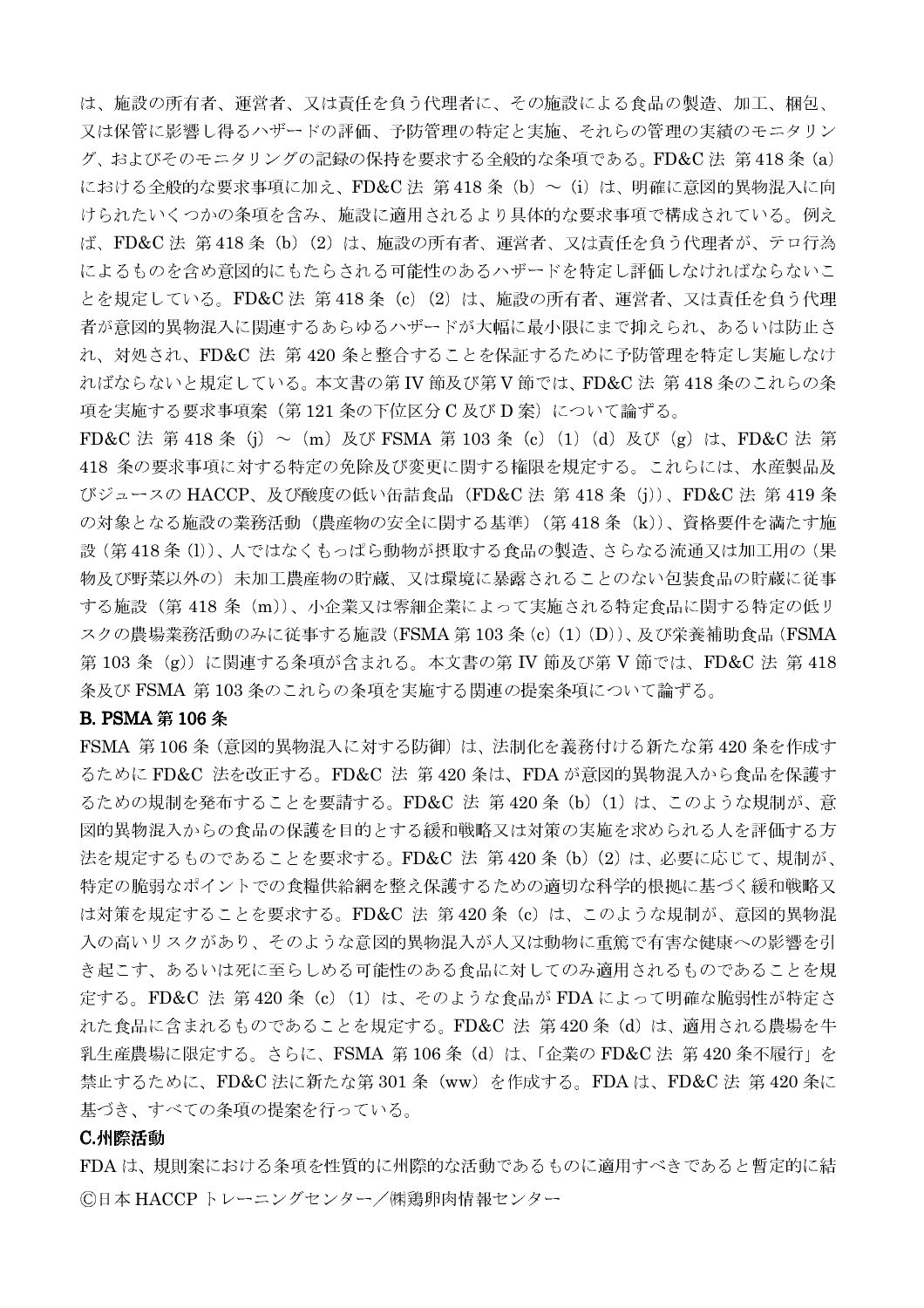論付けている。施設はその施設由来の食品が州際通商に入るかどうかにかかわらず、FD&C 法 第 415 条に基づき、登録を要求される (第1条 225 項 (b))。FD&C 法 第418 条は、FD&C 法 第415 条に基づき登録を要求される施設に明白に適用され(第418条 (o) (2))、施設由来の食品が州際通 商に存在しないからという理由で、そのような施設が除外されることはない。同様に、FD&C法 第 420 条は、FDA が意図的異物混入から食品を保護するための規制を発布することを要求し、州際通 商への限定を含めないことを明確にしている。さらに、FD&C法第301条 (uu)及び (ww) (合 衆国法典 第 21 編 第 331 条 (uu) 及び (ww)) の禁止行為条項は、州際通商ネクサスを必要とし ない。特に、FD&C法 第301条及び FD&C法 第304条 (合衆国法典 第21編 第334条)のそ の他の条項は、連邦議会に意図がある場合、連邦議会は FD&C 法の条項に特定の州際通商ネクサス を含むことを明示している。従って、FD&C法 第418条、第420条、第301条 (uu) 及び (ww) は、規則案の適用が州際通商に直接関係する施設のみに限定されないと解釈することが妥当である。 しかし、FDA では、本解釈及び別の解釈の可能性について、意見を求める。

## IV. 規制的アプローチ

## A. 規則の枠組み

本規制案は、食品の意図的異物混入に関連する FSMAの3条項を実施する。FSMA 第103条は、 食品を製造、加工、梱包、又は保管する施設であり、FD&C 法 第 415 条に基づき登録を要求され る施設との関連において、意図的異物混入に対処する。FSMA 第105条は、未加工の農産物である 果物及び野菜との関連において、意図的異物混入に対処する。FSMA第106条は、高リスク食品及 び牛乳生産農場を除く免除農場との関連において、意図的異物混入に対処する。

1. 本規則が対象とする意図的異物混入の適用範囲

本文書の第I節で述べたように、意図的異物混入行為は、(1)テロ行為、(2)不満を抱いた従業員、 消費者、又は競合会社による行為、及び (3) 経済的な動機による異物混入を含むいくつかの形をと る可能性がある。テロ行為による意図的異物混入に関し、FDAは、本規則が対象とする特定の施設 に、実施可能な工程ステップでの集中的緩和戦略の実施により、著しい脆弱性に対処するよう要求 することを提案している。本規則を通して、「テロ行為」に対する食糧供給の保護に言及する際、FDA は、テロリスト、テロ組織、個人、又は人々のグループによるものにかかわらず、FDAのアプロー チ案及び集中的緩和戦略の実施案が公衆衛生に大規模な危害を及ぼす、また、それほどではないに せよ、経済崩壊を引き起こそうとする行為に全体的に対処することを期待する。 FDA は、本文書 の第IV節 E項において述べる理由により、不満を抱いた従業員、消費者、又は競合会社の行為に より引き起こされる意図的異物混入に対する食品の保護に関しては、付加的な要求事項を提案しな いと暫定的に結論付けている。FDAは、本文書の第IV節 F項において、経済的な動機による異物 混入に対処するアプローチについて述べ、この問題に関するFDAの現在の考えについて、意見を求 める。

## 2. 重要な業務活動の種類の特定

米国の食糧供給に対するテロ攻撃は非常に稀である。しかしながら、SPPA イニシアチブの下に、 FDA、USDA、DHS、及び FBI によって実施された脆弱性評価(参考資料 21)は、攻撃による公 衆衛生と経済の壊滅的な結果があり得ることを示している。このような攻撃は、可能性は低いが潜 在的に非常に重大な被害を引き起こす事象であることから、FDAは、要求事項は最大のリスクをも ©日本 HACCP トレーニングセンター/㈱鶏卵肉情報センター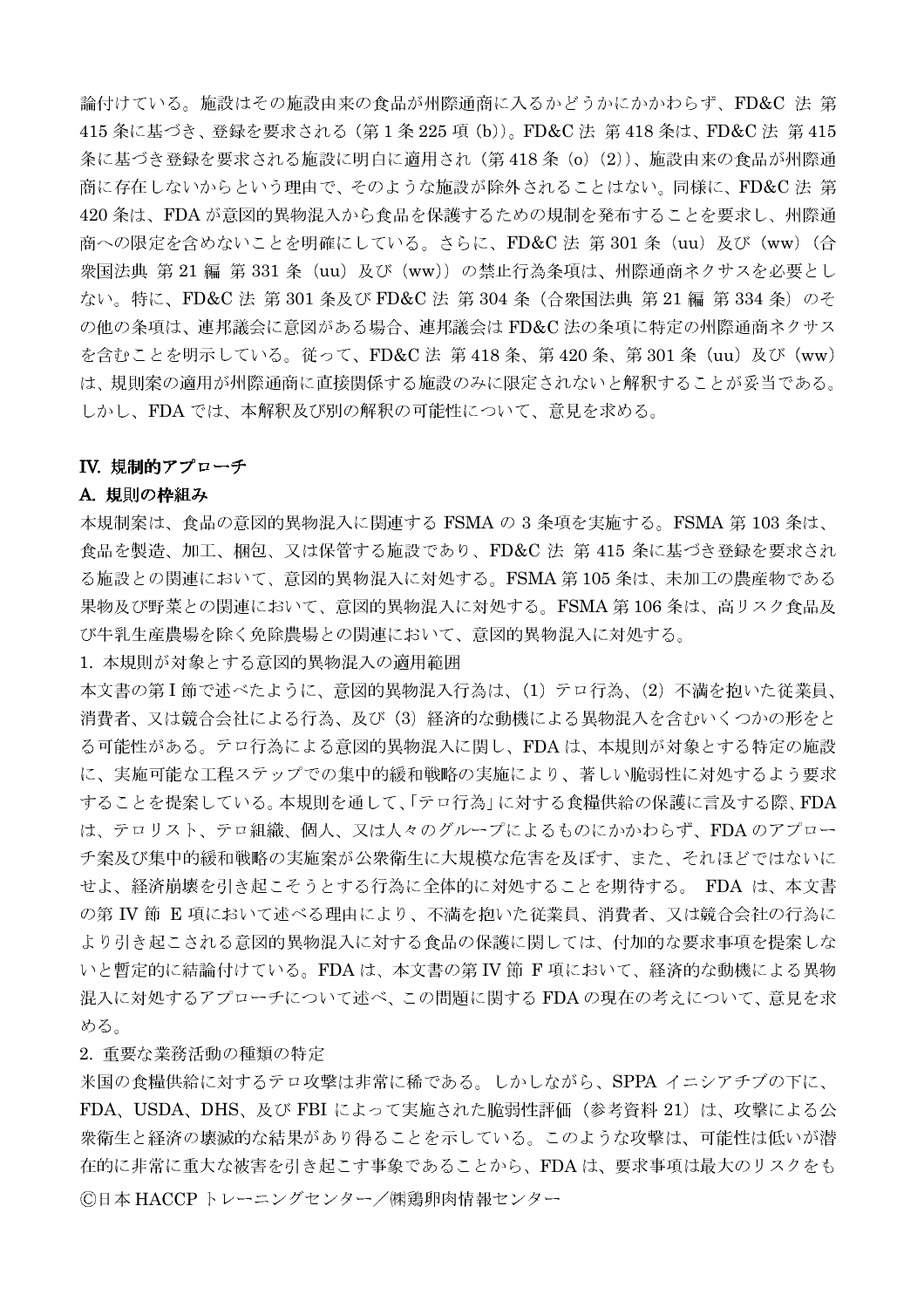たらす施設及びそれらの施設内の工程ステップに焦点を置くべきであると暫定的に判断した。FDA と USDA は、このリスクを評価するために、DHS、FBI、国家政府、地方自治体及び産業界のパー トナーと共同してカーバー・プラス・ショック法を用いた脆弱性評価を実施した。この方法は、特 にテロ攻撃のリスクを評価するために調整されており、食品安全ハザード(すなわち、意図的でな い異物混入)によるリスク評価とは異なる。

本文書の第V節 C 項2において論ずるように、カーバー・プラス・ショック法を用いて FDA が実 施した脆弱性評価の分析に基づき、4種類の重要な業務活動の種類である大量の液体の受け取りと積 み込み、液体の保管と取り扱い、二次的成分の取り扱い、混合及び類似の業務活動を特定した。FDA は、FD&C 法 第420条にもとづき、(食品の製造、加工、梱包、又は保管などの) 工程ステップに おける一つ以上のこれらの重要な業務活動の種類の存在が著しい脆弱性を示し、FD&C 法 第 420 条に基づき、それらの食品はテロ行為による意図的異物混入のリスクが高いものと暫定的に判断し た。FDAは、これらの重要な業務活動の種類を含めることについて、意見を求める。

これらの重要な業務活動の種類の指定は、二つの目的を果たす。第一に、FD&C 法 第 420 条 (b) (1) に基づき、意図的異物混入に対する保護を目的とする集中的緩和戦略又は対策の実施が必要で あるかどうかを評価するための方法を施設に提供する。二番目に、FD&C 法 第 418 条の対象とな る施設が第418条 (b) (2) に従い、テロ行為により意図的にもたらされる可能性のあるハザードを 特定し評価するための危害要因分析の遂行を支援する。

施設は、その施設の業務が一つ以上の重要な業務活動の種類を含むかどうかを判断する、又は脆弱 性評価の実施を選択することができる。FDAの経験では、テロリズムに関連する意図的異物混入の ための管理体制の構築において最も困難な部分は、脆弱性評価を実施することにより、食品業務に おいて攻撃に対し最も脆弱なポイントを特定することである。施設では、FDAが特定した重要な業 務活動の種類を用いることにより、適切な集中的緩和戦略を特定し、それらの戦略が確実に一貫し て効果的に実施されるように、HACCP 型体制の構築とその実施に尽力を集中することが可能とな る。

3. HACCP 型管理体制に関する要求事項

FDA では、食品安全ハザードの体系的な管理に関し、我々が PC 規則案で提案したような予防管理 のアプローチは、著しい脆弱性が一旦特定され、適切な集中的緩和戦略が作成されれば、集中的緩 和戦略を一貫して確実に適用できる最も効果的な方法であると暫定的に結論付けた。HACCP 法に 由来するこの体制の展開及び利点については、PC規則案の第II 条第C項において詳細に論ずる。 食品防御緩和戦略の実施を確実にするための HACCP 型管理の適用は、「脅威評価重要管理点アプ ローチ (Threat Assessment Critical Control Point (TACCP) Approach)」(参考資料 5) と題する、 国家インフラ防護センター (Centre for the Protection of National Infrastructure) が英国規格協 会 (British Standards Institution) と共同して作成した公開仕様書 (Publicly Available Specification) (PAS) 96 において取られるアプローチと整合している。また、これは、意図的異 物混入の防御に関する WHO 勧告とも整合している (参考資料 6)。FDA では、緩和戦略がテロリズ ムに関連する意図的異物混入を大幅に最小限にまで抑える、あるいは防止するために作成されるこ とを確実にするための HACCP 型体制の妥当性、及びより適切なアプローチがあるかどうかについ て、意見を求める。

FD&C法第418条は、(「特定の微生物学的ハザードに関する]水産製品、ジュース、栄養補助食品、 ©日本 HACCP トレーニングセンター/㈱鶏卵肉情報センター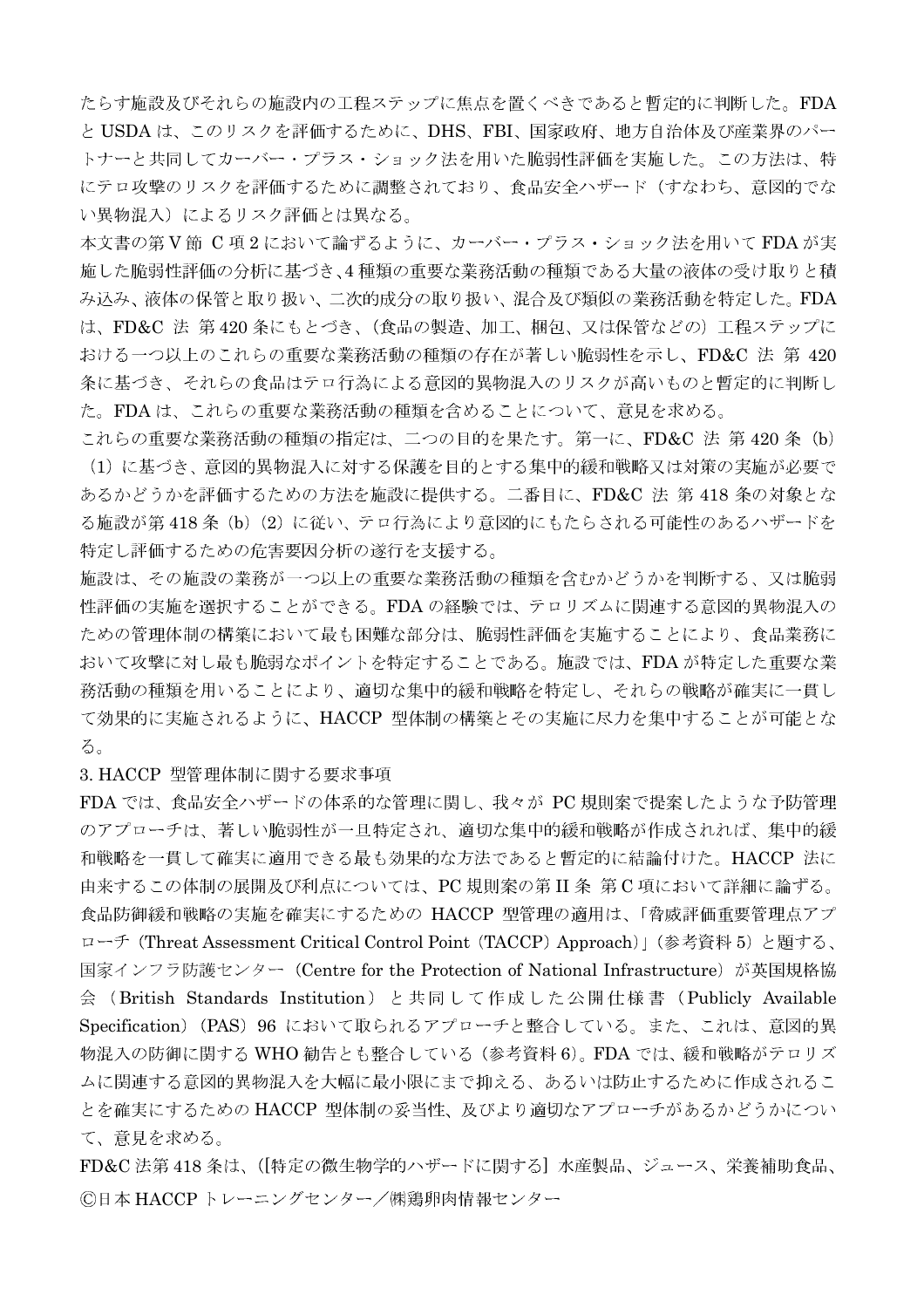酸度の低い缶詰食品に関連する業務活動などの)いくつかの種類の業務活動を免除する。これらの 業務活動は、食品防御ではなく、食品安全上の懸念事項に対処する予防管理型の規制対象となる。 FD&C 法 第 420 条は、FDA が科学的根拠に基づく緩和戦略又は対策が意図的異物混入の高いリス クのある食品に適用されることを要求するために規制を発布するよう指示する。FD&C 法 第 418 条に記載されている免除は、FD&C 法 第420 条の条項には適用されない。また、FDA では、食品 の製造、加工、梱包、又は保管に関係する FD&C 法 第 418 条の対象とならない(ジュース製造、 パン粉を塗した水産製品製造、及び酸度の低い缶詰製造工程における混合業務活動などの)いくつ かの業務活動は、重要な業務活動の種類の一つを含む可能性が高いと暫定的に判断した。FD&C法 第418条の HACCP 型体制は、全般的にテロリズムに関連する意図的異物混入への適用に適切であ るというFDAの暫定的な結論に基づき、これらの業務活動には、この同じ体制が求められる。FD&C 法 第418条及び第420条に基づく同じ規制の枠組みを適用することにより、意図的異物混入から の食品の保護及び効率的な要求事項の実施に向けた簡潔かつ一貫したアプローチが容易となる。さ らに、このアプローチは、PC規則案に基づき、既に(食品安全ハザードの管理に関連して、FD&C 法 第418条の対象となる)これらの施設の多くが意図的でないハザードに対して取るよう求められ ている意図的でない異物混入へのアプローチと整合する。

FDA では、基本的に、テロ行為によって引き起こされる食品の意図的異物混入リスクを減少させる ための食品生産体制(この場合は、施設)における事業体の規制は、前例がないことを認める。こ のような試みは、こういった攻撃の起こる可能性の低さ及び潜在的に重大な影響を及ぼす特質によ ってさらに複雑になり、潜在的な公衆衛生の便益の見積もりと求められる活動に関する適切な閾値 の設定が困難となる。FDA では、さらに、どの程度施設がこのリスク緩和のためのプログラムを既 に実施しているのか、また、テロ行為によって引き起こされる食品の意図的異物混入を防止するた めの様々な戦略の有効性に関するデータの不足という問題を抱えている。

FDA では、本規則案の作成において、脆弱性評価の実施及び産業界のための指針の作成を含め、食 品及び農業分野へのテロ攻撃の脅威に関し、米国情報コミュニティー (U.S. intelligence community)との連携のみならず、意図的でない食品安全ハザードを対象とする予防管理構想の実 施における我々の経験を頼りとした。これらの活動は、本規則案を作成するための有用な基盤とな ったが、前述の課題が残されている。FDA では、以下に示す論点を含め、我々が提案するアプロー チについて、意見を求める。

公衆衛生防御の最大便益は、どの事業体の意図的異物混入防御対策の実施によって導き出されるの か? 本規制案をこのような事業体にさらに絞るために、どのように改良し得るか?

想定される脅威の事象においてのみ、意図的異物混入からの保護対策を求めることは実行可能であ るか? そうであれば、そのようなアプローチは、FSMAの意図的異物混入に関する条項と整合する のか? そのような要求事項が、どのように時官を得た実行可能な方法で産業界に伝達されるのか? FSMA の意図的異物混入に関する条項を考慮した場合、意図的異物混入に関する適切な公衆衛生保 護のレベルとは何であるか?

本規則の適用範囲にさらに焦点を置くためのその他の方法があるのか(本文書の第IV節 I 項も参照 すること)?

4. 適合性が求められる期日

全般的な規則である FSMA 第 103 条 (i) (1) は、「本条によってなされる改正が、制定日の後 18 ©日本 HACCP トレーニングセンター/㈱鶏卵肉情報センター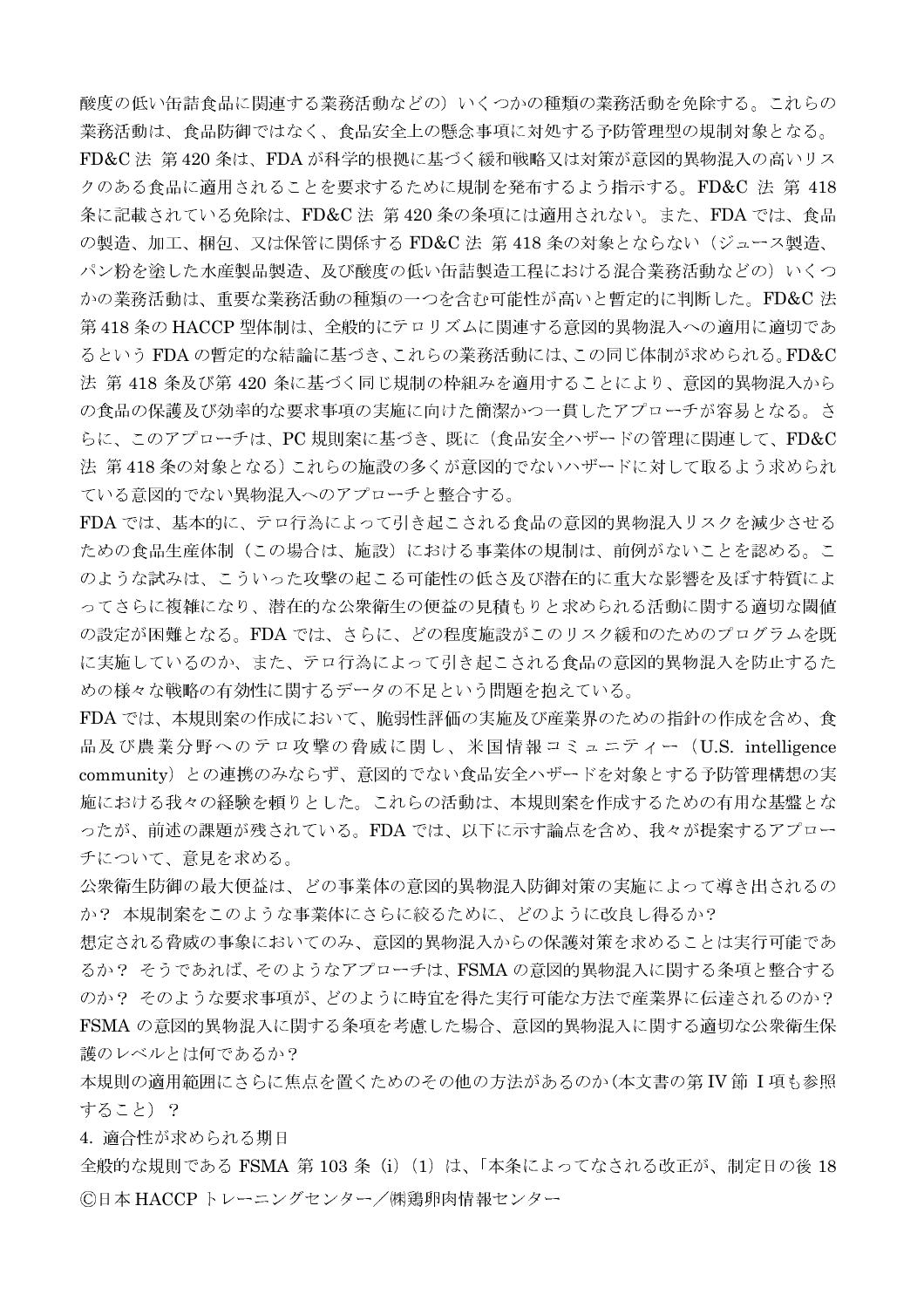ヶ月(すなわち 2012年7月4日まで)に発効されなければならない」と規定している。小企業に 対する柔軟性措置である FSMA 第 103 条 (i) (2) は、「(1) 項にかかわらず、」本条によってなさ れる改正が、小企業及び零細企業に対し、FDA の最終規制「発効日」のそれぞれ 6 ヶ月後及び 18 ヶ月後から「適用されなければならない」と規定している。FSMA 第106条には、同様の言語は含 まれない。FDAは、FSMA 第103 条及び第106 条によってなされる FD&C 法への改正を、それら が意図的異物混入に関連するものとして、この法制化を通して実施している。

FDA では、施設が第121条案に適合する状態になるために、最終規制の発布後の十分な期間を規定 することが妥当であると暫定的に結論付けている。FDAでは、特に、実施可能な工程ステップの特 定、集中的緩和戦略の実施、及び集中的緩和戦略のモニタリングが要求される食品防衛計画の作成 と実施のために時間を取ることができるものと認識している。

FDA では、PC 規則案および農産物安全規則案の発効日案と整合するよう調整された適合日をもっ て、連邦公報に発布された60日後に、最終規則が効力を発生することを提案している。同様に、FDA では、すべての規模の企業が FSMA に基づき規定される新たな要求事項に適合するために、さらに 時間を必要とする可能性があることを認識している。PC 規則案の第 VII 条で述べたように、FDA は、小企業及び零細企業以外の企業がFSMAに基づき規定される新たな要求事項に適合する状態に なるために、最終規則の発布日から1年間を考慮することが妥当であると考える。また、FDAは、 小企業が FSMA に基づき規定される新たな要求事項に適合する状態になるために、最終規則の発布 日から2年間を考慮し、零細企業がFSMAに基づき規定される新たな要求事項に適合する状態にな るために、最終規則の発布日から3年間を考慮することが妥当であると考える。

従って、提案の通り、小企業及び零細企業以外の第121条の対象となる企業には、第121条案に適 合するために発効日から1年間がある。小企業には、第121条案に適合するために発効日から2年 間がある (「小企業」の定義案の解説に関する本文書の第V節 A 項を参照すること)。零細企業に関 しては、FDA では、第121 条案の要求事項から、零細企業を含む資格要件を満たす施設を免除する ことを提案している。ただし、そのような施設は、要請に応じて、その施設が本免除を受ける資格 があることを実証する根拠となった証拠書類を公的審査のために提出する必要がある。よって、零 細企業には、第 121 条 5(a)案に適合するために発効日から 3 年間があることになる。FDA は、 本規則の実施を促進するために必要とされる追加のツール及びトレーニング・プログラムを作成す ることを目的として、食品業界、普及教育組織、及び行政パートナーと密接に協力していく予定で ある。

#### B. 農産物生産農場において発生する業務活動

FD&C法 第419条は、FDAが果物及び野菜の安全な生産及び収穫に関する科学的根拠に基づく最 低限の基準を規定する規制を発布することを要求する。本法は、これらの規制の作成において、FDA が特にテロ行為によるものを含む意図的にもたらされる可能性のあるハザードを考慮するよう要求 する (FD&C 法 第 419 条 (a) (3) (C) 及び (c) (1) (A))。FD&C 法 第 418 条及び第 420 条が いずれもこれらの業務活動に適用されないことに留意されたい。FD&C 法 第 420 条は、牛乳を生 産する農場以外の農場を特に免除し、FD&C 法 第 418 条は、FD&C 法 第 419 条の対象となる施 設の業務活動を免除する。

FDA では、FD&C 法 第419 条の実施において、農産物生産農場で発生する種類の業務活動に対す るテロ攻撃によって引き起こされるリスクを検討した。「農場」(連邦規則集 第21巻 第1条 第227 ©日本 HACCP トレーニングセンター/㈱鶏卵肉情報センター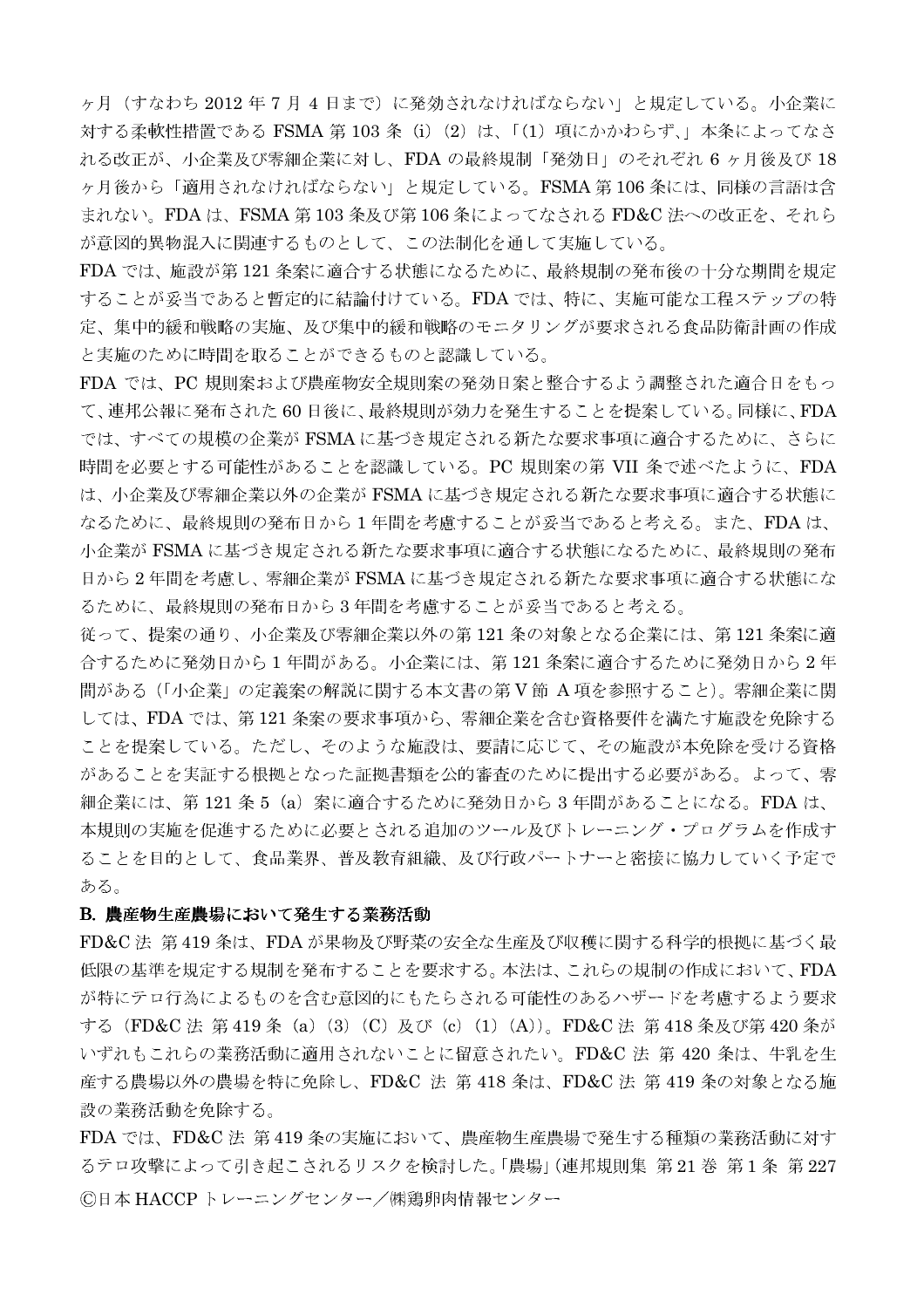項において定義された通り)の定義の範囲に含まれる(植え付け、耕作、灌漑、殺虫剤処理、収穫、 保管又は運送を目的とする乾燥、水冷、梱包、冷蔵、ワックス掛け、殻の除去、ふるい掛け、葉の 除去、軸の除去及び皮剥ぎ、選別除去、及び洗浄などの)業務活動を検討した。FDA では、カーバ ー・プラス・ショック法を用いて実施した脆弱性評価から収集したデータを活用し、農産物生産農 場において発生する業務活動が著しい脆弱性を示すかどうかを評価した(参考資料40)。

我々の評価では、農産物生産農場において実施される典型的な業務活動は、テロ行為による食品の 意図的異物混入に関するリスクが比較的低いことが見出された(参考資料 40)。 FDA では、この評 価に基づき、この種の異物混入による重篤で有害な健康への影響を引き起こす、あるいは死に至ら しめるリスクを最小限に抑えるための要求事項は、農産物生産農場に対して必要ないものと暫定的 に結論付けた。さらに、FDA では、FD&C法 第402条に基づき、既知のハザード又は常識的に考 えて予測可能なハザードを防御し、農産物に異物混入が無いことを合理的に保証するために、この 種の異物混入に関連する要求事項は、常識的に考えて必要がないと暫定的に結論付けた。FDA では、 これらの理由により、特にテロリズムに関連する意図的異物混入に取り組むよう、農産物生産農場 に要求事項を提案することはしない。FDA では、この暫定的な結論及びその情報源となった我々の 分析について、意見を求める。

FDA では、農産物生産農場において発生する業務活動には、集中的緩和戦略の実施要求を提案して いる農外業務活動と類似した業務活動ではあるが要求事項を提案していない業務活動が存在する可 能性があることを認める。しかし、農場での特定の業務活動には、テロ行為によって引き起こされ る意図的異物混入リスクが最小限に抑えられるという側面がある。例えば、ワックス掛けは、コー ティングと類似した重要な業務活動の種類の一つに含まれる農場の業務活動である。しかし、農場 でのワックス掛け作業には、コーティング作業と比較し、脆弱性をより低下させる重要な相異があ る。ワックス掛けでは、タンクが農場の梱包工場内にある稼働中の梱包ラインにごく近接しており、 その中の透明で熱せられたワックスに汚染物質を混入させることは困難である。逆に、コーティン グ作業では、タンク中の不透明で環境大気又は冷蔵の水性コーティング混合物が用いられ、比較的 製造工場の孤立した部分で行われる。さらに、農場を離れる農産物が直接消費されるものなのか、 意図的に加えられた汚染物質が不活化あるいは除かれる可能性のあるワックスの除去など、さらに 加工されるものなのかが不確実であることから、相対的に意図的異物混入の標的となり難い。

#### C. 輸送業者

FDAが暫定的にテロ行為によって引き起こされる意図的異物混入に対し、著しい脆弱性を示すもの と判断した重要な業務活動の種類の一つは、大量の液体の受け取りと積み込みである。提案の通り、 (大量ではない液体、固形食品、ガスを発生する食品などの) その他の種類の食品の受け取りと積 み込みは、それらが同じレベルのリスクを示すことはないとの判断から、重要な業務活動の種類と は見なされない。FDA では、第121条 第135 項(a)の提案の通り、大量の液体の荷送人及び受 取人に対し、この重要な業務活動に関与する実施可能な工程ステップにおいて集中的緩和戦略を実 施するよう求めることによって、荷送人及び受取人がこれらの食品への輸送中の意図的異物混入の 可能性を大幅に最小限にまで抑える、あるいは防止する集中的緩和戦略を策定することを期待する。 このような緩和戦略には、大量の液体を海外へ輸送する際の密封又は錠締め、あるいは大量の液体 を国内へ輸送する際の受入れ条件として、密封又は錠締めを要求することを含めることができる。 FDA では、このような対策が大量の液体の荷送人及び受取人によって実施される場合、その食品は ©日本 HACCP トレーニングセンター/㈱鶏卵肉情報センター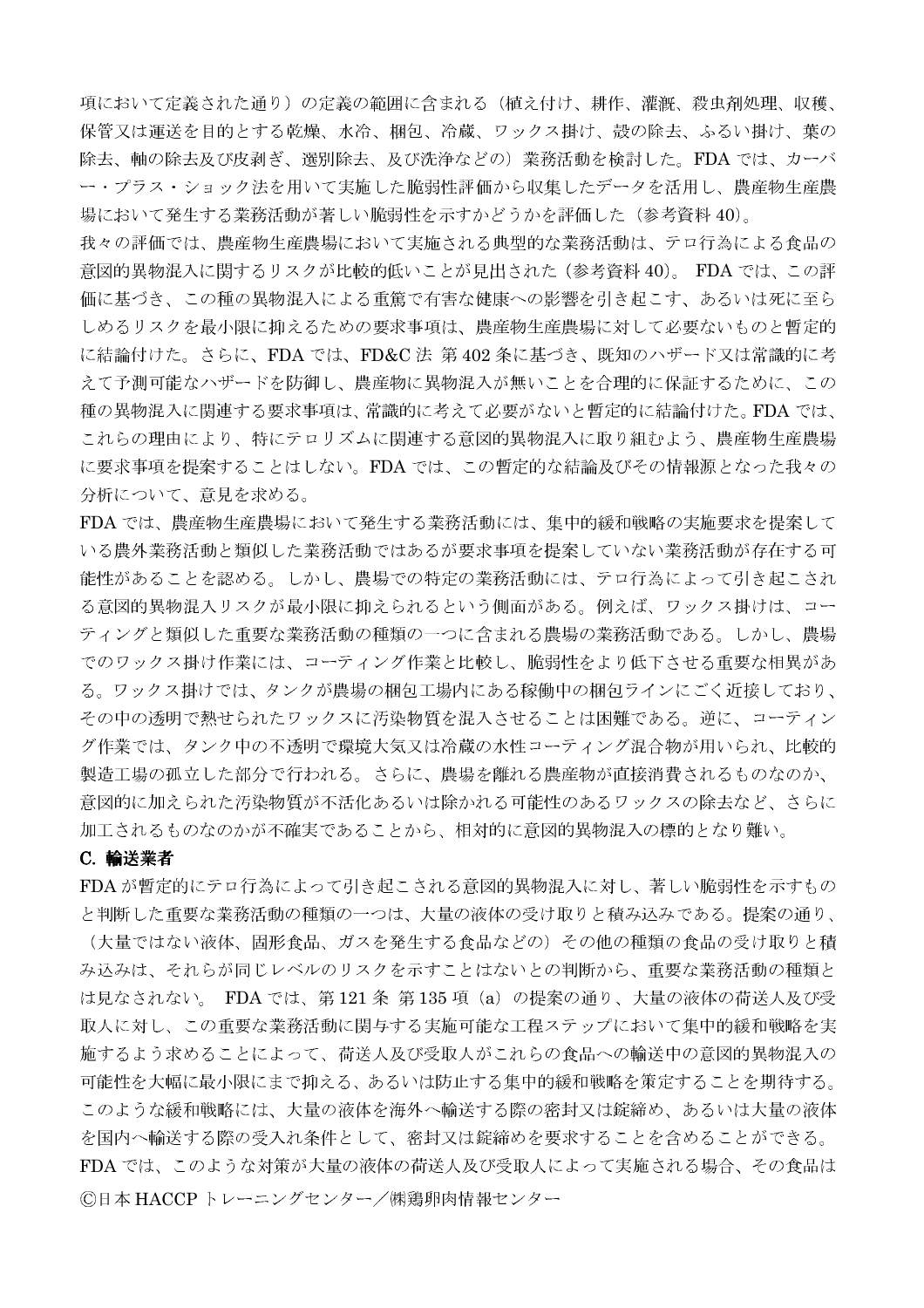テロ行為によって引き起こされる意図的異物混入から十分に保護されており、食品の安全性を確保 するための輸送業者によるさらなる活動が必要とされることはないと暫定的に結論付けている。 FDA では、この理由により、本規則案において輸送業者を対象とすることは提案していない。FDA

では、この問題に関する我々の分析、及び暫定的な結論について、意見を求める。

FDA が近い将来、輸送業者及びサニタリー輸送業務に関連する規則案を発布するということに留意 されたい。

## D. 動物が摂取する食品

本文書の第V節 B項6において論ずる通り、FDAは、テロ行為によって引き起こされる意図的異 物混入に関する本規制案から動物が摂取する食品の製造、加工、梱包及び保管を免除することを提 案している。

## E. 不満を抱いた従業員、消費者、又は競合会社の行為

不満を抱いた従業員、消費者、又は競合会社の行為の目的と結果はテロ行為と重複するが、通常、 その区別は規模の違いと関係する。不満を抱いた従業員は、通常、主に会社の評判を攻撃すること に関心があり、反対に公衆衛生への危害にはほとんど関心がないものと理解されている。一方、テ ロ組織は、通常、公衆衛生への危害、及びそれほどではないにせよ経済崩壊を最大にすることに関 心があるものと理解されている(参考資料5、6)。

FD&C法第420条 (c)は、本条に基づき作成された規制を「意図的な汚染の高いリスクのある食 品」に適用することを要求している。食品の意図的異物混入と関連するリスクの範囲では、大規模 な犠牲者をもたらすこと及び、それほどではないにせよ経済崩壊を意図したテロ組織が実行する攻 撃が相対的に高いリスクとしてランク付けされる。一方、不満を抱いた従業員、消費者、又は競合 会社による攻撃は、一貫して相対的に低いリスクとしてランク付けされる。これらの事象は毎年起 こるが、通常、それらの公衆衛生及び経済への影響は非常に小さい。一般に、標的食品及びその製 造上のポイントは、好都合なもの(すなわち、従業員、消費者、又は競合会社がすぐに利用できる ポイント)である。従業員、消費者、又は競合会社が、公衆衛生及び経済への悪影響をより大きく する可能性のある場所を攻撃可能な工程ステップとして選択する場合には、本規則案の条項はその 成功の機会を最小限に抑えるのに有効である。食糧供給に対するテロ攻撃の可能性を緩和するため に取られる活動は、(盗難や公共物破損などのその他の安全保障に関連する問題のみならず)従業員、 消費者、又は競合会社による攻撃の可能性を減少させる副次的な便益性があるものと思われる。実 際に、従業員、消費者、又は競合会社による攻撃に対する食糧供給の強化(すなわち、攻撃の機会 の減少)には、その食品体制においてテロ攻撃の可能性を最小限に抑える食糧供給の強化に必要と される場合より、多くのポイントで対策を講じる必要がある。FDA では、後者は、食品体制におい て大規模な公衆衛生への悪影響、及びそれほどではないにせよ経済崩壊を引き起こすことが想定さ れる攻撃ポイントに焦点を置くことによって達成され得るものと暫定的に結論付けている。

#### F. 経済的な動機による異物の混入

意図的異物混入を防ぐ取り組みには、従来の食品安全に適用された視点からの転換が必要である。 FDA では、PC、動物が摂取する食品の PC、及び農産物安全規則案において、従来の HACCP 又は その他の食品安全体制によって対処されない意図的異物混入に関連するハザードは、異なった種類 の管理を必要とする可能性があり、独立した法制化(本規則案)において最も良好に対処されるも のと暫定的に結論付けている。しかし、我々は、ある状況において、経済的な動機による異物混入 ©日本 HACCP トレーニングセンター/㈱鶏卵肉情報センター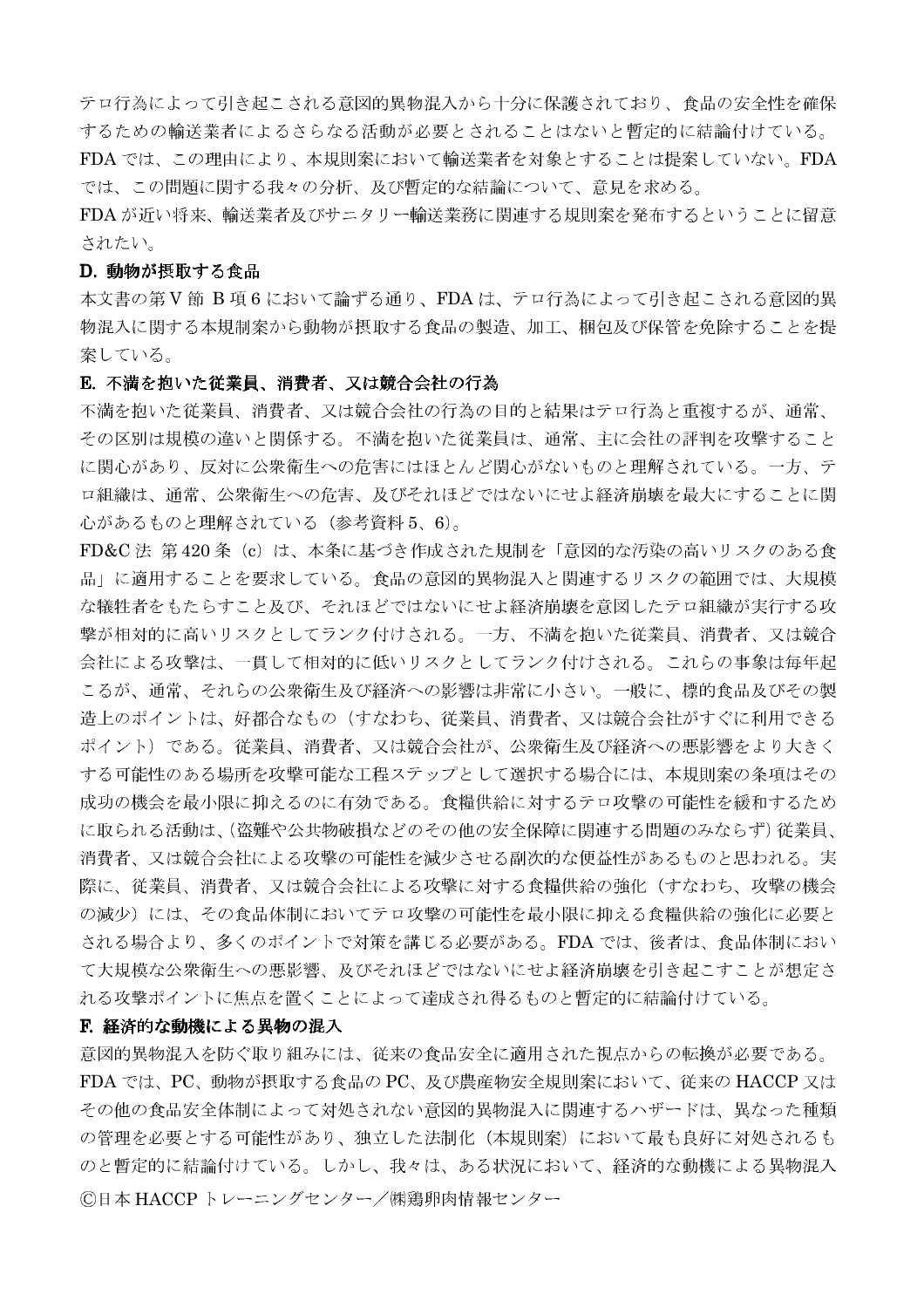がどのように常識的に考えて起こり得ると見なされるのかについても説明した。また、FDA では、 経済的利益のために意図的にもたらされる可能性のあるこのようなハザードに対処する場所につい て、意見を求めた。さらに検討し、本文書の本節において現在の考えを示す。

FDA では、FD&C 法 第418 条の対象となる施設に関し、経済的な動機による異物混入は、PC 及 び動物が摂取する食品の PC 規則案において記述されている規制制度の下に最良の対処がなされ、 従ってそれらの法制化において最良の対処がなされるものと暫定的に結論付けている。PC 及び動物 が摂取する食品の PC 最終規則において、経済的な動機による異物混入に関する条項の最終決定を 判断する前に、FDA では、新しい言語を提供し、これらの条項に関連する費用の分析を実施し、意 見を求める予定である。このアプローチに基づき、対象となる施設の所有者、運営者、又は責任を 負う代理者は、常識的に考えて起こり得る経済的な動機による異物混入に関連するこれらのハザー ドを特定するための危害要因分析を実施することが求められる。このような異物混入は、常識的に 考えて起こる可能性があり、例えば、過去にある企業から特定の成分を入手した際、それらの成分 に経済的な動機による異物混入が発生していた。一見して知覚品質及び/又はタンパク質含量を高 めるために特定の食品ヘメラミンを添加した過去の事件から、良識的な人は、特定のサプライヤー 又は特定の食品に関して既知の履歴がないとしても、食品におけるこのようなハザードの潜在性に 対処する予防管理を実施するであろう。経済的な動機による異物混入の実行者の目標は、その実行 者が望む経済的利益を獲得し続けられるように、製品中の混入物が検出されないようにすることで ある(参考資料7、参考資料9)。その結果、テロ行為と異なり、このような経済的な動機による異 物混入の発生は長期間にわたることが予測され、稀なことではなく、むしろ常識的に考えて起こり 得るものと見なすことが適切である。

FDA では、テロリズムに関連する意図的異物混入に対し、FDA が提案している脆弱性評価型アプ ローチと比較し、この危害要因分析型アプローチの方が経済的な動機による異物混入に取り組むの に適していると暫定的に結論付けた。FDA が提案していない脆弱性評価型アプローチでは、(FDA の脆弱性評価を反映する)重要な業務活動の種類の存在又は施設特有の脆弱性評価に基づき、著し い脆弱性が特定される。脆弱性評価型アプローチによる評価では、(食品の性質、その製造システム、 及びその供給網などの)食品の特質、及び(現在認められている試験方法によって発見されず容易 に隠蔽が可能な混入異物へのアクセス及び利用の可能性などの)加害者の能力に基づき、食品が経 済的な動機による異物混入の有望な標的となる度合いを考慮する必要がある。考慮すべき要因には、 経済的な動機による異物混入の過去の発生、非常に複雑な供給網、商品価格の急激な変化、混入さ れる可能性のある異物の特定及び分析試験方法における既知の不備、非常に複雑で変化し易い成分、 混入される可能性のある異物の広範に及ぶ利用の可能性、混入される可能性のある異物の感覚器官 を刺激する特性の欠如、高コスト又は希少な成分、及び食品の高価値特性のレベルの変動に基づく 食品の価値の変動が含まれる。経済的な動機による異物混入の特質により、経済的な動機による新 手の異物混入の事象がいつ起きるのかを予測する脆弱性評価において、考慮すべきすべての関連要 因を特定することは困難である。さらに、カーバー・プラス・ショック法などの予測ツールは、こ れまでのところ、経済的な動機による異物混入のリスクを評価するための設定はされておらず、ま た、食品製造における経済的な動機による異物混入の広範な脆弱性評価は、FDAや他でも実施され ていない。従って、FDA では、経済的な動機による異物混入のリスクを評価するための最適な枠組 みは、危害要因分析の一部として、(これまでに、何らかの規則性のある類似した環境下で、それが ©日本 HACCPトレーニングセンター/㈱鶏卵肉情報センター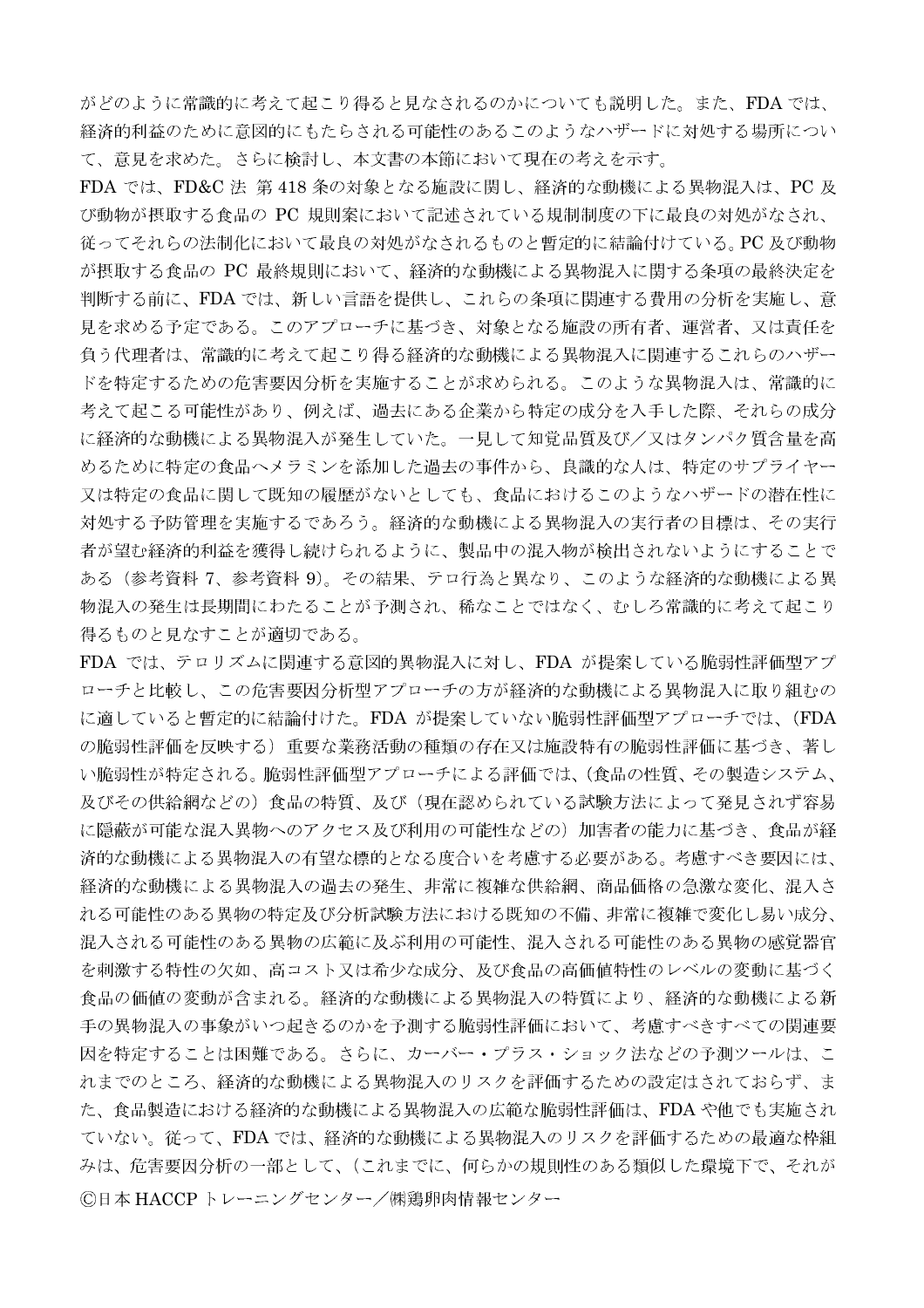発生したことがあるかどうかなど)それが常識的に考えて起こり得るかどうかを検討することであ ると考える。

このアプローチに基づき、FD&C 法 第 418 条の対象となる施設は、経済的な動機による過去の異 物混入の発生パターンが存在する環境下において、それらに対する管理を実施することが期待され る。過去の異物混入パターンが意図的異物混入の可能性を示唆するものの、特定のサプライヤーや 特定の食品に関連していなかった場合においてもである。さらに、経済的な動機による異物混入に 対し、PC規則案及び動物が摂取する食品の PC規則案におけるモニタリング、是正措置、検証、及 び記録保持の体制と同様のものが適している。加えて、経済的な動機による異物混入の管理を含む 食品安全計画において、危害要因分析、予防管理、モニタリング、是正措置、検証及び記録保持を 含む予防管理体制の要素が文書で記録される。FDA では、同じ枠組みの中で、これらの両方の汚染 物質の潜在的発生源に取り組むことが要求事項を簡素化し、産業界の経費を削減するものと考える。 FDA では、我々の上述した暫定的な結論について、意見を求める。特に、FDA では、特定の製品 又はサプライヤーが経済的な動機による異物混入と過去に関係がない場合、それらの異物混入が常 識的に考えて起こり得るかどうかの判断に最も関連する特定の因子についての情報に関心がある。 さらに、FDA では、適切な予測ツールを作成し、予防管理が必要な場合の基準を確立するために、 それらの関連因子を利用し得るかどうか、また、どのように利用し得るかについて、意見を求める。 FD&C 法 第418 条には、FD&C 法 第402 条 (g) (2) 及び第761 条の要求事項に適合する FDA の水産製品及びジュースの HACCP 規制の適合性に関連する特定の免除、及び健康補助食品の製造、 加工、梱包又は保管に関する免除が含まれる。FD&C法 第420 条はこれらの免除を含まず、FDA が食品の意図的異物混入を防御するための規制を発布することを要求する。現在、水産製品及びジ ュースは、それぞれ第123条及び第120条における HACCP 型の規制の対象であり、現在、FDA では、経済的な動機による異物混入は、第420条に基づき、これらの食品に関する既存の枠組みを 通して取り組むことが可能であると考えている。本オプションに基づき、FDAは、経済的な動機に よる異物混入が水産製品及びジュース食品の危害要因分析において検討され、HACCP 計画におい て取り組まれる必要のあるハザードであることを規定するために、それらの食品の HACCP 規制を 改正する。例えば、水産製品に関しては、第123条 第6項 (c) (1) に従い、危害要因分析におい て検討されるべきハザードのリストに、「重篤で有害な健康への影響を引き起こす、あるいは死に至 らしめる可能性のある経済的な動機による異物混入」を加えることを提案する。同様に、ジュース に関しては、第120条 第7項 (c) に従い、危害要因分析において検討されるべきハザードのリス トに、「重篤で有害な健康への影響を引き起こす、あるいは死に至らしめる可能性のある経済的な動 機による異物混入」を加えることを提案する。また、本オプションに基づき、FDAは、重篤で有害 な健康への影響を引き起こす、あるいは死に至らしめる可能性のある経済的な動機による異物混入 を健康補助食品の現行製造適正規範 (CGMP) 規則である第 111 条 (連邦規則集 第 21 巻 第 111 条) の改正提案を検討する。現行の第 111 条 第 70 項 (b) 及び (c) は、健康補助食品の特性、純 度、濃度及び組成を確実にするための成分仕様及び製造工程仕様の確立を要求し、FDAは、重篤で 有害な健康への影響を引き起こす、あるいは死に至らしめる可能性のある経済的な動機による異物 混入を対象に含めるために、これらの条項を改正することができる。

また、FDA では、FD&C法 第419条の対象となる農産物生産農場及び FD&C法 第420条の対象 となる牛乳生産農場(本文書では、「酪農場」とも表現される)に経済的な動機による異物混入に対 ©日本 HACCPトレーニングセンター/㈱鶏卵肉情報センター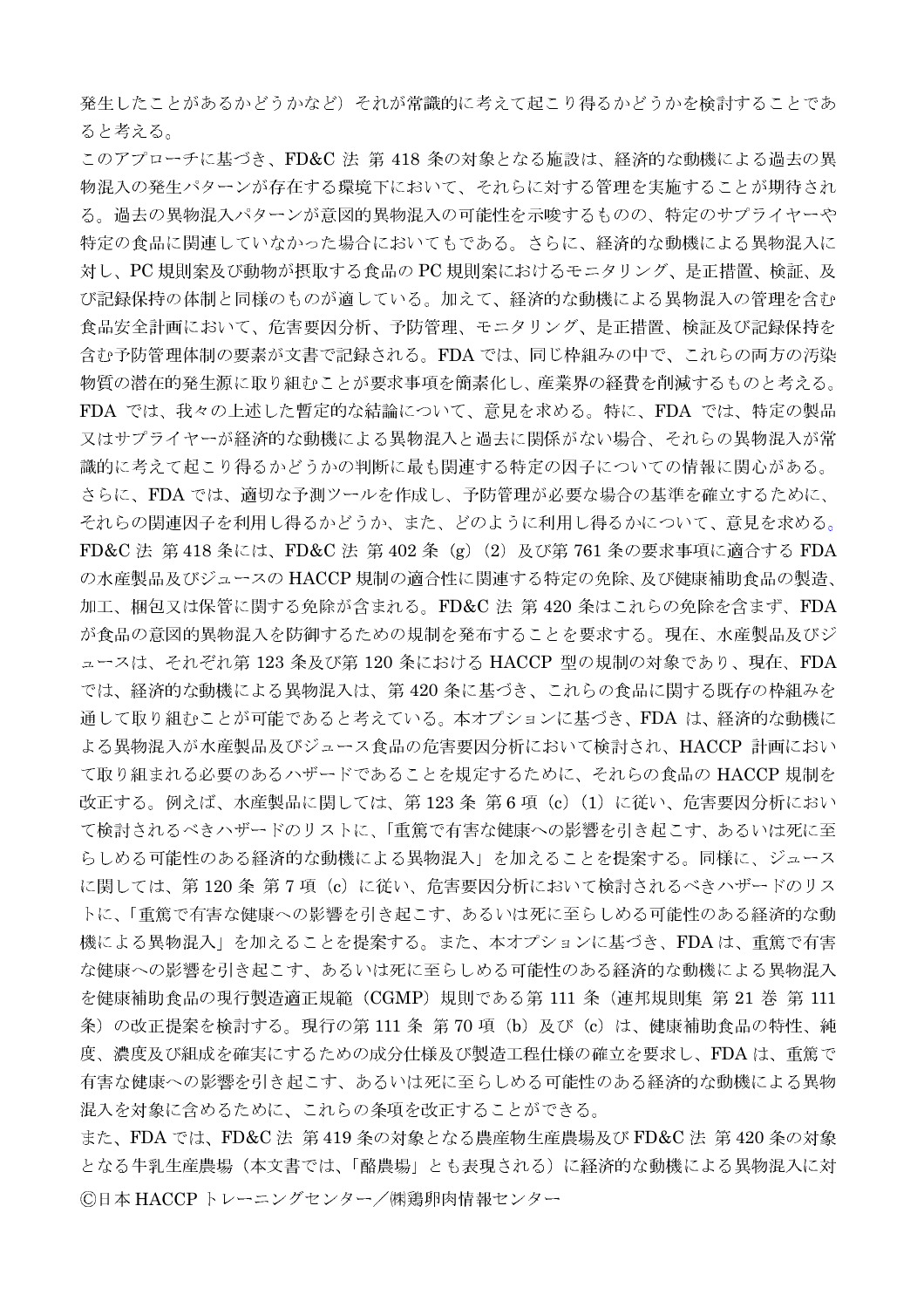処するための対策を取ることを要求しないと暫定的に結論付けた。FD&C法 第 419 条の対象とな る農産物生産農場に関しては、FDAでは、重篤で有害な健康への影響を引き起こす、あるいは死に 至らしめる可能性のある経済的な動機による異物混入を引き起こす可能性のある既知又は常識的に 考えて予測可能な生物学的、化学的、又は物理的なハザードがもたらされることを防御するために、 これらの事業体が常識的に考えて実施する必要のある手順、工程、又は実務はないものと暫定的に 結論付けた。FD&C 法 第420 条の対象となる牛乳生産農場に関しては、FDA では、農場で適用し 得る経済的な動機による異物混入の防御を目的とする適切な科学的根拠に基づく戦略又は対策はな いものと暫定的に結論付けた。これらの暫定的な結論は、農産物農場又は牛乳生産農場での経済的 な動機による異物混入の場合のように、これらに対する予防管理が事業体自体ではなく事業体のサ プライヤーがこのような異物混入に対処するために実施する場合に適しているとする我々の評価に 基づく。サプライヤーが食品に意図的に異物を混入し既に法律に違反し、管理を妨害できるのであ れば、通常、経済的な動機による異物混入に対処するために、サプライヤーの審査などの活動やサ プライヤーから提供される試験結果又は製造管理記録を信頼することは不適当であると考えられ る。 FDA は、両方の種類の農場に対し、FD&C 法 第 419 条及び第 420 条に基づき、重篤で有害 な健康への影響を引き起こす、あるいは死に至らしめる可能性のある経済的な動機による異物混入 の対象となり得る農産物又は牛乳の栽培·飼育、収穫·搾乳、梱包、又は保管(すなわち、FDAの 農場の定義の範囲内)への提案については考えていない。FDAでは、この暫定的な結論について、 意見を求める。

## G. 農場に共同設置される施設における低リスクの業務活動

FSMA 第103条 (c) (l) (C) は、第103条 (c) の法制化の一部として、保健福祉長官に科学的根 拠に基づくリスク分析を実施するよう指示する。科学的根拠に基づくリスク分析は、「(i) 特定の食 品に関連する梱包及び保管であり、特定の種類の農場又は同一の所有者の下にあるその他の農場に おいて栽培、飼育、又は消費されることのない食品のそのような農場での梱包又は保管、及び (ii) 特定の種類の農場又は共通の所有者の下にあるその他の農場において消費されることのない特定の 食品に関連するそのような農場での特定の製造及び加工業務活動」を対象とするものである。PC規 則案の第VIII 条 G において、FDA は、この要求事項を満たすために実施した質的リスク評価案(RA 案)について説明する。FSMA 第103 条 (c) (l) (D) (i) は、FDA が低リスクであると判断する 特定の種類の農場の業務活動のみに従事する施設に関し、免除及び視察頻度を規定する、又は要求 事項を変更するために、FDAがこの分析結果を使用するよう要求する。

連邦公報の本版の他の部分において、FDAは、RA 案に対する一般意見附録 4 (RA 案附録) の利用 に関する通知を掲載している。この RA 案附録の目的は、テロ行為により引き起こされる意図的異 物混入リスクに関し、製造工程が低リスクであると見なされる食品の科学的根拠に基づくリスク分 析を提供することである。FDAは、テロ行為によって引き起こされる意図的異物混入リスクに関し、 科学的根拠に基づくリスク分析を実施する FSMA 第 103 条(c)(l)(C)の要求事項を満たすため に、この評価を実施した。FDAは、テロ行為によって意図的にもたらされる可能性のあるハザード に関し、農場に共同設置される施設において製造されると予測される最終食品の種類の製造工程が 低リスクであるかどうかを判断するために、それらの評価を行った。この分析の目的のため、FDA は、製造工程が4種類の重要な業務活動の種類のいずれかを含むかどうかを評価し、それらの活動 の種類のいずれも含まない製造工程を「低リスク製造工程」として特定した。FDAは、この評価に ©日本 HACCP トレーニングセンター/㈱鶏卵肉情報センター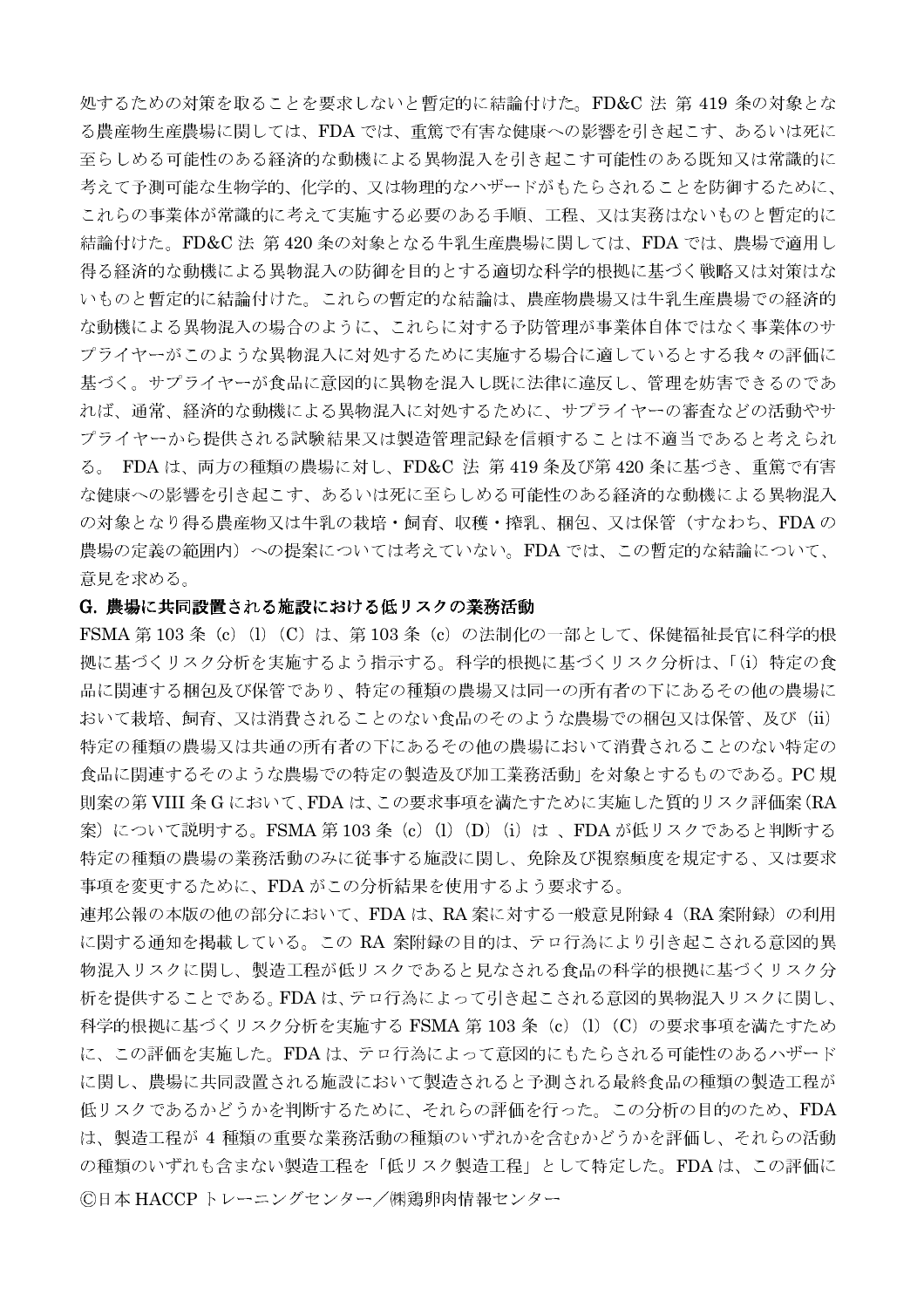基づき、以下の最終食品の製造工程は「低リスク」であると結論付けた。

卵 (殻付き)

鞘、種子以外の直接消費される果物と野菜、及びミカン状果 (新鮮、無傷)

狩猟肉(全体又は切り身、挽いていない又は細断されていない、二次的成分が無い)

ピーナッツ及び木の実(未加工、殻付き)

サトウキビ及び甜菜 (新鮮、無傷)

FDA では、特定の免除又は要求事項を変更する判断にこの分析の結果を考慮している。FDA では、 低リスクの製造実務であると見なした農場での食品の製造、加工、梱包、又は保管の業務活動が FD&C 法 第 418 条の対象となる企業によって実施される業務活動のみである場合、小企業又は零 細企業によって実施されるそのような業務活動を免除すべきかどうかについて、意見を求める。我々 がこのアプローチを採用した場合、特定のすべての基準を満たす施設のみが低リスクの業務活動に 従事するものとして免除されることになる。従って、農場に設置された小企業又は零細企業の施設 であり、最終製品として(例えば、異なる農場、すなわち異なる所有者の下に栽培されたリンゴの 梱包による)新鮮な無傷のリンゴを生産するだけの施設は、本規則案から免除されることになる。 一方、農場外のリンゴ梱包施設、農場のリンゴ梱包施設であるが小企業又は零細企業ではない施設、 及びサヤインゲンも梱包するリンゴ梱包施設は免除されないことになる。FDA では、我々が真上に 記述した特定の制限を除くことなどによって、この潜在的な免除を拡大すべきかどうかについて、 意見を求める。また、FDA では、その代わりに低リスク製造工程を有するとして特定された食品の 製造施設に対する要求事項を変更して規定すべきかどうか、そうであれば、それらの変更される要 求事項は何であるべきか、また、その変更される要求事項の適用の範囲について、意見を求める。 さらに、FDA では、FD&C 法 第421条「国内施設に対する査察資源の標的化」に基づき、審査頻 度の要求事項を免除する、又は変更するかどうかを判断する際に、この分析結果を考慮すべきかど うか、どのように考慮すべきかについて、意見を求める。

## H. 酪農場において発生する業務活動

1. 脆弱性の評価

FD&C法 第420条に基づき、FDAは、牛乳生産農場において発生する業務活動が、著しく有害な 健康への影響を引き起こす、あるいは死に至らしめる可能性のあるテロ行為による食品の意図的異 物混入の高いリスクをもたらすかどうかについて検討した。予備的な評価では、液体乳の保管、液 体の保管と取り扱い、液体乳の積み込み、大量の液体の受け取りと保管は、重要な業務活動の種類 に適合する可能性があることが示された。液体乳の保管タンクは、酪農場のこれらの業務活動のど ちらにも当てはまる実施可能な工程ステップの一つである。

本文書の第V節 C項2において論ずる通り、FDAは、FDAが特定した重要な業務活動の種類を一 つ以上有する施設の所有者、運営者、又は責任を負う代理者がそれらの重要な業務活動の種類に関 する実施可能な工程ステップを特定し、実施可能なあらゆる工程ステップでの集中的緩和戦略を実 施することを要求するよう提案している。酪農場は、通常、本規則において定義される施設ではな いため、この要求事項の対象とはならない。しかし、第420条が酪農場に適用可能であり(第420 条(d)を参照すること)、酪農場の業務における液体乳の保管及び積み込みは、著しい脆弱性を示 すと思われる。

農場における牛乳の意図的異物混入がもたらすリスクは、いくつかの要因に起因する。(1) 農場か ©日本 HACCP トレーニングセンター/㈱鶏卵肉情報センター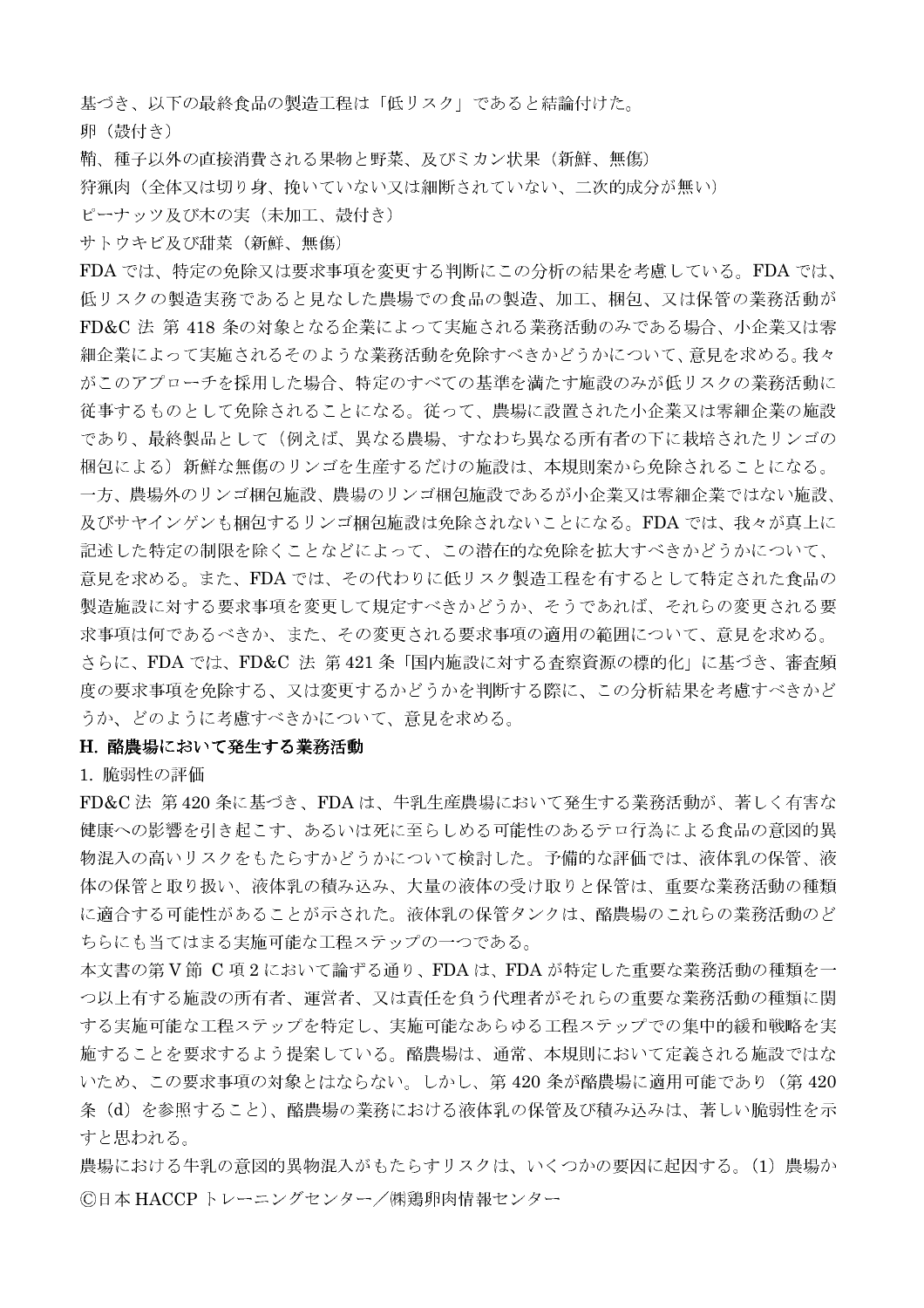らの集乳及びその後の保管及び加工の体制が農場で牛乳に添加された汚染物質をより大量の液体乳 に拡散させ、意図的異物混入事象を引き起こす可能性を増大させる、(2) 液体乳は保存可能期間が 短く、検出される前や一旦検出されて公衆衛生介入が実施される前に著しく有害な影響を公衆衛生 に及ぼす可能性を増大させる、(3) 液乳は、乳児及び子供を含む様々な亜集団にわたって広く消費 されており、著しく有害な影響を公衆衛生に及ぼす可能性を増大させ、子供と乳児の罹患率及び死 亡率に対する大衆の反応により、食糧供給に対する国民の信頼を低下させる、(4) 液乳は、飲料(最 終食品)やその他の最終食品の成分としてなど、様々な食品の形態で消費され、公衆衛生介入を複 雑にする、また、(5) 牛乳保管タンクは、通常、鍵が掛けられていない(参考資料41、42、43、44、  $45, 46, 47$ .

## 2. 緩和戦略

農場は、FD&C法 第418条において規定されている予防管理の HACCP 型体制の対象とはならな い。また、FDA では、現在のところ、FD&C法 第420 条に基づき最終規則に酪農場に対する要求 事項を含めるべきであり、HACCP 型管理は要求しないと考えている。同様に、FD&C 法 第 419 条に基づき、FDA では、農産物安全規則案(農産物安全規則案の第 IV 条 D を参照すること) にお いて、意図的異物混入に対するこのようなアプローチの農産物生産農場への適用を提案しなかった。 むしろ、農産物生産農場については、著しい脆弱性に直接関連する CGMP 型の条項の方がより適し たアプローチである可能性がある。通常、CGMPは、強制的で広範な一般に適用できる実践、適合 を求められる状態、基準及び定義を目指すものであり、食品が異物混入されているかどうかを判断 する際に適用することが可能である。例えば、CGMP アプローチは、(液体乳タンクへのアクセス を制限するなどの) 酪農場の運営者が実施する必要のある広範で一般に適用可能な緩和戦略を特定 するが、その遂行方法を規定することがなく、さらなるモニタリング、記録の保持又は計画の作成 に対する要求事項がない。FDA では、このアプローチについて、意見を求める。

FDAは、以前に酪農場を含む酪農業界を対象とする意図的な汚染の可能性に関する指針を提供し、 酪農場がそれ自体の管理下において、液体乳が不正やその他の悪意のある犯罪、又はテロ行為を受 けるリスクを最小限に抑えるために取る食品防御対策の種類を特定した(参考資料 24)。その他の 勧告の中で、FDAの指針は、食品防御予防対策として、未加工及び殺菌牛乳の保管場所への「アク セス制限」を勧告している。FDA では、搾乳場への多くの入場、(行政の食品安全監査官、動物薬 を配達する業者、加工及び保管施設への運搬のために大量の牛乳を集乳する運転手などの)日常的 な搾乳場へのアクセスを伴う多数の訪問者、搾乳室から大量の牛乳タンクへの継続的な配送、搾乳 場の屋外から大量の牛乳タンクへの接続ポイントの設置、搾乳室への労働者と牛の自由な出入り、 及び牛を搾乳室まで連れていく従業員が居る必要のない自動化された搾乳作業を含め、アクセス制 限を多くの酪農場に取り入れさせることが困難であることを認める。

これらの状況を考慮し、FDAでは、牛乳保管タンク及び関連システムへのアクセスが制限可能であ るか、どのように可能であるか、また、そうするための費用及びその他の関連事項について、意見 を求める。さらに、FDA では、集中的緩和戦略又はその他の対策が酪農場において現在採用されて いるかどうか、それがどのような種類であるかに関する意見に関心を持っている。特に、液体乳の タンクに関し、現在の酪農場での実務を考慮した場合、集中的緩和戦略が適切であり実行可能であ るかどうか、どのような集中的緩和戦略が適切であり実行可能であるかについて、意見を求める。 また、FDA では、酪農場の運営者に業務の特定のステップへのアクセスを制限するために集中的緩 ©日本 HACCP トレーニングセンター/㈱鶏卵肉情報センター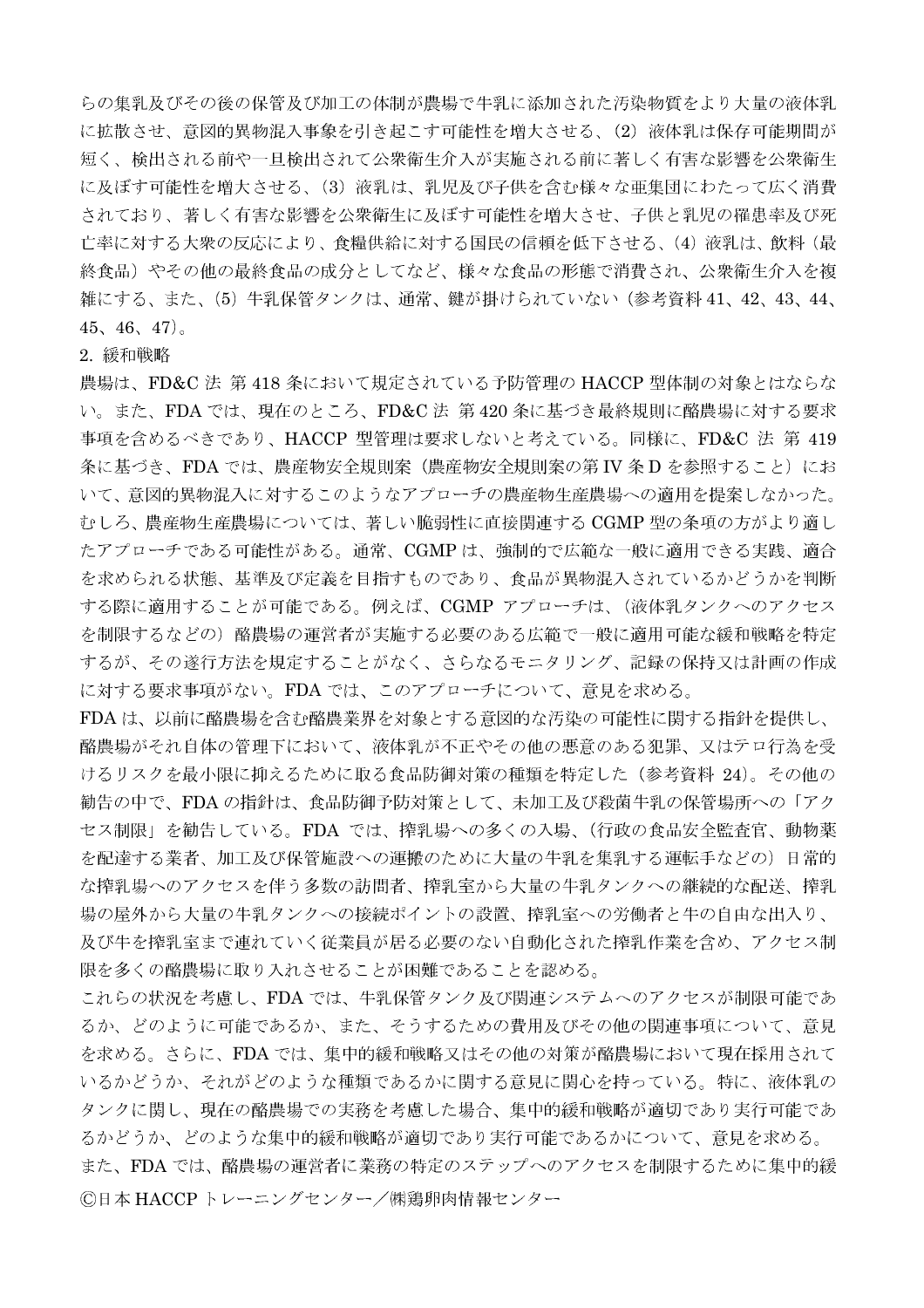和戦略を実施することを要求するのではなく、FDAが食品防御啓蒙トレーニングを受けることを要 求する方がより適切であるかどうかについて、意見を求める。FDA では、さらに、強制的な集中的 緩和戦略ではなく、トレーニングに基づくアプローチを支持される場合、啓蒙トレーニングに基づ く体制では、このようなトレーニングが観察した不審な行動を報告し対応するためのツールを彼ら に提供するものであることが前提であると仮定した場合、農場の代理者が常在しない可能性のある 酪農場において、どのようにこのようなアプローチが機能するのかについて、関心を持っている。 3. あらゆる要求事項の対象となる酪農場の範囲

最後に、FDA では、FDA が最終規則において規定するあらゆる要求事項の対象とすべき牛乳生産 農場の範囲について、意見を求める。例えば、対象とされる酪農場の範囲は、汚染物質が意図的に 農場の牛乳に投入された場合、その農場で生産された牛乳の消費により公衆衛生に有害な結果が引 き起こされる可能性に基づいて判断され得る。50頭未満の乳牛を有する農場は、米国内における総 牛乳生産量に対し、比較的少ない寄与率(すなわち、米国の総牛乳生産量の約4.2%)であり、最近 の酪農業界は統合に向かう傾向にあり (参考資料 48)、今後、このような農場が寄与する生産割合 は、さらに減少するものと思われる。しかし、非常に小さな酪農場の牛乳であっても、牛乳の加工 施設及び保管施設の未加工牛乳保管タンクに別の農場の牛乳と共に貯蔵される可能性があり、農場 の規模又は牛乳供給への寄与の大きさを不均化する意図的異物混入により公衆衛生に影響を及ぼす 可能性がある。FDA では、農場の乳牛の頭数に基づき、対象となる酪農場の範囲を決定することに 関する妥当性について、意見を求める。あるいは、(消費者又は別の最終使用者への直接販売、別の 農場の牛乳と共に貯蔵、液体乳生産のためのグレードA牛乳システムへの供給、又はテロ行為によ って引き起こされる意図的異物混入に関連する異なったリスクを有するチーズ及びその他の製品の 製造での使用など)農場の牛乳がどのように流通するのかに基づき、除外する農場を考慮すべきで あるのか?

# I. テロリズムによって引き起こされる意図的異物混入の高リスク食品に焦点を置くためのその他 の方法

FDA では、第420条に基づき、本規制案の対象の焦点をさらにテロ行為によって引き起こされる意 図的異物混入の高いリスクが存在する食品に置くことのできるその他の方法があるかどうかについ て、意見を求める。例えば、食品に対し免除を規定する際、又は変更される要求事項を規定する際、 その食品の保存可能期間、市場での回転、バッチの大きさ、一食分の分量及びバッチ当たりの食数、 流通と消費のパターン、及び対象とする消費者を考慮し得る方法があるのか? 通常、これらの検討 は脆弱性評価の一部であり、このような評価において、一つの特質のリスク減少の側面がその他の 特質のリスク減少の側面によって相殺される、又は悪化する可能性があり、また、非常に施設固有 のものである可能性がある。第121条 第130項 (b) 案に規定される通り、施設で製造、加工、梱 包、又は保持される食品に特異的なこのような特質を考慮することができ、施設は、自らの脆弱性 評価を実施し、実施可能な工程ステップを指定するためにそれらを選択すべきである。しかし、本 文書の第V節 C 項2において論ずる通り、施設は、施設固有の脆弱性評価の実施を求められること はなく、代わりに、第121条第130項 (a) 案の手順を用いて実施可能な工程ステップを特定する オプションがある。FDA では、特に、施設固有の脆弱性評価に対する一般要求事項が無い場合に食 品固有の特質が考慮され得る方法に関心がある。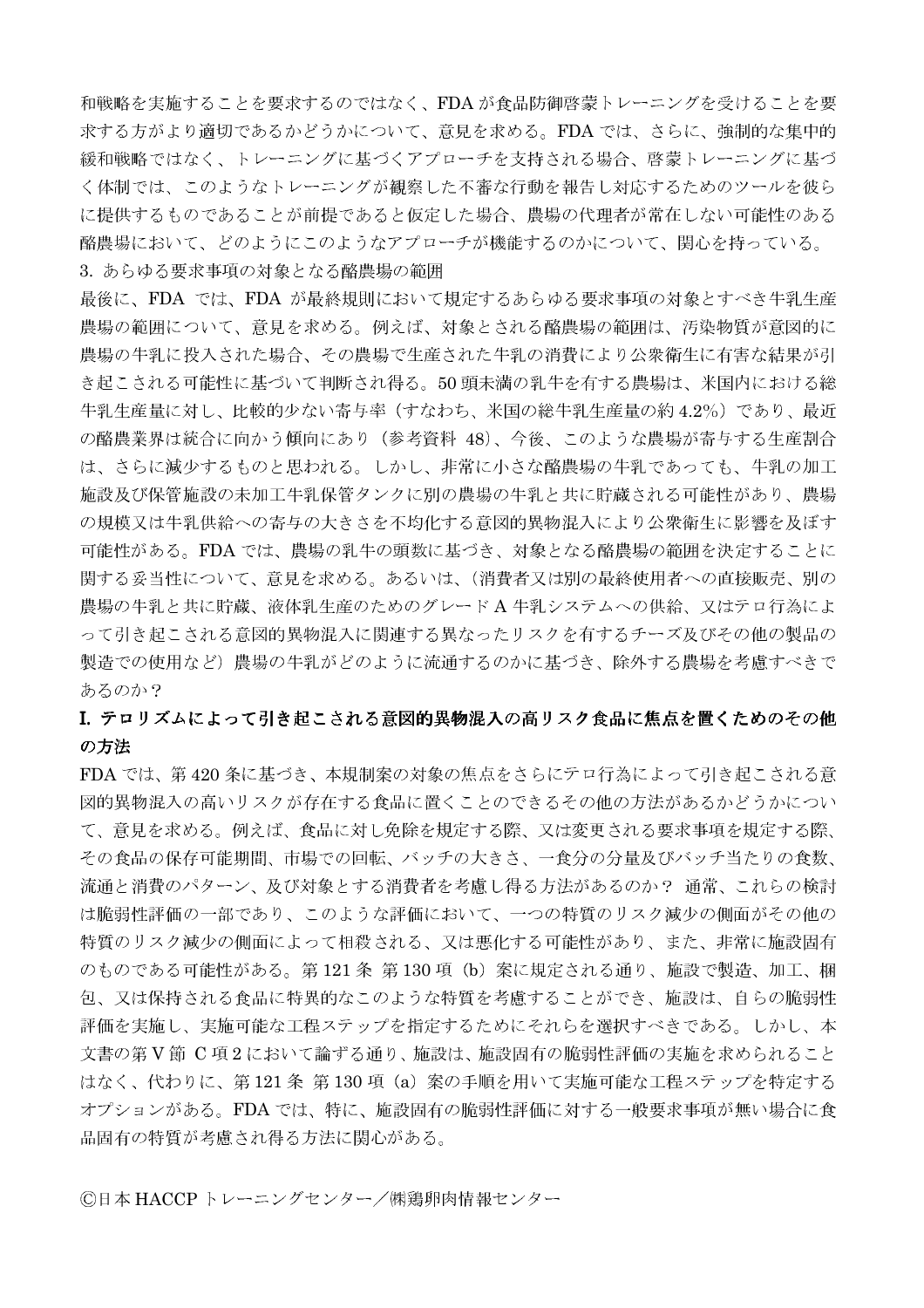## **V. 提案**

## A. 定義条項

第 121 条 第 3 項に基づき、第 121 条案の下位区分 A において、FDA は、第 121 条案に関係する以 下の用語の定義及び解釈を提案している。FD&C法 第201条 (合衆国法典 第21編 第321条)に おける用語の定義及び解釈は、そのような用語が本条項において使用される場合に適用される。提 案の通り、第121条のいくつかの用語の定義は、第117条案と同一である。従って、本規則案には、 それらの用語の広範な解説を含めない。以下の用語:施設、農場、保管、製造/加工、共同設置さ れる施設、梱包、資格要件を満たす最終使用者、資格要件を満たす施設、及び小企業の解説に関し ては、PC規則案の第X条Bを参照すること。

FDA では、「実施可能な工程ステップ」の用語が、著しい脆弱性を防ぐ又は取り除く、又はそのよ うな脆弱性を許容レベルまで減少させるために食品防御対策が適用可能であり、必須である食品加 工におけるポイント、ステップ、又は手順を意味すると定義するよう提案している。食品防御との 関連で使用される「実施可能な工程ステップ」の用語は、「食品安全ハザードを防ぐ、又は取り除く、 又はそのようなハザードを許容レベルまで減少させるために管理が適用可能であり、必須である食 品加工におけるポイント、ステップ、又は手順」と定義される「必須管理点」(CCP)の用語と類似 している。CCP と同様に、第121 条案では、(常識的に考えて起こり得るハザードと類似した)著 しい脆弱性に関する(危害要因分析と類似した)脆弱性評価において、「実施可能な工程ステップ」 が特定され、これは施設固有のものである。

本文書の第V節 C項2において論ずるように、FDAでは、脆弱性評価に基づき、食品業務におい て著しい脆弱性をもたらすものと暫定的に結論付けた 4 種類の重要な業務活動の種類を特定した。 FDA は、施設の加工ステップがこれらの重要な業務活動の種類の一つ以上に適合するかどうかを施 設の所有者、運営者、又は責任を負う代理者が客観的に判断することを期待し、これらの(施設に 固有のものではない)重要な業務活動の種類を特定し、説明を行った。施設がその施設の食品業務 において、FDAが特定した重要な業務活動の種類に適合するとして特定した加工ステップが「実施 可能な工程ステップ」であり、著しい脆弱性を防ぐ、又は取り除く、又はそのような脆弱性を許容 レベルまで減少させるために集中的緩和戦略が利用されるステップである。また、実施可能な工程 ステップは、脆弱性評価においても特定される可能性がある (第121条 第130項 (b) 案)。FDA では、FDAの FDPB ソフトウェア・ツール (参考資料 31) において、「実施可能な工程ステップ」 の用語を用いているが、これは比較的新しい用語であることを認識しており、従って、その妥当性 及びより適した代わりとなる別の用語があるかどうかについて、意見を求める。

FDA では、「汚染物質」の用語を、意図的に食品に添加された可能性があり、疾患や損傷を引き起 こす、又は死に至らしめる可能性のあるあらゆる生物学的、化学的、物理的物質又は放射性物質と して定義することを提案している。本定義案は、一部において、飼料又は食品に意図的ではなく混 入された、飼料又は食品の安全性や適合性を脅かす可能性のあるあらゆる生物学的又は化学的物質、 異物又はその他の物質、と「汚染物質」を定義する国際食品規格 (Codex Alimentarius) ガイドラ イン(参考資料 49)に基づいた。本提案では、「汚染物質」の用語は、公衆衛生に危害を及ぼす、 また、それほどではないにせよ、経済崩壊を引き起こす意図のあるテロ行為によって引き起こされ る異物混入の意図的行為に関連する重要な業務活動の種類との関連において用いられる。従って、 第121条案の目的に関し、FDA では、「汚染物質」の定義の焦点を意図的に食品に添加された可能 ©日本 HACCPトレーニングセンター/㈱鶏卵肉情報センター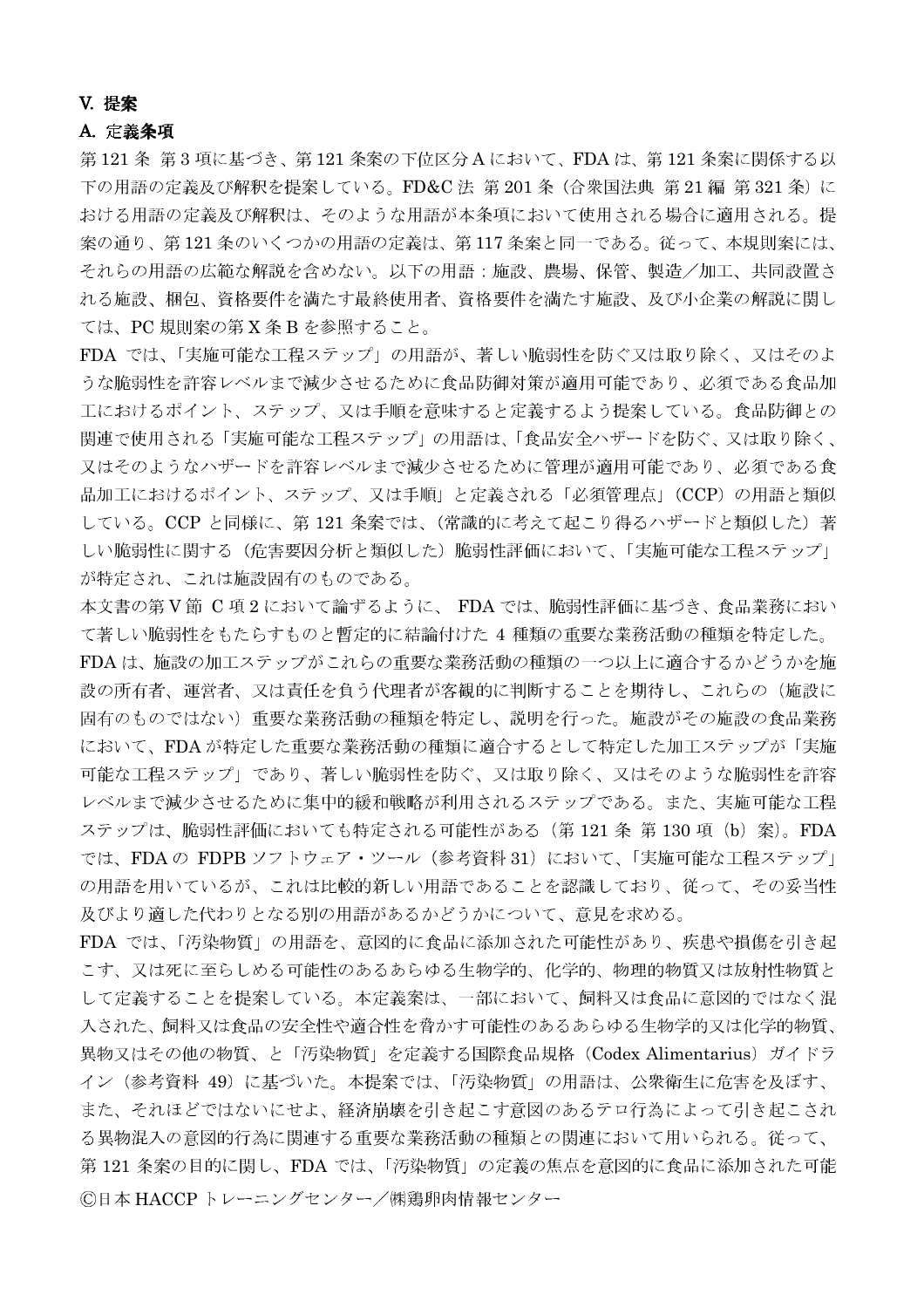性があり、疾患や損傷を引き起こす、又は死に至らしめる可能性のある物質に置いた。この定義は、 このような攻撃の主要目的が公衆衛生に危害を及ぼす(すなわち、疾患や損傷を引き起こす、又は 死に至らしめる)ことであるという我々の判断に則る。第121条 第3項案において FDA が提案す る「汚染物質」の定義は、第121条案のみに適用される。FDA では、国際食品規格ガイドラインで の本用語の使用からも明らかなように、本用語がその他の状況においてより広範な意味を有するこ とを認識している。

FDA では、「施設」の用語が、第1条下位区分 H (連邦規則集 第21巻 第1条 下位区分 H) の要 求事項に従い、FD&C法 第415 条に基づき登録を要求される国内又は国外の施設を意味すると定 義するよう提案している。この定義案により、本定義が FD&C 法 第 418 条 (o) (2) に組み込まれ る。

FDA では、「農場」の用語を、第1条 第227 項案におけるその用語の定義を参照することにより、 定義するよう提案している。「農場」の定義は、現在の第1条 第227項 (b) (3) 及び第1条 第227 項案では、FD&C 法 第418条 (o) (2) での「施設」の意味より広範な意味を持つ「施設」の言葉 を含むため、FDA では、第121 条案においてこの用語を定義するのではなく、「農場」の定義を相 互参照するよう提案している。第1条 下位区分 H の下では、「施設」の用語は、FD&C 法 第 415 条に基づき登録を要求される事業体に限定されない。第121条案の中で「施設」の用語を二つの異 なる意味を持つものとして使用した場合に発生する可能性のある潜在的な混乱を減少させるため、 FDA では、定義の相互参照を提案している。追加情報に関しては、PC 規則案の第 X 条 第 B 項及 び第 VIII 条を参照すること。

FDA では、「集中的緩和戦略」の用語が、実施可能な工程ステップにおいて特定された著しい脆弱 性を大幅に最小限にまで抑える、あるいは防止するために、食品防御に精通している人が採用し、 分析時において食品防御に関する最新の科学的知識と一貫性のあるリスクに基づいた常識的に考え て妥当なそれらの対策を意味すると定義するよう提案している。食品防御との関連で使用される「集 中的緩和戦略」の用語は、食品安全に関する HACCP 型の枠組みにおける「予防管理」の用語と類 似している。

本文書の第V節 C項3において論ずる通り、緩和戦略は、食品の意図的異物混入の可能性を減少さ せるために施設によって取られる対策である。「集中的緩和戦略」は、著しい脆弱性の特定に応じ、 実施可能な工程ステップに適用される戦略である。集中的緩和戦略は、それらが適用される加工ス テップに合わせて設定され、施設の既存の実務と手順に適したものであり、施設において特定され る脆弱性の評価に依存する。これらは、著しい脆弱性に応じて適用されるため、FDAでは、集中的 緩和戦略は、テロ行為によって引き起こされる意図的異物混入から食品を保護するために適切な措 置が取られることを確実にするための必須のものであると判断している。

脆弱性評価を実施するためのオプションが第121条 第130項 (b) 案に基づき規定されているが、 施設は、実施可能な工程ステップを特定し、続いて集中的緩和戦略を特定する際、代わりに FDA が実施した第121条 第130項 (a) 案にリストされている重要な業務活動の種類の特定を導いた分 析に依存することが可能であり、完全な脆弱性評価の実施が不要となる。集中的緩和戦略の例につ いては、本文書の第V節 C 項3を参照すること。

FDA では、「食品防御」の用語を、公衆衛生への危害及び経済崩壊を引き起こす意図のある意図的 異物混入行為から食品を保護する取り組みとして定義するよう提案している。本文書の第 IV 節 A ©日本 HACCP トレーニングセンター/㈱鶏卵肉情報センター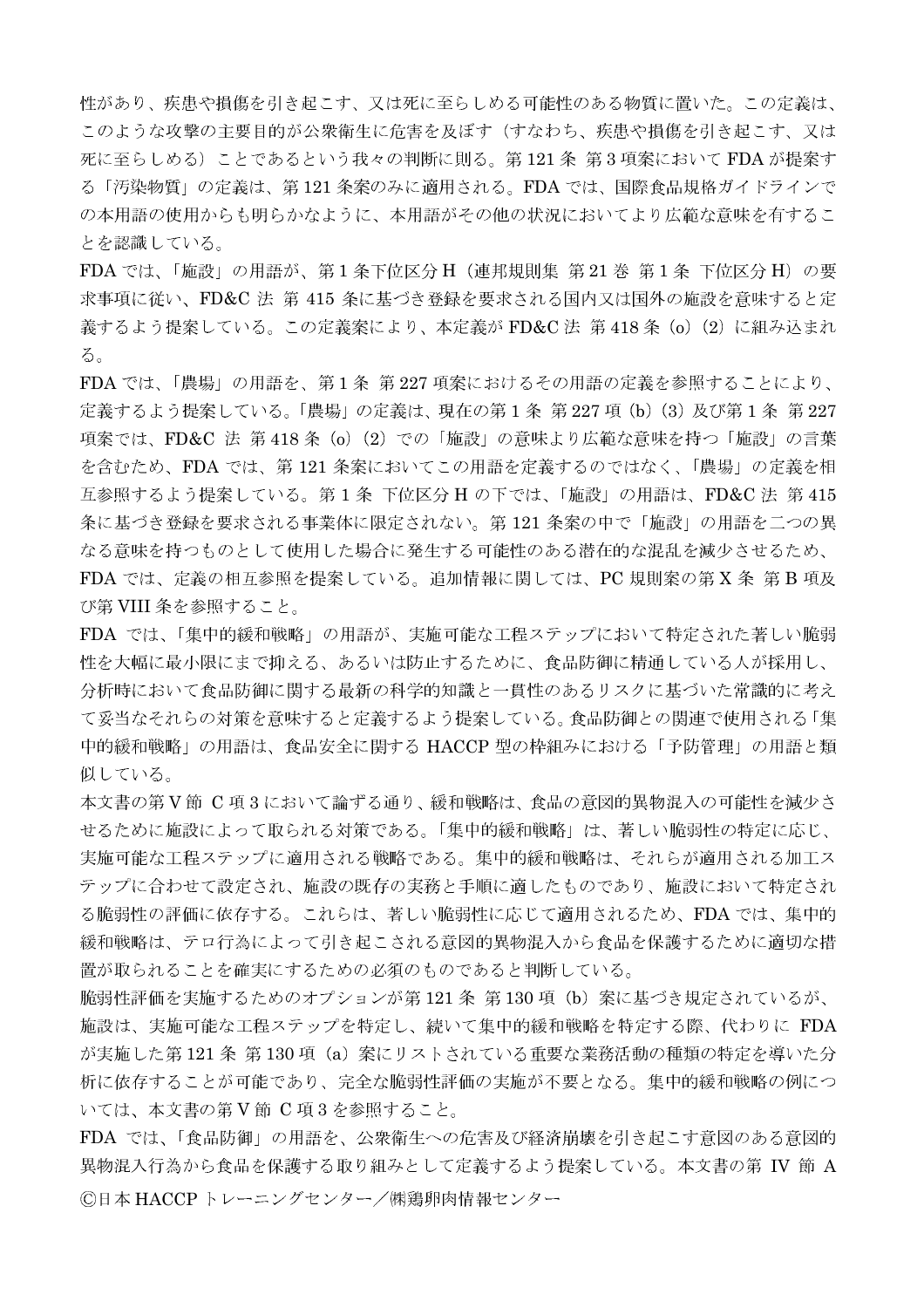項において論じた通り、意図的異物混入行為は、テロ行為、不満を抱いた従業員、消費者、又は競 合会社による行為、及び経済的な動機による異物混入を含むいくつかの形をとる可能性がある。FDA では、「食品防御」の用語を、テロリズムに関連する意図的異物混入行為から食品を保護するために 取られる(実施可能な工程ステップの特定、集中的緩和戦略の実施、モニタリング、是正措置、検 証、及びトレーニング活動を含む)行動及び活動の総体を指すものと定義するよう提案している。 FDA では、「保管」の用語は、食品の貯蔵を意味すると定義するよう提案している。また、この定 義案は、保管施設が倉庫、低温貯蔵施設、貯蔵サイロ、穀物倉庫、及び液体貯蔵タンクを含むこと、 及び農場と農場に共同設置される施設に関しては、保管が同じ農場又は同一の所有者の別の農場で 栽培又は飼育された未加工農産物の安全な貯蔵又は効果的な貯蔵のために農場において従来実施さ れてきた業務活動も含むが、FD&C 法 第 201 条 (r) において定義される未加工農産物を FD&C 法 第201条 (gg) において定義される加工食品に変える業務活動は含まないことを言明する。専門 用語の一貫性を保つために、FDA では、PC 規則案(第1条 第 227 項案、及び第 117 条 第 3 項案 を参照すること)における定義と同一の「保管」の定義を提案している。「保管」の解説については、 PC 規則案の第VIII 条 第E 項及び第X条 第B 項を参照すること。

FDA では、「製造/加工」の用語は、食用作物又は成分を含め、一つ以上の成分から食品を製造す ること、又は合成すること、準備すること、処理すること、食品を変性させる又は操作することを 意味すると定義するよう提案している。また、この定義案では、製造/加工の業務活動の例が、切 断、皮むき、トリミング、洗浄、ワックス掛け、内臓の抜き取り、下塗り、調理、焼き付け、冷凍、 冷却、殺菌、均質化、混合、配合、瓶詰め、製粉、粉砕、果汁抽出、蒸留、ラベル付け、又は包装 であることを言明する。また、この定義案では、農場及び農場に共同設置される施設に関しては、 製造/加工が収穫、梱包、又は保管の部分の業務活動を含まないことを規定する。専門用語の一貫 性を保つために、FDA では、PC 規則案 (第1条 第227 項案、及び第117条 第3 項案を参照する こと)における定義と同一の「製造/加工」の定義を提案している。「製造/加工」の解説に関して は、PC 規則案の第VIII 条 第E 項及び第X条 第B 項を参照すること。

FDA では、「共同設置される施設」の用語は、FD&C法 第415 条に基づき登録を免除される業務活 動及び施設に登録を要求される業務活動の両方に従事する施設であることを意味すると定義するよ う提案している。また、この定義案では、このような施設の例が、農作物の栽培と収穫又は動物の 飼育、及び農場の定義の範囲に入るその他の業務活動を実施する可能性のある施設であり、施設が 登録を必要とする業務活動も実施する「農場に共同設置される施設」であることを言明する。専門 用語の一貫性を保つために、FDA では、PC 規則案 (第1条 第227 項案及び第117条 第3 項案を 参照すること)における定義と同一の「共同設置される施設」の定義を提案している。「共同設置さ れる施設」の解説に関しては、PC 規則案の第 VIII 条 第 E 項及び第 X 条 第 B 項を参照すること。 FDA では、「モニタリング」の用語は、集中的緩和戦略が一貫して適用されているかどうかを評価 し、検証に用いるための正確な記録を作成するための計画的な一連の観察又は測定を実施すること を意味すると定義するよう提案している。意図的異物混入の枠組みにおいて、モニタリングは、集 中的緩和戦略が一貫して適用され、一貫性のある適用を検証する際に用いる記録の提供を確実にす るために実施される。

FDA では、「梱包」の用語が食品を包装することではなく、食品を容器に入れることを意味すると 定義するよう提案している。また、この定義案は、農場及び農場に共同設置される施設に関しては、 ©日本 HACCP トレーニングセンター/㈱鶏卵肉情報センター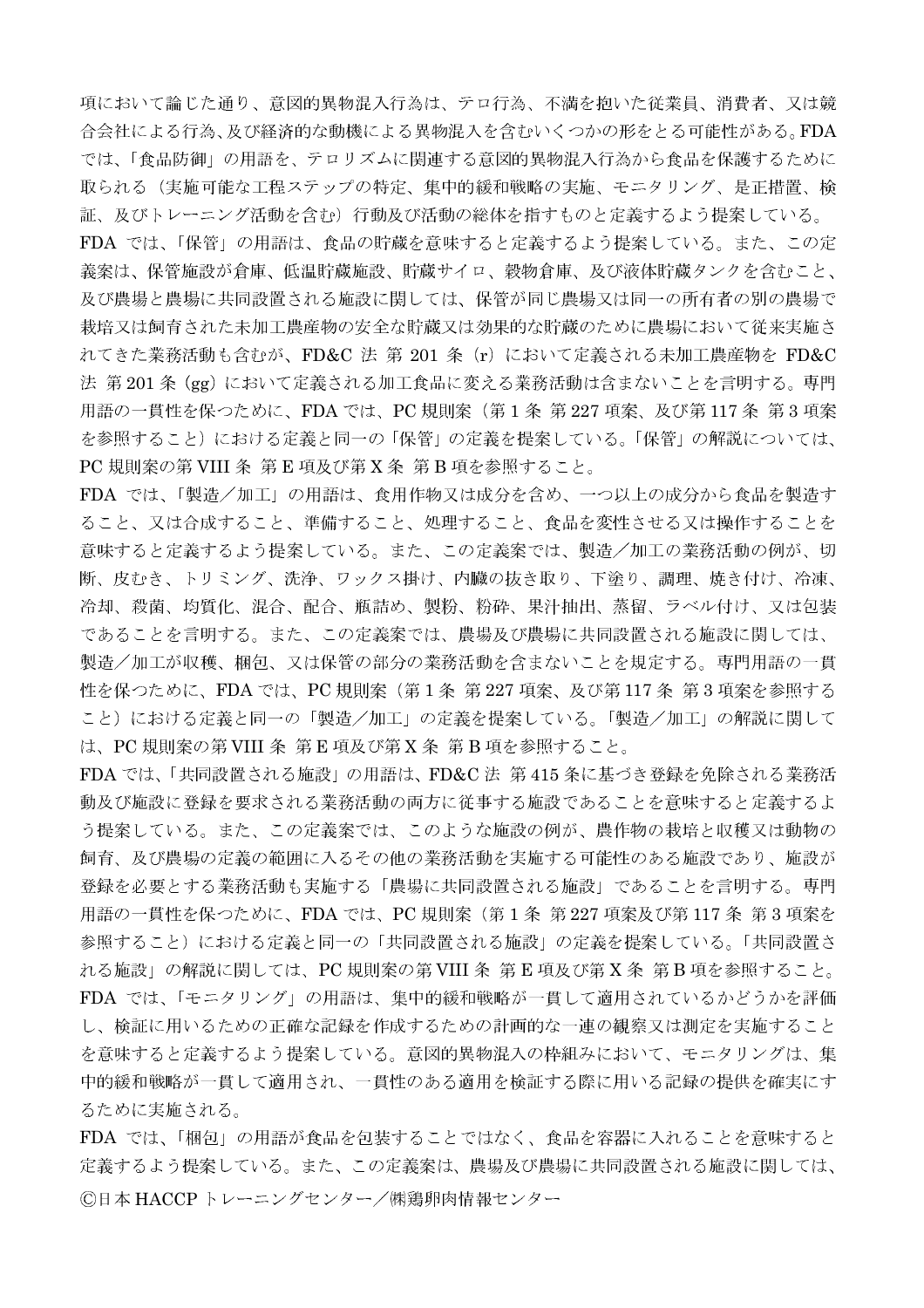梱包が、同じ農場又は同一の所有者の別の農場で栽培又は飼育された未加工農産物の貯蔵又は輸送 を目的として農場において従来実施されてきた準備のための業務活動を含むが、FD&C 法 第 201 条 (r) において定義される未加工農産物を FD&C 法 第201条 (gg) において定義される加工食品 に変える業務活動は含まないことを規定する。FDA では、PC 規則案(第1条 第227 項案、及び第 117 条 第 3 項案を参照すること)における定義と同一の「梱包」の定義を提案している。「梱包」 の解説に関しては、PC 規則案の第VIII 条 第E 項及び第X条 第B 項を参照すること。

FDA では、「資格要件を満たす最終使用者」の用語が、食品に関して、食品の消費者(消費者の用 語には、商取引は含まれない)、又は (1) (i) レストランや小売り食品施設 (これらの定義は、第1 条 第227 項において定義される通り)に食品を販売する資格要件を満たす施設と同じ州、又は (ii) そのような施設から 275 マイル (443 キロメートル) 以内に位置するレストラン又は小売り食品施 設、及び(2) レストランや小売り食品施設で消費者に直接販売する食品を購入しているそのような レストランや小売り食品施設であることを意味すると定義するよう提案している。この定義案によ り、本定義が FD&C 法 第418条 (1) (4) (B) に組み込まれる。

FDA では、「資格要件を満たす施設」の用語が、(子会社による販売、関連会社による販売、施設が 子会社又は関連会社である事業体全体の販売を含めた場合)(1) 本条項において定義される零細企 業、又は (2) 以下の両方が当てはまる施設、(i) 適用可能な暦年の前 3 年間に、(本条項内で定義 される)資格要件を満たす最終使用者以外のすべての購入者に販売された食品の平均年次貨幣価値 を上回る、資格要件を満たす最終使用者に販売された製造食品、加工食品、梱包食品、又は保管食 品の平均年次貨幣価値、及び (ii) 適用可能な暦年の前3年間に販売されたすべての食品の平均年次 貨幣価値がインフレ調整後 50 万ドル未満である施設を意味すると定義するよう提案している。

FDA では、前の段落の本定義の (2) の項目を満たす施設がより広範な我々の零細企業の定義に含 まれるため、施設がこの二番目の項目の妥当性を検討する必要がないことを認める。

この定義案は、「資格要件を満たす施設」の定義をさらに明確にするために、編集者による変更によ ってこの定義が FD&C 法 第418 条 (1) (1) に組み込まれる。

FDA では、「著しい脆弱性」の用語は、食品防御に精通している良識的な人が、重篤で有害な健康 への影響を引き起こす、あるいは死に至らしめる可能性、及び食品工程におけるそのようなポイン トへのアクセスの可能性の程度を理由として、食品防御対策を用いる対象とする脆弱性を意味する と定義するよう提案している。「著しい脆弱性」の用語は、食品安全に関する HACCP 型の枠組み における「常識的に考えて起こり得るハザード」の用語と類似している。提案の通り、「著しい脆弱 性」とは、(1) 著しい脆弱性が存在する工程上の特定のポイントで意図的な汚染物質が混入される ことにより、重篤で有害な健康への影響を引き起こす、あるいは死に至らしめる可能性、及び(2) 工程上の特定のポイントへの高いアクセスの可能性、の両方が存在する種類の脆弱性である。 HACCP 体制における「常識的に考えて起こり得るハザード」と異なり、「著しい脆弱性」は、(大 量タンクでの保管期間や混合の間などの)工程上の特定のポイントに存在する。本文書の第V節 C 項2において論じられる通り、FDA では、FDA が特定した重要な業務活動の種類に適合する、又 は脆弱性評価の一部として特定される実施可能な工程ステップの食品業務に著しい脆弱性が存在す ると判断した。

FDAは、PC規則案において「常識的に考えて起こり得るハザード」の定義に用いた「良識的な人」 の概念をこの定義案に留めた。しかし、意図的異物混入は重大な被害を引き起こす可能性があるが、 ©日本 HACCP トレーニングセンター/㈱鶏卵肉情報センター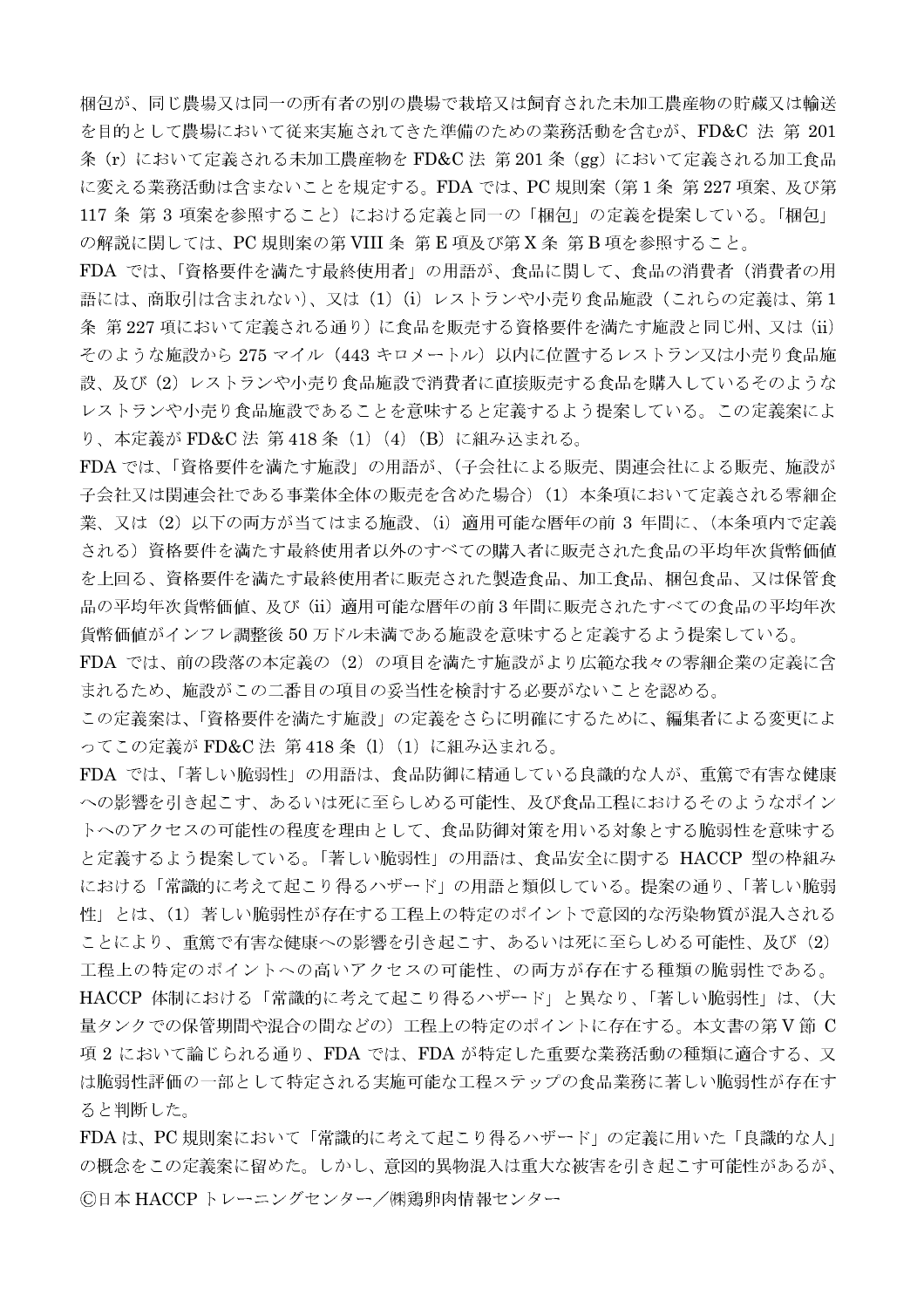発生する可能性が低いことから、 PC 規則案での定義案の「経験、疾患データ、学術論文、又はそ の他の情報は、このような管理を欠く場合、製造、加工、梱包、又は保管される種類の食品におい て、常識的に考えてハザードが発生する可能性があると結論付けるための根拠を与える」と表現さ れる部分は、適切ではないように思われる。テロ行為によって引き起こされる意図的異物混入が成 功するためには、著しい脆弱性に対処するために策定される集中的緩和戦略の欠如のみならず、同 時に、食品に異物を混入する攻撃者の意図が必要である。このように、著しい脆弱性に対処する集 中的緩和戦略の欠如のみによって、常識的に考えて意図的異物混入が起こる可能性が存在すること はない。むしろ、上記の通り、FDAでは、良識的な人は、どの脆弱性が重要であるかを判断する際、 意図的異物混入が発生した場合に公衆衛生に被害を引き起こす可能性、及び攻撃者による意図的異 物混入を犯すためのアクセスの程度を考慮するものと暫定的に結論付けた。

FDA では、「大幅に最小限にまで抑える」の用語が、取り除くことを含め、許容レベルまで減少さ せることを意味すると定義するよう提案している。PC規則案の第X条 第B項で述べられている通 り、「大幅に最小限にまで抑える」の用語は FSMA で用いられており、水産製品(第123 条)、ジュ ース (第120条)、及び食肉食鳥肉 (連邦規則集 第9巻 第417条) に対する HACCP 規制におい て記述されている「コントロールメジャー」の効果と合致している。通常、「コントロールメジャー」 は、ハザードを防ぎ、許容レベルまで減少させる、又は取り除くために実施される。

FDA では、「小企業」の用語が、第121 条案の目的に関し、500 人未満を雇用している企業を意味 すると定義するよう提案している。提案の限度である 500 人の従業員は、特定の施設の従業員に限 定されるのではなく、その企業の全従業員を含む。FDA では、ほとんどの食品製造業者に関する連 邦規則 第13巻 第121 条に基づき、アメリカ連邦小企業庁 (U.S. Small Business Administration) によって規定された小企業の定義と同一の定義を規定するよう提案している。

FDA では、「検証」の用語が、食品防衛計画に従って体制が運営されていることを立証する、モニ タリングを除く業務活動を意味するよう提案している。本文書の第V節 C項6において論ずる通り、 FDA では集中的緩和戦略のバリデーションを要求することは提案していない。従って、FDA では、 第121条 第3項案に食品防御計画の有効性の判定を検証の定義に含めることは提案していない。

FDA では、「零細企業」の用語が、第121 条案の目的に関し、食品のインフレ調整後の年間総売上 が 1,000 万ドル未満である企業を意味することを定義するよう提案している。本文書の第 IV 節 A 項の規制的枠組みに関する解説において、テロ組織の目的が公衆衛生への危害を最大化し、それほ どではないにせよ、経済崩壊をもたらすことであるとする FDA の評価について論じている。FDA では、このような目的から、テロ組織が比較的大きな施設、特にブランドが国内的、国際的に認識 されている施設の製品を標的にする可能性があるものと評価している。このような標的に対する攻 撃は、テロ組織が求める大規模な結果をもたらし、認知されているブランドへの攻撃に付随して公 衆の大きな注目を集める可能性がある。このような施設のバッチサイズはより大きい傾向にあり、 より高い罹患率と死亡率をもたらす可能性がある。さらに、有名で信頼されるブランドへの攻撃は、 食糧供給及びその安全を確保する政府の能力に対する消費者の信頼感を大きく損なう可能性があ り、その結果として、地域的に流通する比較的知られていないブランドと比較し、より大きな規模 の経済崩壊を招く可能性がある(参考資料 2、50、3、51、6)。従って、FDA では、零細企業を定 義するレベルとして、食品のインフレ調整後の総売上において、1,000万ドルの閾値を設定した。ダ ン&ブラッドストリート・グローバルビジネス・データベース (Dun & Bradstreet Global Business ©日本 HACCP トレーニングセンター/㈱鶏卵肉情報センター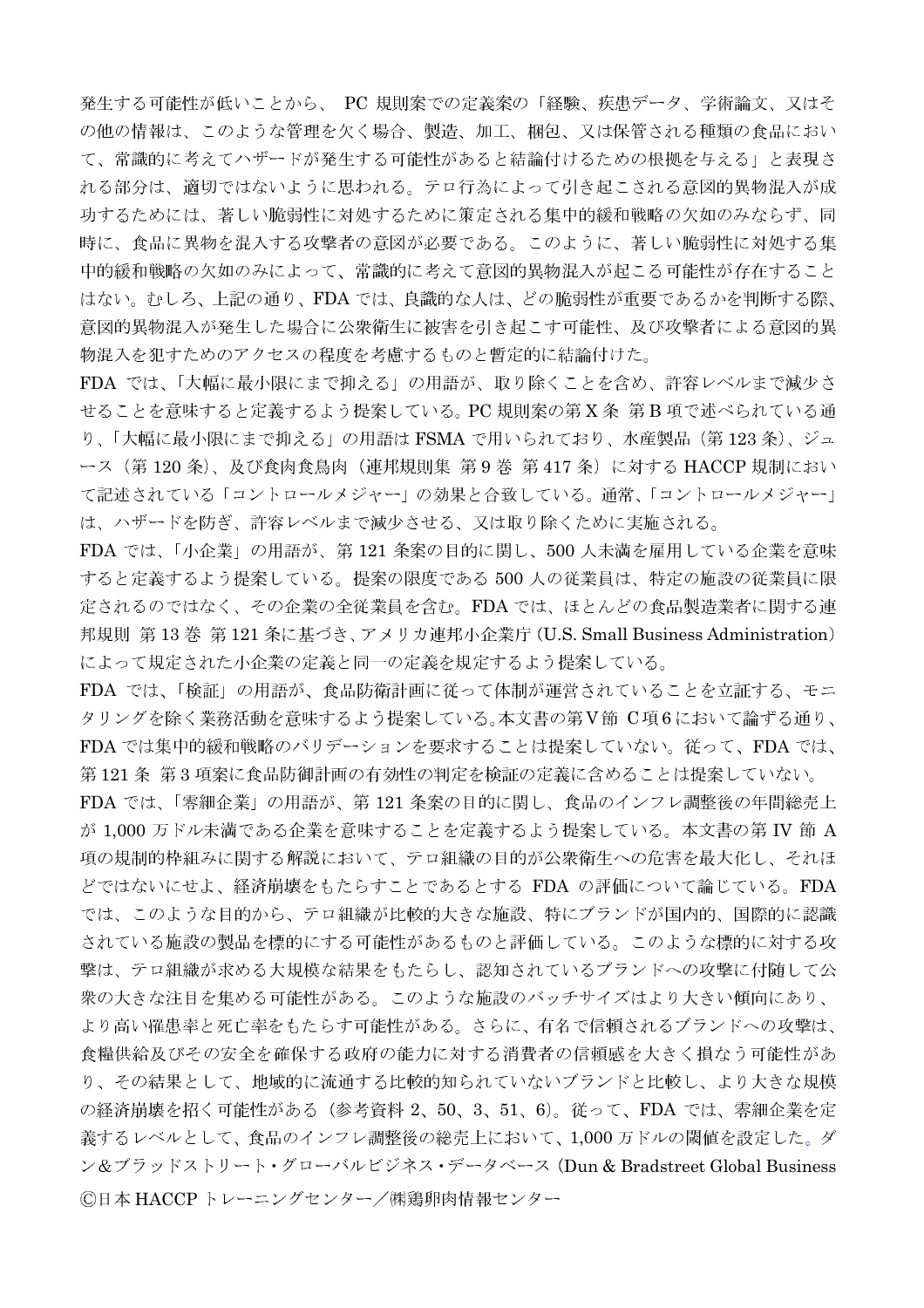Database) のデータは、食品の総売上が 1,000 万ドル未満の企業の食物製品市場占有率は約 3%で あるが、これらの企業が食品施設の大多数を含むことを示している。実施可能な工程ステップを有 すると推定される国内の 総計 65,900 の食品施設の内、約 51,700 の施設は、年間総売上 1,000 万ド ル未満の企業によって所有されている。FDA では、我々の定義案、及び売上金額が1,000 万ドル以 上、又はそれ以下の方が適切であるかどうかについて、意見を求める。また、FDA では、我々が提 案するように、この閾値は販売された食品全体に基づくべきか、あるいは販売された食品の何らか の適切な割合に基づくべきかについて、意見を求める。例えば、海外の施設の場合、米国市場で販 売される食品の割合を考慮する方が適しているであろうか?

FDA では、「脆弱性」の用語が、施設の食品工程におけるポイント、ステップ、又は手順の意図的 異物混入に対する影響の受けやすさを意味すると定義するよう提案している。「脆弱性」は、FD&C 法 第420条の「脆弱性評価」の用語に用いられており、食品防御との関係においては、食品安全に 関する HACCP 型の枠組みでの「ハザード」と類似したものとして、最良の説明がなされ得る。意 図的でない異物混入に関係するハザードも意図的異物混入に関係する物質又は汚染物質との類似で あると考えられるが、FDAでは、個別の物質又は汚染物質に焦点を置くことは、テロ行為によって 引き起こされる意図的異物混入のリスクを最小限に抑えることにおいては、通常、効果的ではなく 効率的でないものと暫定的に結論付けた。食品へのテロリスト攻撃に利用できる可能性のある多数 の物質又は汚染物質が存在し、基本的にあらゆる特定の食品の製造において、あらゆるポイントに 適するものがひとつ以上存在する。潜在的な汚染物質、食品業務におけるポイント、及び食品の種 類の複数の組み合わせを検討し、可能性のあるすべての物質に効果的に対処する戦略を決定するこ とは、不可能ではないとしても、極めて困難なことである。この理由により、特定の食品に意図的 に投入が可能であり、その結果、重篤で有害な健康への影響を引き起こす、あるいは死に至らしめ る物質が存在するかどうかを判断することは、有益な活動ではない。さらに、このような攻撃に利 用され得る多くの物質又は汚染物質は、意図的でない異物混入によって引き起こされる食品媒介疾 患に関連する物質と異なり、そのようなものとして、食品施設の運営者が十分に理解することは期 待できない。従って、FDA では、テロ行為に関連する意図的異物混入の枠組みにおいては、「ハザ ード」ではなく、「脆弱性」に注意を向けることが適切であると暫定的に結論付けた。メリアム・ウ ェブスター・辞典 (参考資料 52) によると、脆弱性とは、「影響を受けやすいこと」であり、FDA では、この概念が意図的な異物混入を目的とする人物が施設の食品工程において攻撃を集中させる ポイント、ステップ、又は手順に関する考えを最もよく捕らえていると考えている。実施可能な工 程ステップを特定するための脆弱性評価の解説に関しては、本文書の第V節 C項2を参照すること。 FDA では、本定義案に関する意見を求める。

#### **B.** 免除

第121条案の下位区分Aにおいて、第121条第151項案は、本規制案の一部あるいはすべての条 項の免除を規定する。

1. 第121条 第151 項 (a) 案 – 資格要件を満たす施設の免除

第121条第151項(a)案は、第121条案が資格要件を満たす施設に適用されないことを規定する。 ただし、資格要件を満たす施設は、要請に応じて、その施設が免除の資格があることを実証する根 拠となった証拠書類を公的審査のために提出しなければならない。そのような文書は、2年間保持さ れなければならない。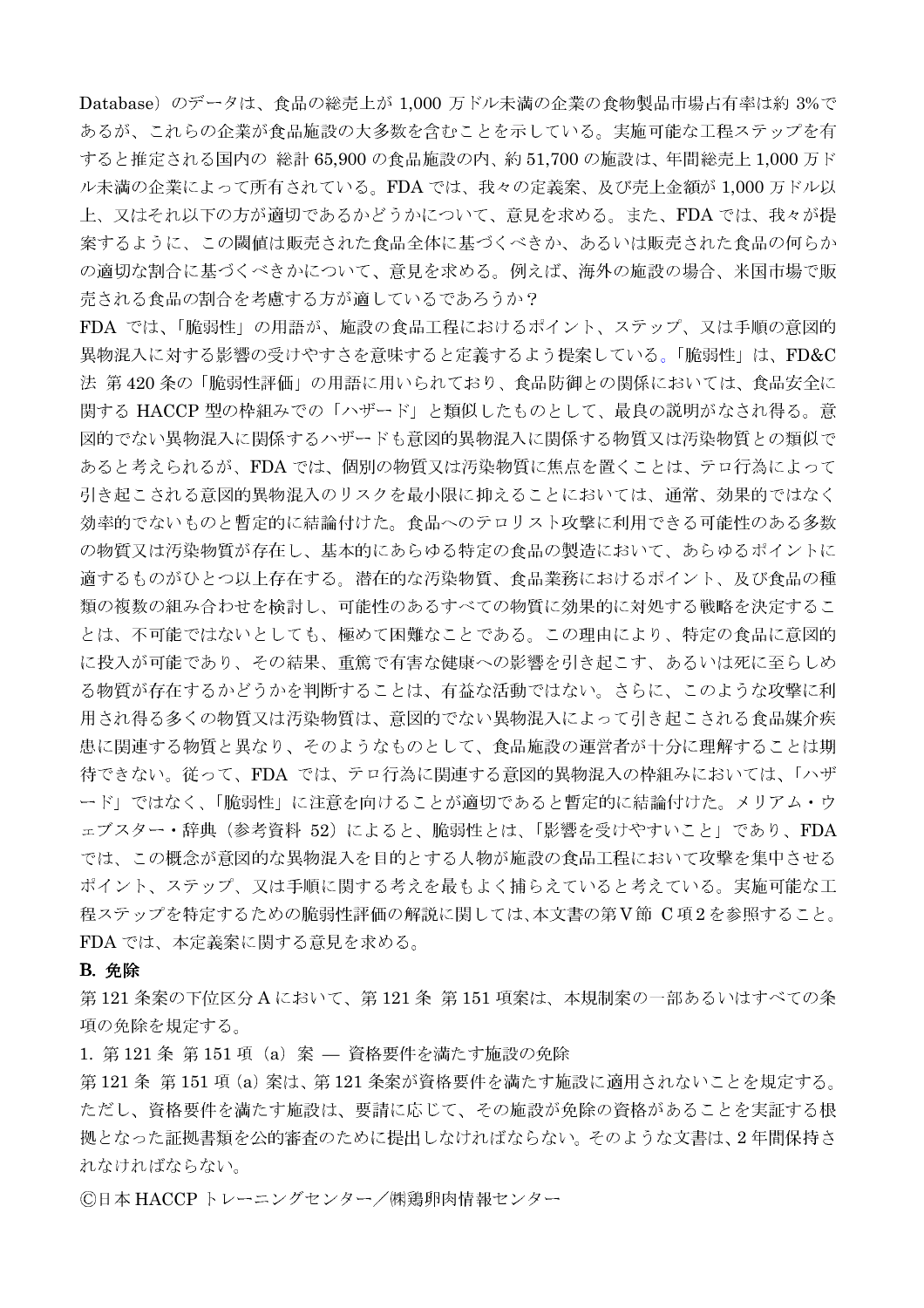a. 資格要件を満たす施設の免除。 本文書の第5節 A 項において論じた通り、第121条 第3項案 は、資格要件を満たす施設が、(子会社による販売、関連会社による販売、施設が子会社又は関連会 社である事業体全体の販売を含めた場合) (1) 本条項において定義される零細企業、又は (2) 以下 の両方が当てはまる施設、(i) 適用可能な暦年の前3年間に、(本節内で定義される)資格要件を満 たす最終使用者以外のすべての購入者に販売された食品の平均年次貨幣価値を上回る、資格要件を 満たす最終使用者に販売された製造食品、加工食品、梱包食品、又は保管食品の平均年次貨幣価値、 及び(ii)適用可能な暦年の前3年間に販売されたすべての食品の平均年次貨幣価値がインフレ調整 後 50 万ドル未満である施設を意味すると定義する。さらに、FDA では、零細企業が食品のインフ レ調整後の年間総売上が1,000万ドル未満である企業を意味することを定義するよう提案している。 FD&C 法 第418条 (1) (2) (A) は、資格要件を満たす施設が、「[FD&C 法 第418条 (a) ~ (i) 及び (n) ] に基づき、要求事項の対象とはならない」ことを規定する。FDA では、規制によって 本条項の及ぶ範囲を規定するために、FD&C法 第418条 (1) (2) (A) において規定された免除を 第121条 第5項 (a) 案に含めるべきであると暫定的に結論付けた。

FD&C 法 第418条 (1) (5) は、保健福祉長官が農務長官と相談し、保健福祉長官が管理する食品 加工業の調査を5つの領域について実施し、判断するよう要求する。これらの領域には、部分とし て、(1) 運営の種類及び規模毎の食品製造の分布、(2) それぞれの運営の種類及び規模毎に製造さ れる食品の割合、(3)農場に共同設置されている食品施設の数及び種類、(4)それぞれの運営の規 模及び種類に起因した食品媒介疾患の発生率、及び(5)食品に関する特定の業務活動に関連する食 品媒介疾患リスクへの影響が含まれる。

FD&C 法 第 418 条 (n) (1) (B) は、規制が FD&C 法 第 418 条 (1) (5) によって要求される 食品加工業の調査を考慮に入れ、「小企業」及び「零細企業」の用語を定義することを要求する。FD&C 法第418条 (1) (5) に従い、FDA は、食品加工業に関する我々の調査の期間に、USDA との協 議を行った。本調査は、本規則案に関して設置されるドケットから入手可能である(参考資料 53)。 FDA では、本調査について、意見を求める。FDA では、本規則案に基づくすべての最終規則にお いて、零細企業の定義案に関する意見のみならず、本調査に関する意見を考慮する。

FDA では、FD&C 法 第420 条が、FD&C 法 第418 条の資格要件を満たす施設の条項のような明 確な規模に基づく免除を含まないことを認める。本文書の第 IV 節 A 項において、FDA では、テロ 組織の目的が公衆衛生への危害を最大化し、それほどではないにせよ、経済崩壊をもたらすことで あるとする我々の評価について論じている。FDAでは、このような目的から、テロ組織が比較的大 きな施設、特にブランドが国内的、国際的に認識されている施設の製品を標的にする可能性がある ものと暫定的に結論付けている。FD&C 法 第 420 条に基づき発布される規制は、意図的な汚染の 高いリスクのある食品に適用されるものである。FDA では、第121 条案から免除される零細企業を、 食品の年間総売り上げが 1,000 万ドル未満の企業と規定することは、規制が意図的異物混入のリス クの高い食品に限定されている FD&C 法 第420 条の要求事項と整合するものと暫定的に結論付け た。

FDA では、零細企業の定義案(食品の年間総売り上げが 1,000 万ドル未満)での食品の売上高が、 3 種の金額(食品の年間総売り上げが 25 万ドル、50 万ドル、及び 100 万ドル)を同時に提案して いる PC 規則案の閾値より著しく高いことを認める。この相対的に高い提案金額は、本規則が対象 とする意図的異物混入に関連するリスクの特質の違いを反映しており、本規制が「リスクの違いを ©日本 HACCP トレーニングセンター/㈱鶏卵肉情報センター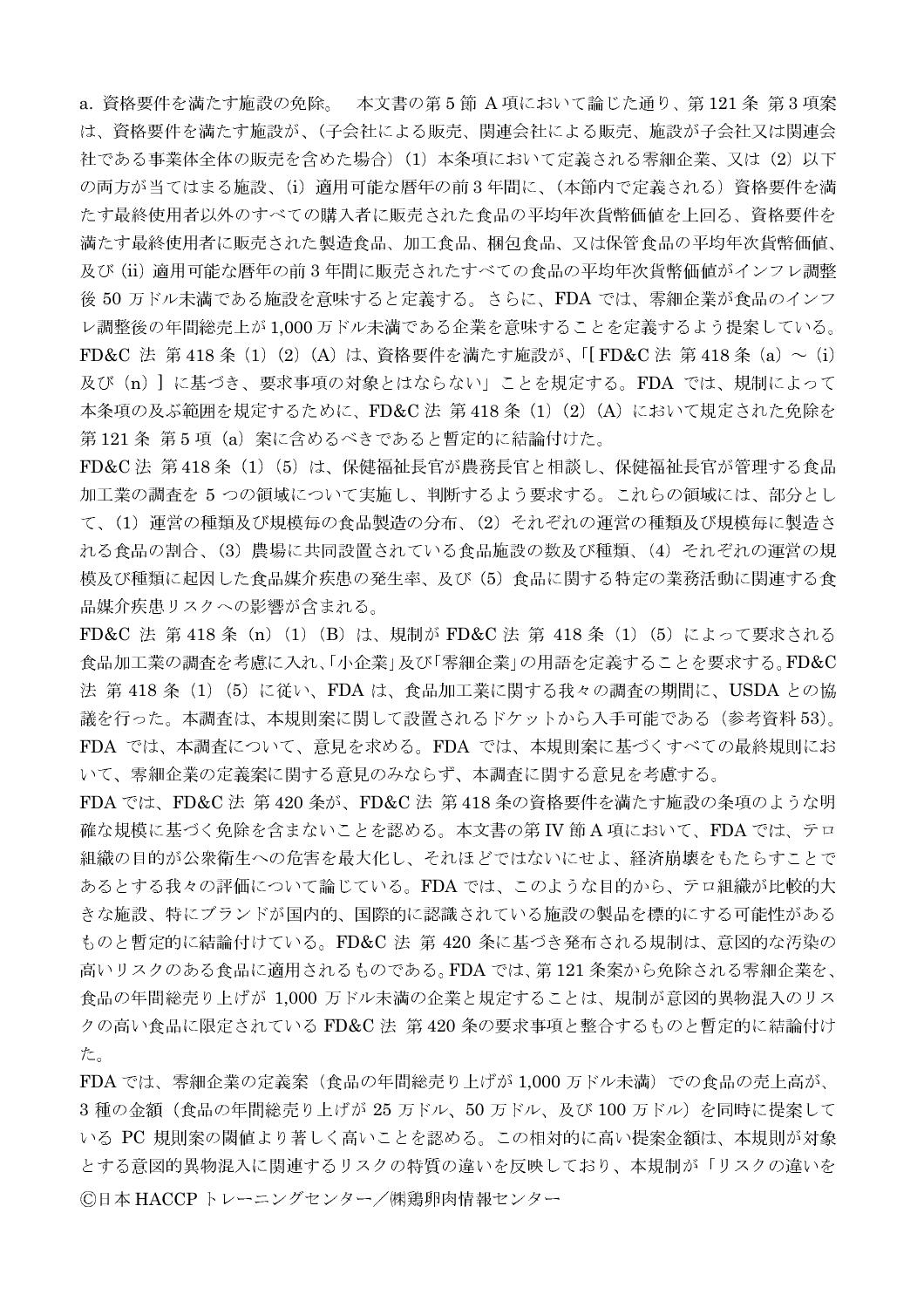認め、必要に応じて、個別の食品に適用する個別の基準の数を最小限に抑える」FD&C 法 第 418 条 (n) (3) (C) の要求事項と整合する。

いくつかの施設の業務活動は、(ジュース製造及びパン粉を塗した水産製品製造などの)重要な業務 活動の種類の一つに関与する可能性があるため、FD&C 法 第418条の対象とはならないが、FD&C 法 第420条の対象となり、本法制化の対象となる可能性がある。しかし、第121条 第5項 (a) 案に基づき、このような施設が食品のインフレ調整後の年間総売上が 1,000 万ドル未満である企業 に含まれるのであれば、第121条案から免除されることになる。

b. 資格要件を満たす施設に対する文書の要求事項。 FD&C 法 第 418 条 (1) (2) (A) 及び (1) (2) (B) は、資格要件を満たす施設が第 418 条 (a) ~ (i) 及び (n) (すなわち、危害要因分析 及びリスクに基づく予防管理に関する要求事項)を免除されるが、代わりに2種類の文書を保健福 祉長官に提出する必要があることを規定する。要求される最初の種類の文書は、施設での食品安全 実践に関連するものであり、FD&C法 第418条 (1) (2) (B) (i) がこの文書の要求事項を満たす ための二つの選択肢を規定する。FD&C 法 第 418 条 (1) (2) (B) (i) (I) に基づき、資格要件を 満たす施設は、施設の所有者、運営者、又は責任を負う代理者が、製造している食品に関連する潜 在的ハザードを特定し、そのハザードに対処するために予防管理を実施しており、そのような管理 に効果があることを確実にするために予防管理をモニタリングしていることを実証する文書を提出 することが選択できる。別の方法として、FD&C 法 第 418 条 (1) (2) (B) (i) (II) に基づき、資 格要件を満たす施設は、保健福祉長官に指定された通り、その施設が、州、地方、国家又はその他 の適切な非連邦食品安全の法律に適合するという文書((農務省などの)適切な機関によるライセン ス、検査報告書、証明書、許可書、資格認定、認証、又はその他の監査の証拠が含まれる)を提出 することが選択できる。

要求される二番目の種類の文書は、施設が資格要件を満たす施設の定義を満たすかどうかに関連し ている。 FD&C 法 第418条 (l) (2) (B) (ii) に基づき、施設は、指針書において保健福祉長官 が指定する通り、その施設が第418条 (l) (1) (B) 又は第418条 (l) (1) (C) に基づき、資格要 件を満たす施設であるという証拠書類を提出する必要がある。

FD&C 法 第 418 条 (1) (7) (A) は、第 418 条 (a) ~ (i) 及び下位区分 (n) に基づき要求事項 が免除され、第418条 (1) (2) (B) (i) (I) に基づき証拠書類を準備しない資格要件を満たす施設 に対し、食品包装ラベルがその食品に必要とされるかどうかによって、二つの手順の内の一つによ り消費者に通知することを要求する。FD&C法のその他の条項に基づき、保健福祉長官が食品包装 ラベルを要求する食品に関しては、FD&C法 第418条 (1) (7) (A) (i) は、資格要件を満たす施 設に対し、そのようなラベルにはっきり目立つように、その食品を製造する又は加工する施設の名 称と住所を記載するよう要求する。FD&C法のその他の条項に基づき、保健福祉長官が食品包装ラ ベルを要求しない食品に関しては、FD&C法 第418条 (1) (7) (A) (ii) は、資格要件を満たす施 設に対し、購入時点ではっきり目立つようにその食品を製造する又は加工する施設の名称と住所を ラベル、ポスター、看板、プラカード、又は通常の営業の過程で食品と同時に配布される文書、あ るいはインターネット販売の場合には電子的通達において表示するよう要求する。

PC 規則案 第 XIII 条 第 A 項は、その規則案の中で、資格要件を満たす施設に対する上記の変更要 求事項に従い、我々の要求事項案を記述している。要約すれば、FDAは、以下のものを FDA に提 出することを要求するために、PC規則案において、成文化された言語を提案した。(1)施設が資格 ©日本 HACCP トレーニングセンター/㈱鶏卵肉情報センター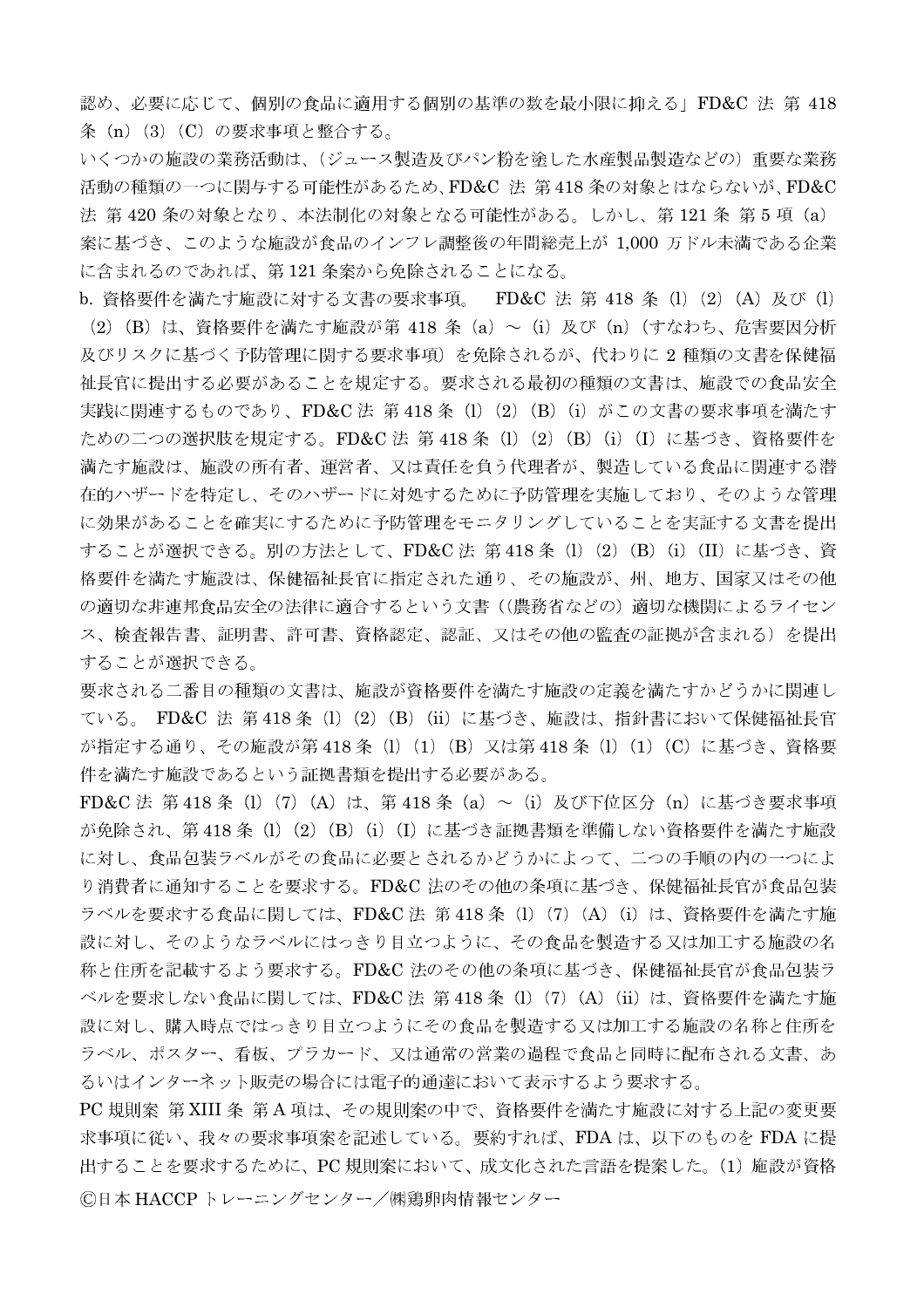要件を満たす施設であるという証拠書類、及び(2)施設の所有者、運営者、又は責任を負う代理者 が、製造している食品に関連する潜在的ハザードを特定し、そのハザードに対処するために予防管 理を実施しており、そのような管理に効果があることを確実にするために予防管理の実績をモニタ リングしていることを実証する証拠書類、又は、その施設が、外国の関連法規を含む、州、地方、 国家又はその他の適切な非連邦食品安全の法律に適合するという証拠書類((農務省などの)適切な 機関によるライセンス、検査報告書、証明書、許可書、資格認定、認証、又はその他の監査の証拠 を含むことが可能である)。 PC 規則案 第 XIII 条 第 A 項において、FDA は、以下の情報の提出に より、条件が満たされることを明確化した。(1) その施設が零細企業であるか、そうでなければ、 第117条 第3項案に基づき、資格要件を満たす施設の定義を満たすこと、又はその両方であること を証明する資格要件を満たす、施設の所有者、運営者、又は責任を負う代理者からの報告書、及び

(2) その施設が、(a) 製造している食品に関連する潜在的ハザードを特定し、そのハザードに対処 するために予防管理を実施しており、そのような管理に効果があることを確実にするために予防管 理の実施をモニタリングしていること、又は(b)外国の関連法規を含む、州、地方、国家又はその 他の適切な非連邦食品安全の法律に適合することを証明する資格要件を満たす施設の所有者、運営 者、又は責任を負う代理者からの報告書。例えば、FDAが、施設にその施設のハザードの特定、予 防管理、又は予防管理を実施するモニタリングの内容を明示する証拠書類、又はその施設の非連邦 のライセンス、検査報告書、証明書、許可書、資格認定、又は認証のコピーを FDA に提出するよう 要求することはないと暫定的に結論付けた。FDAでは、少なくとも2年毎、又は情報に重大な変更 がある場合は必ず、FDA に情報を再提出するよう要求することを提案した。最後に、FDA では、 資格要件を満たす施設が免除資格の要求事項を満たすという施設の主張の根拠とする記録を維持す るよう要求することを提案した。FDAでは、自己証明による報告書の根拠とする記録を保持し、要 請に応じてFDAが利用できるようにするよう要求することは妥当であると暫定的に結論付けた。 第121条5 (a) 案は、要請に応じて、資格要件を満たす施設が本免除を受ける資格があることを実

証する根拠とした証拠書類を公的審査のために提供することを要求する。さらに、第121条第5項 (a) 案は、このような証拠書類を2年間保持しなければならないことを規定する。FDA では、PC 規則案の第117条 第201項案に記述されるすべての変更要求事項を本規則の対象となる資格要件を 満たす施設に適用することは提案していない。FDAでは、テロ行為によって引き起こされる意図的 異物混入との関係から状況及び法定条項表現を考慮し、このようなアプローチが妥当であると暫定 的に結論付けた。

c. 資格要件を満たす施設に対する免除の取り消し。 FD&C法 第418条 (1) (3) は、保健福祉長 官が第418条 (1) (2) (A) において規定された免除を特定の状況下において取り消すことができ ることを規定する。FDA は、FD&C 法 第 418 条(1)(3)の取り消し条項、及び PC 規則案 第 XIV 条 第E項の規則の対象となる資格要件を満たす施設に対する免除の取り消しに用いる我々の手続き案 について論ずる。FDA では、このような本規則案の対象となる資格要件を満たす施設に対する免除 の取り消し手続き案の妥当性について、意見を求める。また、FDA では、このような取り消し手続 きを第 121 条案に含めるべきかどうか、あるいはこれらの条項も PC 及び農産物安全規則案に記載 されると仮定した場合、重複を防ぐために、これらの条項を独立した条項に置き、第121条案を相 互参照させることが最良であるかどうかについて、意見を求める。

2. 第121条 第5項 (b) 案 - 食品の保管に関する免除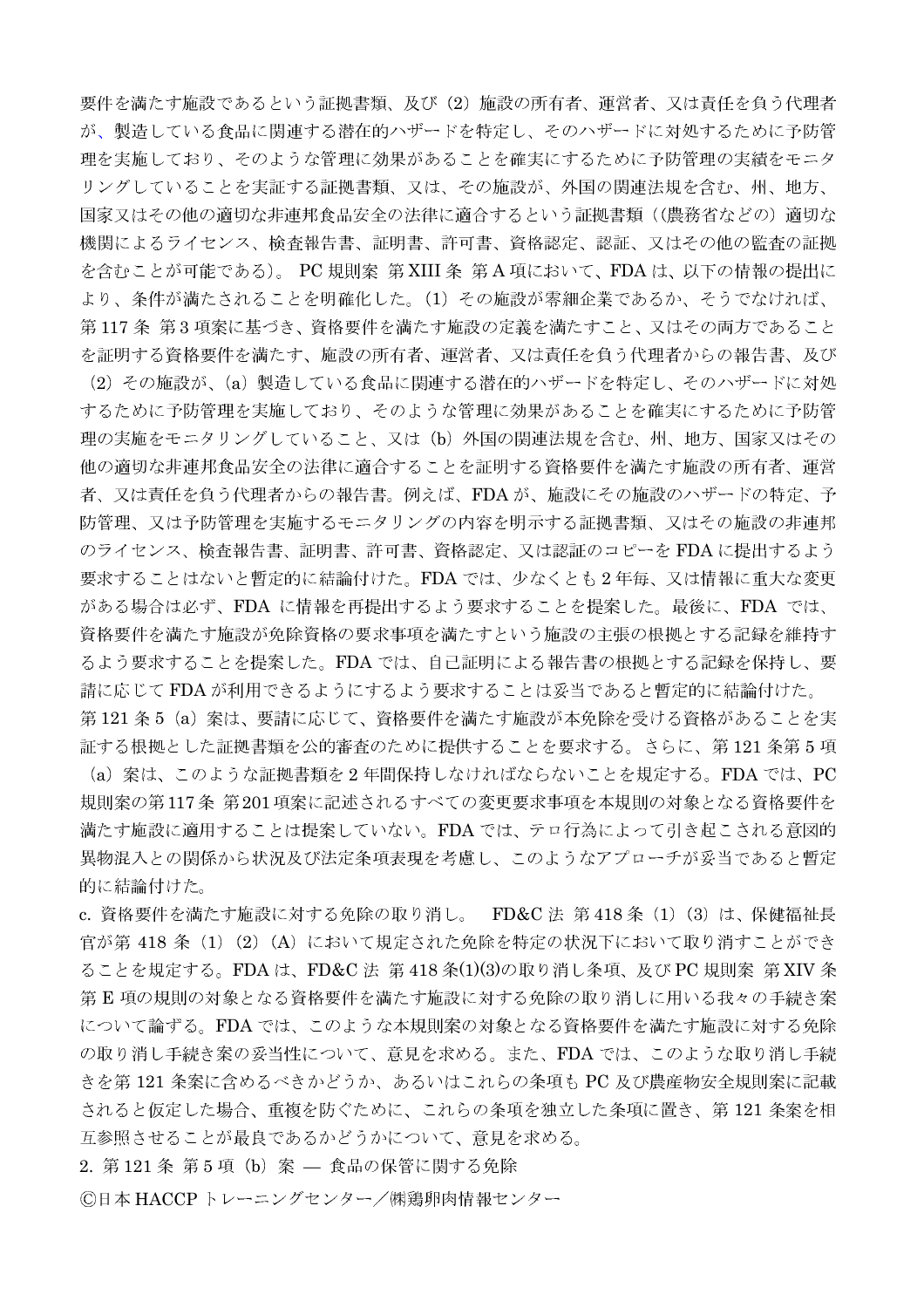a. FD&C 法の要求事項。 FD&C 法 第418条 (m) は、関連条項において、FDA が規制により、 「もっぱら・・・さらなる流通又は加工用の(果物及び野菜以外の)未加工農産物の貯蔵、又は環 境に暴露されることのない包装食品の貯蔵に従事する施設に関し、[FD&C 法 第 418 条] に基づく 適合に関する要求事項を免除又は変更する」ことが可能であることを規定する。PC規則案において、 FDA は、本条項 (第 117 条 第 5 項 (j) 案、第 117 条 第 7 項案、及び第 117 条 第 206 項案を参 照すること)に基づき、免除及び変更した要求事項を提案した。

b. FD&C 法 第418条 (m) に関連する請願。 2011年7月22日付けの公式文書において、米国 パン製造業者組合 (American Bakers Association)、米国冷凍食品協会 (American Frozen Food Institute)、食料雑貨製造業者協会 (Grocery Manufacturers Association)、国際飲料協会

(International Bottled Water Association)、国際乳製品協会 (International Dairy Foods Association)、国際倉庫物流協会 (International Warehouse Logistics Association)、ピーナッツ・ 木の実製造加工業者協会(Peanut and Tree Nut Processors Association)、及びスナック食品協会

(Snack Food Association) の産業連合体 (第418条 (m) 請願者) が市民請願 (ドケット番号: FDA-2011-P-0561) を提出した。本請願は、「[現行の] 第 110 条 第 93 項によって、もっぱら環境 に暴露されることのない包装食品の貯蔵に従事する施設に義務付けられている [CGMP] への適合 を通して、このような施設がその条項の要求事項を満たすことを認めることにより、このような施 設に対し、[FD&C法] 第418条に基づく適合に関する要求事項を変更する又は適合から免除するよ うに」、FDA が FD&C 法第 418 条 (m) に基づき規制を発布することを要求している。第 418 条 (m) の請願者は、環境に暴露されることのない包装食品の保管のみに使用される施設によってもたらさ れる食品安全の問題は、食品の種類にかかわらず本質的に同じであると主張する。そのようなもの として、様々な製品業界を代表する事業者団体が請願書に署名しており、このような施設を FD&C 法 第418条の条項から免除する要求を支持している。

第418条 (m) の請願者は、「最初の問題として、もっぱら環境に暴露されることのない包装食品の 貯蔵に従事する施設における意図的異物混入のリスクは、極わずかである。これらの施設の食品は 単位包装であり、異物混入させる試みは多くの時間と労力を要し、効果が期待できないことを意味 する。」と述べた。さらに、彼らは、「食品業界の加盟企業は、意図的異物混入に対して多数の予防 措置を実施している。最も重要なことは、このような施設が施錠され、無許可の入所に対し安全を 確保することである。アクセスは、食品を納入する製造業者の従業員、その施設に雇用されている 従業員、及び食品を小売業者又は消費者に配送する人々に限られている。このような施設での食品 の保管は短期間であることが多く、意図的異物混入の試みを助長することはない。さらに、我々は、 このような施設における食品の引き取り及び納入時間の継続的な業務活動が、無許可のアクセスを 試みる人の抑止力として働くことを指摘する。」と主張した。

c. 食品の保管に関する免除案。 第121条 第5項 (b) 案は、第121条案の要求事項から、液体貯 蔵タンクでの食品の保管以外の食品の保管を免除する。本条項は、PC規則案の第117条 第5項(j) 案、及び第117条 第7項案における免除より範囲が広く、例えば、穀物全体、殻付き卵、果物と野 菜、及び(包装された牛乳とオレンジジュースを含む)包装された食品の保管を免除する。本条項 は、牛乳又は液体のオレンジジュースの大量貯蔵タンクでの貯蔵などは免除しない。

本文書の第V節 C 項2において論ずる通り、カーバー・プラス・ショック法を用いて FDA が実施 した脆弱性評価の分析に基づき、FDA では、集中的緩和戦略が必要とされる製造工程として、4種 ©日本 HACCPトレーニングセンター/㈱鶏卵肉情報センター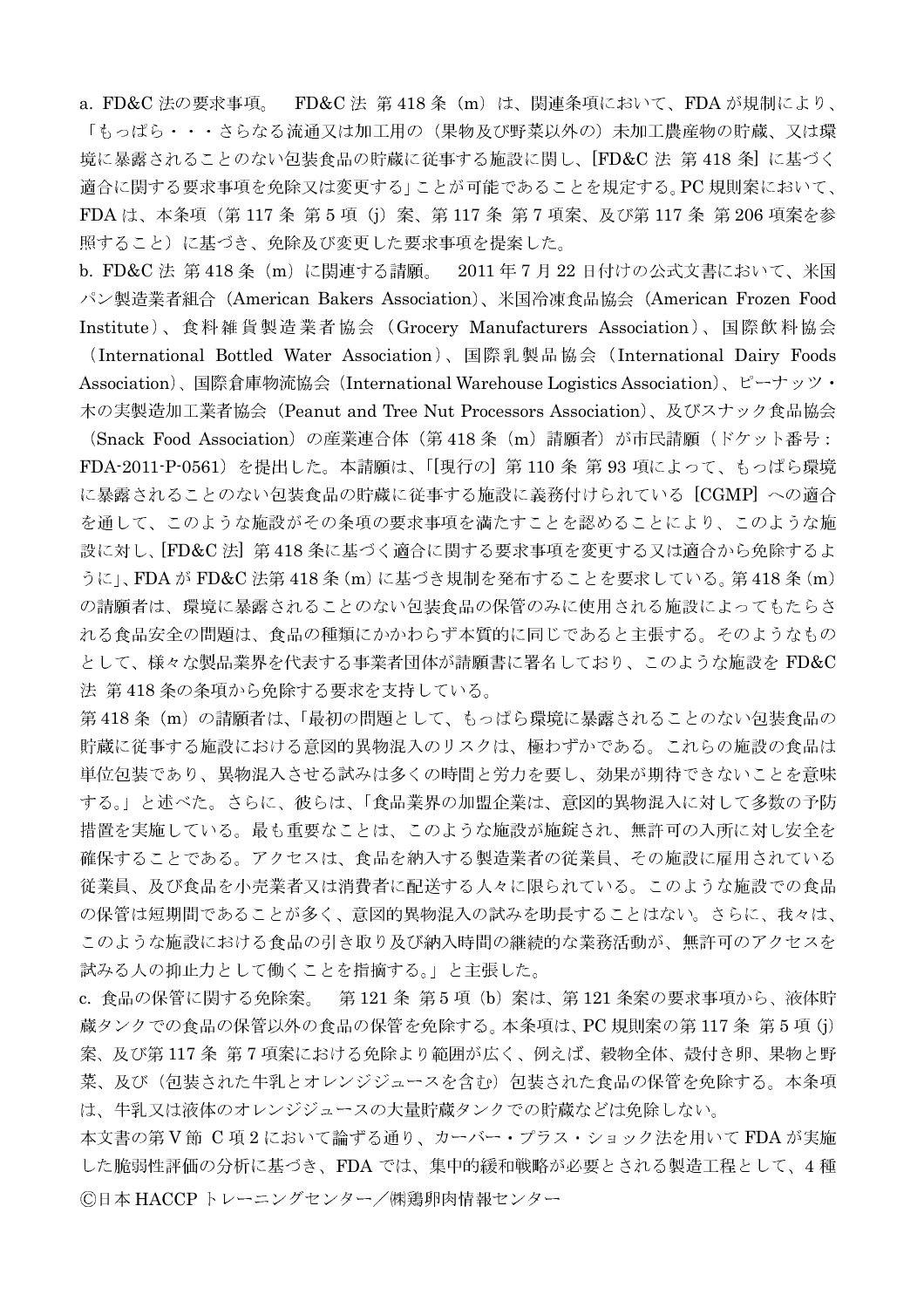類の重要な業務活動の種類(大量の液体の受け取りと積み込み、液体の保管と取り扱い、二次的成 分の取り扱い、混合及び類似の業務活動)を特定した。免除案に含まれない液体貯蔵タンクでの食 品の保管を除き、FDA では、これらの4種類の重要な業務活動の種類のいずれかに適合する食品の 保管期間での業務活動には注意を向けない。

FDA では、第121条 第5項 (b) における我々の免除案は、FD&C法 第418条 (m) における免 除と一致しないことを認める。しかし、前述したように、免除される食品の保管は、第121 条第 130 項 (a) 案に基づく実施可能な工程ステップに関連する4種類の重要な業務活動の種類をいずれ も含まない。その結果として、免除外であっても、この食品の保管は、第121条第130項 (a) 案 に基づく意図的異物混入から食品を保護するための集中的緩和戦略の実施を要求しない。保管業務 活動に関連する要求事項は、この業務活動に関しては、集中的緩和戦略を必要としないと結論付け る、文書化された評価に関するもののみである。このような状況に基づき、FDA では、免除は適切 であると暫定的に結論付けている。従って、FDA では、本規制案の要求事項から液体貯蔵タンクで の食品の保管以外の食品の保管を免除することを提案する。FDAは、意図的異物混入の予防措置に 関する第418条 (m)の請願者の論拠の価値については回答していないが、この免除案が第418条 (m) の請願者の要望を満たすものと考える。

3. 第121条 第5項 (c) 案 - 食品の梱包、再梱包、ラベル付け、及び再ラベル付けに関する免除 第121条 第5条 (c) 案は、第121条案の要求事項から、食品に直接接触する容器がそのままの状 態である場合の食品の梱包、再梱包、ラベル付け、又は再ラベル付けを免除する。本文書の第V節 C 項2において論ずる通り、カーバー・プラス・ショック法を用いて FDA が実施した脆弱性評価に基 づき、FDAでは、集中的緩和戦略が必要とされる製造工程として、4種類の重要な業務活動の種類

(大量の液体の受け取りと積み込み、液体の保管と取り扱い、二次的成分の取り扱い、混合及び類 似の業務活動)を特定した。FDA では、これらの4種類の重要な業務活動の種類に適合する、食品 を直接入れる箱又は容器がそのままの状態である場合の食品の梱包、再梱包、ラベル付け、又は再 ラベル付けの間に実施される業務活動には注意を向けない。

本文書の第V節 A項において論じた通り、本規則案は、第121条第30項 (a)案に基づく実施可 能な工程ステップの特定を選択する施設に対し、4種類の重要な業務活動の種類のいずれも含まない 食品工程に対する集中的緩和戦略の実施を要求しない。免除されない場合であっても、梱包、再梱 包、ラベル付け、又は再ラベル付けの業務活動を実施する施設には重要な業務活動の種類がないと 結論付けることができ、従って、集中的緩和戦略の実施が要求されることはない。しかしながら、 免除を除き、このような施設は、第121 条 第130 項案に基づき、その判断を行うための書面によ る評価を実施することが要求される。FDA では、このような評価を要求する必要はないと暫定的に 結論付けている。その結果として、FDA では、食品に直接接触する容器がそのままの状態である場 合の食品の梱包、再梱包、ラベル付け、又は再ラベル付けを本規制案の要求事項から免除すること を提案する。

4. 第121 条 第5項 (d) 案 — 農産物生産農場に関する免除

第121条 第5項 (d) 案は、第121条案の要求事項から、FD&C法 第419条 (農産物の安全に関 する基準)の対象となる施設の業務活動を免除する。本文書の第 IV 節 B 項、及び第 IV 節 F 項に おいて、それぞれ、FD&C 法 第 419 条に基づき、農産物生産農場を対象としないとする我々の暫 定的な決定について論じている。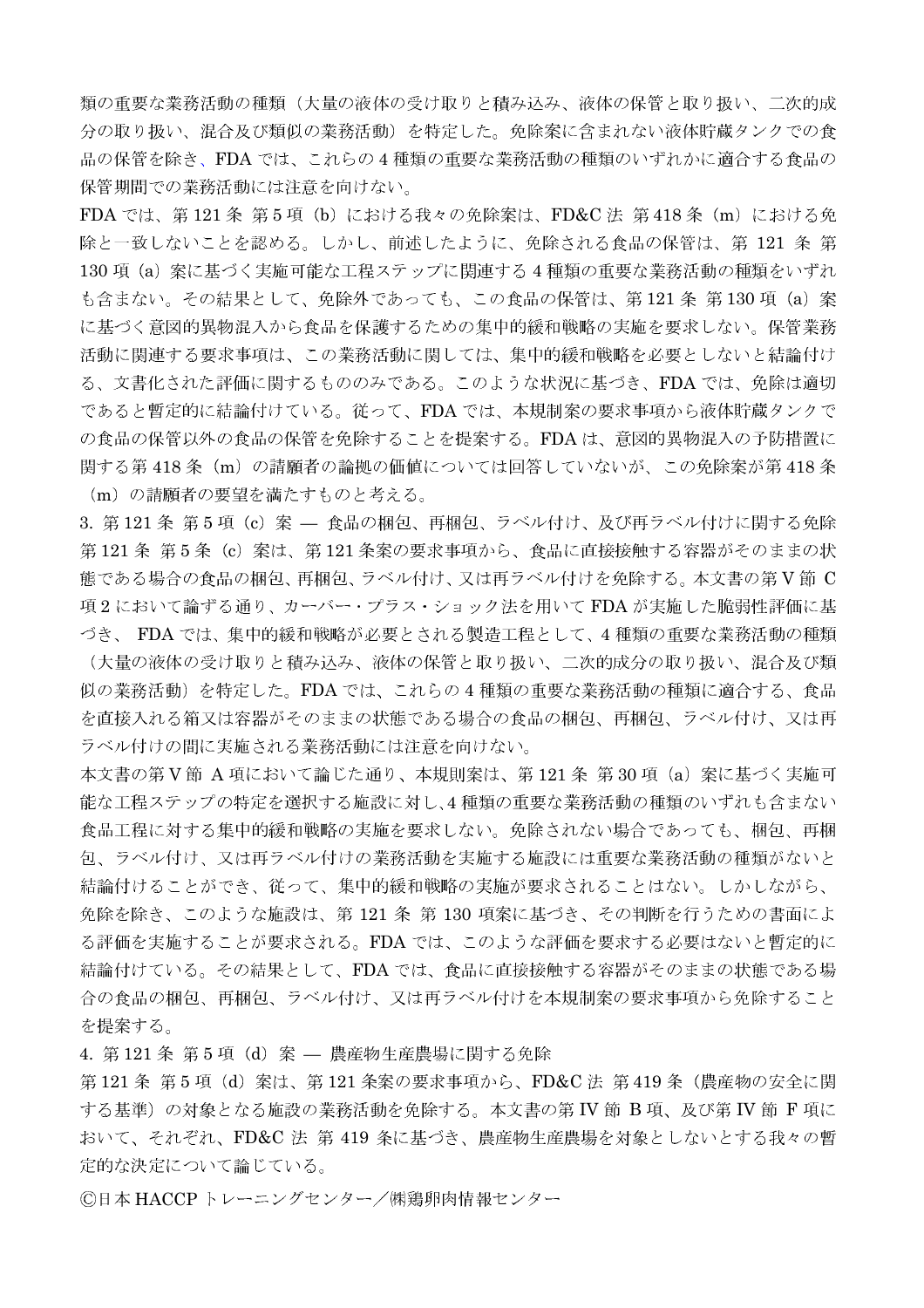FD&C 法 第418条 (k) は、第418条が「第419条の対象となる施設の業務活動に適用されない ものとする」ことを規定する。第419条「農産物の安全に関する基準」は、「FDA が未加工の農産 物に対し、重篤で有害な健康への影響を引き起こす、あるいは死に至らしめるリスクを最小限に抑 えると判断した最低基準であり、果物及び野菜の特定の混合物やその範疇のものを含む果物及び野 菜の安全な生産及び収穫に関する科学的根拠に基づく最低基準」を FDA が規制によって規定する よう要求する。FD&C 法 第 419 条 (h) は、第 419 条が「第 418 条の対象となる施設の業務活動 に適用されないものとする」ことを規定する。

「農場」として FD&C 法 第 415 条に基づく登録を免除される施設は、農場の定義内の業務活動を 実施する場合は FD&C法 第418 条の対象とならない。農場に共同設置される施設は、第415 条の 登録の要求事項が発生する業務活動を実施する場合、FD&C法 第418条の対象となる。FDA では、 FD&C 法 第418条 (k) の及ぶ範囲に関する連邦議会の意図は、第418条 (k) において明白であ り、免除を第419条の対象となる施設の業務活動に直接限定していると暫定的に結論付けた。また、 FDA では、規制によって免除の範囲を規定するため、FD&C 法 第 418 条 (k) を実施する条項を 規制案に含めるべきであると暫定的に結論付けた。従って、第121条第5項(d)案において、FDA は、第121条案が FD&C法 第419条 (農産物の安全に関する基準) の対象となる施設の業務活動 には適用されないことを提案している。

FDA が農場の定義とその定義の解釈を作成した時点で、その定義の範囲内又は範囲外とする業務活 動の分類による実際的な影響は、第415条の登録規制及び第414条の記録保持規制が発生する可能 性に限られていた。FSMAの制定に伴い、例えば、農場の定義の範囲に含まれる業務活動はFD&C 法 第418条の対象とならないが、農場の定義の範囲外の業務活動が第418条の対象となるため、 農場の定義の範囲が一層重要な意味を持つようになった。従って、FDAでは、人が摂取する食品の 予防管理規制案において、その定義と関係のある製造、加工、梱包、及び保管の業務活動の分類を 含む農場の定義の範囲を明確にし、調整することを提案した。 農場において従来実施されてきた業 務活動の範囲をより正確に反映させ、産業界において、彼らの業務活動がどのように規制を受ける のかに関する確実性を高めるために、FDAは、PC規則案の第VIII 条第D項において、業務活動 の分類に関する我々の提案の基礎となる一連の体系化の原則を説明した。

5. 第121 条 第5 項 (e) 案 – アルコール飲料に関する免除

第121条 第5項 (e) (l) 案は、以下の二つの条件を満たす施設でのアルコール飲料に関して第121 条案が適用されないことを規定する。(i) 連邦アルコール管理法 (Federal Alcohol Administration Act) (合衆国法典 第27編 第210条 以下参照) 又は 1986年内国歳入法 副編 E 第51章 (合衆国 法典 第 26 編 第 5001 条 以下参照) に基づき、施設が国内の施設である場合、施設は、米国にお いて商取引を行う条件として、財務長官から許可、登録、あるいは通知又は申請認可を得ることが 要求される、又は、施設がこのような許可、登録、又は認可を必要とする種類の外国施設である、 また、(ii) 施設は一種類以上のアルコール飲料の製造、加工、梱包又は保管に従事することから、 連邦食品・医薬品・化粧品法 第 415 条(合衆国法典 第 21 編 第 350 条 d)に基づき、施設として の登録が要求される。

第121条 第5項 (e) (2) 案は、本条項の段落 (e) (l) に記述された施設であり、(i) 人との直接 接触を防ぐ包装済みの形態の食品を供給し、食品が(ii)財務長官の決定によるものとして、施設の 総売り上げの5%以下である施設では、第121条案がアルコール飲料以外の食品に関して適用され ©日本 HACCPトレーニングセンター/㈱鶏卵肉情報センター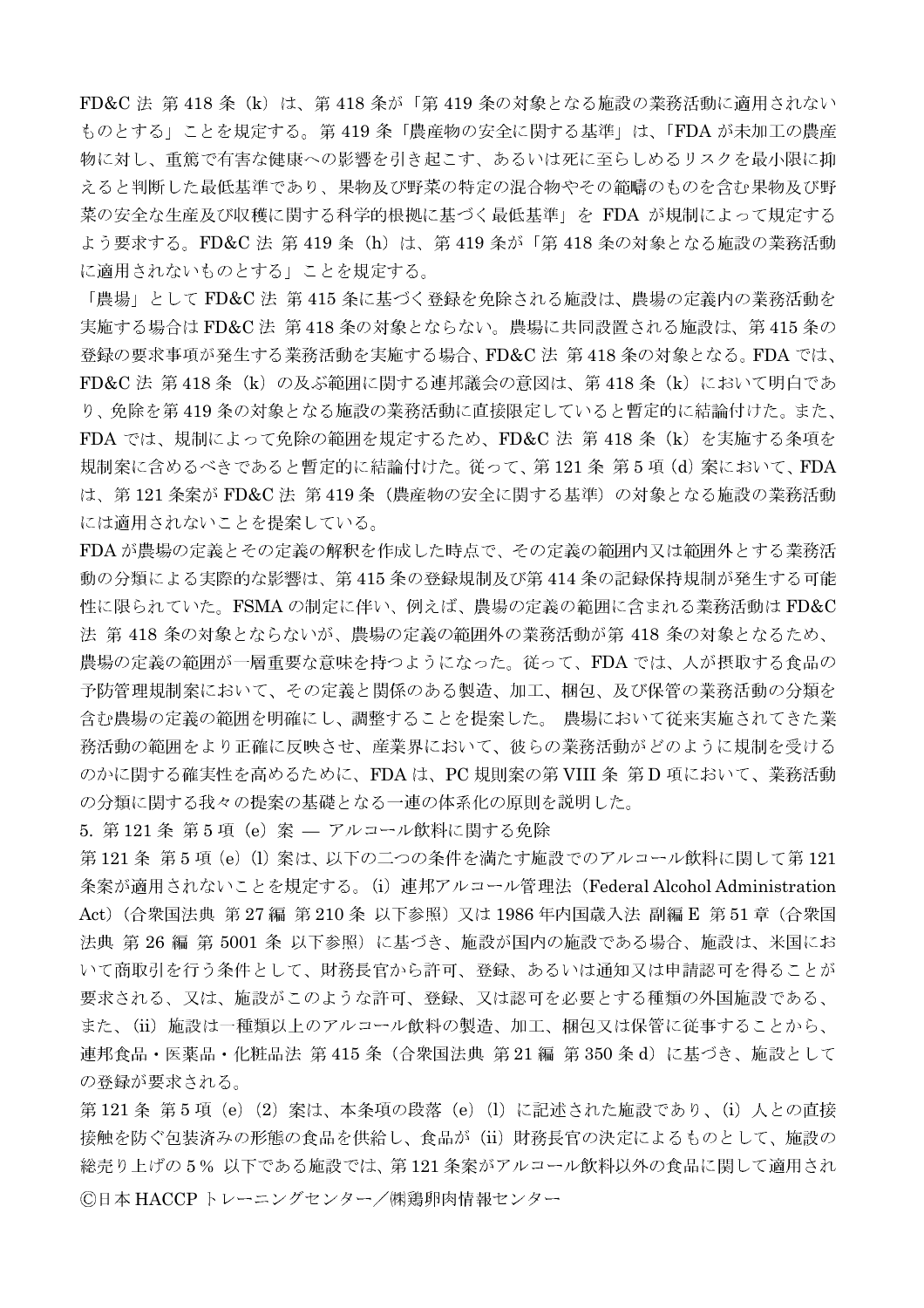ないことを規定する。

FDA は、PC 規則案 第X条 第C 項7において、FSMA 第116条の我々の解釈及びアルコール飲 料の製造、加工、梱包、及び保管に関するハザードと予防管理の考えについて詳しく説明している。 FDA では、その解析に基づき、第117条第5項(i)案において、アルコール飲料及びその他の食 品の製造、加工、梱包、又は保管に従事する特定の施設を免除することを提案した。その解析に整 合させ、FDA では、テロ行為による意図的異物混入から食品を保護するための集中的緩和戦略に関 する本規則案において、アルコール飲料に関連する同様の免除を提案している。

FDA では、規制によって本条項の及ぶ範囲を規定するために、FSMA 第116 条を実施する条項を規 則案に含めるべきであると暫定的に結論付けた。我々は、PC規則案第X条第C項7に記載した FSMA 第116条の我々の解釈、及びその第121条 第5項 (e) の免除案への適用について、意見を 求める。

6. 第121 条 第5 項 (f) 案 — 動物が摂取する食品に関する免除

第121条 第5項(f)案は、第121条 案の要求事項から、人以外の動物が摂取する食品の製造、加 工、梱包、及び保管を免除する。 FDA は、動物が摂取する食品の PC 規則案において、動物が摂取 する食品を製造、加工、梱包、又は保管する施設であり、他に特定の免除の対象とされない施設が、 食品安全問題に対処するための予防管理体制を策定し実施することを要求するよう提案した。FDA は、その法制化案において、意図的異物混入に関連するハザードは、異なった種類の管理を必要と する可能性があり、独立した法制化(本規則案)において最も良好に対処されるものと暫定的に結 論付けた。

また、FDA では、このような法制化において、意図的異物混入の一種として我々が経済的な動機に よる異物混入と呼ぶ経済的な理由のために意図的にもたらされる可能性のある潜在的なハザードを これらの規制に含めるかどうかについて、意見を求める。経済的な動機による異物混入に関する我々 の現在の考えは、本文書の第IV節 F項において論じられている。

FD&C 法 第 418 条 (m) は、もっぱら動物が摂取する食品の製造に従事する施設に関し、第 418 条への適合に関する要求事項を免除する、又は変更する権限を FDA に与える。さらに、FD&C 法 第 420 条 (c) は、FDA がその条項に基づき発布する規制が、意図的な汚染の高いリスクのある食品の みに適用されるよう要求する。FD&C 法 第 418 条及び第 420 条のいずれかの対象となる施設がテ ロリズムに関連する意図的異物混入に対処するための HACCP 様体制に基づき、集中的緩和戦略を 持ち、その実施を要求される状況に関して、本文書の第 IV 節 A 項において、FDA がどのようにこ れらの条項を実施するよう提案しているのかについて論じている。要約すると、4種類の重要な業務 活動の種類の一つ以上がその施設の食品業務に適用される場合、あるいは施設が施設自体の脆弱性 評価及びその施設の食品業務における著しい脆弱性に関し、実施可能な工程ステップを特定する場 合、本規則案は、施設に集中的緩和戦略の実施を要求する。

集中的緩和戦略を必要とする食品の製造工程の特定は、カーバー・プラス・ショック法に基づく分 析を前提としており、食品製造におけるこのようなポイントへの攻撃による結果は、テロ組織の目 的に関する我々の見解(すなわち、公衆衛生への悪影響を最大化させ、それほどではないにせよ経 済崩壊を引き起こす)と一致するものと思われる(参考資料 54)。我々の分析は、人が摂取する食 品に関し、食品業務における一つ以上のこのようなポイントにおいて意図的異物混入が起きた場合、 疾患及び死亡が発生する可能性が著しく高いことを示している。(また、著しい経済的損害も、食品 ©日本 HACCP トレーニングセンター/㈱鶏卵肉情報センター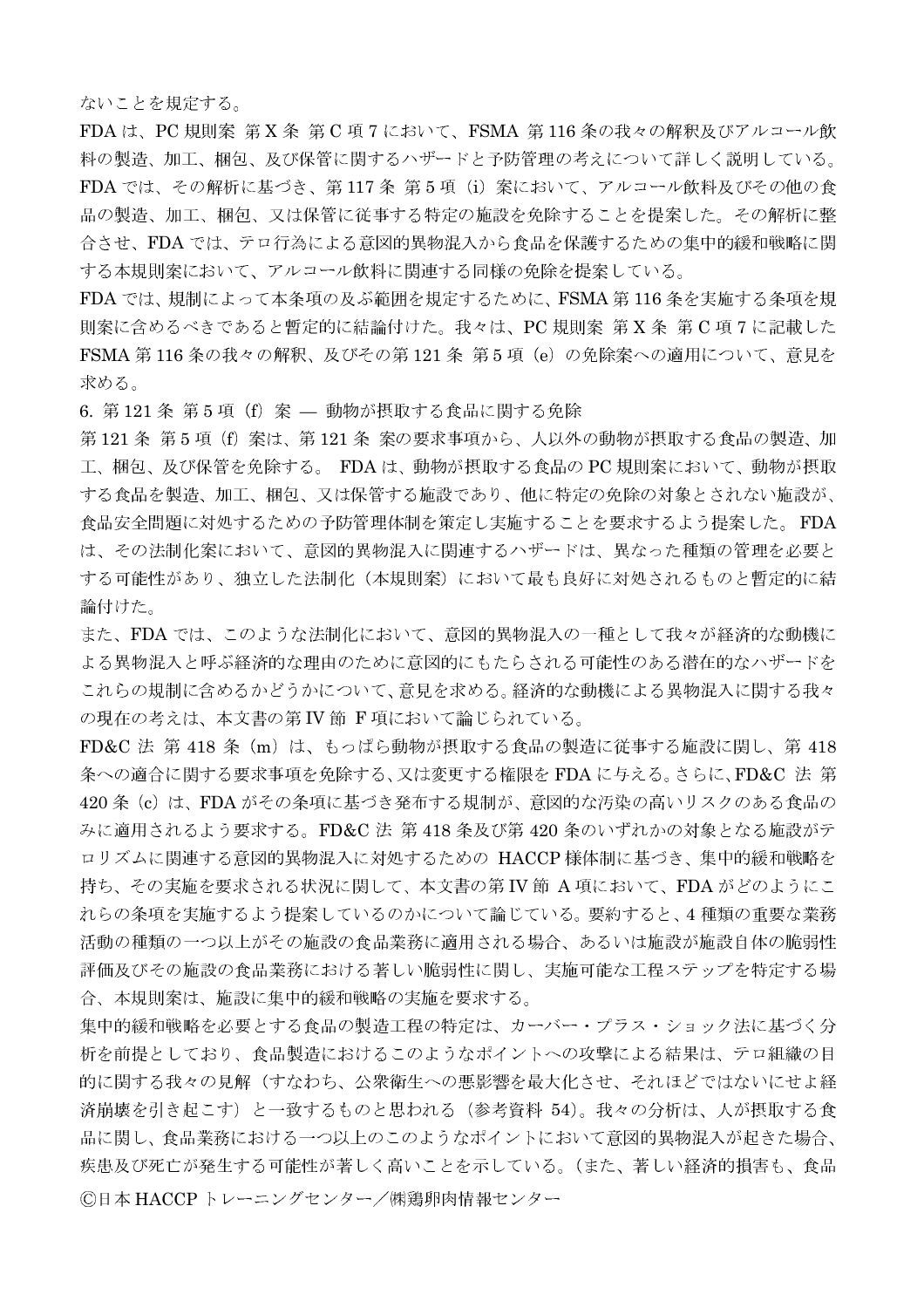の安全性における消費者の信頼の喪失の結果としての食糧供給の崩壊ばかりでなく、人の疾患及び 死亡の発生と関連するものと思われる。)対照的に、動物が摂取する食品に関しては、我々の分析は、 これらの食品の業務における重要な業務活動の種類又はその他のポイントにおいて攻撃が起きた場 合、その結果として人の疾患及び死亡が発生する可能性は最小限であることを示している。動物が 摂取する食品は、人の疾患及び死に至らしめる可能性がないことから、我々のカーバー・プラス・ ショック法によるこれらの脆弱性評価は、もっぱら経済的影響に焦点を置く必要があった。

動物が摂取する食品に関連する免除を規定するかどうかを考慮する際、FDA では、考え得る3種類 の攻撃のシナリオ: (1) 筋肉を食肉とする動物に使用される飼料への汚染物質の混入、(2) 卵を生 産する動物、又は牛乳を生産する動物に使用される飼料への汚染物質の混入、及び(3)ペットフー ドへの汚染物質の混入を評価した。我々は、前者二つのシナリオに関し、容易に気付く臨床症状や 死亡を動物に引き起こすことはないが、その後、肉、卵又は牛乳を飲食した消費者の間で著しい疾 患又は死亡を引き起こすレベルで飼料に混入可能であるような汚染物質には注意を向けない。(参考 資料 55)。汚染物質は、消費者の間で、がんなどの慢性疾患のリスクを増加させる可能性はある(参 考資料56)が、このような結果は、より即時的な影響を含むテロ組織の目的に関する我々の見解と は一致しない。FDA では、このような攻撃が食糧供給の安全性における消費者の信頼の喪失により、 著しい経済崩壊を引き起こす可能性があることを認識している。このような種類の攻撃は、重要で はあるが、テロ組織の標的化に関するリスクの尺度に置いた場合、人の疾患と死亡に関与する攻撃 と比較し、著しく低い。

三番目の攻撃のシナリオ(ペットフードへの汚染物質の混入)に関しては、FDA では、(感染性病 原体の中には、エアロゾルや経口で伝染し得るものがあるため、)二次感染による疾患の蔓延を引き 起こす可能性のあるものを含め、著しく(ペットを含む)動物の疾患と死をもたらす可能性のある 飼料又はペットフードに混入され得る混入物質に注意を向けている。さらに、このような攻撃は、 経済的及び社会的観点から大きな影響を与える可能性がある。しかし、テロ組織による標的化に関 しては、これらがもたらすリスクは、人の疾患と死亡に関与するものより、著しく低いように思わ れる。FDAでは、このリスクに関する評価について、意見を求める。

従って、動物が摂取する多くの食品の製造では、4種類の重要な業務活動の種類の一つ以上が存在す る可能性とは関係なく、FDA では、動物が摂取する食品は、(それがもっぱら動物が摂取する食品 の製造に従事する施設で製造されるのか、動物が摂取する食品と人が摂取する食品の両方の製造に 従事する施設で製造されるのかにかかわらず、) FD&C 法 第 418 条に基づく集中的緩和戦略を必要 とする著しい脆弱性との関与はなく、FD&C 法 第 420 条に基づくテロリズムと関連する意図的異 物混入の高いリスクはないものと暫定的に結論付けた。その結果として、FDAは、人以外の動物が 摂取する食品の製造、加工、梱包、及び保管を免除するよう提案している。FDA では、これらの暫 定的な結論について、意見を求める。

## C. 食品防御対策

第121条案の下位区分 C において、FDA は、食品防御計画、実施可能な工程ステップの特定、集中 的緩和戦略の実施及び関連するモニタリング、是正措置、検証、及び特定の職員のトレーニングに 関する要求事項を含む様々な食品防御対策を提案している。我々は、本条項の下位区分 C 案の条項 について論ずる。

1. 食品防御計画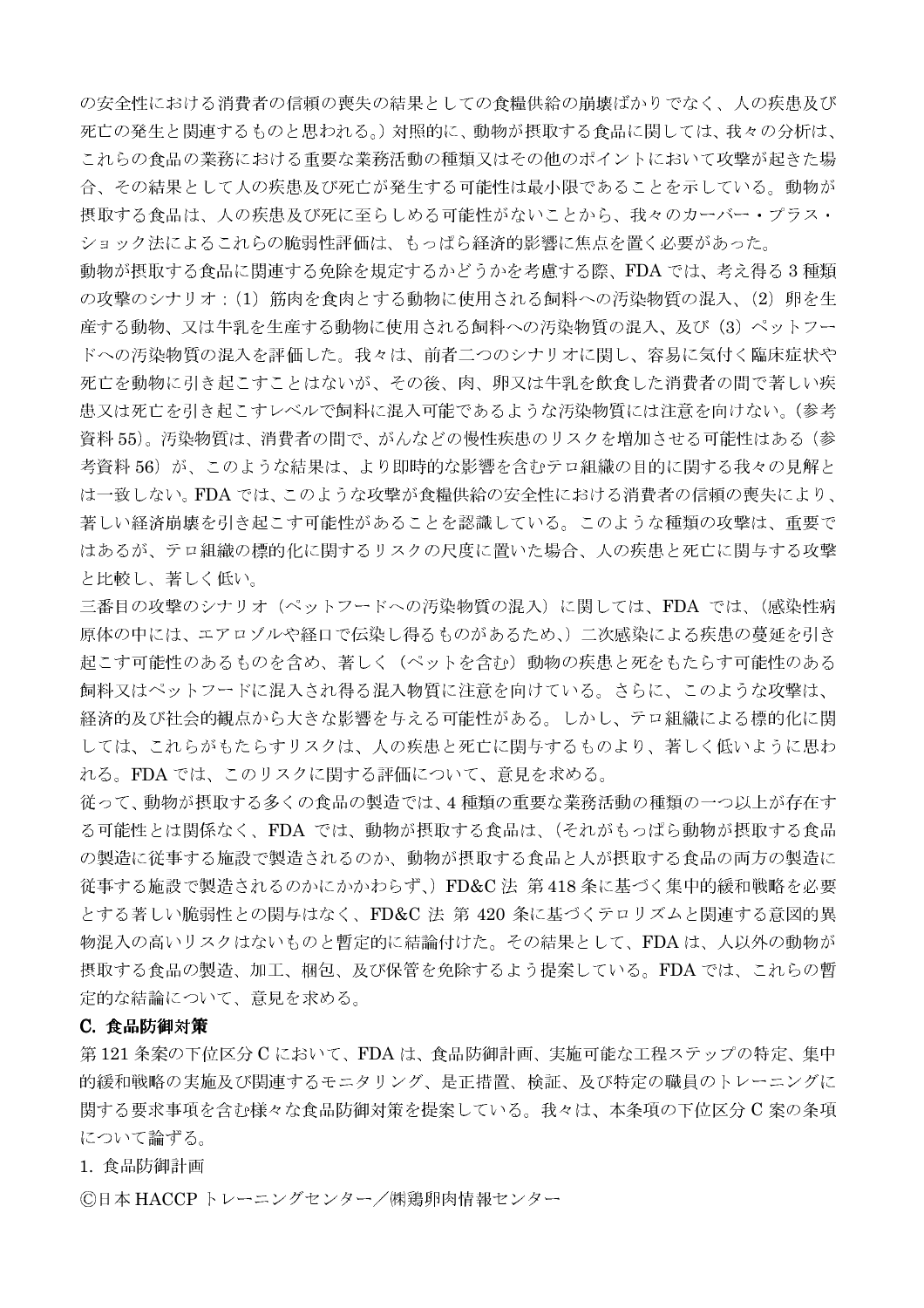a. 第121条 第126 項 (a) 案 – 食品防御計画に関する要求事項。 第121 条 第126 項 (a) 案 は、施設の所有者、運営者、又は責任を負う代理者が文書化された食品防御計画を準備し、又は準 備しており、それを実施することを要求する。本法制化の目的に関し、文書化された計画が(品質 管理計画や食品安全計画などの)施設が有する可能性のあるその他の計画ではなく、食品防御に関 連することを明確にするため、FDA では、「食品防御計画」である「文書化された計画」を指定し た。文書化された食品防御計画は、その計画を実施し、それによって施設の従業員を訓練し、計画 を定期的に再分析して更新するために、本規則の対象となる施設において必須のものである。また、 これは、審査員、及び監査官にも必須であり、同様に、文書化された計画は食品安全を確保するた めに必須のものである。意図的異物混入と関係する脆弱性に対処するための文書化された食品防御 計画は、意図的ではない汚染と関係するハザードに対する文書化された HACCP、又は食品安全計 画と類似している。

第121条 第126項 (a) 案は、施設の所有者、運営者、又は責任を負う代理者に対し、文書化され た食品防御計画の全体又は一部において、それを準備する又はその代わりに準備された計画を有す ることを認める柔軟性を規定する。さらに、第121 条 第126 項案は、施設の食品防御計画の作成 において、脆弱性、集中的緩和戦略、及びモニタリングなどのその他に要求される手順が本質的に 同一であれば、その施設が食品の種類又は製造方法の種類をグループ化することを認める柔軟性を 規定する。

第121条 第126項 (a) 案は、施設の所有者、運営者、又は責任を負う代理者が文書化された食品 防御計画を実施するよう要求する。実施可能な工程ステップの特定及び集中的緩和戦略の実施を含 む食品防御計画の作成及び実施を求める要求事項案は、このような活動がテロ行為によって引き起 こされる意図的異物混入から食糧供給を保護し、整えるために必要な対策であるという我々の暫定 的な結論を反映している。第121条 第126 項 (a) 案は、FD&C 法 第418 条 (b) (c) (d) (e) (f) 及び(h)、及び第 420 条(b)を実施する。FDA では、これらの暫定的な結論について、意見を求 める。

b. 第121条 第126 項 (b) 案 — 食品防御計画の内容。 第121 条 第126 項案 (b) (1) ~ (b) (5) は、以下を含む食品防御計画の内容を要求する。

第121条 第130 項案によって要求される通り、文書化された実施可能な工程ステップの特定、

第121条 第135 項 (b) 案によって要求される通り、文書化された集中的緩和戦略、

第 121 条 第 140 項(a)案によって要求される通り、文書化されたモニタリングの手順、

第121条 第145項 (a) (1) 案によって要求される通り、文書化された是正措置手順、及び

第121 条 第150 項 (e) 案によって要求される通り、文書化された検証手順

FDA では、食品防御計画の内容が上記した特定の要素のみを含めることを提案しているが、食品防 御計画は、追加の食品防御関連情報を得るために施設の資源として利用することが可能である。例 えば、施設は、工程フロー図、広範な緩和戦略の評価、緊急連絡先情報、危機管理計画、広範な緩 和戦略の実施のための活動計画、サプライヤー審査の結果、及びその他の文書、分析、審査、又は 施設の食品防御プログラムに関連する情報などを含めることができる。FDAは、施設が強固な食品 防御計画を作成するために、その支援として利用可能な使い易い FDPB ソフトウェア・ツールを開 発し公開した。この無料のツールは、FDA の以下のウェブサイト上で利用が可能である。

http://www.fda.gov/Food/FoodDefense/ToolsEducationalMaterials/ucm349888.htm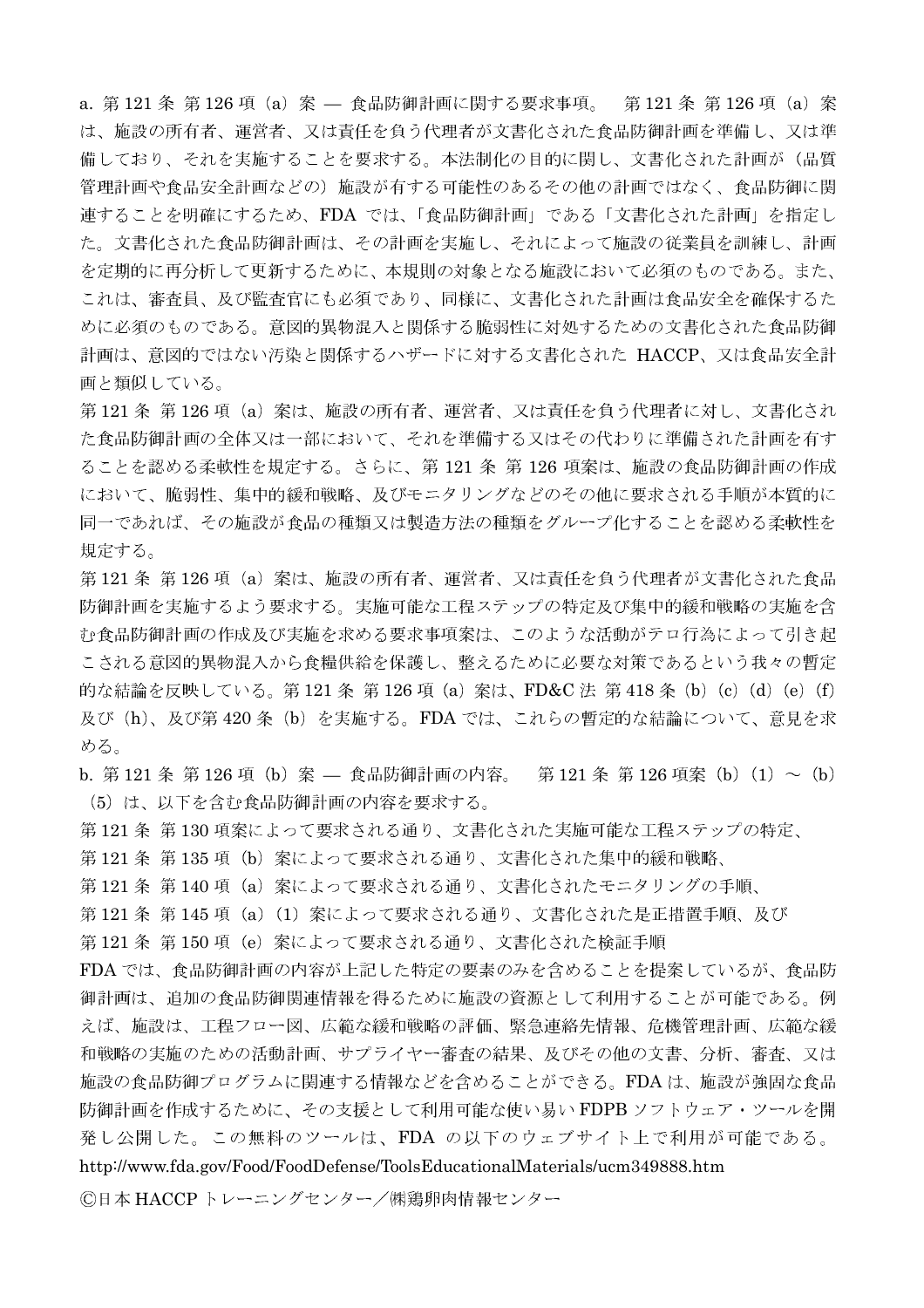第121条第126項案は、最終決定された場合、本規則の対象となるすべての施設に対し、その施 設独自の文書化された食品防御計画を有するよう求める要求事項を規定する。食品安全計画のよう に、この施設を基本とする文書化された食品防御計画の特質は、複数の施設を有する企業体などで はなく、一施設に向けられる FD&C 法 第418条の全般的な枠組みと整合する。

PC 規則案 第117条 第126条 (c) 案は、食品安全計画が資格要件を満たす個人によって準備され る (又はその準備が監督される) ことを要求する (PC 規則案 第 XII 条 第 A 項 4 における解説を 参照すること)。FDA では、食品防御計画において、施設が第121条 第130 項 (b) 案の条項に従 い、実施可能な工程ステップを特定し、それによって施設独自の脆弱性評価を実施することを選択 する場合のみ、経験及び/又はトレーニングによって資格を満たす個人が脆弱性評価を実施するこ とを要求するよう提案している。我々の提案は、二つの考えを基にしている。一番目に、FDA では、 ほとんどの施設が実施可能な工程ステップを特定するために、第121条第130項 (a) 案の手順を 用いて食品防御計画を作成するものと予測する。この特定に関し、FDAでは、多くの必要な科学的 分析を実施し、重要な業務活動の種類を特定している(さらなる解説に関しては、本文書の第V節 C 項2を参照すること)。二番目に、FDA では、実施する集中的緩和戦略、モニタリング、是正措置 及び検証活動の特定には、予防管理及びそれらの管理の手順を実施するために要求される程の技術 的専門知識は必要とされないと考えている。通常、前者には、製造工程上の特定のステップへのア クセスを制限するために、それらをモニターする簡単な目視確認による集中的緩和戦略が伴うが、 多くの場合、後者には、それらをモニターする工程管理機器の許容限界を設定するための科学的研 究が伴う。

第 121 条 第 126 項(b)案は、FD&C 法 第 418 条(h)及び第 420 条(b)(2)を実施する。 FDA では、文書化された食品防御計画及びその内容に関連する我々の条項案について、意見を求め る。

2. 実施可能な工程ステップの特定

a. FDA の脆弱性評価及び FDA が特定した重要な業務活動の種類。 本文書の第 II 節 B 項におい て述べた通り、FDAは、SPPA イニシアチブの下、USDA、FBI、及びDHS と共に、食品及び農業 分野の製品及び工程における脆弱性評価を実施した。本イニシアチブが終了した後、FDAは、過去 に評価されなかった製品及び工程の評価を継続して実施した。 FDA では、第420 条 (a) (1) (A) を実施するため、これらの評価(すなわち、食品の製造及び食品体制の流通の部分に関係のあるも の)の一部のデータを組み合わせ、分析を行い、意図的異物混入に対する脆弱性に関し、常に上位 にランクされる業務活動を特定した。FDAは、2013年4月にこの分析結果を発表した (2013年4 月報告書) (参考資料 54)。

カーバー・プラス・ショック法は、食品体制内の脆弱性を評価し、最も脆弱なポイントを決定し、 最も影響を受けやすいポイントに資源を集中するためのツールである。FDA では、カーバー・プラ ス・ショック法を用い、その他の米国政府のパートナーと共同して幅広い食品及び工程に関し、50 件以上の脆弱性評価を実施した。FDA では、これらの評価に基づき、テロ行為によって引き起こさ れる意図的異物混入に対し、最大の脆弱性のある加工ステップを特定した。 我々は、この審査を通 し、我々が特定した加工ステップがそれらの加工ステップにおいて発生する4種類のグループの業 務活動の一つに属するものと判断した。FDA では、これらを「重要な業務活動の種類」と呼ぶ。我々 が特定した重要な業務活動の種類とは、(1) 大量の液体の受け取りと積み込み、(2) 液体の保管と ©日本 HACCP トレーニングセンター/㈱鶏卵肉情報センター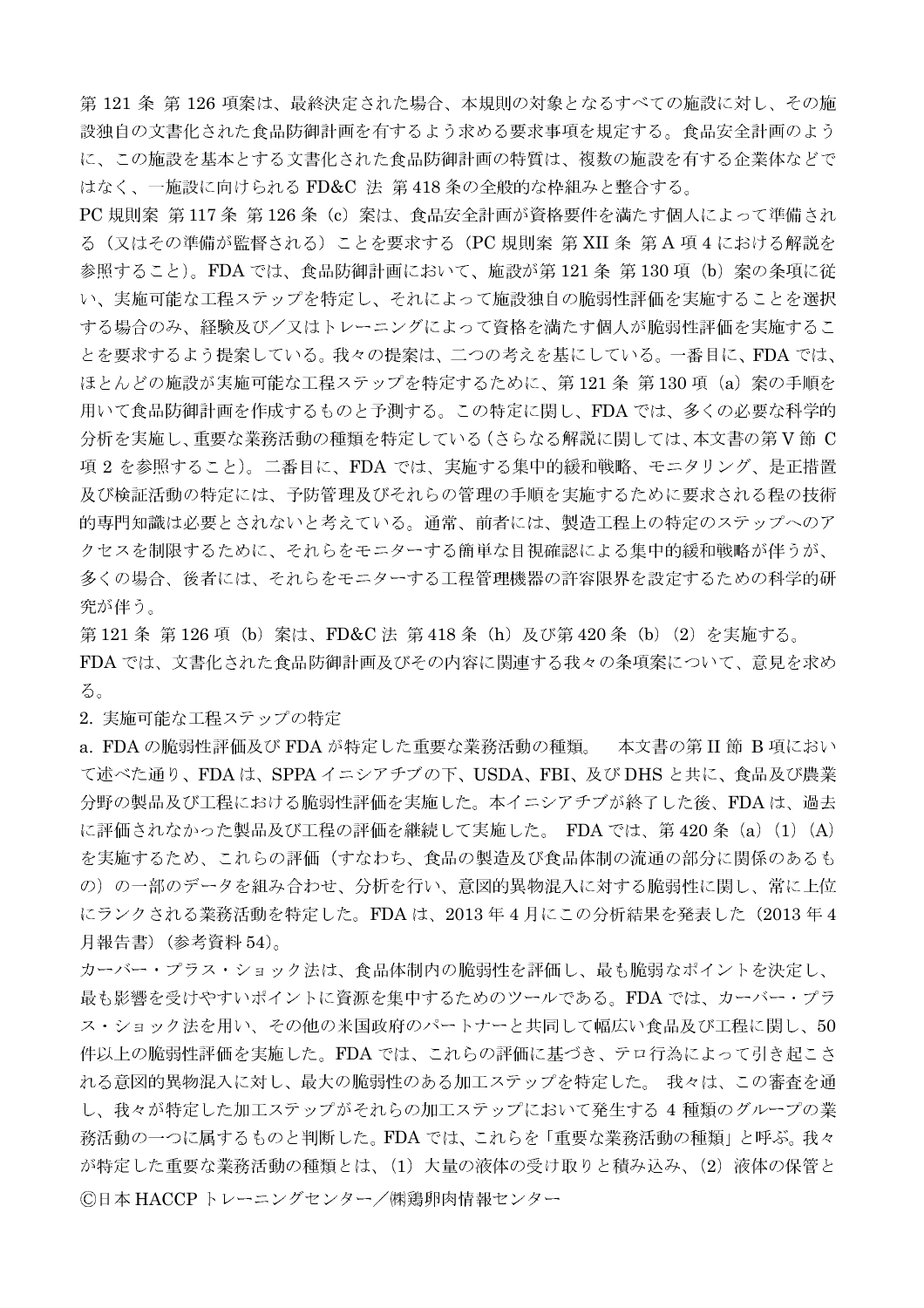取り扱い、(3) 二次的成分の取り扱い、及び(4) 混合及び類似の業務活動である。本規則案におい て、2013年4月の報告書から、明確化のため業務活動の種類の名称及び記述を変更した。

施設による実施可能な工程ステップの特定及び集中的緩和戦略の作成に利用するために、施設に対 しこれらの重要な業務活動の種類を提供することにより、テロ行為によって引き起こされる意図的 異物混入のリスクの高い特定食品の製造上のポイントを特定すること、あるいはそれぞれの施設に 独自の脆弱性評価を実施するよう要求することなど、FDAが取ることのできた可能性のあるその他 のアプローチに勝る、いくつかの利点がもたらされる。第一に、特定食品の工程ステップに関する 我々の脆弱性評価から得られたカーバー・プラス・ショック・スコアを提供する場合、重要な業務 活動の種類のリストを公的に提供することは、機密情報の公開とはならない。

二番目に、施設に独自の脆弱性評価の実施を要求するのではなく、重要な業務活動の種類のリスト を提供することにより、(カーバー・プラス・ショック脆弱性評価ソフトウェア又はその他の適切な ツールを用い、)工程ステップを適切に自己採点するために必要な様々な専門知識を有する個人のチ ームを編成する施設への負担が軽減される。我々が SPPA イニシアチブにおいて脆弱性評価を実施 した際、我々のチームには、調査する食品の製造、法の執行、食品科学、規制制度、及び公衆衛生 の専門知識を有する個人が含まれていた。FDAでは、このような取り組みは、多くの施設の能力を 超えているものと予想する。さらに、重要な業務活動の種類のリストを提供することにより、例え ば、集中的緩和戦略を実施する閾値としてなど、カーバー・プラス・ショック・スコアを特定する 必要性が排除される。カーバー・プラス・ショック・スコアは幾分主観的であり、食品の種類を越 えて相互に関連付けることが難しく、普遍的な閾値スコアの特定を困難にするため、この点は重要 である。

b. 第121 条 第130 項案 – 文書化された実施可能な工程ステップの特定に関する要求事項。 第 121 条 第130 項案は、施設の所有者、運営者、又は責任を負う代理者が第121 条 第130 項 (a) 又は第121条 第130項 (b) 案のいずれかの手順を用い、実施可能な工程ステップを特定するよう 要求する。施設は、これらの二つの特定された手順の両方ではなく、いずれかの手順に従うことが 要求される

また、第121条 第130項案は、実施可能な工程ステップの特定及びその特定に至った評価が文書 化されることを要求する。(第121 条 第130 項 (a) 案に基づき) 施設が一つ以上の重要な業務活 動の種類を有するかどうかに関する文書化された評価又は(第121 条 第130 項(b)案に基づき) 文書化された脆弱性評価は、施設がその評価を体系化し、脆弱性の特質を十分に理解する助けとな る。加えて、審査官及び監査官は、施設の評価の妥当性を評価することが不可欠である。また、こ の文書化される実施可能な工程ステップの特定は、121 条 第 150 項 (d) 案によって要求されるよ うに、食品防御計画の再分析においても不可欠である。このような文書は、施設の食品防御計画の 要素に対する従業員の意識を高めるためのツールとして、トレーニングの目的にも有効である。

文書化された実施可能な工程ステップの特定には、施設の所有者、運営者、又は責任を負う代理者 のどのような結論についても、その根拠を含めなければならない。第121 条 第130 項案は、文書 化された実施可能な工程ステップに関する要求事項を、施設の所有者、運営者、又は責任を負う代 理者が一つ以上の実施可能な工程ステップを特定する状況のみに限定しない。むしろ、第121条第 130 項案に基づき、分析の結果、実施可能な工程ステップがない場合においても、文書化された分 析が要求される。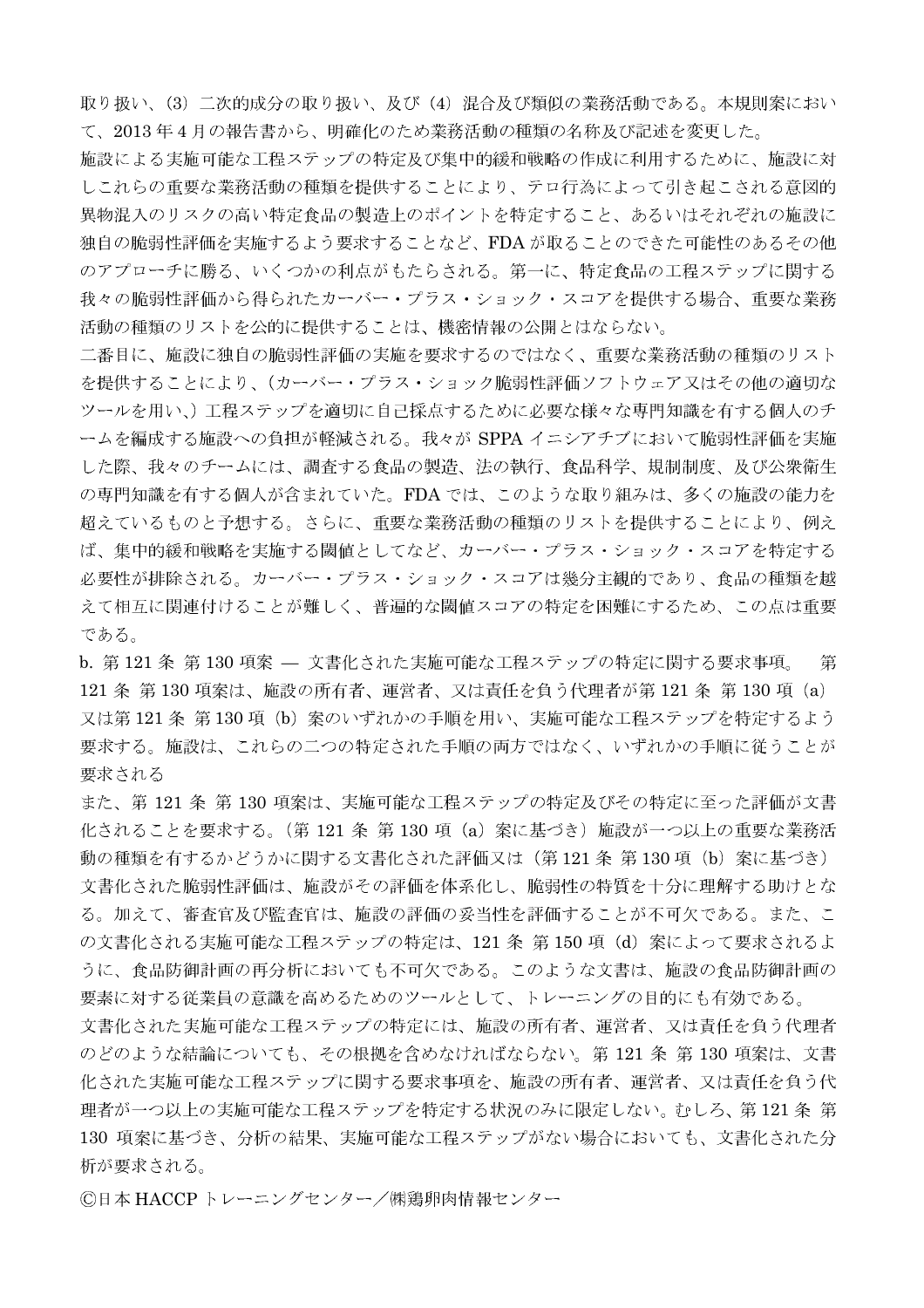施設が、第121条 第130項 (a) 案の手順を用いて実施可能な工程ステップを特定することを選択 する場合、文書には、特定された実施可能な工程ステップに関連する脆弱性の評価手順を含める必 要はない。施設が第121条 第130項 (b) 案の手順を用いて実施可能な工程ステップを特定するこ とを選択する場合は、文書化された実施可能な工程ステップには、脆弱性評価を実施し、実施可能 な工程ステップを特定するために用いた適切な方法、及びその評価を実施した人の経験とトレーニ ングに関する情報を含めなければならない(本文書の第V節 C項2.dも参照すること)。

第121条第130項案は、FD&C 法第418条 (b) (2)、第418条 (b) (3)、第420条 (a) (1)、 及び第420条 (b) (1) を執行する。

c. 第121条 第130 項 (a) 案 — FDA が特定した重要な業務活動の種類を用いた実施可能な工程ス テップの特定。 - 第121 条 第130 項 (a) 案は、第121 条 第130 項案の実施可能な工程ステップ の特定に関する要求事項案を満たす二つの手順の内、最初の手順、すなわち、FDAが特定した重要 な業務活動の種類を用いる手順を規定する。

第121条 第130 項 (a) 案は、施設の所有者、運営者、又は責任を負う代理者が、施設におけるそ れぞれの種類の食品の製造、加工、梱包又は保管に関し、その施設が一つ以上の以下の重要な業務 活動の種類を有しているかどうかを評価し、存在するすべての重要な業務活動の種類に関連する実 施可能な工程ステップを特定しなければならないことを言明する。

1. 大量の液体の受け取りと積み込み – 入庫した大量の液体を受け取り、その液体を降ろすステッ プ、又は出庫する大量の液体を積み込むステップであり、汚染物質が意図的に投入される可能性が あり、その場合、その汚染物質が大量の液体の受け取りと荷降ろし又は積み込みの業務活動によっ て生ずる液体の動き、移動又は乱流により、液体全体に分布する可能性のあるステップ、

2. 液体の保管と取り扱い - 液体を大量の貯蔵タンク又は保管タンク、サージタンク、あるいは計 量タンクに収容するステップであり、汚染物質が意図的に投入される可能性があり、その場合、そ の汚染物質が食品にもたらされる可能性のあるステップ、

3. 二次的成分の取り扱い - 汚染物質が相対的に少量の成分、又は再加工時に投入される可能性 があり、その場合、その汚染物質がより大量の食品にもたらされる可能性のあるステージング、準 備、添加、又は再加工のステップ、及び

4. 混合及び類似の業務活動 — 汚染物質が意図的に投入される可能性があり、その場合、その汚染 物質が食品にもたらされる可能性のある混合、調合、均質化、又は製粉などのステップ

所有者、運営者、又は責任を負う代理者は、その施設が、特定された4種類の重要な業務活動の種 類の一つ以上に関与する食品工程を有するかどうかを評価するよう要求される。食品工程が重要な 業務活動の種類のいずれかに関与することが見出された場合、所有者、運営者、又は責任を負う代 理者は、存在する重要な業務活動の種類のそれぞれに関与する実施可能な工程ステップを特定する ことが要求される。

例えば、混合タンクは、食品への直接的なアクセスを可能とする、安全対策が施されていない蓋及 びサンプル採取口があり、その蓋又はサンプル採取口の一つを通して汚染物質を投入することが可 能であり、その場合、汚染物質が食品中に分散されることから、第121 条、第130 項 (a) 案に基 づき、施設は重要な業務活動の種類である「混合及び類似の業務活動」に関与するものとして、業 務内の混合タンクを特定する可能性がある。所有者は、混合タンクが実施可能な工程ステップであ ると結論付けることができる。これらの種類の工程ステップは、通常、(1)(供給コンベヤーなどの) ©日本 HACCP トレーニングセンター/㈱鶏卵肉情報センター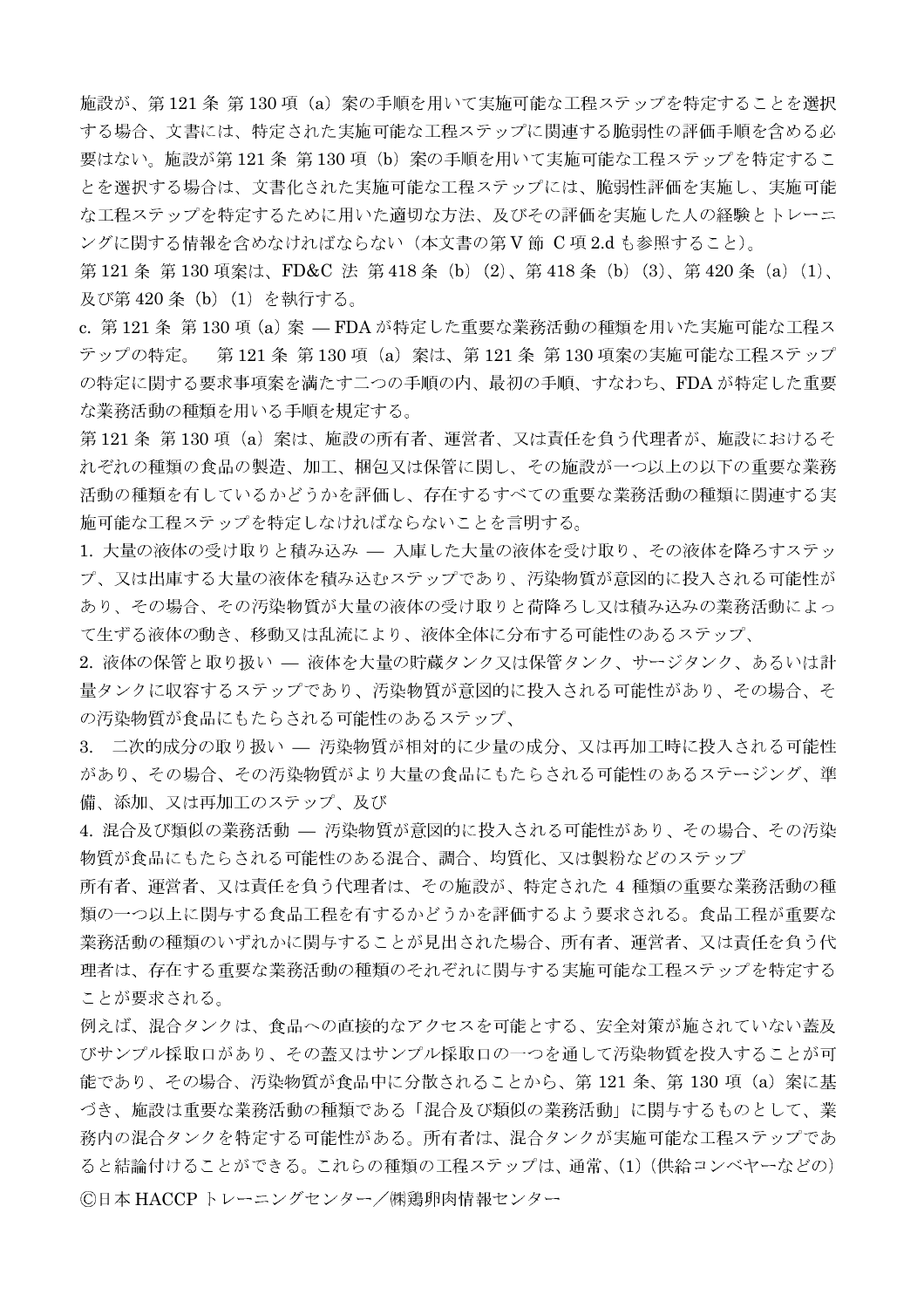装置又はその直前で製品へのアクセスの機会があり、(2)意図的に添加された場合、汚染物質の食 品への分散を引き起こすことから、FDA では、この結論が、実質的に混合、調合、均質化、又は製 粉に関与するすべてのステップに及ぶものと予想する。FDAでは、既に施設に(少なくとも二人の 従業員が、常時混合タンクのある場所に確実に居るようにする「バディーシステム」や混合タンク の荷役口に鍵を掛けるなどの)混合タンクへのアクセスを妨げるための緩和戦略が整っているかど うかにかかわらず、この結論に達するものと予想する。施設に重要な業務活動の種類の一つを含む 工程ステップがあるかどうかを評価する際、緩和戦略の存在は考慮すべきでない。著しい脆弱性を 大幅に最小限にまで抑える、あるいは防止するための既存のすべての緩和戦略及びそれらの妥当性 は、第121条 第135 項案に従い、集中的緩和戦略を特定するより後の段階で考慮すべきである。 FDA では、可能性が低いとはいえ、(荷役口が無く、完全に囲まれていることから)装置又はその 直前へのアクセスが不可能であり、そのような状況では、この工程ステップが重要な業務活動の種 類に適合するものとして特定されない場合があることを認める。例えば、同じ施設の所有者は、完 全閉鎖系システムの一部である二次混合タンクについて、このシステムには、この混合タンクへア クセスしようとする個人がラインを大きく破壊できるような直接的なアクセス・ポイントが無く、 意図的異物混入の試みはすべて失敗するものと評価するかもしれない。所有者は、この評価に基づ き、この二次混合タンクが閉鎖系であるという特質により、このステップでは製品に近づき難く、 従って、これは重要な業務活動の種類には適合しないと結論付けることが可能である。この状況で は、この混合タンクに関連する実施可能な工程ステップの特定は要求されない(その場合、このポ イントにおける集中的緩和戦略の実施も要求されない)。第121条 第130項案に基づき、所有者は、 二次混合タンクは重要な業務活動の種類に適合しないという判断に関する根拠を文書で記録するこ とが要求される。この二次タンクは、第121条 第150項 (d) 案の通り、引き続き食品防御計画の 再分析に関する要求事項の対象となり、施設は、再分析において、4種類の重要な業務活動の種類の 適用可能性を検討することになる。FDA では、本来であれば4種類の重要な業務活動の種類の一つ に適合するが、(その装置は完全に閉鎖系であり、荷役口が無いため、)装置へのアクセスが不可能 な特定の食品に関する特定の工程ステップがあるかどうかについて、意見を求める。

所有者、運営者、又は責任を負う代理者は、食品業務が重要な業務活動の種類のいずれも含まない と判断した場合、実施可能な工程ステップを特定する必要はない。しかし、このような施設は、第 121 条 第130 項案に基づき、重要な業務活動の種類のいずれもが、その食品工程に適用されないと いう所見を文書に記録することが要求される。その文書は、第121条第126項案に基づき要求さ れる文書化された食品防御計画の一部となる。このような施設は、引き続き、第121条第150項 (d) 案の通り、食品防御計画の再分析に関する要求事項の対象となる。

第121条 第130項 (a) 案は、実施可能な工程ステップの特定の過程が「その施設で製造、加工、 梱包、又は保管されるそれぞれの食品の種類に関して」なされることを要求する。意図的な汚染に 対する食品の脆弱性は、食品の種類と関連する工程、実務、及び施設の状況によって異なる可能性 がある。従って、FDA では、施設が、その施設で製造、加工、梱包、又は保管されるそれぞれの食 品の種類に関し、重要な業務活動の種類があるかどうかを評価することを提案している。施設は、 その施設で製造される食品のある種類に関連する業務が重要な業務活動の種類の一つ以上を含む が、その施設で製造される食品のその他のすべての種類では、それらの種類のいずれも含まれない ことを見出す可能性がある。このような場合は、重要な業務活動の種類を含む食品の種類に対して ©日本 HACCPトレーニングセンター/㈱鶏卵肉情報センター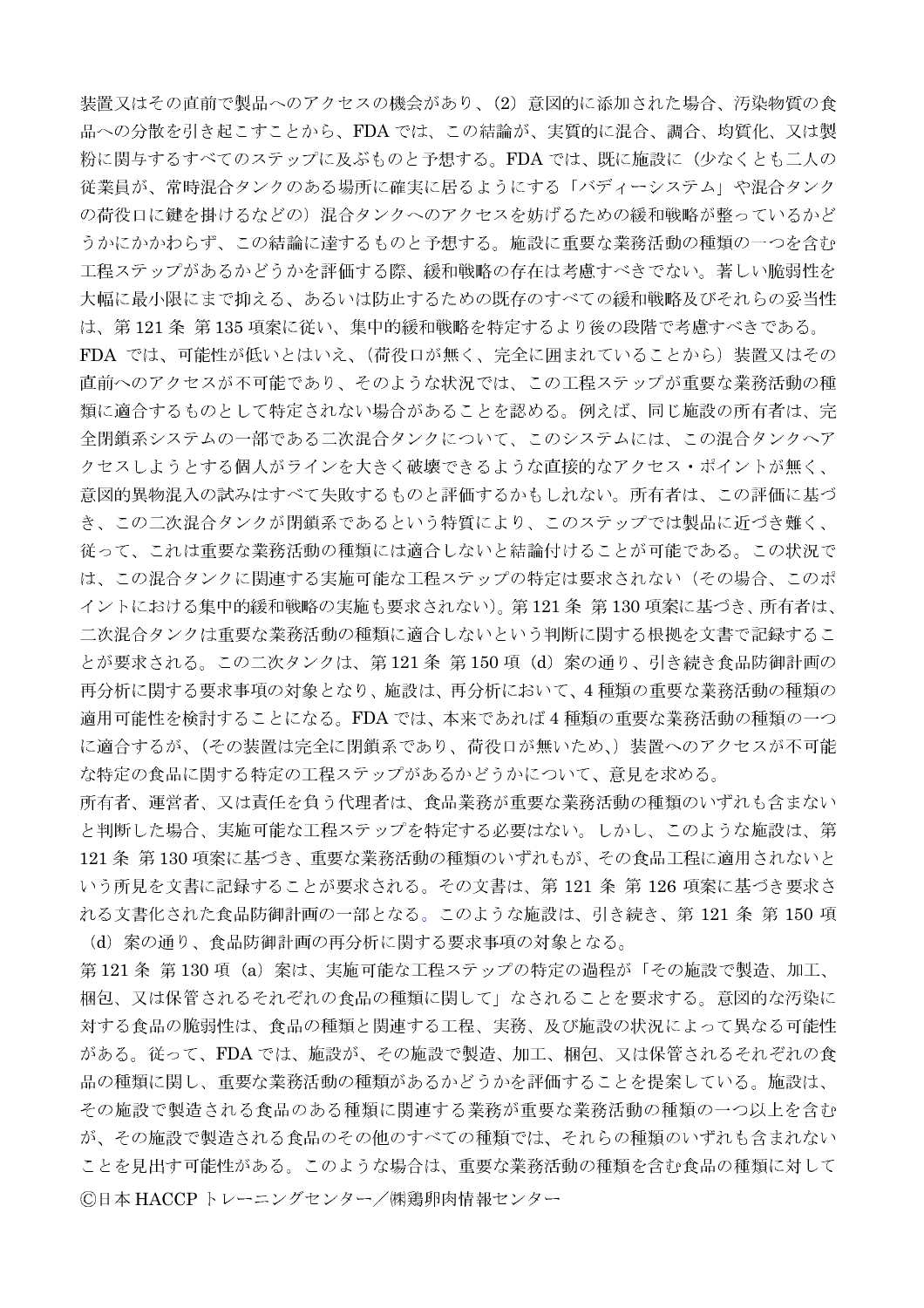のみ、実施可能な工程ステップを特定し、集中的緩和戦略を実施することが必要とされる。

重要な業務活動の種類の説明 - 本文書の第V節 C 項2において論じた通り、我々の脆弱性評価で は、一般に上位を占める 4 種類の重要な業務活動の種類:大量の液体の受け取りと積み込み、液体 の保管と取り扱い、二次的成分の取り扱い、混合及び類似の業務活動、が明らかにされた。我々は、 食品業務におけるこれらの 4 種類の重要な業務活動の種類のいずれかの存在は、テロ行為によって 引き起こされる意図的な汚染に対する著しい脆弱性を示唆するものと暫定的に結論付けた。我々の 評価に基づき、これらの 4 種類の重要な業務活動の種類は、食品業務における著しい脆弱性を捕え るものと考える。しかし、通常では可能性は低いものの、第121条 第130項 (b) 案に基づき実施 される特定の施設の特定の食品の脆弱性評価において、これらの 4 種類の重要な業務活動の種類の 一つと関係のない実施可能な工程ステップに著しい脆弱性が特定される可能性がある。FDA では、 我々の暫定的な結論について、意見を求める。

第121条 第130項 (a) 案は、重要な業務活動の種類として、「大量の液体の受け取りと積み込み」 を特定する。これは、この業務活動の種類が我々の脆弱性評価において一般的に上位を占めたとい う結果に基づく。第121条 第130項 (a) 案は、この重要な業務活動の種類を入庫した大量の液体 を受け取り、荷を降ろすステップ、又は出庫する大量の液体を積みこむステップであり、汚染物質 が意図的に投入される可能性があり、その場合、その汚染物質が大量の液体の受け取りと荷降ろし 又は積み込みの業務活動によって生ずる液体の動き、移動又は乱流により、液体全体に分布する可 能性のあるステップとして説明する。大量の液体の受け取りは、食品製造工程に使用するための施 設への液体製品の入庫の動きを指すのに対し、大量の液体の積み込みは、さらなる加工又は最終顧 客/消費者の使用のために施設から出庫する液体製品の動きを指す。大量に受け取られ、積み込ま れる可能性のある製品の例には、ジュース、高果糖コーンシロップ及びその他の甘味料、牛乳、動 物性脂肪、シロップ、及び植物性油が含まれる。

大量の液体の受け取りと積み込みは、施設において、液体成分が受け入れられ、液体が降ろされる、 あるいは液体の中間体又は最終製品が出荷される運搬車両に積み込まれるステップであり、汚染物 質が意図的に食品に投入される機会のあるあらゆる工程ステップを指す。この重要な業務活動の種 類は、運搬車両を開く行動、ポンプ装置又はホースを取り付ける行動、及び通気口のハッチを開く 行動を包含する。このような行動に関連する特徴は、意図的に汚染物質が添加された場合、液体の 受け取り又は積み込みの業務活動に付随する著しい液体の動き、移動又は乱流により、その汚染物 質が液体中に混合される可能性があるということである。さらに、液体が受け取られる、又は積み 込まれる際に、これらの工程ステップに関連する労働者の業務活動の必要性から、ホース、輸送容 器、及び恐らくは製品へのアクセスが可能となる。

第 121 条 第 130 項(a)(2)案は、重要な業務活動の種類として、「液体の保管と取り扱い」を特 定する。これは、この業務活動の種類が我々の脆弱性評価において上位を占めたという結果に基づ く。第121条 第130項 (a) 案は、この重要な業務活動の種類を、大量の貯蔵タンク又は保管タン ク、サージタンク、あるいは計量タンクに液体を収容するステップであり、汚染物質が意図的に投 入される可能性があり、その場合、その汚染物質が食品にもたらされる可能性のあるステップとし て説明する。この重要な業務活動の種類は、液体成分又は中間体又は最終液体製品が大量の貯蔵タ ンク又は大量ではない比較的少量の保管タンク又はサージタンクのいずれかに保管されるステップ であり、汚染物質が意図的に食品に投入される機会のある、あらゆる工程ステップを指す。大量の ©日本 HACCPトレーニングセンター/㈱鶏卵肉情報センター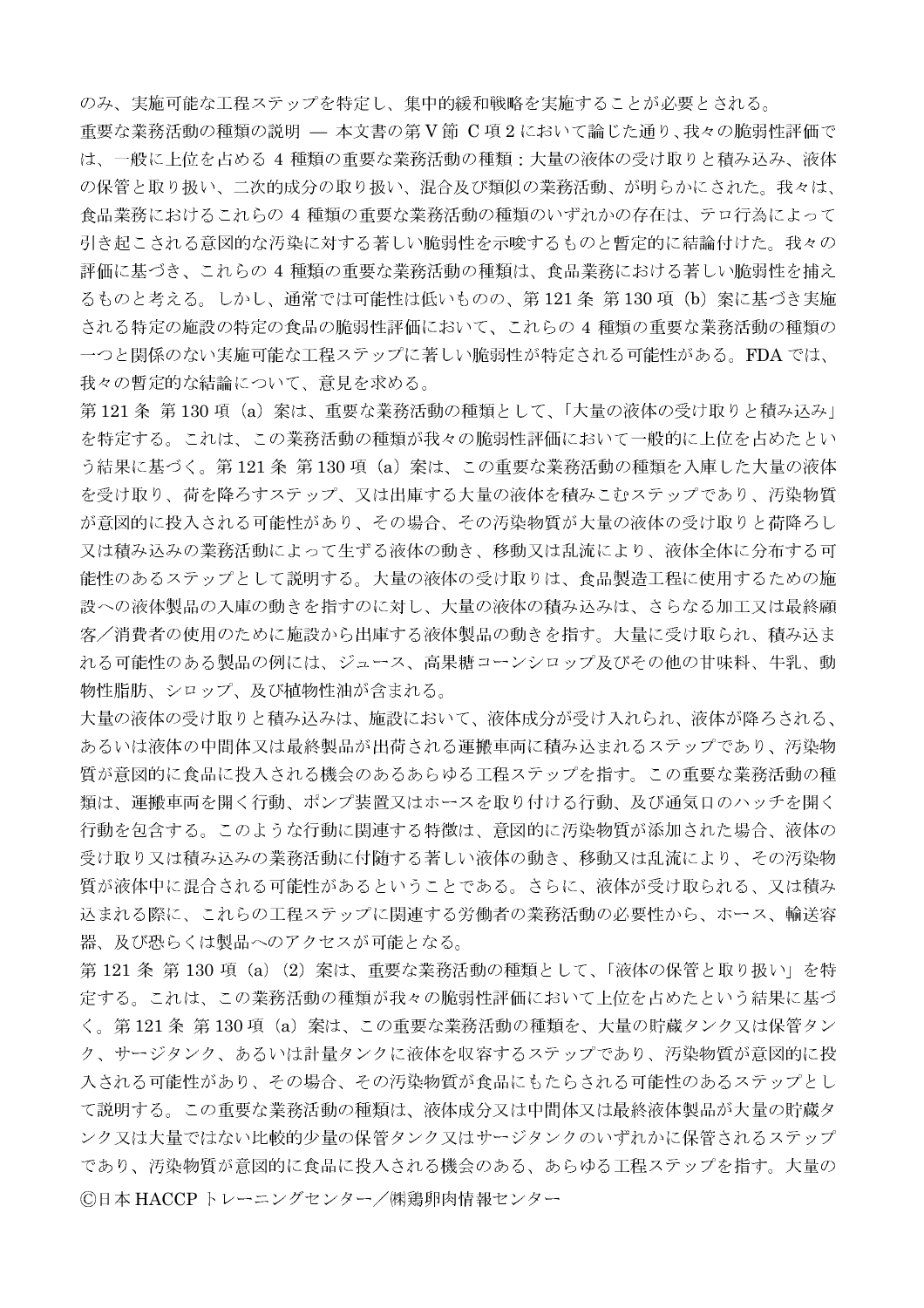液体の貯蔵は、液体製品が製品流へ導入される前又は出荷のために積み込まれる前に保管される可 能性のあるすべてのサイロ又はタンクの貯蔵を指す。大量ではないタンクは、大量ではない(脂肪、 油、ビタミン混合物、及び甘味料などの)液体成分の保管、サンプル試験及びその他の品質管理業 務活動のための液体製品の保管、又は液体成分あるいは製品の製造システムを通じて、その流速管 理に使用され得る。また、大量ではないタンクには、開封明示シールが開けられ、容器自体が保管 に使用されているタンク又は荷物も含まれる。汚染物質の投入が成功した場合、液状媒体内の分離 を防ぐために一般に用いられる撹拌によって汚染物質が液体中で混合される可能性が高いことか ら、重要な工程ステップに関し、液体貯蔵の両方の範疇が考慮され得る。通常、汚染物質は、ハッ チ、サンプル採取口を使って、又は(タンカー又は運搬容器の場合、開封明示シールが破られる) 容器の蓋を利用して投入することが可能である。

第121条 第130項 (a) (3) 案は、重要な業務活動の種類として、「二次的成分の取り扱い」を特 定する。これは、この業務活動の種類が我々の脆弱性評価において一般的に上位を占めたという結 果に基づく。第121条 第130項(a)(3)案は、この重要な業務活動の種類を、汚染物質が相対的 に少量の成分、又は再加工時に投入される可能性があり、その場合、その汚染物質がより大量の食 品にもたらされる可能性のあるステージング、準備、添加、又は再加工のステップとして説明する。 この重要な業務活動の種類は、人の接触によって(乾燥物又は液体のいずれかの)成分が製品流に 加えられる前、又はその間に操作される加工ステップであり、汚染物質が意図的に食品に投入され る機会のあるあらゆる加工ステップに注意を向ける。「ステージング」は、製品流の最初に加えられ る前に、二次的成分の開封明示機構のある包装を開封する工程及びその成分を製造区域に移動する 工程を指す。「準備」は、製品流に加える前に、その成分を測定する、秤量する、予混合する、又は その他の操作を行うあらゆる行動を指す。「添加」は、成分を物理的に直接製品流に加えるあらゆる 行動、又は成分を製品流に供給するために、その成分を物理的に直接サージ又は計量ホッパーに加 えるあらゆる行動を指す。「再加工物」は、非衛生的な状況以外の理由によって加工から除かれた、 又は再加工によって首尾よく再生された、食品としての利用が可能な清潔で純粋な食品を指す。二 次的成分又は再加工物が食品のその他の成分と混合される際、比較的少量の製品に添加された汚染 物質が大量の製品流にもたらされることから、二次的成分に関与するステージング、準備、添加、 再加工は、重要な業務活動となる。二次的成分のステージング、準備、添加、および再加工は、通 常、開放系でアクセス可能であり、そのアクセスの可能性がこの業務活動特有の要素である。従っ て、これらの重要な業務活動は、汚染物質が製品流に投入される可能性のある潜在的なアクセス· ポイントとなる。

第121条 第130 項 (a) (4) 案は、重要な業務活動の種類として、「混合及び類似の業務活動」を 特定する。これは、この業務活動が我々の脆弱性評価において一般的に上位を占めたという結果に 基づく。第121条 第130項 (a) 案は、この重要な業務活動の種類を、汚染物質が意図的に投入さ れる可能性があり、その場合、その汚染物質が食品にもたらされる可能性のある混合、調合、均質 化、コーティング、艶出し、又は製粉などのステップとして説明する。この重要な業務活動の種類 は、汚染物質が意図的に食品に投入される機会のあるあらゆる加工ステップを指す。また、この工 程ステップの第一の目的又は結果は、(1) コーティング、すなわち、衣を付けること、パン粉を塗 すこと、艶出し又は香り付けなど、製品の表面を粉末又は液体で層状にすること、(2)混合、すな わち、粉末、練り粉、又は液体を共に混合すること、(3) 製粉、すなわち、固形成分又は塊の粒子 ©日本 HACCPトレーニングセンター/㈱鶏卵肉情報センター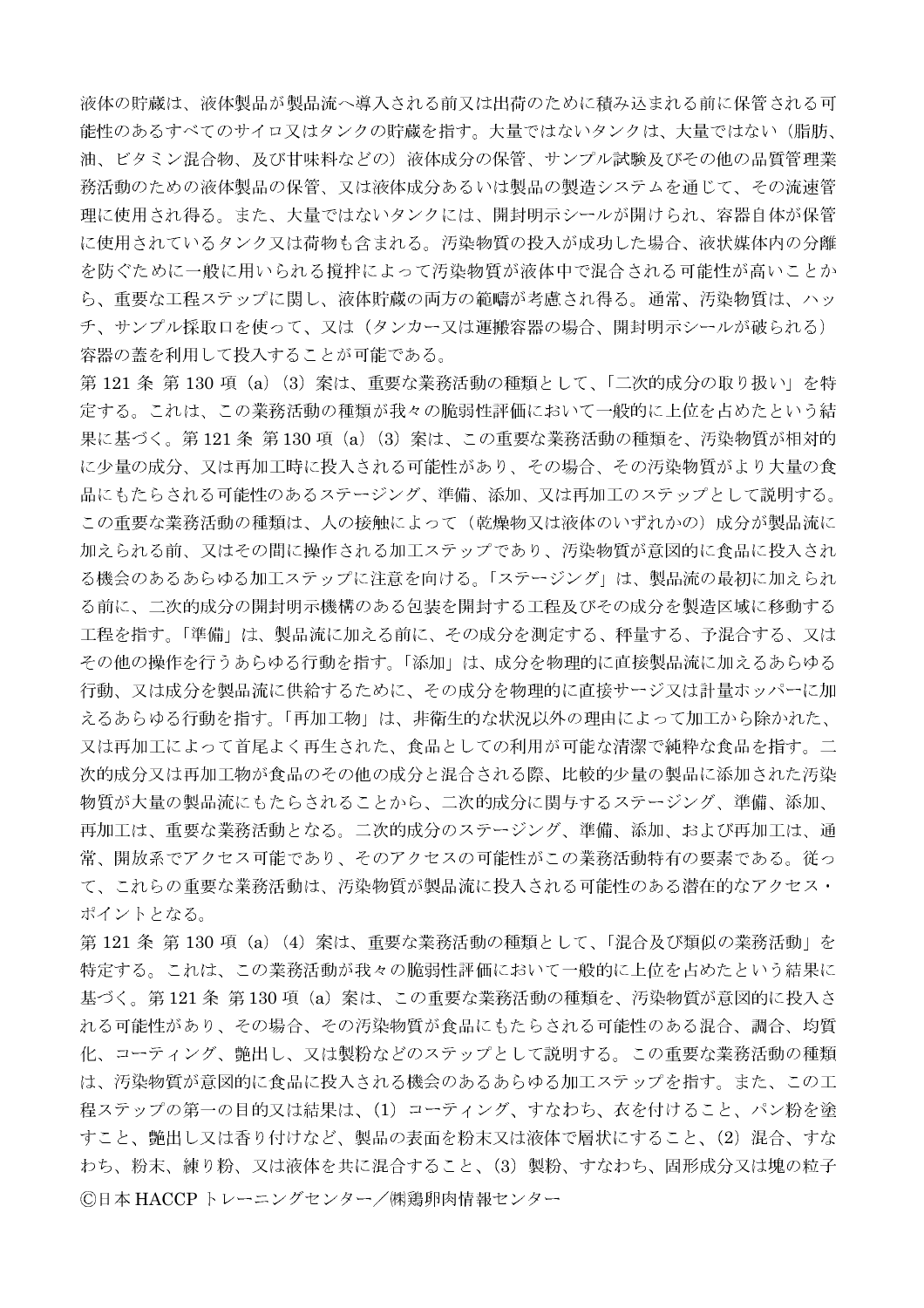の大きさをより細かな粒度に低下させること、又は(4)均質化、すなわち、成分の粒子の大きさを 低下させ、それを液体中に分散させることである。

これらのステップの一つにおいて添加に成功した潜在的な汚染物質は、通常、容易に製品中に分散 されることから、これらの加工ステップは、重要な業務活動となる。さらに、アクセスには、通常、 荷役口、蓋、及び供給コンベヤー又は水路を利用することができる。これらの業務活動に関連する 装置の例には、ミキサー、ブレンダー、ホモジナイザー、カスケード・ブレッダー、ミル、グライ ンダー、及び粉砕機が含まれる。

FDA では、これらの重要な業務活動の種類、及びそれらを含めることがそれぞれ適切であるかどう か、また、テロ行為によって引き起こされる意図的異物混入に対する著しい脆弱性が存在する追加 の業務活動があるかどうかについて、意見を求める。

第121条 第130 項 (a) 案は、FD&C 法 第418 条 (a) ~ (c) 及び第420 条 (a) (1) (A) を実 施する。

d. 第 121 条 第 130 項 (b) 案 – 脆弱性評価の実施による実施可能な工程ステップの特定。 第 121 条 第130 項 (b) 案は、実施可能な工程ステップの特定に関し、二つの選択肢の内、二番目の ものを規定する。第121条 第130項 (b) 案は、施設の所有者、運営者、又は責任を負う代理者が その施設で製造、加工、梱包、又は保管されるそれぞれの種類の食品に関し、意図的異物混入に対 する脆弱性に基づき、食品業務におけるポイント、ステップ、及び手順を特定し、優先順位を付け、 実施可能な工程ステップを特定するための評価を実施する、又は実施していなければならないこと を規定する。

第121条 第130項 (b) 案は、本規則の対象となる施設の所有者、運営者、又は責任を負う代理者 に、FDAが特定した重要な業務活動の種類に対して施設の食品業務を評価するのではなく、施設独 自の食品業務の脆弱性評価を実施している、又は実施するための柔軟性を規定する。FDA では、第 121 条 第 130 項(b)案に基づき実施される脆弱性評価は、経験及び/又は適切な方法を用いたト レーニングによって資格を満たす個人が実施しなければならないことを提案している。トレーニン グ又は職務経験は、効果的な脆弱性評価及び実施可能な工程ステップの特定に不可欠である。適切 な方法を用いてトレーニングされた個人又は職務経験によって資格を満たす個人のみが、食品工程 中の様々なポイント、ステップ、又は手順の評価を含む脆弱性評価の実施、意図的な汚染の影響を 受けやすい食品工程中のそれらのポイント、ステップ、又は手順の特定と優先順位付け、及び著し い脆弱性に対処するために食品防御対策が不可欠である実施可能な工程ステップの特定を効果的に 実施することができる。我々が(第121条 第3項案において)提案する著しい脆弱性の定義もまた、 テロ行為によって引き起こされる意図的異物混入から食品を保護するために集中的緩和戦略が必要 とされる場合に、このような評価を実施する資格を満たす個人が必要であることを反映している。 上述の通り、我々が SPPA イニシアチブにおいて脆弱性評価を実施した際、我々のチームには、調 査する食品の製造、法の執行、食品科学、規制制度、及び公衆衛生の専門知識を有する個人が含ま れていた。FDA では、このような脆弱性評価を実施する資格を満たす個人の特定のトレーニング又 は経験に関する要求事項、又はこれらの評価を実施するために使用しなければならない特定の方法 を規定することは提案していないが、第121 条 第130 条 (b) 案の手順を選択する施設は、堅固で 科学的根拠に基づいたその施設の食品業務の脆弱性評価を実施するために適切な方法を採用し、資 格を満たす個人を活用することが要求される。カーバー・プラス・ショック脆弱性評価ソフトウェ ©日本 HACCP トレーニングセンター/㈱鶏卵肉情報センター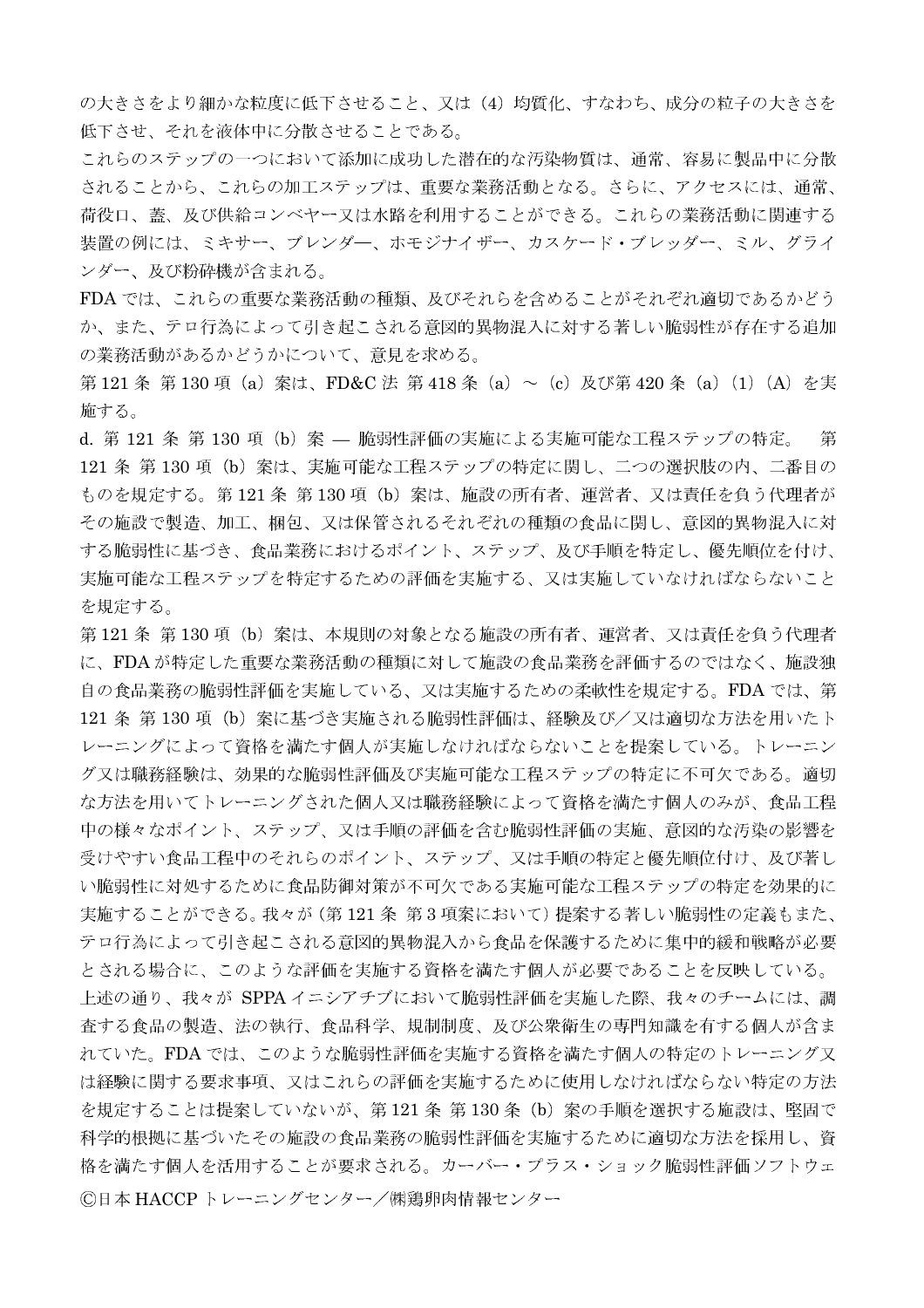ア・ツール及び FDPB ソフトウェア・ツールなどのオンラインで利用可能な FDA の資源が役立つ 可能性がある。

最後に、第121条 第130項 (a) 案の場合のように、第121条 第130項 (b) 案は、実施可能な工 程ステップの特定の過程が「その施設で製造、加工、梱包、又は保管されるそれぞれの食品の種類 に関して」なされることを要求する。本文書の第V節 C項2の解説を参照すること。

施設に固有な脆弱性評価の要素 — 施設に固有な脆弱性評価の実施に向けたアプローチの要素に は、以下のものが含まれる。

脆弱性評価を実施するための計画 – CDC の「指定生物剤及び毒物のリスト (Select Agents and Toxins List)」(参考資料 57) に記載されている物質などの懸念される生物学的、化学的、物理的物 質又は放射性物質に関する適切な背景情報を収集し評価する。

脆弱性評価チームの編成 – 脆弱性評価過程を支援する組織内の適切な個人を特定する。このチー ムには、脆弱性評価の確立を促進するために必要であると考えられる安全保障、食品安全/品質保 証又は管理、人的資源、業務、及び保全の分野で働く職員、及びその他の個人を含むことが可能で ある。

工程フロー図の作成 — 評価される食品工程の各ステップをリストする。

著しい脆弱性の評価 –– 脆弱性の優先順位を付けるために、各工程ステップを評価し、著しい脆弱 性を特定する。評価では、各工程ステップに関し少なくとも、(1) 汚染物質が添加された場合の公 衆衛生への潜在的な影響、(2) 下流の加工ステップが懸念物質を消去又は排除するかどうか、(3) 製品への物理的アクセスの度合い、(4) 製品の汚染を成功させる攻撃者の能力、及び(5)影響を受 ける製品の量を考慮すべきである。また、この評価では、工程ステップが著しい脆弱性として特定 された、又は特定されなかった論理的根拠又は理由も含むべきである。

実施可能な工程ステップの特定 – 特定された著しい脆弱性に関し、実施可能な工程ステップがそ の食品工程中に存在する場所、及び第 121 条 第 135 項案に基づき、関連する集中的緩和戦略の実 施を要求される場所を示す。

この選択肢を選択した施設は、食品防御及び脆弱性評価に精通している外部の専門家の支援を必要 とする可能性がある。現場に資源又は必要な専門知識を持たない施設もある可能性があり、必要な 場合は、事業者団体、独立した専門家、及び規制当局などのその他の情報源から専門家の助言を得 られる可能性がある。

FDA では、最終規則において、FDA が脆弱性評価を実施する個人の特定の資格又はこの選択肢の 手順に基づき使用しなければならない方法を規定すべきかどうか、また、前述した脆弱性評価の要 素が適切な方法論に関する十分な方向性を与えているかどうかを含め、第121条 第130項 (b) 案 の必要性、及び妥当性について、意見を求める。

第121条 第130 項 (b) 案は、FD&C 法 第420 条 (a) ~ (c) 及び第420 条 (a) (1) (A) を実 施する。

3. 集中的緩和戦略

a. FD&C法 第418条及び第420条の要求事項。 FD&C法 第418条 (c) (2) は、関連部分にお いて、施設の所有者、運営者、又は責任を負う代理者が FD&C 法 第 418 条(b)(2)に基づき実 施される危害要因分析において特定されるハザードが大幅に最小限にまで抑えられ、あるいは防止 され、対処され、規定通りに FD&C 法 第420条と整合することを保証するために予防管理を特定 ©日本 HACCP トレーニングセンター/㈱鶏卵肉情報センター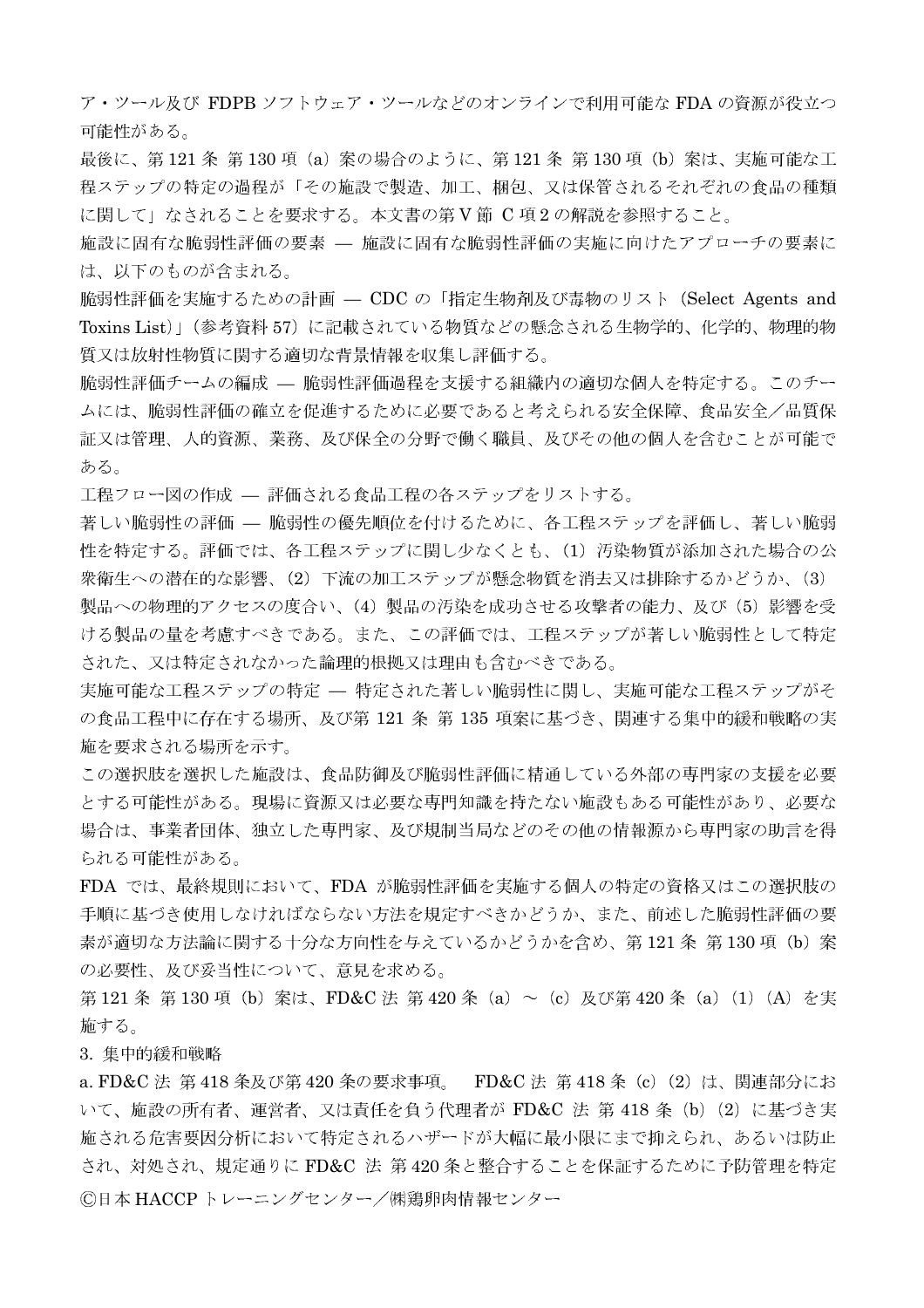し実施しなければならないと規定している。FD&C法 第418条 (c) (1) (3) は、関連部分におい て、予防管理は、FD&C 法 第 402 条に基づき、そのような施設で製造、加工、梱包、又は保管さ れる食品に異物が混入されないことも保証しなければならないと規定している。FD&C 法 第 418 条(h)は、施設の所有者、運営者、又は責任を負う代理者が、食品安全計画の中で、特に予防管理 を特定する文書化された食品安全計画を準備するよう要求している。FD&C法 第420条 (b) は、 FDA が食品を意図的異物混入から保護するための規制を発布することを要求する。このような規制 は、必要に応じて、特定の脆弱なポイントでの食糧供給網を整え保護するために、適切な科学的根 拠に基づく緩和戦略又は対策を特定するものである (FD&C法 第420条 (b) (2))。

FD&C 法 第 418 条 (o) (3) は、予防管理を「[FD&C 法 第 418 条 (b) ]に基づき実施される危 害要因分析において特定されるハザードを大幅に最小限にまで抑える、あるいは防止するために、 食品の安全な製造、加工、梱包、又は保管に精通している人が採用し、分析時において安全な食品 の製造、加工、梱包又は保管に関する最新の科学的知識と一貫性のある、リスクに基づいた常識的 に考えて妥当なそれらの手順、実務、及び過程」と定義するよう提案している。この定義は、「これ らの手順、実務、及び過程に、以下の(A)食品が接触する表面と器具、及び食品が接触する装置の 表面に関するサニテーション手順、(B) 監督者、管理者及び従業員の衛生トレーニング、(C) 食品 が汚染物質に暴露される可能性のある工程において、病原菌管理の有効性を検証するための環境の モニタリング・プログラム、(D) 食品アレルゲンの管理プログラム、(E) 不良品回収計画、(F) 連 邦規則集 第21巻 第110条 (又は代わりの規制)に基づく現行適正製造基準 (CGMP)、(G) 食品 安全に関連するサプライヤーの検証業務活動が含まれる可能性がある」ことを規定する(強調は筆 者による)。

本文書の第V節 A項2において、我々が提案する集中的緩和戦略の定義及び FD&C法 第418条 (o) (3) における予防管理の定義との関係について解説している。FDA では、サニテーション手 順、衛生トレーニング、環境のモニタリング、食品のアレルゲン管理、及び CGMP に関する要求事 項は、これらの例が食品安全には関与するが、食品防御には関与しないことから、提案を行ってい ない。(第117条 第135 項(d)(4)案のPC規則案において実施した通り(PC規則案 第XII条 第 C項8及び第 XII 条 第D 項を参照すること))、我々は、不良品回収計画の要求を提案することにつ いて検討を行った。しかし、FDAでは、意図的異物混入に対する予防管理との関係において、不良 品回収計画の有用性は大幅に低いものと暫定的に結論付けた。実施の不履行と食品の状態との関係 は、意図的異物混入と食品安全の状況では異なっている。歴史的に見て、意図的異物混入行為は、 稀な出来事である。事例の大半では、適切な集中的緩和戦略の実施の不履行によって意図的異物混 入が引き起こされることは予測し難い。意図的異物混入が発生するためには、食品の異物混入にお いて、汚染を引き起こす機会(すなわち、実施可能な工程ステップへのアクセスを制限する緩和戦 略の不履行)のみならず、同時に危害をもたらそうとする意図を持つ人物が必要である。このよう に、本規則案の条項からの逸脱が不良品回収を必要とする可能性は低い。対照的に、(工程において 適切な調理温度に達しない場合などの)食品安全ハザードに対する適切な予防管理の実施の不履行 においては、(未加工の食品中に常識的に考えて存在し得る病原菌が、調理工程が不十分なために食 品から除去されないなど、)食品に異物混入が発生する状況が予測され易く、不良品回収を必要とす る可能性がある。

b. 緩和戦略の概要。 緩和戦略は、食品の意図的異物混入の可能性を低下させるために施設が取る ©日本 HACCP トレーニングセンター/㈱鶏卵肉情報センター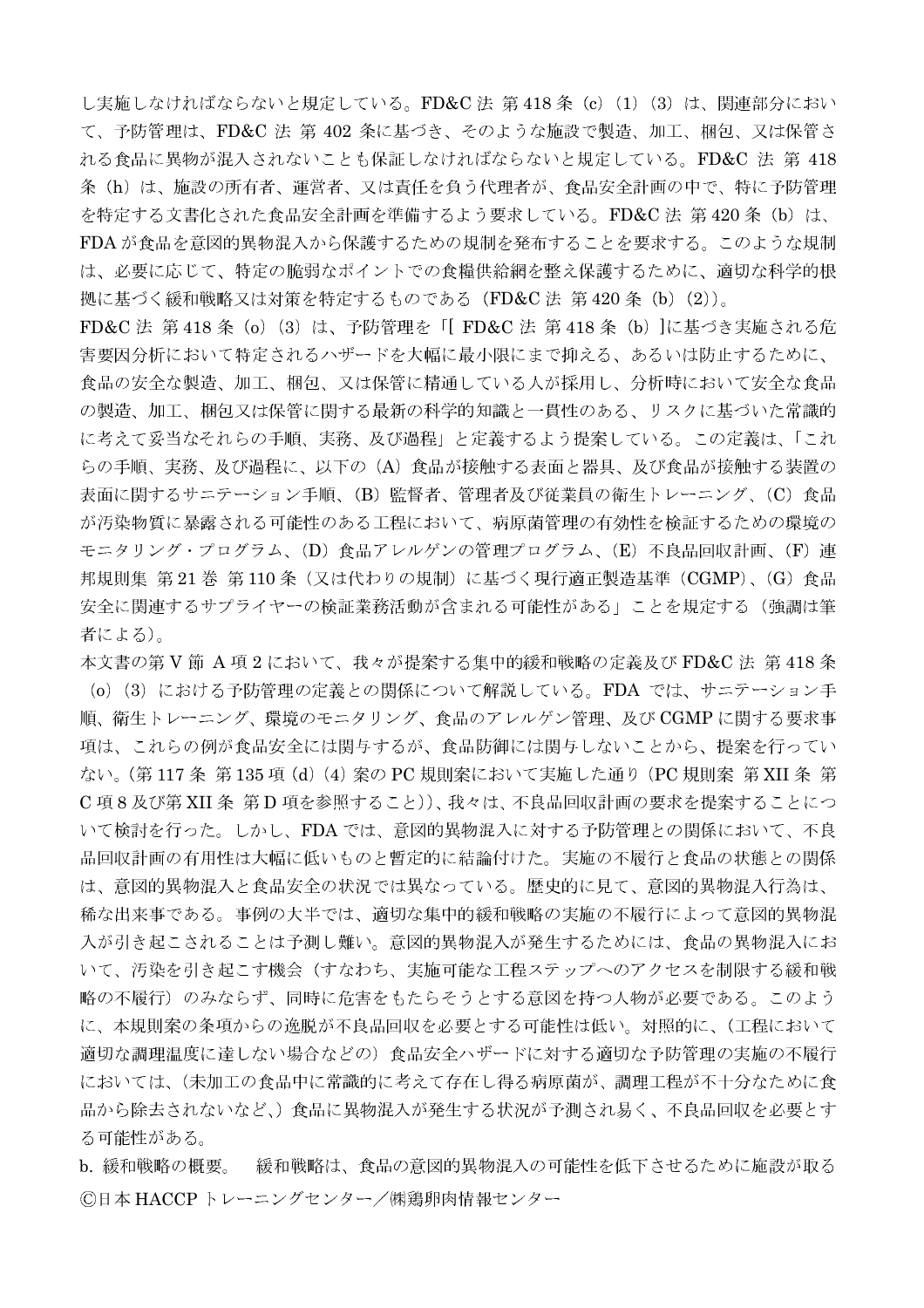対策である。FDA では、これらの脆弱性評価に基づき、必要に応じて食品の意図的な汚染を最小限 にまで抑える、あるいは防止するために実施可能な緩和戦略に関する勧告を既に行った。これらの 緩和戦略は、FDA の指針書 (参考資料 22、23、24、25、26)、カーバー・プラス・ショック脆弱性 評価ソフトウェア・ツール(参考資料 29)、MSD(参考資料 30)、及び FDPB ソフトウェア・ツー ル (参考資料 30) に提示されている。FDA では、緩和戦略を広範な緩和戦略と集中的緩和戦略の二 つの種類に分割する。これらの種類のそれぞれについて、本文書の本節において説明する。

i. 広範な緩和戦略。 広範な緩和戦略は、総じて潜在的な意図的汚染行為に対する施設の脆弱性を 最小限にまで抑えることを目的とする一般的な施設のレベルの対策である。広範な緩和戦略の例に は、(1) 境界の保護フェンス設置、外部扉の施錠、侵入警報などの物理的な安全保障、(2) 雇用前 の経歴、経歴照会、識別章、及び訪問者のアクセス管理などの職員の安全保障、(3) 洗浄剤、実験 用物質、及び殺虫剤などのハザード物質の安全保障、(4) 成分の保管在庫調査手順などの管理実務、 鍵の安全保障手順、暗証番号又はパスワード、全食品製造区域において私物品を制限する手順、雇 用終了時に身分証明書とユニフォームの返却を要求する手順、及びサプライヤーの検証又は認証手 順、及び(5)最新の緊急連絡情報の維持、警告報告に対する応答手順、及び指名された食品防御指 揮チームの編成などの危機管理計画がある。

広範な緩和戦略は、その特質により、通常、加工食品の種類にかかわらず、施設に適用可能であり、 それ自体は食品業務における特定の加工ステップを対象とすることはない。広範な緩和戦略は、攻 撃者に施設へのアクセスと食品への意図的異物混入の機会を与える可能性のある施設全体の脆弱性 に対処する。広範な緩和戦略は、テロ行為によって引き起こされる意図的な汚染に対する施設の全 般的な防御を向上させる基礎的な業務活動又は手順として役に立つ。

FDA では、集中的緩和戦略の実施のみを要求するよう提案している。しかし、我々の指針書(参考 資料 22、23、24、25、26)に明示している通り、FDA では、施設が我々の指針を見直し、食品の 意図的異物混入リスクを最小限に抑えるために適切なこれらの広範な緩和戦略を実施することは、 施設にとって賢明なことであると考える。

ii. 集中的緩和戦略。本文書の第V節A項で詳しく述べた通り、FDAでは、集中的緩和戦略を、 実施可能な工程ステップにおいて特定された著しい脆弱性を大幅に最小限にまで抑える、あるいは 防止するために、食品防御に精通している人が採用し、分析時において食品防御に関する最新の科 学的知識と一貫性のあるリスクに基づいた常識的に考えて妥当なそれらの対策と定義するよう提案 している。

集中的緩和戦略は、食品業務において、著しい脆弱性が特定される実施可能な工程ステップに特有 のものである。それらは、その工程ステップにおいて、テロ行為によって引き起こされる意図的な 汚染の可能性を減少させるために必要な常識的に考えて妥当な対策となる。集中的緩和戦略は、そ れらが適用される加工ステップに合わせて設定され、施設の既存の実務と手順に適したものであり、 脆弱性評価において特定されたその評価に依存する。意図的異物混入が特定の工程ステップにおい て試みられたとしても、集中的緩和戦略が適切に実施された場合、それらのみによって、攻撃者が 成功するチャンスが大幅に最小限にまで抑えられる、又は除去される。集中的緩和戦略は、特定の 加工ステップにおいて攻撃者が製品にアクセスできる可能性、又は攻撃者がその工程ステップにお いて食品を汚染することに成功する機会、あるいはその両方を最小限にまで抑えることに焦点を置  $\langle \cdot \rangle$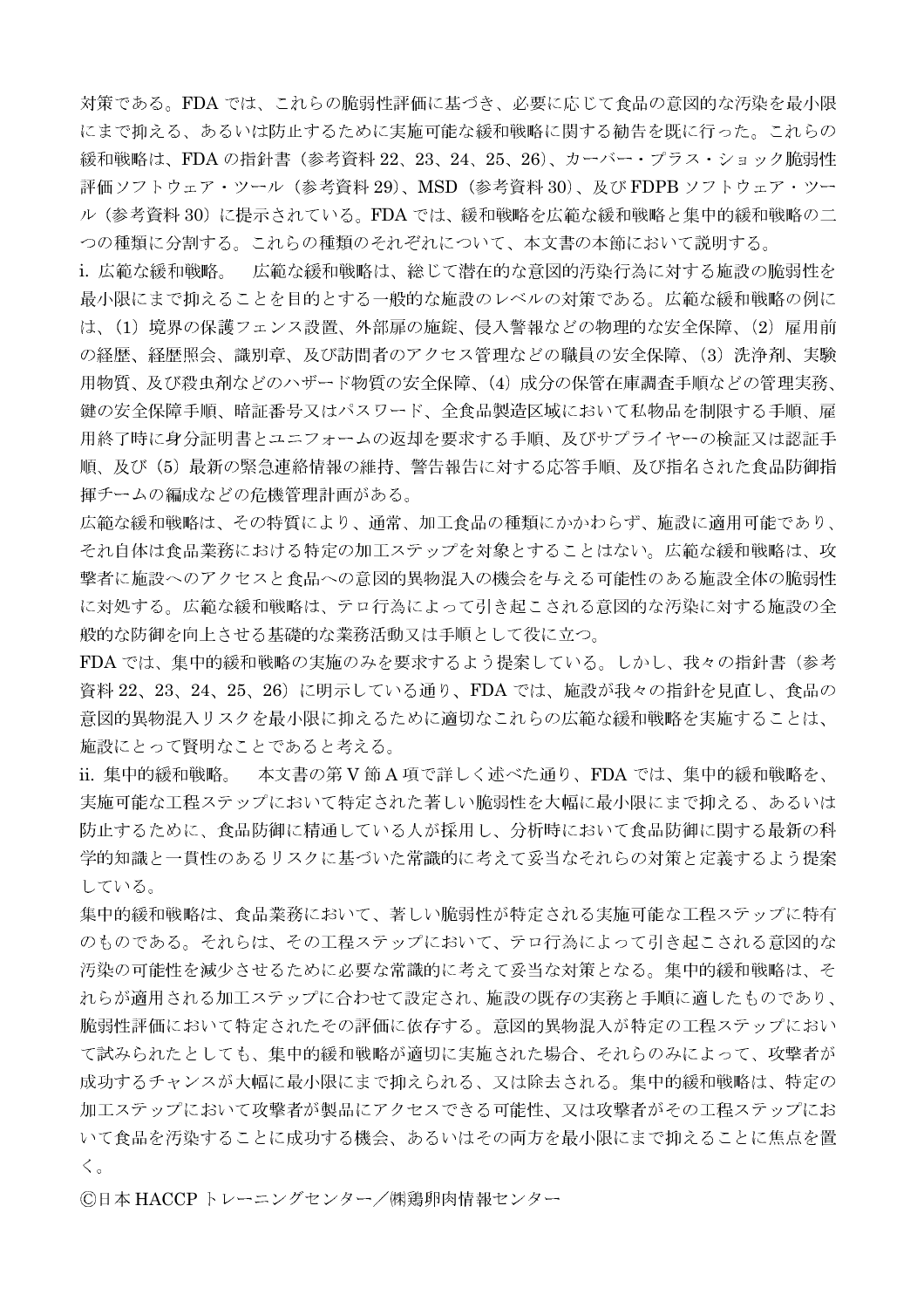我々の脆弱性評価に基づき、FDAでは、広範な緩和戦略の存在にかかわらず、食品業務における実 施可能な工程ステップにおいて集中的緩和戦略を実施することは、脆弱性評価(参考資料 21、54、 58)において特定される著しい脆弱性を最小限にまで抑える、又は防止するために必要不可欠であ ると暫定的に結論付けている。広範な緩和戦略は、意図的な汚染に対する脆弱性をさらに減少させ るために重要であるが、意図的に食品を汚染させる目的を持ち、施設へ正当的にアクセス可能な攻 撃者(すなわち、内部者による攻撃)や(フェンスをよじ登るなど)周辺保護を回避する攻撃者の 行為などに対抗するためには、特異性が十分ではないため、テロ行為によって引き起こされる意図 的な汚染のリスクを大幅に最小限にまで抑えるには不十分である。一方、集中的緩和戦略は、食品 業務での実施可能な工程ステップにおける意図的な汚染の可能性を減少させるために、それらの工 程ステップを標的としており、従って、テロ行為によって引き起こされる意図的な汚染から食品を 保護する目的で確実に適切な食品防御対策を取るためには、集中的緩和戦略が不可欠である。広範 な緩和戦略とは対照的に、集中的緩和戦略は、実施可能な工程ステップを標的としており、従って、 施設へ正当的にアクセス可能な攻撃者に対抗するにはより効果的である。我々は、広範な緩和戦略 の任意の実施は継続して奨励するものの、実施可能な工程ステップにおける集中的緩和戦略の実施 は要求することを暫定的に決定した。FDA では、この暫定的な決定、及び広範な緩和戦略の実施に 関する要求事項を最終規則に含めるべきかどうかについて、意見を求める。

iii. FDA が特定した重要な業務活動の種類に対する集中的緩和戦略の例。 FDA が特定した重要な 業務活動の種類に関し、施設で製造、加工、梱包、又は保管される食品、及びその施設で行われる 実務と手順により、様々な集中的緩和戦略が適用可能である。FDAでは、本節において、これらの 4種類の重要な業務活動の種類のそれぞれについて、実施可能な工程ステップでの実施に適する可能 性のある集中的緩和戦略のいくつかの例をリストする。どの集中的緩和戦略を何種類、実施可能な 工程ステップに用いることが適切であるかを決定することは、特定の施設における物理的な配置と 業務に依存するが、本節のすぐ下に示す例で、実施可能な工程ステップにおいて適切な集中的緩和 戦略を特定し決定するための意思決定の過程を説明する。

大量の液体の受け取りと積み込み – 適する可能性のある集中的緩和戦略の例には、以下のものが 含まれる。

1. 受け取りと積み込みの間に、許可のない人が食品にアクセスすることを防止するために、受け取 り区域又は積み込み区域、運搬、及びホースとポンプ装置を含む装置へのアクセスを管理すること。 アクセス管理には、色分けされたユニフォーム又はバッジなどの許可された人を容易に特定するた めの戦略、(待合室や休憩室に制限することなど)運搬のための運転手を受け取り区域又は積み込み 区域から離れた区域に制限すること、錠の掛かるキャップ又は保管庫でホースを安全に保護するこ と、及び輸送のためのアクセス・ハッチ、通気口、及び検査用採取口の安全保護を確実にすること が含まれ得る。

2. 受け取り区域又は積み込み区域の十分な照明を確保し、攻撃者が自分の行為を隠蔽できる可能性 を低下させる。食品業務の脆弱な区域とその周辺の十分な照明は、他の職員が攻撃者の行為を目撃 する可能性を高め、彼らが汚染を防御する、又は対応するための措置を取ることを可能とする。

3. 受け取り区域又は積み込み区域の監視を強化し、攻撃者が自分の行為を隠蔽できる可能性を低下 させる。例えば、箱、木箱、又はその他の障害物をその区域から除去し、視線を最大限にすること、 業務を監督するために受け取り区域又は積み込み区域に品質管理職員を配置すること、又は閉回路 ©日本 HACCP トレーニングセンター/㈱鶏卵肉情報センター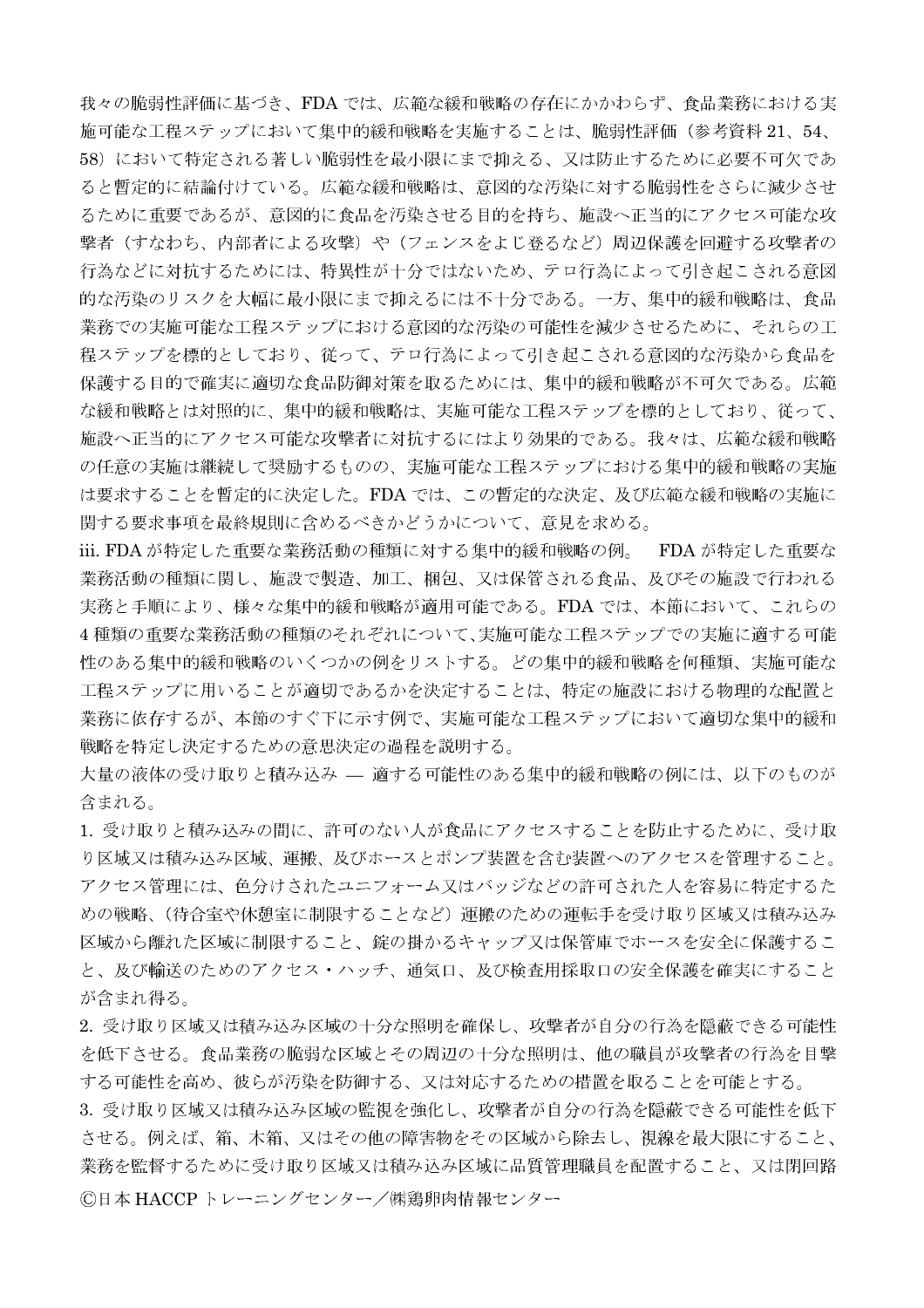TV システムあるいはその他の監視装置を利用すること。

4. 製品に汚染物質を投入する目的で、輸送中に貨物にアクセスされた、又はアクセスされる可能性 を低下させるために、大量の液体の受け取り前、又は積み込み後に貨物上のシールが完全であるこ とを検証すること。

5. 貨物の配送又は引き取り、及び攻撃者が施設へアクセスする手段として、不正に運転手を装う可 能性を低下させるために、出荷書類の検証又はその他の方法によって、運転手の身元の確認及びそ の個人の認定を検証するための運転手の登録及び本人確認に関する方針を定め、実施すること。及  $U^{\circ}$ 

6. 汚染物質が運搬容器に投入されておらず、収容される製品が汚染される可能性のないことを確実 にするために、大量の液体を積み込む前に貨物を検査すること。

液体の保管と取り扱い – 適する可能性のある集中的緩和戦略の例には、以下のものが含まれる。

1. 大量の液体の受け取り及び積み込み時のアクセスを管理するために、適用可能な戦略と類似し た、液体の貯蔵タンク、保管タンク、沸騰タンク、又は計量タンクへのアクセスを管理する。

2. 汚染物質が、タンクへの投入を目的として、液体の貯蔵タンク、保管タンク、沸騰タンク、又は 計量タンクの周辺区域に持ち込まれる可能性を低下させるために、その区域には、食品業務に直接 関係しない私物(リュックサック、ハンドバッグや小包)、及びその他の物など、無関係の物質が無 い状態にすることを確実にする。

3. 大量の液体の受け取りと積み込み場所の十分な照明を確保するために、適用可能な戦略と類似し た、液体の貯蔵タンク、保管タンク、沸騰タンク、又は計量タンクとその周辺の十分な照明を確保 する。

4. 製品は装置から取り出すことが可能であるが、汚染物質はタンクに投入することができないよう にするために、一方向のサンプル採取口を液体の貯蔵タンク、保管タンク、沸騰タンク、又は計量 タンクに設置する。

5. 汚染物質が空のタンクに投入されておらず、収容される製品が汚染される可能性のないことを確 実にするための支援として、タンクを満たす前にそのタンクを検査する。

6. 汚染物質がポンプ装置又は計量装置に投入されておらず、製品が汚染される可能性のないことを 確実にするための支援として、これらの装置を使用する前にその装置を検査する。

7. 攻撃者が製品にアクセスし、汚染物質を投入する可能性を低下させるために、原料の移動には、 閉鎖系のタンクと輸送システムを用いる。また、

8. 頻繁な監視を促進し、タンク周辺の業務活動での視界を改善するなど、視界を拡大するように、 保管タンク、沸騰タンク、又は計量タンクを配置する。この集中的緩和戦略は、長期貯蔵のタンク に関しては、それほど実践的ではないかもしれない。

二次的成分の取り扱い — 適する可能性のある集中的緩和戦略の例には、以下のものが含まれる。

1. これらの工程の間に、許可のない人が成分又は再加工物にアクセスすることを防止するために、 二次的成分又は再加工物がステージング、準備、又は製品流に加えられる区域を含む成分取り扱い 区域へのアクセスを管理する。重要な業務活動の種類と同様に、アクセスの管理には、色分けされ たユニフォーム又はバッジなどの許可された人を容易に特定するための戦略、あるいは施錠した門 扉、扉、又はその他の障壁の後ろ側で成分の取り扱い業務活動を実施することを含めることが可能 である。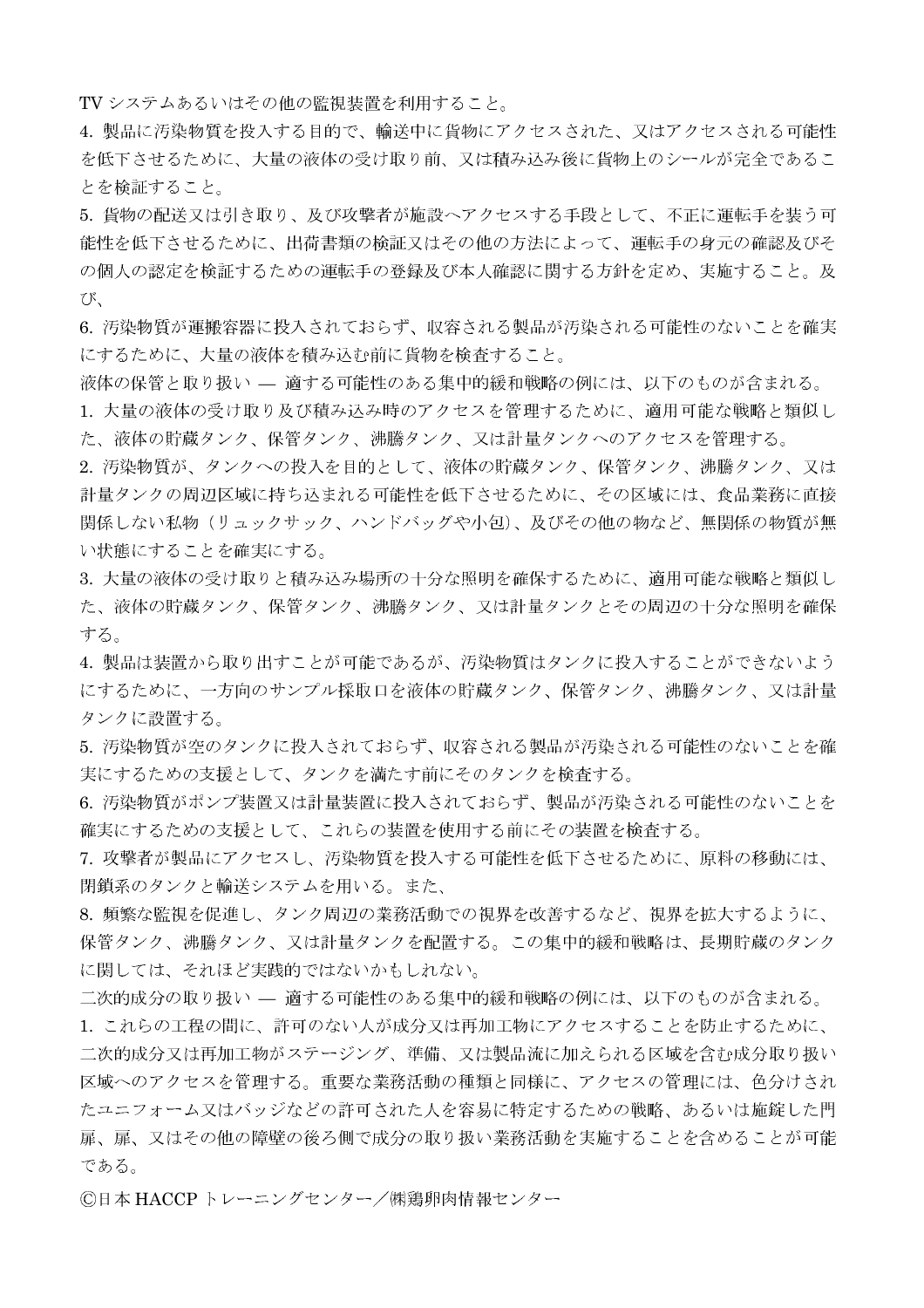2. 成分のステージング、準備、又は添加の間に、その成分に投入することを目的とする汚染物質が、 確実にその区域に持ち込まれないようにするために、二次的成分の取り扱い区域には、業務活動に 直接関係しない私物やその他のものなどの無関係の物質が確実に無い状態にする。

3. 大量の液体の受け取りと積み込み場所の十分な照明を確保するために使用可能な戦略と類似し た、成分のステージング及び取り扱い区域とその周辺区域の十分な照明を確保し、視界を拡大させ る。

4. 意図的異物混入の機会を減少させるために、ステージングの時間を減少させる。シール容器又は 開封明示機能のある容器の開封時は、常に攻撃者が成分又は再加工物に汚染物質を投入する潜在的 な機会を与える。安全対策が施されていない容器への成分と再加工物のステージング時間を短縮す ることにより、攻撃者がその成分又は再加工物に異物を混入する機会が減少する。

5. 意図的異物混入のためのアクセスの可能性及びその機会を減少させるために、二次的成分の取り 扱いを上級職員に限定する。

6. 成分取り扱い区域において食品に汚染物質が秘かに投入される機会を減少させるためには、業務 中、二人以上の職員がその区域に常在する必要があることから、成分取り扱い区域の同僚同士によ るモニタリングを用いる。

7. 二次的成分又は再加工物への人の接触を減少させ、それによって汚染物質の投入の機会を減少さ せるために、コンピューターによる自動化された秤量装置、計量装置、及び添加装置などの閉鎖系 の自動成分取り扱い装置を利用する。また、

8. 汚染された成分が製品流に加えられる前に、製品の汚染を示唆する状況を特定するために、ステ ージングに保持される二次的成分を検査し、二次的成分の取り扱い区域のすべての成分について、 量、状態、又は品目の構成を調査する。

混合及び類似の業務活動 – 適する可能性のある集中的緩和戦略の例には、以下のものが含まれる 1. 許可のない人が製品及び装置にアクセスすることを防止するために、混合及び類似の業務活動が 実施される加工区域へのアクセスを管理する。アクセスの管理には、色分けされたユニフォーム又 はバッジなどの許可された人を容易に特定するための戦略、施錠した門扉、扉、又はその他の障壁 の後ろ側でこれらの業務活動を実施すること、頭上の狭い通路及びサンプリング台へのアクセスに ついて安全を確保すること、及び施錠又は警報装置によるハッチ、荷役口、及び蓋の保護を含める ことが可能である。

2. 混合及び類似の業務活動の間に、その成分に投入することを目的とする汚染物質がその区域に持 ち込まれる可能性を確実に低下させるために、その区域には、業務活動に直接関係しない私物やそ の他のものなどの無関係の物質が無い状態にすることを確実にする。

3. 大量の液体の受け取りと積み込み場所の十分な照明を確保するために使用可能な戦略と類似し た、混合及び類似の業務活動区域とその周辺区域の十分な照明を確保し、視界を拡大させる。

4. 液体の保管と取り扱いに対し視界を最大限にするために使用可能な戦略と類似した、視界を最大 限にする方法で混合及び類似の装置を配置する。

5. 液体の保管と取り扱いに対し使用可能な戦略と類似した、混合又は類似の装置への汚染物質の投 入を妨げる一方向のサンプル採取口を使用する。

6. 汚染物質が混合及び類似の装置に投入されておらず、収容される製品が汚染される可能性のない ことを確実にするために、使用する前にそれらの装置の検査を実施する。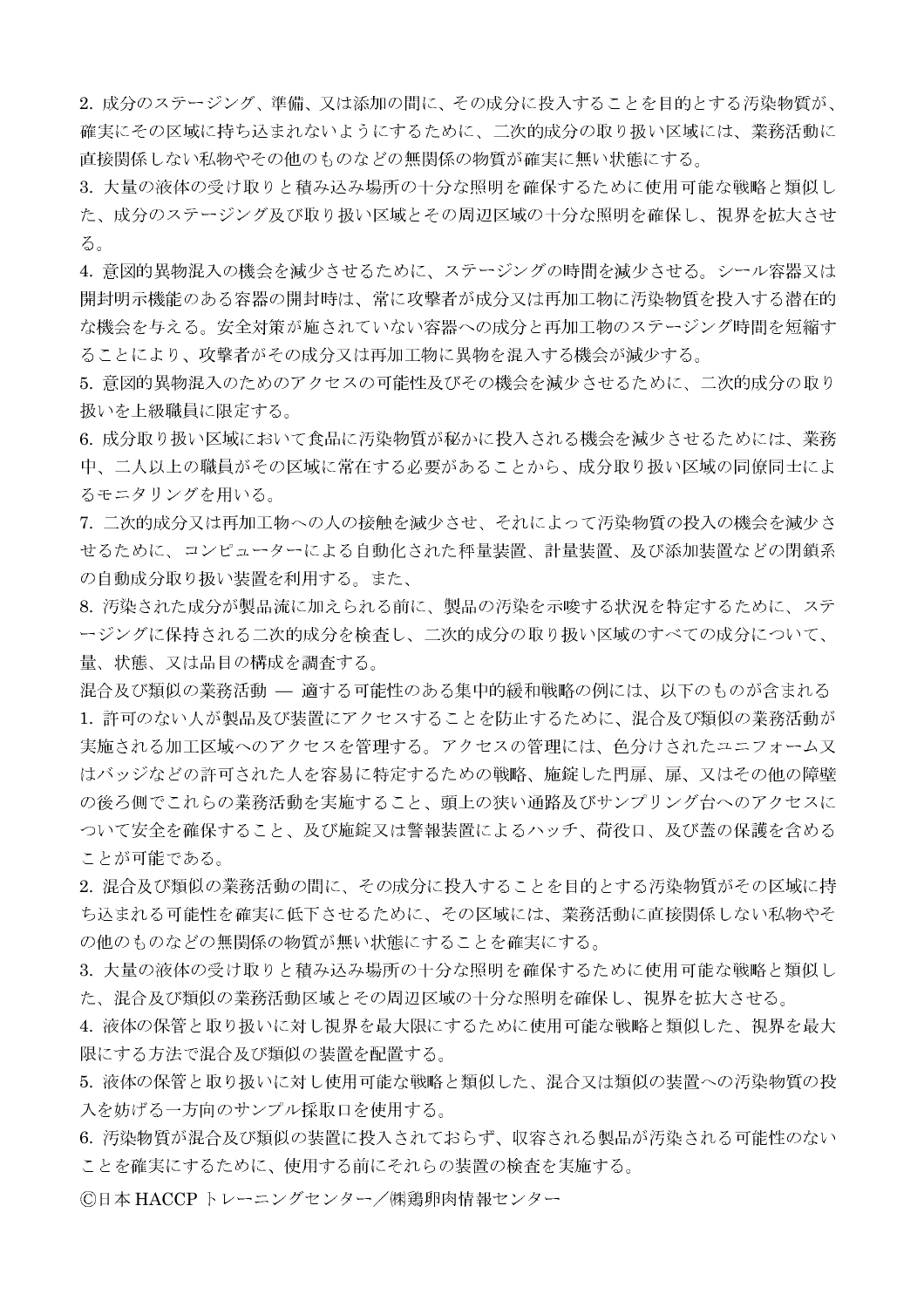7. 二次的成分の取り扱いに対し使用可能な戦略と類似して、混合及び類似の業務活動を上級職員に 限定する。

8.食品に汚染物質が秘かに投入される機会を減少させるために、業務中、常時二人以上の職員がこ の区域にいることを確実にする目的で、この区域では同僚同士によるモニタリングを用いる。また、 9. 製品への人の接触を減少させ、汚染物質の投入の機会を減少させるために、自動化された自給式 で閉鎖系の装置を利用する。

これらの集中的緩和戦略は、MSD に含まれる対策と一致する。これらの例は、適切な集中的緩和戦 略の包括的なリストを意図するものではない。適切な集中的緩和戦略の特定に関する追加の指針に ついては、我々の指針書、MSD 及びその他の資源を参照すること(本文書の第 II 節 D 項を参照す ること)。

iv. 適切な集中的緩和戦略の決定に関する具体例。 本項では、FDA が特定したそれぞれの重要な 業務活動の種類について、実施可能な工程ステップの適切な集中的緩和戦略を特定し決定する意思 決定過程の具体例について論じる。

大量の液体の受け取りと積み込み – 施設 A の大量用タンクローリーの荷降ろし駐車区画での荷降 ろしは、この重要な業務活動の種類に関する実施可能な工程ステップである。施設 A には、大量の 液体を荷降ろしする間に、食品へのアクセスに関連する著しい脆弱性が存在する。施設 A では、タ ンクローリーは、保安上の検査手続きを経ることなく荷降ろし駐車区画に乗り入れる。一人の従業 員がこの区画に割り当てられており、駐車区画にある開放棚から施設所有のホースを取り出し、そ れをタンクローリーの荷役口に取り付ける。タンクローリーの運転手は、施設の従業員がホースを 取り付けている間にタンクローリーの最上部にある通気口のハッチを開け、荷降ろしの補助をする。 その後、運転手は、荷降ろしされる間、荷降ろし駐車区画内で待機する。荷降ろしの業務活動が終 了すると、運転手はタンクローリーに戻り、施設から立ち去る。

施設 A は、この実施可能な工程ステップにおいて、大量の液体を荷降ろしする間の食品へのアクセ スを大幅に最小限にまで抑えるような集中的緩和戦略を実施してはいない。この食品は、その食品 に異物混入させる目的で、汚染物質を意図的に製品に加えることのできる攻撃者(この例では、運 転手、施設の従業員、又は第三者の可能性がある)に対して著しく脆弱である。この実施可能な工 程ステップの著しい脆弱性を大幅に最小限にまで抑える、あるいは除去するための施設 A に対する 一つのアプローチは、以下に示す集中的緩和戦略を実施することである。

貨物が適切な会社から配送されていること及び適切に運転手の身元を確認することを確実にするた めに、受入れ手続き及び検証手順を設定する。手順を文書化し、運転手及びタンクローリーの身元 が分かる重要な情報、及び配送製品に関する出荷書類の記録を輸送記録内に保持する。また、施設 は、施設の従業員が荷役口のシール番号と出荷書類が一致しており、輸送中にそのシールが破られ ず、手が加えられず、置き換えられていないことを検証できるように、出荷書類にそのシールのID 番号を含めるよう要求する方策を取り入れる。

ホースが使用されていない時に、攻撃者がそのホースに汚染物質を添加することのできる可能性を 減少させるために、ホースを安全に保管する手順を実施する。この手順には、ホースを鍵のかかる 戸棚に保管すること、及びホースに終端キャップを取り付けることが含まれる。また、施設は、タ ンクローリーの受入れ駐車区画で働く職員のみに鍵を渡し、すべての鍵の行方を確認するために、 鍵の付番追跡システムを用いる。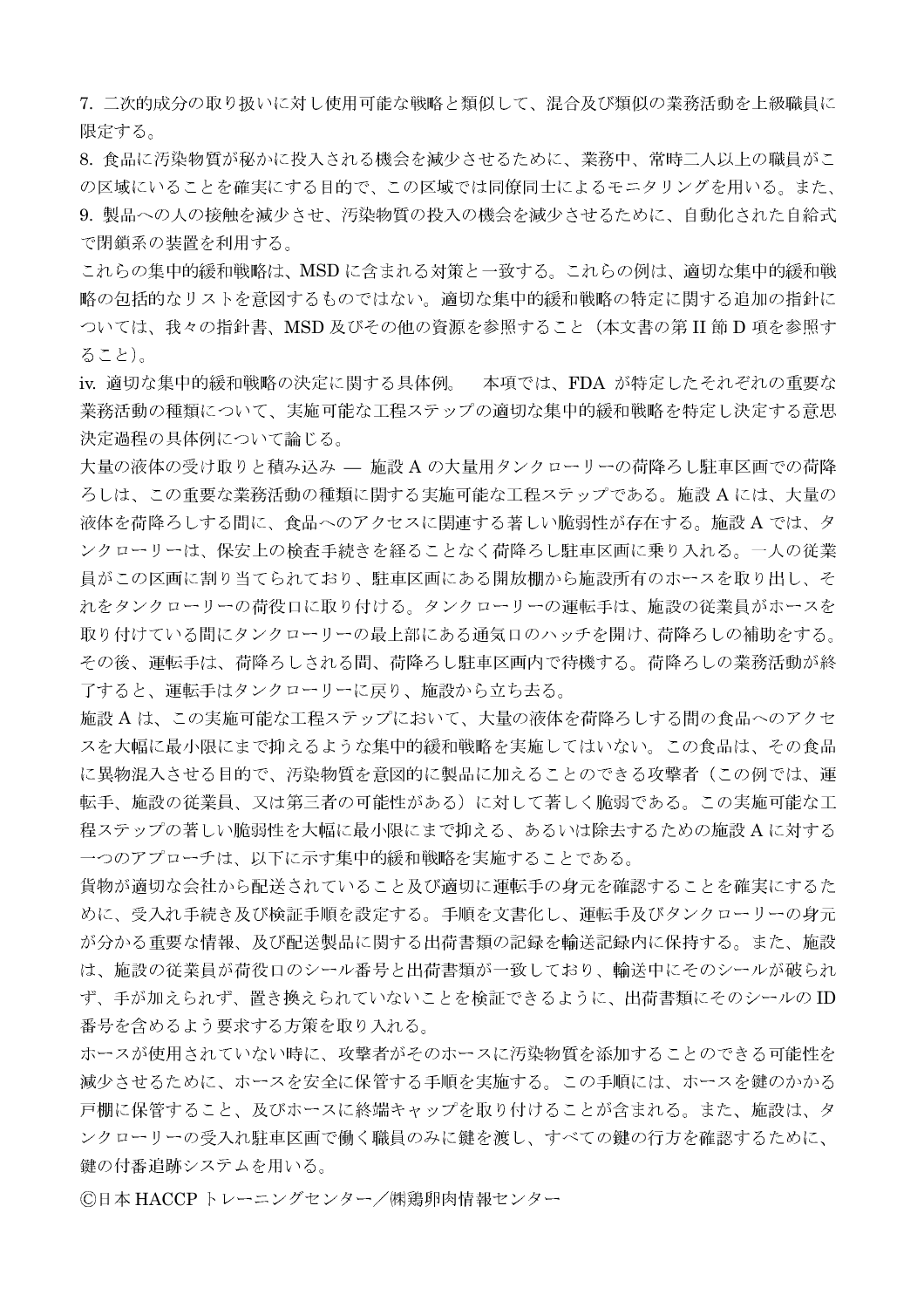攻撃者が汚染物質を投入することに成功する可能性を減少させるために、荷降ろし業務活動の間、 二人以上の製造担当職員を置くよう要求する(すなわち、同僚同士によるモニタリング)ことによ って、あるいは上級職員又は品質管理担当職員が大量の液体の荷降ろしを監視するよう要求するこ とによって、荷降ろし工程の積極的な監視を強化する。別の方法として、施設は、その区域にビデ オ監視を用いることが可能である。タンクローリーの運転手が受入れ駐車区画に留まることを許可 する場合、積極的な監視を実施することにより、荷降ろし業務活動における製品への汚染物質の意 図的投入を確実に不可能とすることができる。別の方法として、施設は、タンクローリーの荷降ろ しの間、運転手の所在場所を荷積み区域外の指定区域に限定することによって、運転手の製品への アクセスを制限することが可能となり得る。

この例では、以下の目標を達成する集中的緩和戦略が選択された。食品へアクセスする職員の身元 確認を行う、汚染物質の投入に使用される可能性のある装置は、それを使用しない時は確実に安全 を確保する、また、実施可能な工程ステップでの業務活動の積極的な監視を実施する。このような 集中的緩和戦略の実施により、施設は、実施可能な工程ステップにおいて特定された著しい脆弱性 を大幅に最小限にまで抑えることが可能となり得る。

液体の保管と取り扱い - 施設 B の大量液体貯蔵タンクでの液体の貯蔵は、この重要な業務活動の 種類に関する実施可能な工程ステップである。施設 B の主要な成分を保管する大量液体貯蔵タンク は施設の建物の中にあり、著しい脆弱性はその貯蔵の間の食品へのアクセスに関係する。施設 B で は、職員がタンクの最上部にあるハッチにアクセスできるように、網状の狭い通路、梯子、及び踏 み台が大量液体貯蔵タンクを取り囲んでいる。施設 B には、施錠によりこのハッチの安全を確保す るための手順があり、施設は、そのハッチの鍵を業務管理者の事務所に保管している。鍵にアクセ スするためには、従業員は業務管理者に鍵を要求し、鍵を開ける必要性について納得させる必要が ある。従業員が鍵を借りる場合、管理者の助手は、従業員の名前、鍵が貸し出される時間、及びそ の理由を記録する。また、施設 B の大量液体貯蔵タンクには、その側面にタンクが空の時の洗浄に 使用する二次的なハッチがあり、そのハッチは施錠されていない。この二次的なハッチは内側に開 き、タンク内に生産物が存在する場合、その生産物からの圧力によりハッチを開けることができな いため、生産物がタンク内に入っている間は、このハッチを利用することができない。

この実施可能な工程ステップの集中的緩和戦略に対する要求事項を検討する場合、施設 B は、大量 貯蔵タンクの最上部にあるハッチを利用する攻撃者が意図的異物混入を行う可能性を大幅に最小限 にまで抑えるために、その場所が十分に保護されているかどうかを判断することになる。しかし、 その施設は、集中的緩和戦略の実施が十分ではなく、著しい脆弱性を示すものとして、その二次的 なハッチを特定する。食品がタンク内に存在する間、二次的なハッチは安全が確保されている。し かし、洗浄後、タンクが空の時、攻撃者がこの二次的なハッチを使ってタンク内に汚染物質を投入 する機会があり、その後、食品がタンクに入れられた時にその食品が汚染される。二次的なハッチ が示す著しい脆弱性を大幅に最小限にまで抑える、あるいは除去するために、、施設は、タンクの最 上部にあるハッチに対して実施されているように、二次的なハッチへのアクセスを制限し、記録を 行う集中的緩和戦略を実施する。その実施のため、施設は、二次的なハッチに鍵を設置し、この鍵 を既存の鍵管理システムに組み入れる。別の方法として、施設は、生産物をタンクに再投入する直 前に、タンク内部の状態をモニタリングする手順を実施することが可能である。このモニタリング の検査は、モニタリング日誌に記録される。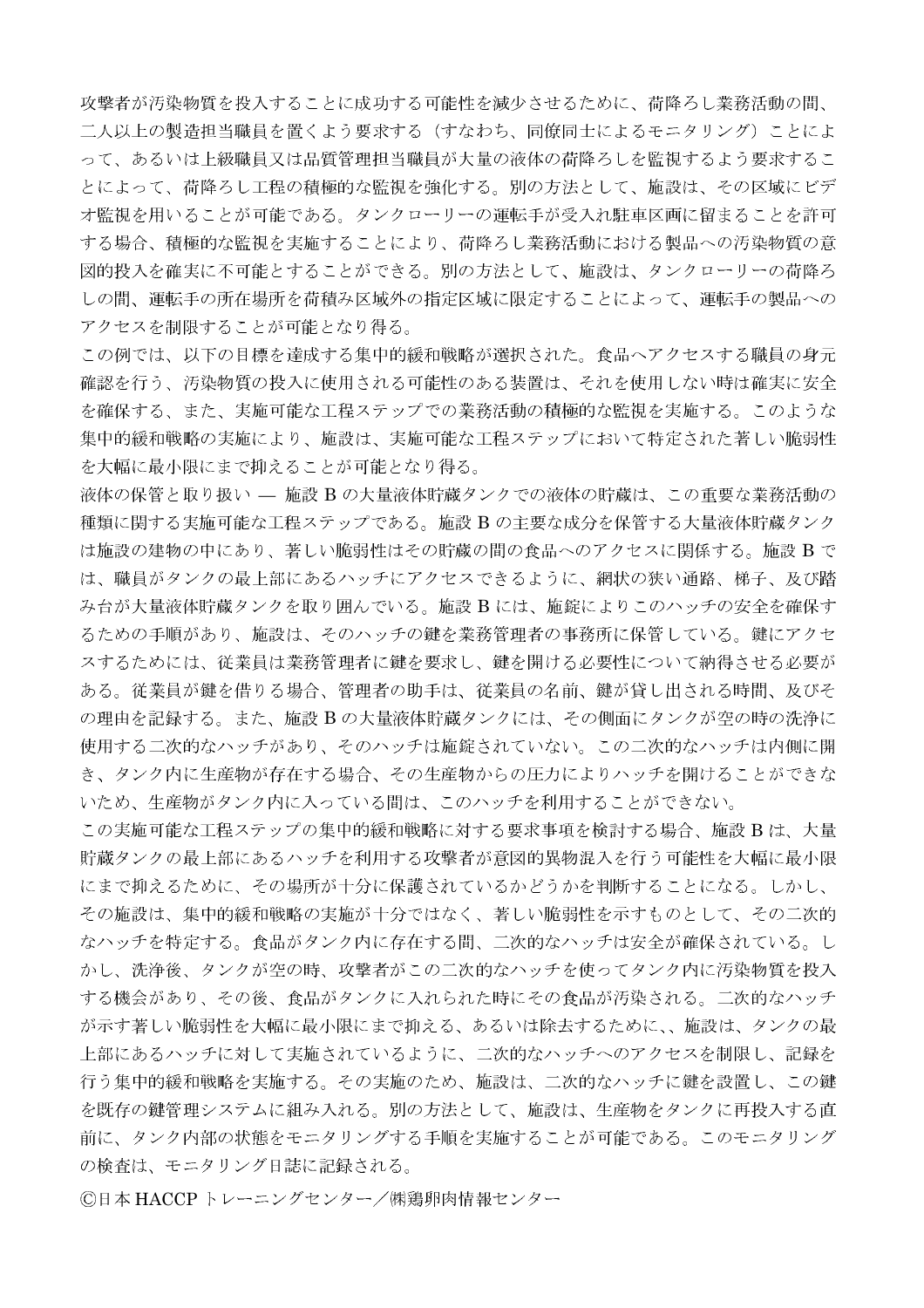施設 B では、我々が適切な集中的緩和戦略であると考えるいくつかの実践が既になされている。大 量液体貯蔵タンクの最上部にあるハッチへのアクセスを管理する手順は、このハッチが示す著しい 脆弱性を最小限にまで抑えるのに十分である。しかし、施設 B には、さらに二次的なハッチに関連 する著しい脆弱性があり、意図的な汚染のリスクを著しく減少させる、あるいは除去するために、 追加の集中的緩和戦略が要求される。

重要な業務活動の種類である「液体の保管と取り扱い」に関する実施可能な工程ステップのその他 の例に、施設 C における直列型のボトル充填作業の上方にあるサージタンク内の液体の貯蔵がある。 サージタンクは、液体製品がボトル充填装置に入る流速を管理するために用いられ、施錠の無い蓋 で閉じられている。従業員は、生産物の流量をモニターし、品質管理のサンプルを採取するために、 必要に応じて梯子と通路によってサージタンクにアクセスすることが可能である。施設 C には、製 造場所を見るための窓が設置された操作制御室がある。しかし、操作制御室からのボトル充填作業 の眺めは、通常、ボトル充填装置への投入を待つ空のボトルのパレットによって遮られている。

従業員が頻繁に生産物の流れを確認し、品質管理のサンプルを採取する必要があるため、施設 C で は、サージタンクの蓋への施錠は実際的ではない。また、同様の理由から、サージタンクへアクセ スするために用いる梯子や通路へのアクセスを物理的に制限することも実際的ではない。施設 C が この実施可能な工程ステップの著しい脆弱性を大幅に最小限にまで抑える、あるいは除去するため の一つのアプローチは、以下に示す集中的緩和戦略を実施することである。

ボトル充填作業に関係しないすべての職員に対しその区域への入場を禁止し、ボトル充填を行う職 員のみに特定の色のユニフォームを支給する方策を実施する。ボトル充填区域で作業する職員は、 ボトル充填作業に関係しない職員にその区域を離れるよう指示することによって、この方策を強化 する。

ボトル充填区域で作業するすべての職員には、ボトル充填作業と関係のない物を作業区域に持ち込 むことを禁止する。

ボトル充填区域で作業する職員が、区域内の他の職員の業務活動に注意を払うようにするために、 同僚同士によるモニタリング・プログラムのトレーニングを行う。

操作制御室からの見通しを改善するために、ボトル充填装置への投入を待つ空のボトルのパレット を別の位置に移動する。

施設は、このような集中的緩和戦略を実施することによって、液体サージタンクにおける実施可能 な工程ステップの著しい脆弱性を大幅に最小限にまで抑える、あるいは除去することが可能となり 得る。

二次的成分の取り扱い — 施設 D における成分のステージングは、この重要な業務活動の種類に関 する実施可能な工程ステップである。施設 D では、容器に詰められた二次的成分の開封明示機構の ある包装を開封し、必要量を二番目の容器に量り分け、製造ラインに容易に加えられるように、そ の成分をあらかじめ製造区域内に置く。この実施可能な工程ステップのこのようなそれぞれの業務 活動における食品へのアクセスが著しい脆弱性を示す。施設 D では、翌朝生産を開始する準備のた めに、乾燥粉末成分を使用する前夜にミキサーの近傍に移動する。さらに、施設 D のステージング 区域は、すべての職員がアクセス可能であり、製造所の開放区域である。

この実施可能な工程ステップの著しい脆弱性を大幅に最小限にまで抑える、あるいは除去するため の施設 D に対する一つのアプローチは、以下に示す集中的緩和戦略を実施することである。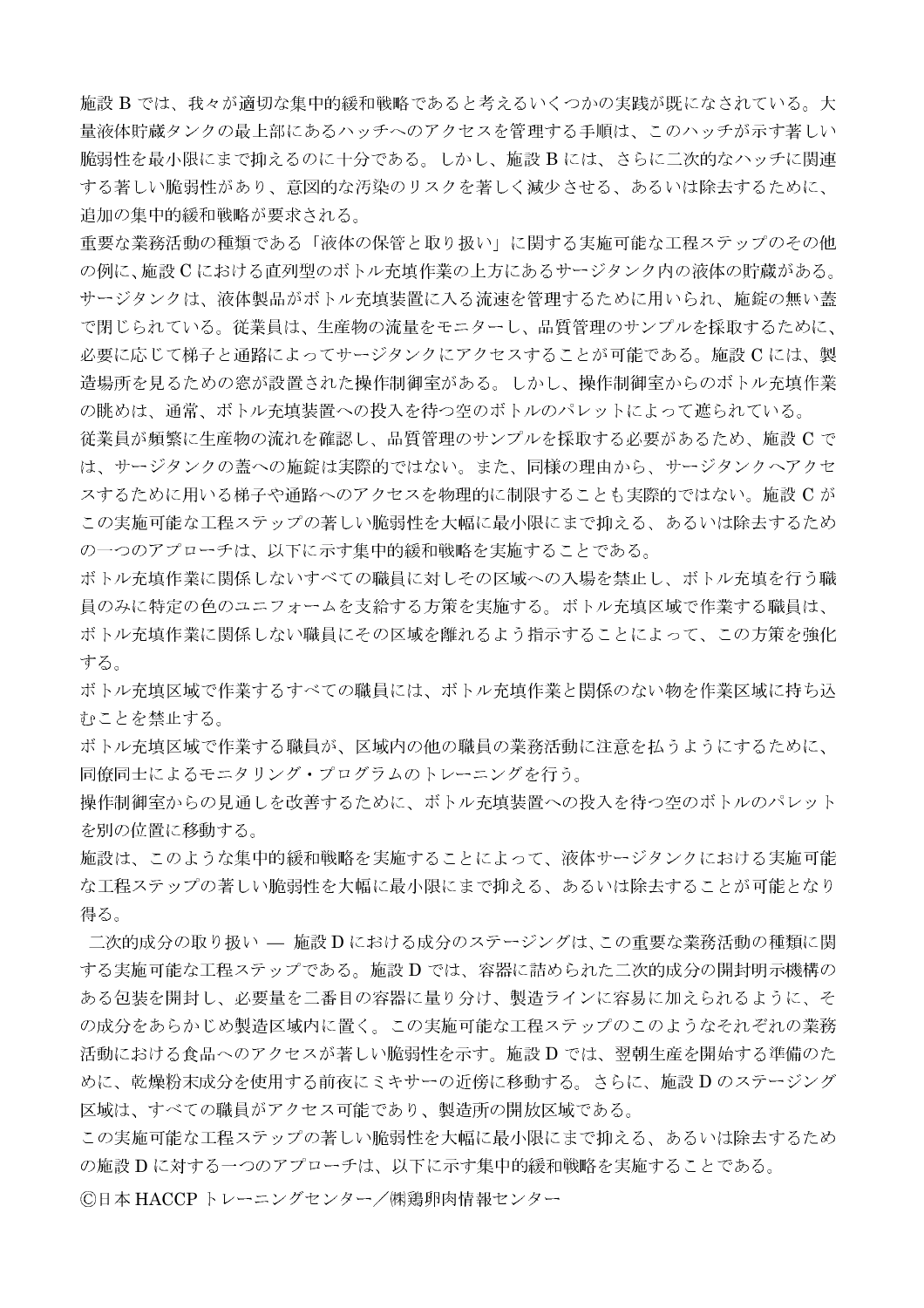成分を製品流に加える前に、即座にそれを移動できるように、その手順を変更することによって、 ステージングの時間を短縮する。この戦略は、成分へのアクセス可能な時間を短縮する。

確実に上級職員又は勤続年数の長い従業員のみが二次的成分の計量及びステージングに配置される ように、職員の配置手順を変更する。影響を受けやすい区域での作業に最も信頼される従業員を配 置することによって、意図的な汚染のリスクが低減される。

二次的成分のステージング区域での職員の業務活動をモニターする閉回路 TV カメラを設置するこ とによって、この区域の監視を強化する。

成分のステージングの業務活動は、その特質により、開放されているアクセス可能な工程ステップ である。このステップにおける集中的緩和戦略では、意図的な汚染の可能性を著しく減少させる、 あるいは除去するために、職員のアクセスに対処しなければならない。このような集中的緩和戦略 を実施することによって、この施設では、実施可能な工程ステップにおいて特定された著しい脆弱 性を大幅に最小限にまで抑えることが可能となり得る。

混合及び類似の業務活動 – 施設 E の生地ミキサーでの調合は、この重要な業務活動の種類に関す る実施可能な工程ステップである。施設Eでは、いくつかの乾燥成分と液体成分を混合するために、 生地ミキサーを操作する。このミキサーには囲いがなく、専任ではないが、日常的に人の監視下に ある施設の開放区域に設置されている。1バッチの製品が混合される間、ミキサーに配置された職員 は、次のバッチの生産用の成分を出庫し準備するために、その区域を離れる可能性がある。この区 域の見通しは良く、製造場所の上に設置されている操作制御室のマネジメントは、監視窓を通して ミキサーをはっきり見ることができる。

ミキサーが開放系であるという特質、継続的な専任の監視の欠如、及びその設置区域に対する物理 的なアクセス制御の欠如により、このミキサーは、食品へ意図的に汚染物質を投入し得る攻撃者に 対し、脆弱である。この実施可能な工程ステップの著しい脆弱性を大幅に最小限にまで抑えるため の施設 D に対する一つのアプローチは、以下に示す集中的緩和戦略を実施することである。

ミキサーに何かを添加する時に開く必要のある蓋を設置する。施設 E がその蓋への鍵の設置が製造 スケジュールに混乱を生じさせると判断する場合は、蓋が開けられたことを示すアクセス警報を設 置することが可能である。この警報は、管理者が生産作業を監督する操作制御室で鳴る。

後の生産バッチ用の成分の準備及び成分の安全なステージングに責任を持つ別の職員を配属する。 これにより、ミキサーの操作員がその区域を離れる(ミキサーが無人の状態となる)必要性が緩和 される。

施設は、これらの二つの集中的緩和戦略を導入し、ミキサーを密封する措置を取ることによって、 攻撃者は(警報の音による)マネジメントへの警告が無い状況で汚染物質を投入することが一層困 難となり、ミキサーの操作員が確実にこの区域を無人の状態にする必要がないようにすることによ って、本来であれば脆弱なこの工程ステップの専任の監視が強化される。

施設 F の回転式空気乾燥機での混合は、重要な業務活動の種類である「混合及び類似の業務活動」 に関する実施可能な工程ステップの別の例である。施設 F では、クラッカーや朝食用シリアルなど の製品がドラム様の装置に投入され、ドラムが回転する間、そのドラムに温風が吹き付けられる。 この工程の目的は、製品を乾燥させることであるが、乾燥機に投入された汚染物質が製品全体にむ らなく分散される可能性もある。施設 F の回転式乾燥機は、通常使用される通路に沿って設置され ているが、乾燥機の熱い外側と職員との接触を防ぐための防柵の後ろにある。製品は、空気コンベ ©日本 HACCP トレーニングセンター/㈱鶏卵肉情報センター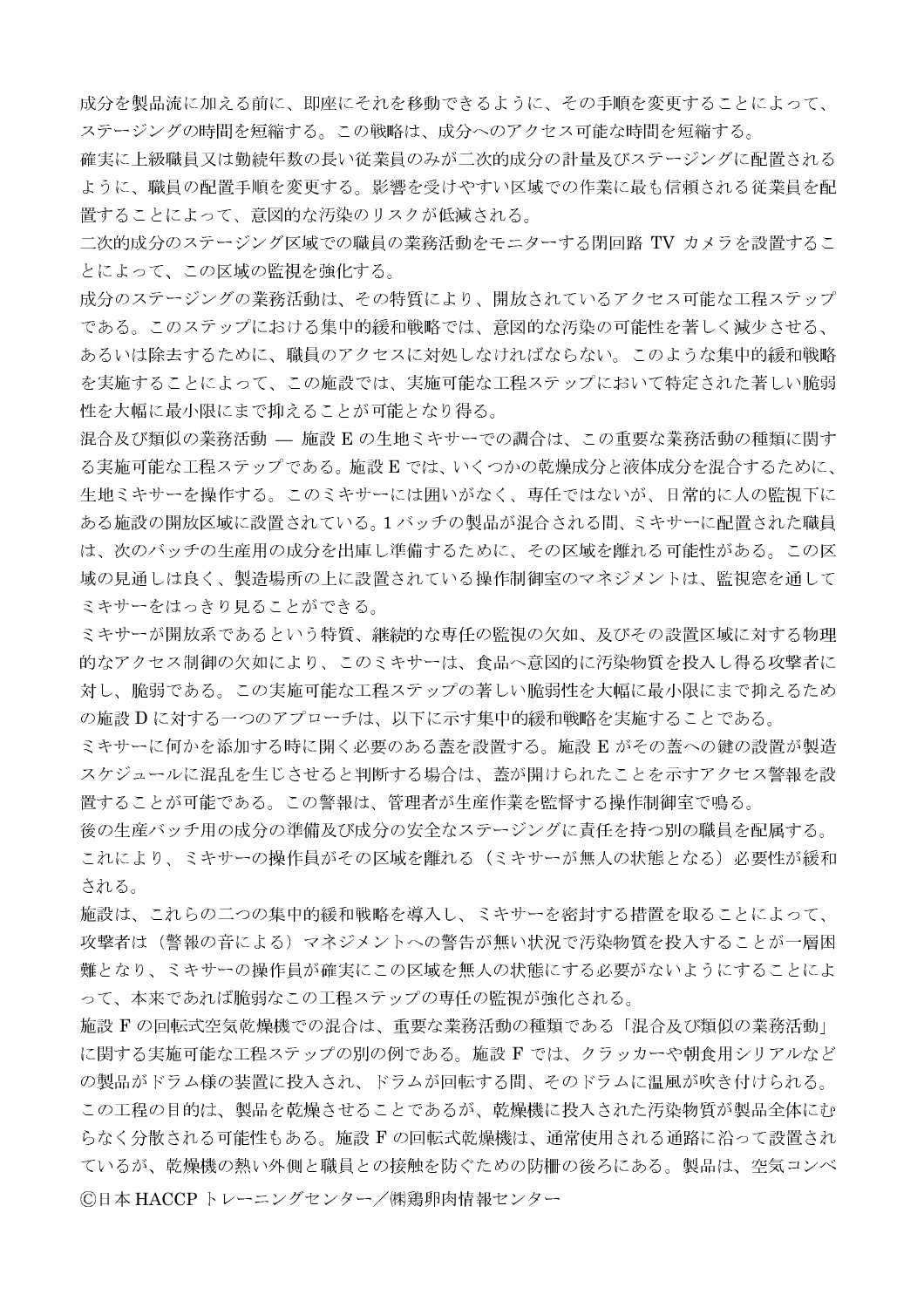ヤーを経由して乾燥機の最上部に投入される。乾燥機の開口部とコンベヤーの放出部との間には、 攻撃者がこのポイントで乾燥機に汚染物質を投入することのできる十分な空間がある。その開口部 は、地面から約 6 フィート(1.8 メートル)あり、施設の作業場からアクセスが可能である。製品 は、重力による投入ラインを通って乾燥機に残される。乾燥機と放出ラインとの連結部は、密閉さ れている。

この実施可能な工程ステップにおける集中的緩和戦略の目的は、攻撃者が汚染物質を回転式空気乾 燥機に投入できる可能性を著しく減少させるために、この装置へのアクセスを妨げることである。 施設 F がそれを実施し得る一つの方法は、透明なプラスチックのシールドを設置することであり、 これは、空気コンベヤーの放出部から乾燥機の開口部まで延長して取り付けられ、また、乾燥機の 枠にも強固に取り付けられる。透明のプラスチック・シールドは、従業員が乾燥機に入る製品の流 れを監督することができ、さらに、乾燥機の製品に汚染物質を投入しようとする攻撃者に対する効 果的な障壁となる。この工学的な改善は、乾燥機内の食品へのアクセスを大幅に最小限にまで抑え、 あるいは除外し、それによって、この工程ステップにおける意図的異物混入行為が成功する可能性 を著しく減少させる、あるいは除外する。実施可能な工程ステップの装置へのアクセスに対する物 理的な障壁の設置は、職員の限定や区域の積極的な監視を継続する必要がないため、最も効果的な 集中的緩和戦略の一つとなり得る。この工学的な改善の実施については、施設の食品防御計画で詳 しく述べられている。

c. 第121 条 135 項(a)案 — 実施可能な工程ステップに対する集中的緩和戦略の特定及び実施の 要求事項。 第121条135項 (a) 案は、施設の所有者、運営者、又は責任を負う代理者が、それ ぞれのステップにおける著しい脆弱性を大幅に最小限にまで抑え、あるいは防止し、施設が製造、 加工、梱包、又は保管する食品に異物混入されないことを保証するために、FD&C 法 第 402 条に 基づき、それぞれの実施可能な工程ステップにおける集中的緩和戦略を特定し実施することを要求 する。FDA では、第121 条 135 項に基づき、本規則の対象となる施設の所有者、運営者、又は責 任を負う代理者が、それぞれの実施可能な工程ステップに関し、集中的緩和戦略を特定し実施する ことを提案している。集中的緩和戦略は、実施可能な工程ステップに対してのみ要求される。

実施可能な工程ステップにおいて必要とされる集中的緩和戦略は、その特定の実施可能な工程ステ ップに適用可能であり、著しい脆弱性に対処するよう調整される必要があるため、FDA では、特定 の適切な集中的緩和戦略を規定する提案は行っていない。むしろ、FDAでは、本規則の対象となる 施設の所有者、運営者、又は責任を負う代理者が、特定されたそれぞれの実施可能な工程ステップ における著しい脆弱性を大幅に最小限にまで抑え、あるいは防止し、食品に異物混入されないこと を保証するために、その施設及びその施設が製造する食品を考慮した適切な特定の集中的緩和戦略 を特定し、そのような戦略の適切な実施を確実にすることを期待する。本文書の第V節 C 項3.bに おいて、我々は、集中的緩和戦略の例をリストし、FDAが特定したそれぞれの重要な業務活動の種 類に関し、実施可能な工程ステップにおいて適切な集中的緩和戦略を決定するシナリオを記述して いる。

第121条 第135 項案によって要求される事項を保証する施設には、その施設に利用可能なすべて の手順、実務、及び工程の中から集中的緩和戦略を特定し実施することのできる柔軟性がある。本 条項案に基づき規定される柔軟性において、この点に関する食品産業界の既存の専門知識が認めら れ、食品施設における業務の複雑で多様な特質が認識されている。また、施設が既に集中的緩和戦 ©日本 HACCP トレーニングセンター/㈱鶏卵肉情報センター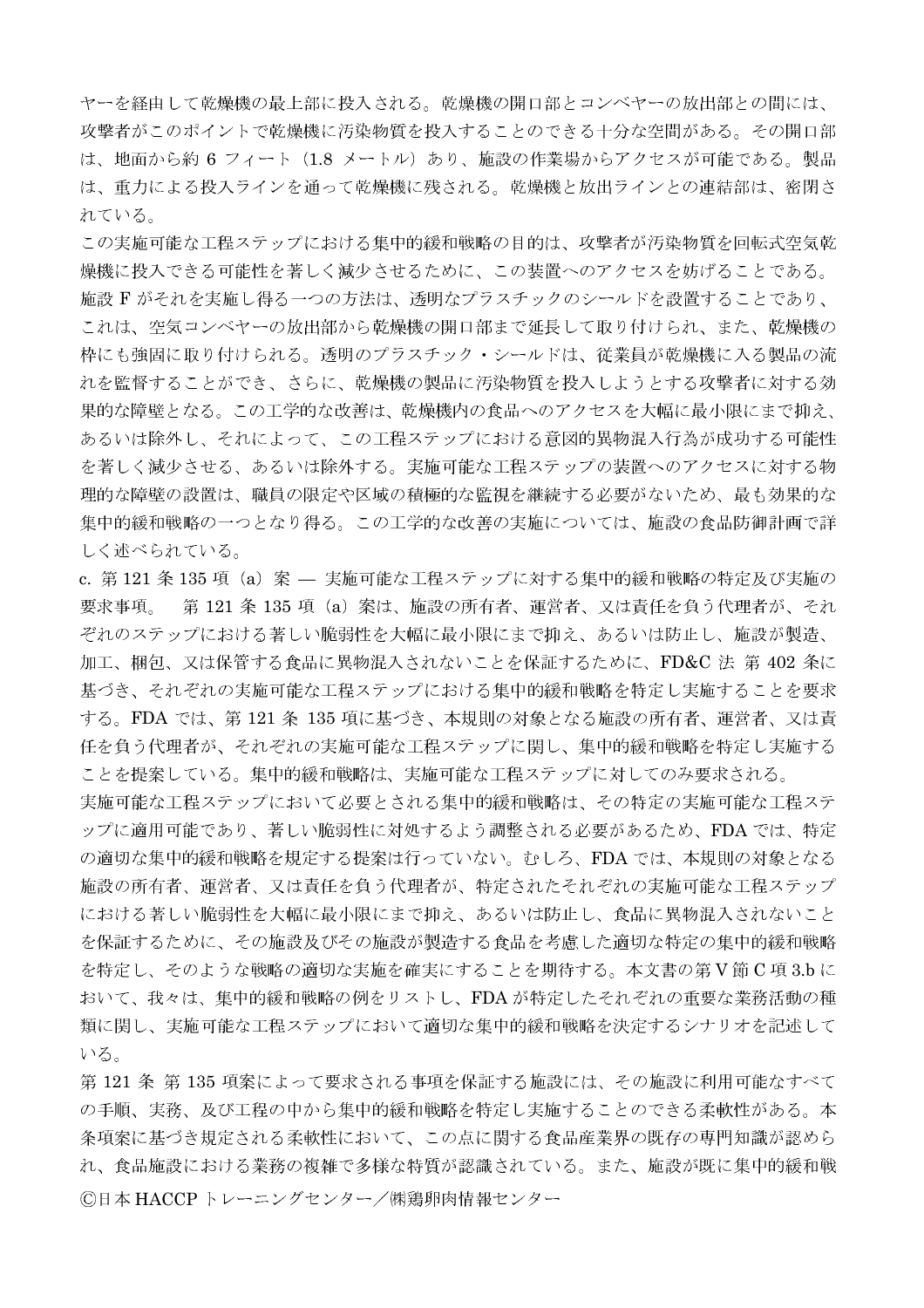略を設置している範囲において、施設は、追加の集中的緩和戦略の実施が必要ないかなど、それら の対策が第121条 第135項案の要求事項を満たすかどうかを検討すべきである。(モニタリング及 び検証などの関連する要求事項が適用されることに留意すること)。

FDA の既存の指針書及び(本文書の第 II 節 D 項において論じた)その他の資源には、集中的緩和 戦略に関する産業界のための指針が含まれる。特に、MSD には、意図的異物混入のリスクを減少さ せるための食品業務における様々なステップに適用可能な緩和戦略のリストが含まれている。キ ー・ワード及び(梱包、製造、加工及び保管などの)食品業務に共通の加工ステップを用いて、デ ータベースを検索することが可能である。

第121 条 第135 項 (a) 案は、FD&C 法 第418 条 (c) (2) 及び第420 条 (b) (2) の条項を実施 する。FDA では、テロ行為によって引き起こされる意図的異物混入に対して食品を保護するために 必要な緩和戦略に関連する我々の分析及び条項案について、意見を求める。FDA では、現在、施設 が広範な緩和戦略及び集中的緩和戦略を使用しているかどうか、また、どの程度まで使用している のかについても意見を求める。

d. 第121条 第135 項 (b) 案 – 文書化された集中的緩和戦略に関する要求事項。 第121条 第 135 項 (b) 案は、実施可能な工程ステップに対する集中的緩和戦略を文書化することを要求する。 第121条第130項案に従って特定されたそれぞれの実施可能な工程ステップに対して選択された 集中的緩和戦略、及びその戦略がその実施可能な工程ステップにおいて、意図的異物混入のリスク をどのように大幅に低下させるのか、又は除去するのかについての根拠を文書で記録しなければな らない。食品安全計画における予防管理と同様、食品防御計画において文書化された集中的緩和戦 略は、施設が一貫してその集中的緩和戦略を実施するために不可欠であり、施設と監査官にとって 不可欠である。また、文書化された集中的緩和戦略は、トレーニング目的、及びその集中的緩和戦 略の再分析と更新においても不可欠である。

第121 条 第135 項 (b) 案は、FD&C 法 第418 条 (h) 及び第420 条 (b) (2) の条項を実施する。 e. 第121条 第135条 (c) 案 – モニタリング、是正措置、及び検証の適用性。 第121条 第135 項 (c) 案は、本条項に基づき要求される集中的緩和戦略が、第121条 第140 項案によって要求さ れるモニタリング、第121条 第145 項案によって要求される是正措置、及び第121条 第150 項案 によって要求される検証の対象となることを規定する。第121条第135項案に基づき要求される 集中的緩和戦略への第121条 第140 項案、第121条 第145 項案、及び第121条 第150 項案の適 用性を明確に伝えるために、第121条 第135 項 (c) (1) 案~ (c) (3) 案では、第121 条 第140 項案、第121条 第145項案、及び第121条 第150項案の要求事項を再度言明し、新たな要求事項 を規定しない。

4. モニタリング

a. モニタリングの概要。 第121条 第3項案は、「モニタリング」が「集中的緩和戦略が一貫して 適用されているかどうかを評価し、検証に用いる正確な記録を作成するための計画的な一連の観察 又は測定を実施すること」を意味するものと定義する。 FDA では、食品防御に関連するモニタリ ングの要求事項案の作成において、PC規則案の第XII 条第E項に記述されている食品安全に関連 する我々のモニタリングの要求事項案を考慮した。PC 規則案に概説されている内容と同じ理由か ら、FDA では、モニタリングは集中的緩和戦略実施の実績を立証するために必要であると暫定的に 結論付けた。第121条 第140項の条項案は、FD&C法 第418条 (h) を実施する。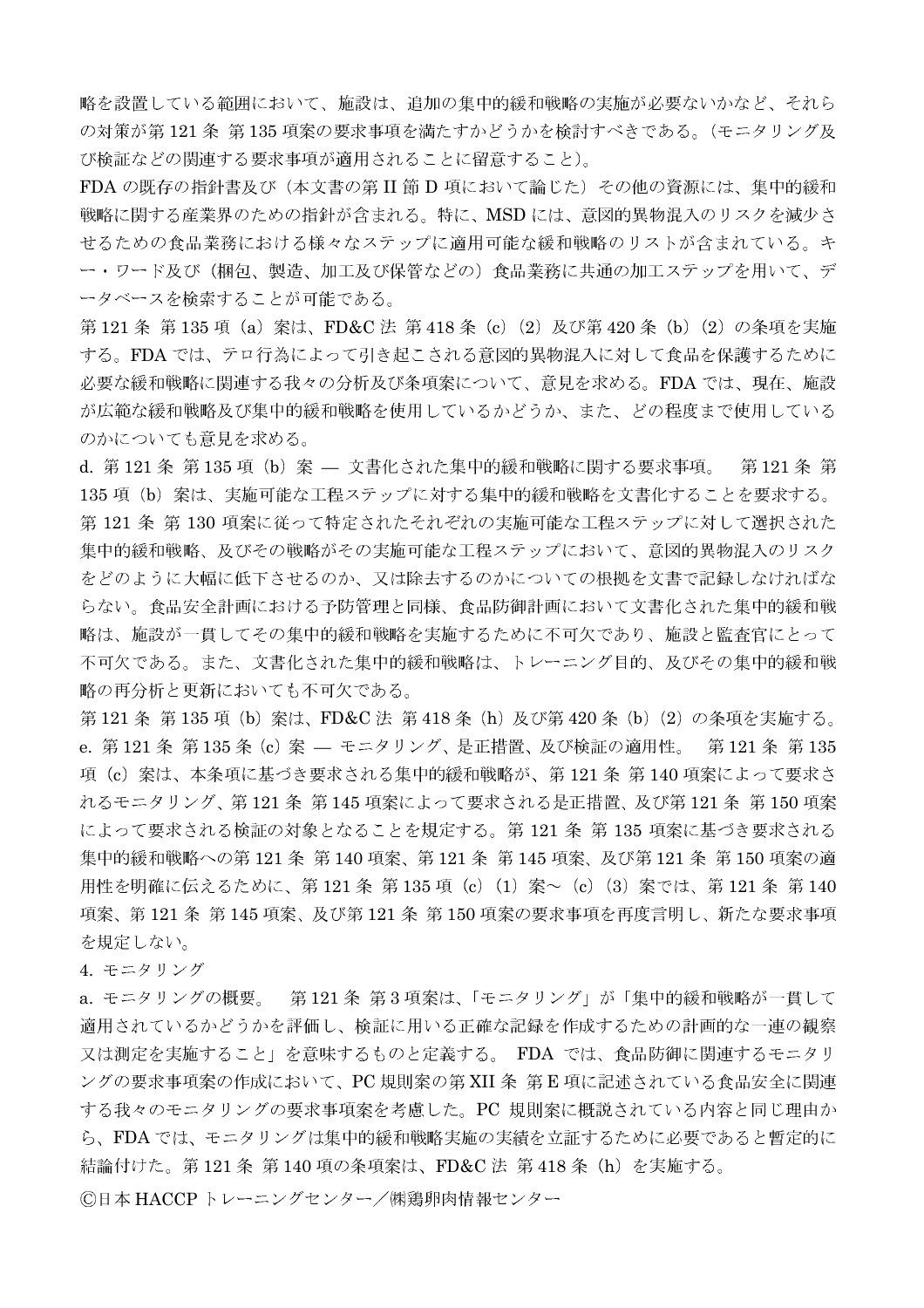b. 第121条 第140 項(a) 案 – 文書化されたモニタリング手順に関する要求事項。 第121 条 第 140 項 (a) 案は、施設の所有者、運営者、又は責任を負う代理者が集中的緩和戦略のモニタリング に関し、実施される頻度を含め、文書化された手順を規定し実施することを要求する。規定された 頻度で集中的緩和戦略の実績をモニタリングすることにより、本規則の対象となる施設において、 それらが一貫して適用されていることを保証するために、その実施を追跡することが容易となる。 モニタリングにより、集中的緩和戦略の実施頻度が低いことが示される場合、施設は、別の集中的 緩和戦略がより適しているかどうかを検討することが可能である。例えば、成分保管室を使用して いない時には、その部屋の扉を施錠することになっている場合、別の目的でその部屋に入る必要性 から、扉が頻繁に開けられた状態にあるのであれば、その施設では、それまでの集中的緩和戦略を ビデオ・モニタリングに置き換えることができる。さらに、モニタリングが十分な頻度で実施され ていれば、モニタリングは、(施設の特定の区域へのアクセスが適切に制限されていない、又は大量 の液体タンクに充填する前に目視検査がされていないなど)集中的緩和戦略が適切に実施されてい ないのかどうかを見出し、問題を示し、適切な是正措置の必要性を知らせる。さらに、モニタリン グの要求事項案では、検証に用いるための文書化された記録の作成が求められる。

c. 第121 条 第140 項 (b) 案 — モニタリングの頻度。 第121 条 第140 項 (b) 案は、集中的 緩和戦略が一貫して適用されることを保証するために十分な頻度で、施設の所有者、運営者、又は 責任を負う代理者が集中的緩和戦略をモニタリングすることを要求する。第121条 第140項 (b) 案は、すべての施設及び工程に対し、一回のモニタリング頻度を適用可能とする規定を行わない。 むしろ、本条項案は、本規則の対象となる施設において、集中的緩和戦略が一貫して適用されるこ とを確実にするために、「十分な頻度」でのモニタリングを要求する。我々は、食品防御においては、 多くの集中的緩和戦略が食品安全のための予防管理と比較し、より長い時間枠(非連続的なモニタ リング)でモニターされる可能性があることを指摘する。食品安全のための予防管理の大部分は、 それらが継続的なモニタリングに役立つ殺菌装置の温度などの工程の物理的、又は化学的パラメー ターに関連しており、その工程が制御されていることを確実にするためのモニタリングのレベルを 必要とするため、継続的にモニタリングされる。本文書の第V節C項3においてさらに詳しく論じ た通り、食品防御のためのほとんどの集中的緩和戦略は、工程の物理的又は化学的パラメーターに は関連しない。それらは、装置へのアクセスのような食品工程周辺の状況に関連する食品安全のた めの衛生予防管理に共通する傾向がある。「実施可能な工程ステップでの十分な照明」や「冷却タン クの通気口を一方向弁によって安全保護すること」などの集中的緩和戦略は、連続的なモニタリン グを必要としない。マネジメントは、すべてが適切に機能していることを確実にするために、週一 回の頻度で照明をモニターすること、また、冷却タンクの一方向弁を取り付けた通気口の安全保障 のモニタリングを月一回行うことを選択してもよい。本規則案では、頻度は規定されない。(毎日な どの)より頻繁なモニタリングは、実施可能な工程ステップへアクセスする扉を使用しない時は閉 めておくこと、又は色分けされたユニフォームを着用した従業員が色分けによって指定された区域 に確実に留まるようにすることなど、より急速に変化する可能性の高い状況又は実務に関連する緩 和戦略に適している。

d. 第121条 第140 項 (c) 案 – 記録に関する要求事項。 FD&C 法 第418 条 (g) を実施する ために、第121条 第140項 (c) 案は、本条項に基づく集中的緩和戦略のすべてのモニタリングが 文書として記録されなければならないことを要求し、それらの記録は、第121条第150項 (a) 案 ©日本 HACCP トレーニングセンター/㈱鶏卵肉情報センター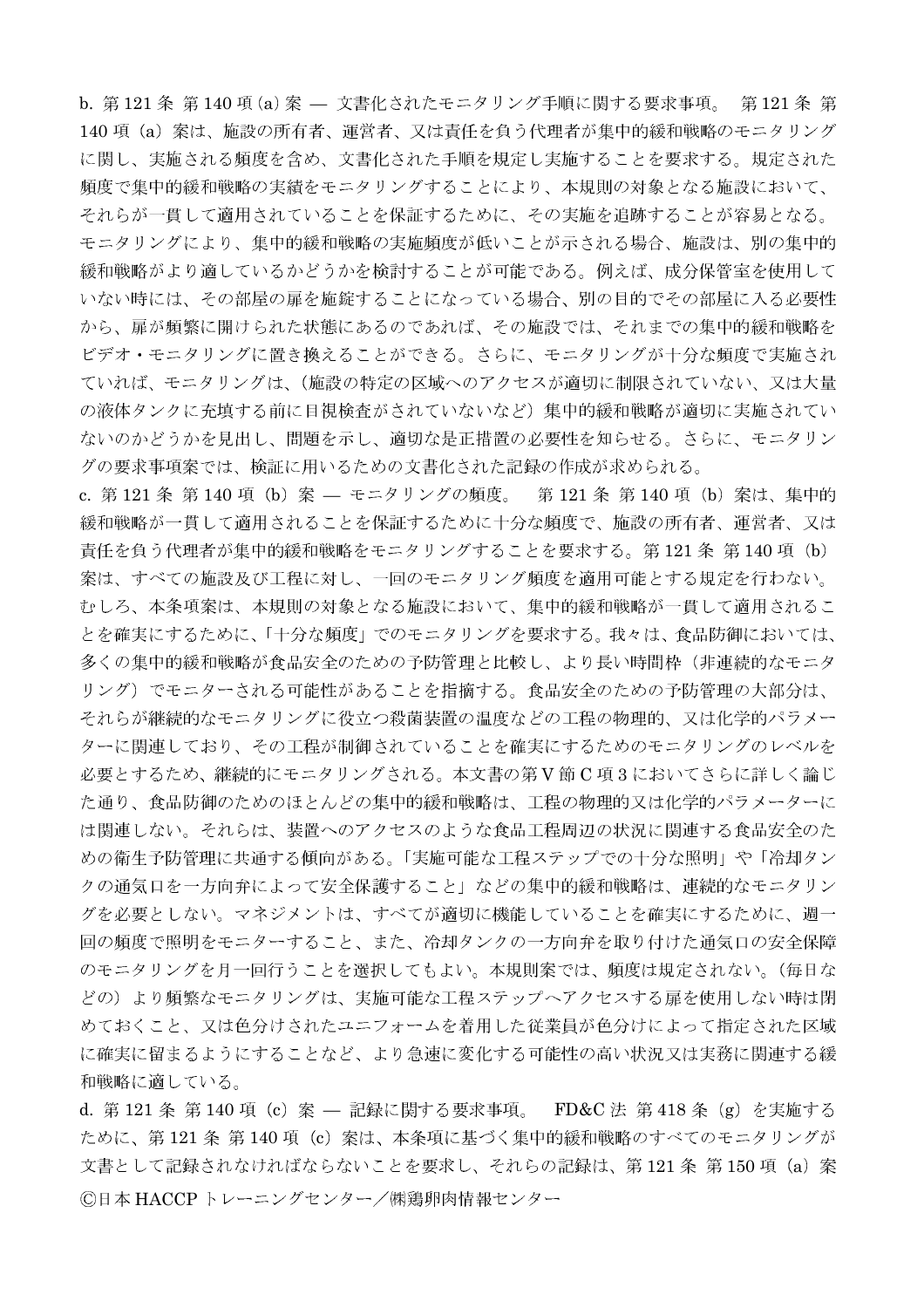に基づく検証の対象となり、第121条 第150項 (C) 案に基づき審査される。

モニタリングの記録は、第121条 第150項 (a) 案によって要求される通り、集中的緩和戦略がモ ニタリングされていることを検証し、第121条 第150項 (c) 案によって要求される通り、集中的 緩和戦略が一貫して実施されており、著しい脆弱性を大幅に最小限にまで抑える、あるいは防止す るために効果的であることを検証するために用いられる。さらに、それらは、管理体制の規制上の 審査を容易にするために必要である。第121 条 第140 項 (a)、(b) 及び (c) と第121 条 第150 項(a)、(b)及び(c)は、共に食品業務に関して特定される著しい脆弱性が大幅に最小限にまで抑 えられる、あるいは防止されることを保証する体制を規定する。

5. 是正措置

a. 是正措置の概要。 HACCP 体制を食品安全の確保のために適用する際、必ずしも計画された工 程が完全に順守されるとは限らないため、確実に必須管理点が制御されており、その逸脱の下に製 造された製品の安全を確保するために、逸脱の原因を是正する目的で実施される手順を言い表す「是 正措置」の用語が使用される。この概念は、PC 規則案の第 XII 条 第 F 項において、詳しく論じら れている。

この同じ概念をテロ行為に関連する意図的異物混入の管理に適用することが可能である。モニタリ ングにより、集中的緩和戦略の実施からの逸脱が見出される可能性があり、是正措置は、管理を再 度確立するために実施される。食品防御に関連する是正措置の要求事項案を作成する際、FDA では、 我々の食品安全に関連する要求事項案を考慮した。第121条第145項の条項案は、FD&C法第 418条 (e)、第418条 (h)、及び第420条 (b) (2) を実施する。

b. 第127条 第145 項 (a) 案 – 是正措置手順。 第127条 第145 項 (a) (1) 案は、施設の所 有者、運営者、又は責任を負う代理者が、集中的緩和戦略が適切に実施されない場合に取られなけ ればならない文書化された是正措置手順を確立し、実施することを要求する。文書化された手順を 整えることにより、本規則の対象となる施設は、(実施可能な工程ステップの作業場では、「バディ ーシステム」において、常時二人の職員が必要であるが、一人しか配置されない時間がある状況な ど)集中的緩和戦略が適切に実施されていない場合に、迅速かつ適切に行動することが可能となる。 是正措置が必要とされる前に是正措置手順を特定する便益性は、概して文書化された手順を持つこ とから生ずる。文書化された是正措置手順は、施設のマネジメント、審査官、及び監査官にとって 不可欠である。施設のマネジメントは、集中的緩和戦略が適切に実施されない場合、適切な是正措 置が確実に取られることに責任がある。適切な文書化された是正措置手順がそのような行動を必要 とする前に定められており、それが利用できることにより、的確で完全な行動を時官に即して確実 に取ることができるようになる。審査官及び監査官が食品防御計画の妥当性を評価するためには、 彼らが利用可能な文書化された是正措置手順を持つことが不可欠である。施設が実施の不履行に対 処するために使用する手順は、適切かつ一貫した実施に不可欠であり、それらが無ければ、完全な 評価がなされ得ない。また、文書化された是正措置手順は、それを実施する必要のある職員が実施 する必要のある事柄に備えるためのトレーニング目的としても有用である。

第121条 第145項 (a) (2) 案は、集中的緩和戦略に関連する問題が再発する可能性を低下させる ために、確実にその問題を特定し是正する適切な措置が取られるようにするステップが是正措置手 順に記述されることを要求する。作業場に二人の職員が常在する必要のある前述の例の是正措置は、 従業員に対して共に作業場に留まることの重要性を理解させ、職員を食品防御啓蒙の再教育コース ©日本 HACCP トレーニングセンター/㈱鶏卵肉情報センター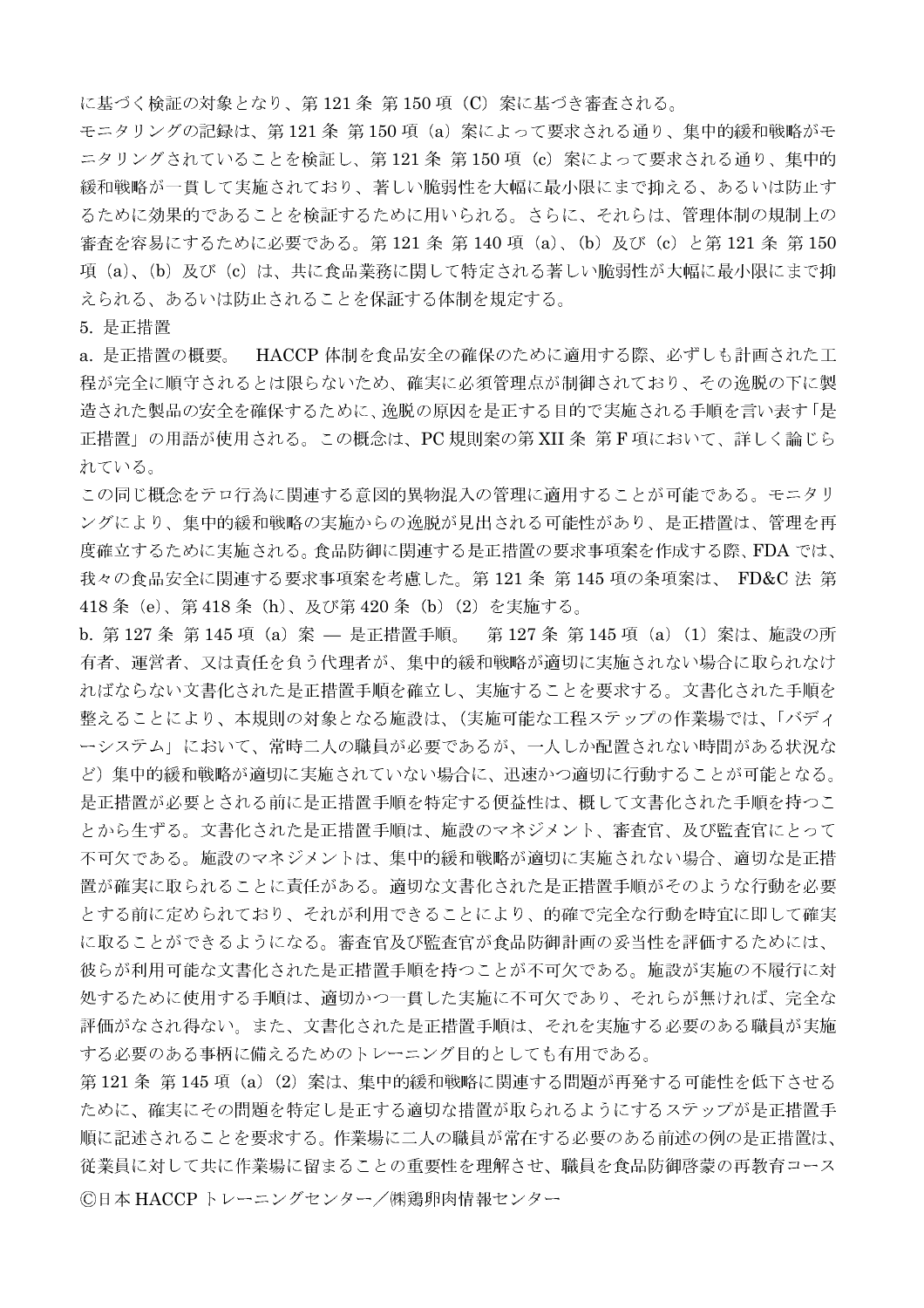に送り、監督者が作業場に常時二人の職員を配置するにはシフト上に十分な職員を置く必要がある ことを確実に理解させることになるかもしれない。問題が再発した場合、マネジメントは、その工 程ステップでのアクセスを防ぐ別の対策の検討を必要とする可能性がある。

c. 第121 条 第145 項 (b) 案 — 文書の作成。 第121 条 第145 項 (b) 案は、本条項に基づき 取られるすべての是正措置が文書として記録されることを要求し、それらは第121条 第150項 (b) 案に基づく検証の対象となり、第121条 第150項 (c) に基づき審査される。是正措置を文書化し た記録は、本規則の対象となる施設において、是正措置についての適切な判断がなされており、適 切な是正措置が取られていることを検証するために用いられる。

d. 第121条案ではなく、第117条によって要求提案される是正措置 第117条案と異なり、第121 条案では、集中的緩和戦略が適切に実施されない、又は効果がないことが判明した場合においても、 影響を受けるすべての食品を安全性に関し評価するよう要求する提案は行っていない。意図的異物 混入行為又は意図的異物混入の試みは歴史的に見て稀な出来事であり、結果として、事例の大半で は、適切な集中的緩和戦略の実施の不履行によって汚染食品がもたらされたとは予測し難い。これ は、意図的異物混入には、汚染を引き起こす機会(すなわち、実施可能な工程ステップへのアクセ スを制限する緩和戦略の不履行)のみならず、同時に危害をもたらそうとする意図を持つ人物が必 要なためである。対照的に、適切な調理温度などの食品安全ハザードに対する適切な予防管理の実 施の不履行は、(未加工の食品中に常識的に考えて存在し得る病原菌が、調理工程が不十分なために 食品から除去されないことなどにより、)異物混入食品を発生し易い。しかし、このような要求事項 を提案しないという我々の判断は、確実に食品が異物混入されないようにする施設の所有者、運営 者、又は責任を負う代理者の責任を免除するものではない。また、食品会社は、継続して FD&C法 第417条に基づく報告に関する要求事項の対象となる。さらに、異物混入された食品の州際通商へ の導入又は導入のための搬送は、FD&C 法 第301 項 (a) に基づく禁止行為である。

また、PC 規則案には、予期されない問題がある場合に取らなければならない是正措置に関する要求 事項が含まれる。我々は、予期しない問題が関連する状況には注意を向けないため、第117 条案と 異なり、第121条案ではこのような問題に関連する要求事項の提案は行っていない。集中的緩和戦 略の特質により、FDA では、モニタリングの結果は二値であり、集中的緩和戦略が行われている、 又は行われていないのいずれかであろうと予測する。この理由から、予期せぬ是正措置に必要とさ れる条項はなく、是正措置計画は簡潔であろうと予測する。これは、多くの場合に管理がより複雑 であり、事前の完全な予測が不可能なより微妙な是正措置を必要とする機会が存在する食品安全予 防対策の状況とは対照的である。

FDA では、我々の論理的根拠及びこのような要求事項を提案しないとする暫定的な結論について、 意見を求める。

6. 检証

予防管理の枠組みにおいて、「検証」は、集中的緩和戦略が有効であり、食品防 a. 検証の概要。 御計画に従って実施されているかどうかを判断するために有用な活動を含む。検証には、記録の審 査及び食品防御計画の定期的な再分析により、モニタリング及び是正措置が計画通りに実施されて いることの確認が含まれる。食品安全に適用されるこの概念は、PC 規則案 第 XII 条 第 G 項にお いて詳しく論じられている。

FDA では、暫定的に、この同じ概念をテロ行為に関連する意図的異物混入の管理に適用することと ©日本 HACCP トレーニングセンター/㈱鶏卵肉情報センター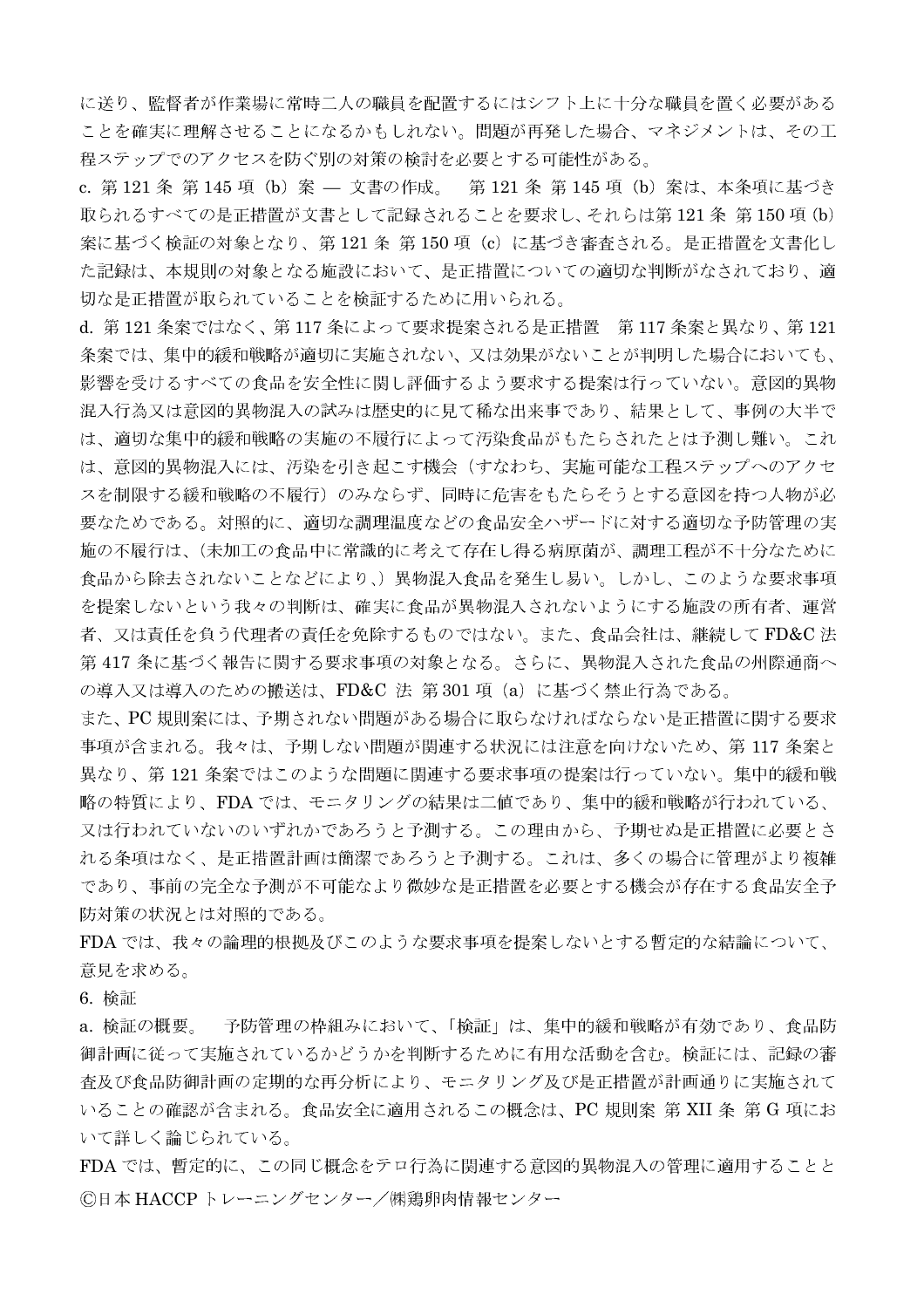した。緩和戦略の体制が整えられており、意図した通りに機能していることを確実にするための取 り組みが必要とされる。第121条 第150項の条項案は、FD&C法 第418条(f)及び第420条(b) (2)を実施する。

b. 第121条 第150 項 (a) 案 – モニタリングの検証。 第121 条 第150 項 (a) 案は、モニタ リングが実施されていることを施設の所有者、運営者、又は責任を負う代理者が検証するよう要求 する。モニタリングの検証は、様々な方法で実施することが可能である。モニタリングの検証の一 つの例は、監督者などによるモニタリング活動の定期的な観察である。その他の例には、モニタリ ングの実施者以外の人によって行われる独立した試験がある。例えば、交代勤務の監督が各交代勤 務の終わりに化学物質が適切に保管され安全であることを確認するよう任命された場合、別の監督 者は、(週に一回など)定期的にそれが行われていることを確認することに責任を持ってもよい。別 の例では、混合タンクに許可なくアクセスされた時に警報が鳴ることになっており、モニタリング 手順が毎週警報の試験を行うことを規定している場合、監督者は、警報及びモニタリング手順がい ずれも適切に機能していることを確実にするために、同じ試験を月に一回実施することに責任を持 ってもよい。第121条 第150項 (a) 案は、モニタリングに関して実施されなければならない検証 活動を規定しない。FDA では、第121 条 第150 項 (a) がそのようにすべきかどうか、また、そう であれば、どのような検証活動が要求されるべきかについて、意見を求める。

c. 第121 条 第150 項 (b) 案 — 是正措置の検証。 第121 条 第150 項 (b) 案は、施設の所有 者、運営者、又は責任を負う代理者が是正措置について適切な判断がなされていることを検証する よう要求する。是正措置について適切な判断がなされていることの検証例は、監督者などにより実 施される是正措置の観察である。第121条 第150項 (b) 案は、是正措置活動に関して実施されな ければならない検証活動を規定しない。FDA では、第121 条 第150 項 (b) がそうすべきかどうか、 また、そうであれば、どのような検証活動が要求されるべきかについて、意見を求める。

d. 第121 条 第150 項 (c) 案 — 実施及び有効性。 第121 条 第150 項 (c) 案は、集中的緩和 戦略が一貫して実施されており、有効かつ著しい脆弱性を大幅に最小限にまで抑える、あるいは防 止していることを施設の所有者、運営者、又は責任を負う代理者が検証するよう要求する。施設及 び食品に応じて、モニタリング記録及び是正措置記録が完全であり、記録に反映されている活動が 食品防御計画に従って実施されており、集中的緩和戦略が効果的であり、是正措置について適切な 判断がなされていることを確実にするために、検証には、適切な時間内でこれらの記録を審査する ことが含まれていなければならない。

第121条 第150項 (c) 案は、記録の審査の目的が、その記録が完全であり、記録に反映されてい る活動が食品防御計画に従って実施されており、集中的緩和戦略が効果的であり、是正措置につい て適切な判断がなされていることを確実にすることであると規定する。FDA では、第121 条 第150 項 (c) 案が要求する記録の審査によって、これらの目的が遂行されるものと暫定的に結論付けた。 モニタリング記録の審査では、集中的緩和戦略が食品防御計画に従って一貫して実施されているか どうかを判断するためにモニターされるすべての活動や対策に関する情報が、それらに含まれてい るかどうかが明らかにされ得る。例えば、モニタリング記録の審査では、交代勤務の監督が食品防 御計画によって要求される通り、一貫して各交代勤務の終わりに化学物質を保管し、安全を確保し ているかどうかが示される。また、モニタリングの審査では、日付や時間など、欠失した情報を迅 速に特定し、必要であれば記録に追加できるように、何らかの情報が欠失しているかどうかを明ら ©日本 HACCP トレーニングセンター/㈱鶏卵肉情報センター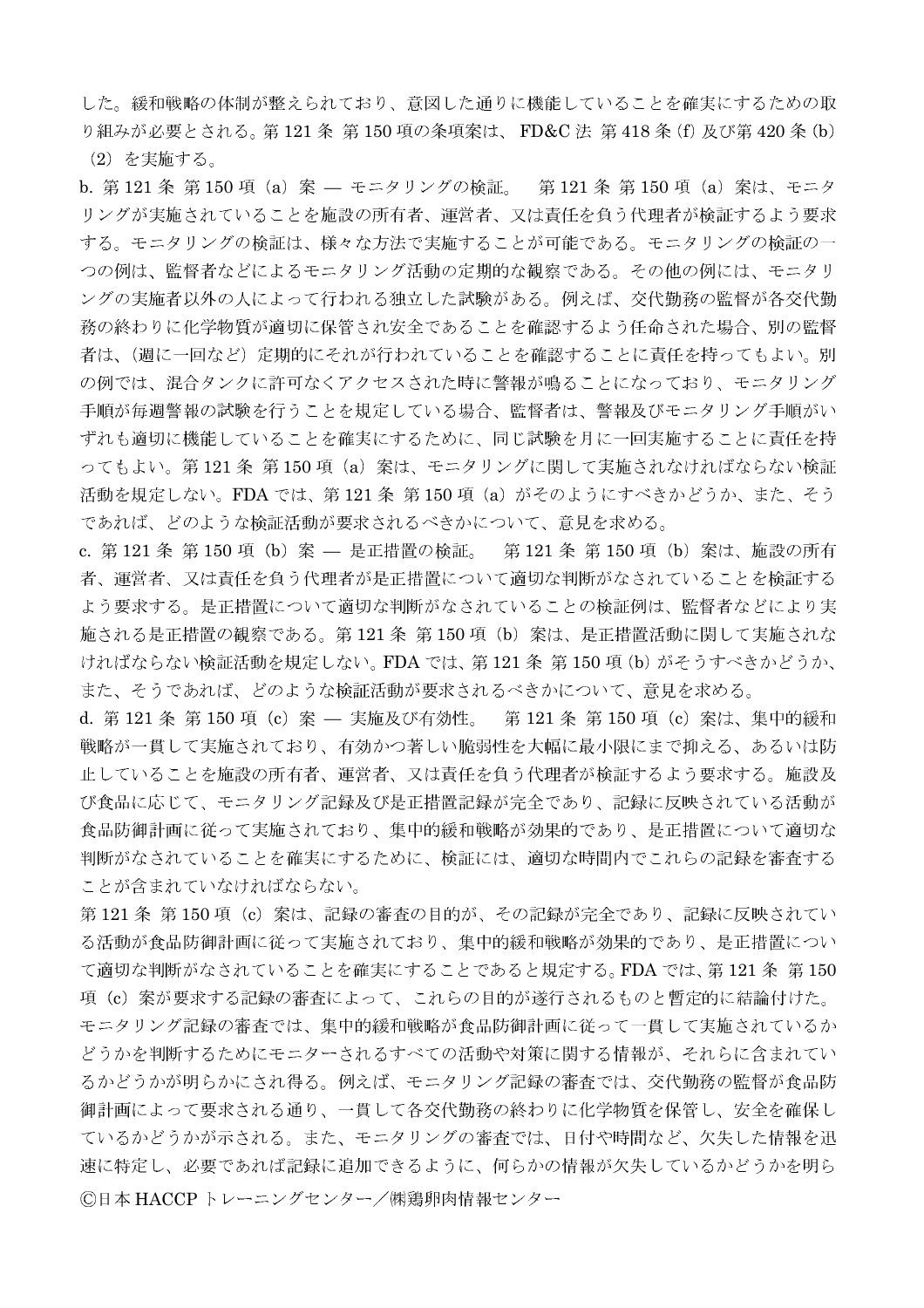かにすることが可能である。

また、記録の審査では、是正措置について適切な判断がなされているかどうかを明らかにすること が可能である。この審査では、問題の再発を防ぐために、第 121 条 第 145 項案によって要求され るすべての是正措置手順が順守されているかどうかを判断する。例えば、是正措置に関する前述の 例での記録の審査では、食品防御計画において要求されるように、作業場には常時二人の職員が居 ることについて監督者が職員に伝え、必要に応じて職員を食品防御啓蒙の再教育コースに入れたこ とを明らかにするかもしれない。

第121条 第150項 (c) 案は、モニタリング記録及び是正措置記録の作成後、適切な時間内にそれ らの記録を審査するよう要求する。FDA では、特定の時間枠内に記録の審査を要求する提案は行っ ていない。PC規則案は、モニタリング記録及び是正措置記録が作成された後、一週間以内にそれら の記録を審査する要求事項を含んでいるが、FDAでは、食品防御の場合には、記録の審査に関する 時間枠を規定する必要はないものと考える。既に述べた通り、集中的緩和戦略の中には、食品安全 のための予防管理の場合より、モニター頻度の低いものもある。食品安全のための HACCP 型体制 では、多くの場合、異物混入の可能性のある食品に応じて、(回収などの)講じられる措置を可能と するために、モニタリング記録及び是正措置記録は、それらの作成後、短時間で審査される。(食品 の意図的異物混入には、機会のみならず同時に異物混入を引き起こす意図が必要なため、)不適切な 集中的緩和戦略の実施により、異物混入された食品が生ずるとは考え難い。「大量トラックの荷降ろ し駐車区画の十分な照明」や「冷却タンクの通気口を一方向弁によって安全保護すること」などの 集中的緩和戦略は、週一回又は月一回を基本にモニターされる可能性がある。集中的緩和戦略はモ ニターされる頻度が少ない可能性があり、このような頻度は集中的緩和戦略によって著しく異なる ことから、FDA では、施設の所有者、運営者、又は責任を負う代理者が、モニタリング記録及び是 正措置記録の審査が最もよく機能する時を判断することが適当であると考える。

e. 第121条 第150 項 (d) 案 — 再分析。 FD&C 法 第418 条 (i) を実施するため、第121 条 第 150 項 (d) (l) 案は、施設の所有者、運営者、又は責任を負う代理者が以下の通り、食品防御計画 の再分析を実施するよう要求する。

1. 少なくとも3年に一回 (第121条 第150項 (d) (1) (i) 案)

2. 所有者、運営者、又は責任を負う代理者が運営する施設において、実施される業務活動に著しい 変更があり、その変更により、常識的に考えて、新たな脆弱性又は既に特定されている脆弱性が著 しく増大する可能性が生ずる場合 (第121条 第150 項 (d) (1) (ii) 案) 例えば、施設に新しい 製品ラインが加わり、それが重要な業務活動の種類の一つを含むかどうかを検討し、含むのであれ ば、適切な集中的緩和戦略を実施するために、食品防御計画を再分析しなければならない。

3. 所有者、運営者、又は責任を負う代理者が食品業務又は施設に関連する潜在的脆弱性についての 新たな情報に気付いた場合 (第121条 第150項 (d) (1) (iii) 案)。例えば、施設の所有者、運営 者、又は責任を負う代理者は、ある特定の一つの装置へのアクセスが、その食品工程に対し重要な 業務活動の種類が適用されるかどうかを検討した当初に考えられたものより重要であることに気付 くかもしれない。

4. 集中的緩和戦略に効果が無いことが判明した場合 (第 121 条 第 150 項 (d) (1) (iv) 案)。第 121 条 第150 項 (d) (1) (iv) 案は、集中的緩和戦略に効果が無いことが判明した場合、その計画 の変更が必要であるかどうかを判断するために、施設の所有者、運営者、又は責任を負う代理者が ©日本 HACCP トレーニングセンター/㈱鶏卵肉情報センター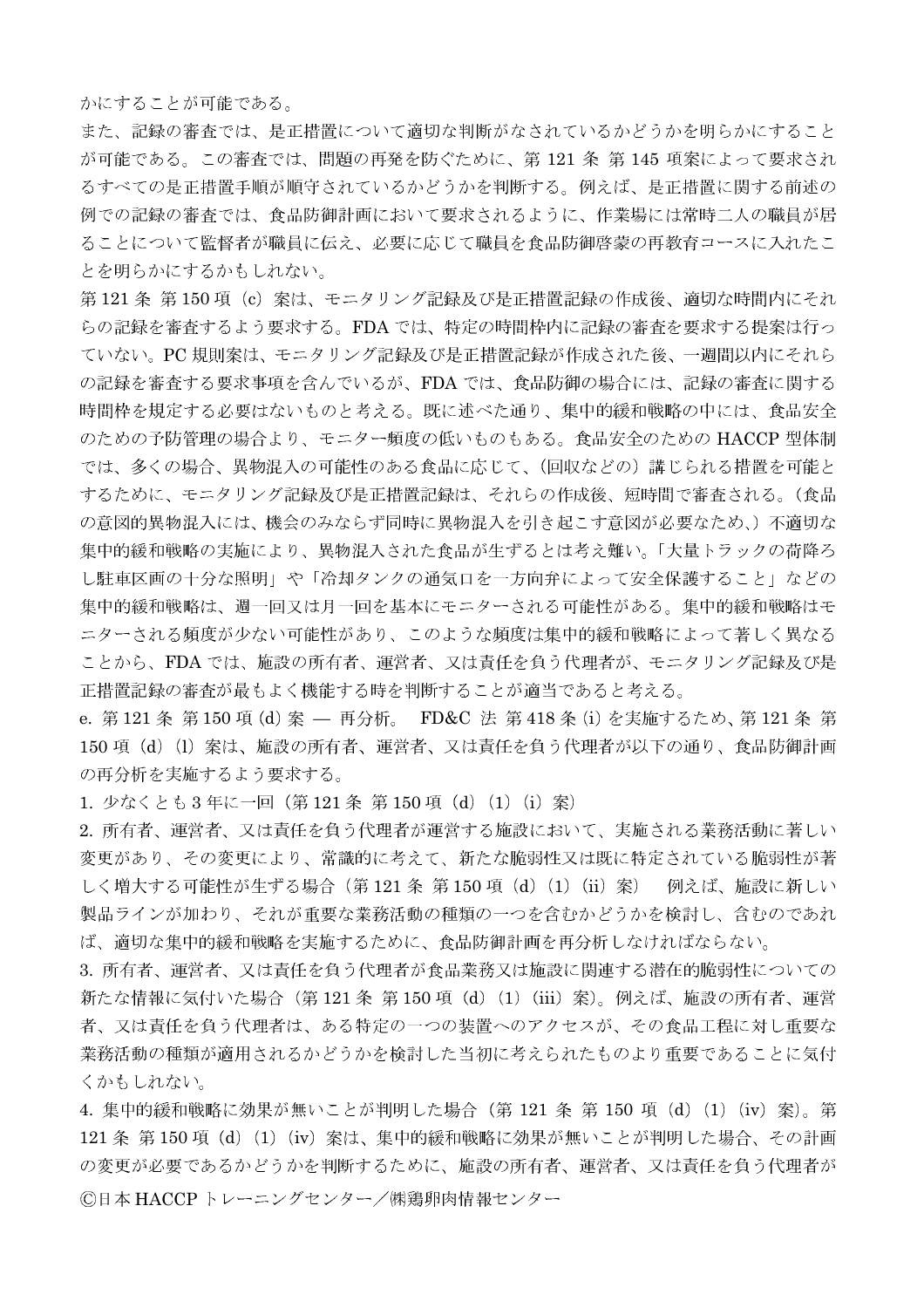食品防御計画を再分析するよう要求する。例えば、施設の所有者、運営者、又は責任を負う代理者 が、従業員を配置した作業場又は区域に従ったヘルメットの色分けに、その区域に配置されていな い従業員の入場を防止する効果がないことに気付いた場合(従業員がこの体制への順守が製品に悪 影響を及ぼすことに気付いたことから)、彼らは、実施可能な工程ステップへの職員のアクセスを確 実に管理するために、別の集中的緩和戦略を検討する必要があるかもしれない。

5. 必要に応じて、DHSによる生物学的、化学的、放射線学的、又はその他のテロリズム・リスク評 価の結果を含め、新たな脆弱性及び科学的理解の発展に対応するために、FDAが再分析を要求する 場合 (第121条 第150 項 (d) (1) (v))。DHS 又はその他によって実施されるリスク評価又は脆 弱性評価は、FDA が特定した重要な業務活動の種類に関連する著しい脆弱性に加え、工程ステップ における著しい脆弱性を明らかにする可能性がある。FDAは、当局が利用可能な情報に基づく食品 業務に対する脅威又は脆弱性についての新たな知見に対応するために、必要に応じて、食品防御計 画の再分析を要求する。再分析に関する本要求事項は、新しい重要な業務活動の種類が施設の食品 工程に関連するかどうかを検討するための要求事項を含む可能性がある。また、本要求事項は、特 定の種類の食品、製品、ブランド、又は企業に対し想定されるテロ攻撃の脅威を考慮し、既存の重 要な業務活動の種類を再検討するための要求事項を含む可能性がある。

第121条 第150項 (d) (2) 案は、施設の所有者、運営者、又は責任を負う代理者が要求される再 分析を完了し、特定された著しい脆弱性に対処するために必要な追加の集中的緩和戦略があれば、 施設の業務活動の変更が有効となる前、又は製造の最初の 6 週間の必要な時に実施することを要求 する。再分析の目的は、新たな脆弱性、又は既に特定されている著しい脆弱性の大幅な増大につい て常識的に考え得る可能性を考慮し、集中的緩和戦略の必要性を確認し、実施することである。

第121条 第150項 (d) (3) 案は、施設の所有者、運営者、又は責任を負う代理者が、文書化され た計画に著しい変更がある場合はそれを改正する、又は集中的緩和戦略の追加あるいは改正の必要 がないという結論に関する根拠を文書で記録するよう要求する。再分析が実施され、それに応じて 計画が改正された、又は変更がなかったことを文書で記録することが重要である。このような文書 化により、施設が前回の分析以降に利用可能となった新たな情報を含め、業務の防御に関するすべ ての関連情報を検討したことが証明される。さらに、このような文書化により、適切な変更がなさ れたこと、又は集中的緩和戦略を実施するための現行の手順が著しい脆弱性を大幅に最小限にまで 抑える、あるいは防止するために十分であることが証明される。

f. 第121条 第150 項 (e) 案 – 検証の記録に関する要求事項。 FD&C 法 第418 条 (g) 及び 第420条 (b) (2) を実施するために、第121 条 第150 項 (e) 案は、本条項に従って実施される すべての検証活動が文書として記録されるよう要求する。

g.第 121 条ではなく、第 117 条によって要求提案される検証。 PC 規則案では、検証の一部とし て、常識的に考えて起こり得るものとして、危害要因分析において特定されたハザードを管理する ために実施される予防管理の妥当性に関するバリデーションを要求するよう提案した。本規則案に は、類似した要求事項案は含まれていない。多くの場合、科学的にバリデートされ得る加工パラメ ーターに関与する予防管理と異なり、(食品安全のための予防管理に相当する)食品防御のための集 中的緩和戦略には、そのような特質がないことが多い。例えば、テロ行為によって引き起こされる 食品の意図的異物混入を防止する、あるいは大幅に最小限にまで抑えるための特定の工程ステップ におけるタンクへの施錠や「バディーシステム」の利用の有効性をバリデートしようと試みること ©日本 HACCP トレーニングセンター/㈱鶏卵肉情報センター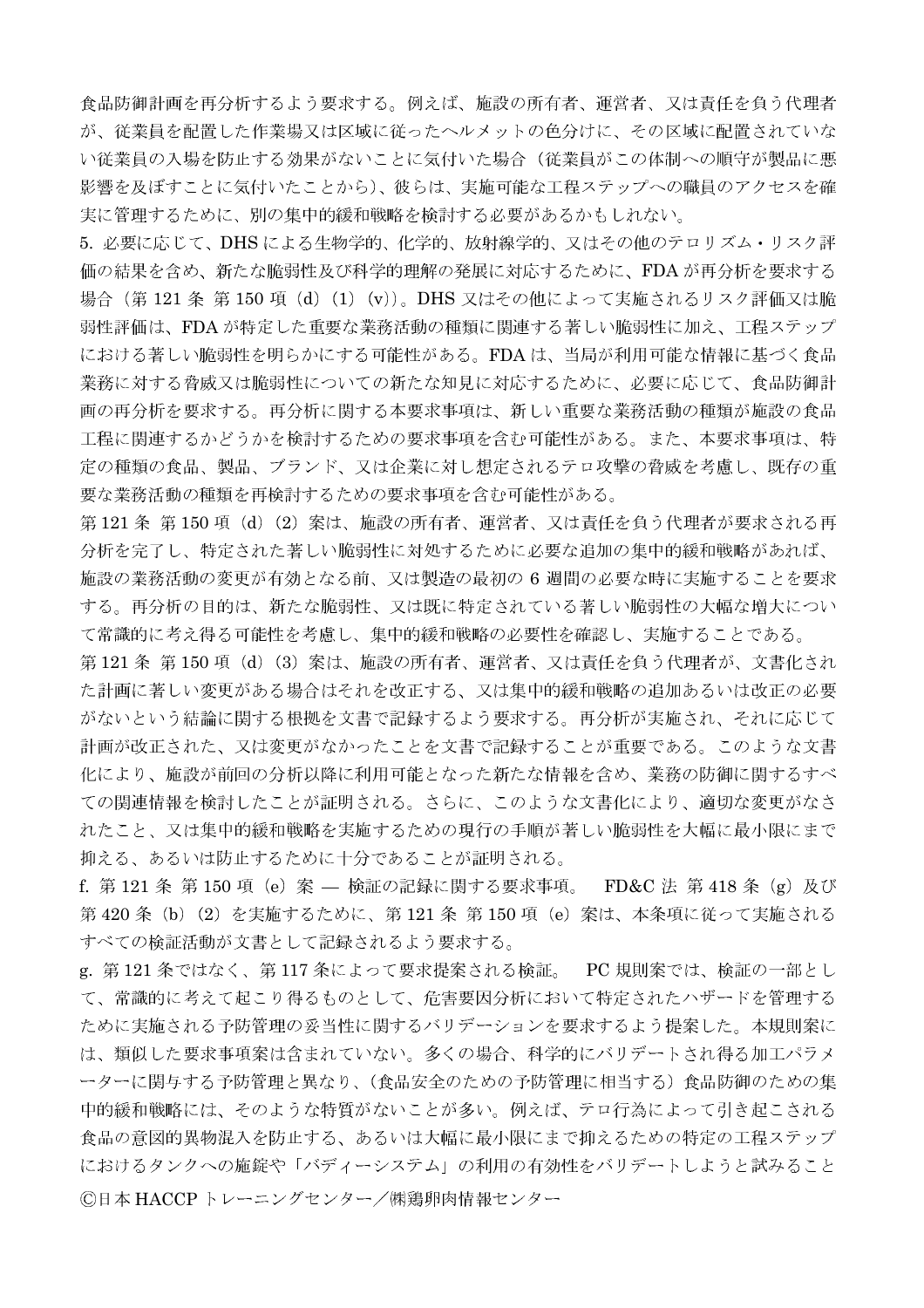は、施設にとって実際的ではない。MSD において推奨されている緩和戦略の多く (参考資料 30) は、バリデーションが実際的ではないという点で、上述の二つの例と似た性質のものである。従っ て、FDA では、集中的緩和戦略のバリデーションに関する要求事項を提案しないと暫定的に結論付 けた。

しかし、施設が(熱による殺菌ステップなどの)加工パラメーターを集中的緩和戦略として用いる ことを選択する場合は、その施設は、関連する著しい脆弱性を大幅に最小限にまで抑える、あるい は防止するために有効であることが証明されているという条件において、そのような加工パラメー ターを使用すべきである。多くの状況において、このような戦略は、通常、潜在的な汚染の一部に 有効であるが、すべてに有効ではないため、これらを用いることは適切ではない。検証に関する追 加の解説に関しては、PC 規則案 第 XII 条 第 G 項を参照すること。

また、PC規則案には、工程モニタリング用機器と検証用機器の校正、及びそのような業務活動に関 連する記録に関する要求事項案が含まれる。既に述べた通り、我々の予想では、集中的緩和戦略の 多くは継続的にモニターされることが無く、工程モニタリング用機器や検証目的の機器を必要とし ない。従って、FDAでは、この条項にこのような要求事項を含める必要はないと考える。

FDA では、第121条 第150 項案において成文化される要求事項に、集中的緩和戦略のバリデーシ ョン及びモニタリングと検証用機器の校正を含めないとする我々の暫定的な決定について、意見を 求める。

7. 職員のトレーニング

第121条 第160項案は、食品業務の作業を行う特定の職員のトレーニングに関する要求事項を規 定する。第121条 第160 項案は、実施可能な工程ステップに任命される職員及び監督者が食品防 御啓蒙及び集中的緩和戦略の実施における各自の責任について適切なトレーニングを受けるよう要 求する。実施可能な工程ステップに適用される緩和戦略の有効性は、職員と監督によるその戦略の 適切な実施に依存するため、FDAでは、実施可能な工程ステップに任命される職員及び監督者が食 品防御に関し適切にトレーニングされるよう要求することを提案している。実施可能な工程ステッ プの職員に加え、監督者をトレーニングする目的は、監督者が従業員のトレーニングを支援し、意 図的な汚染につながる可能性のある状況を認識し、そのような状況を是正するために必要な措置を 取ることができるようにするためである。

FDA では、本条項に基づき要求されるトレーニングには、食品防御啓蒙、及び集中的緩和戦略の実 施において実施可能な工程ステップに任命される職員及び監督者の各自の責任を対象に含めなけれ ばならないことを提案している。少なくとも、このようなトレーニングには、従業員が仕事におい て順守するために従う簡素化された手順を含む一般的な食品防御の指針を含めなければならない。 FDA では、(本文書の本節で記述した)20 分程度で終了する FDA の「第一線の従業員のための食 品防御啓蒙」トレーニング・コースを終了すれば、トレーニング要求事項の本要素を満たすには十 分であると暫定的に結論付けた。さらに、トレーニングには、従業員が作業を行う実施可能な工程 ステップ及びそれらの実施可能な工程ステップに適用される集中的緩和戦略の適切な実施における 彼らの役割についての具体的な内容を含めなければならない。それぞれの施設又は実施可能な工程 ステップに特異的であると思われる集中的緩和戦略の適用に関するトレーニングは、既存の実地ト レーニング・プログラムに追加すること、又は個別に提供することが可能である。

FDA では、産業界で利用が可能なトレーニング・ツールを開発した。FDA では、そのオンライン ©日本 HACCP トレーニングセンター/㈱鶏卵肉情報センター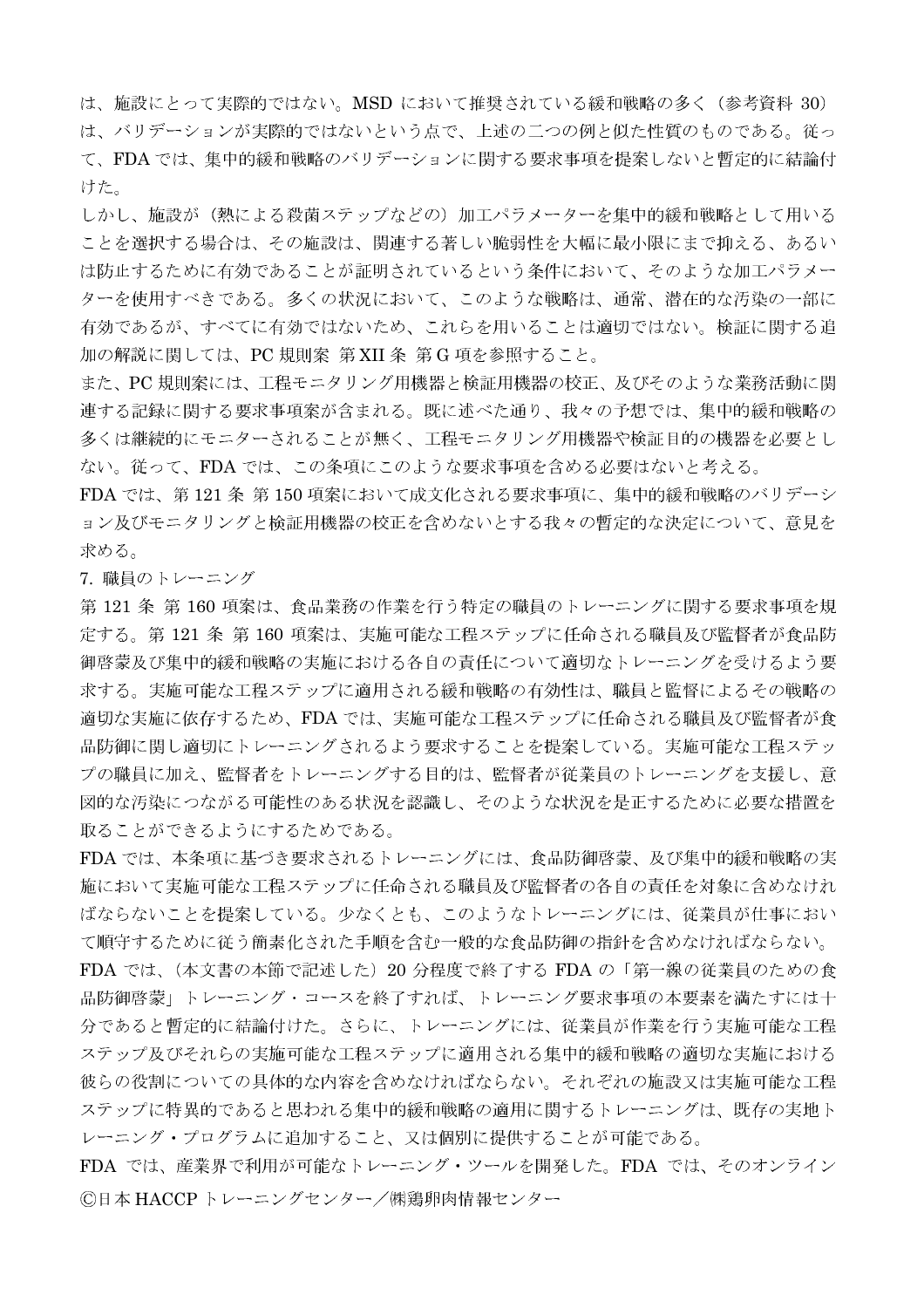の食品防御コースを 2013年に改訂した。この「食品防御 101」(参考資料 27) と題する FDA 食品 防御トレーニング・コースでは、最近米国において発生した意図的な汚染の種類に取り組み、その ような事件の可能性とその影響を最小限に抑える方法に関する FDA の現在の考えを反映している。

「食品防御 101」に含まれるコースは、(1) 専門家のための食品防御啓蒙、(2) 第一線の従業員の ための食品防御啓蒙、(3)食品防御規制、及び(4)食品施設の所有者及び運営者のためのALERT である。専門家のための食品防御啓蒙に関するコースでは、食品防御の理解がもたらされ、食品産 業界の専門家のための情報が提供される。本コースのモジュールは、広範な緩和戦略、脆弱性評価、 集中的緩和戦略、及び食品防御計画を含む食品防御の立案を経て進行する。第一線の従業員のため の食品防御啓蒙に関するコースでは、第一線の従業員に特定の情報及びこのような従業員が食品防 御において従う簡素化された手順が提供される。食品防御規制に関するコースでは、「2002年 公衆 の健康安全保障ならびにバイオテロへの準備及び対策法 (バイオテロ法) (the public health Security and Bioterrorism Preparedness and Response Act of 2002 (the Bioterrorism Act)  $\vert$ , FSMA、及び FDA の食品報告登録制度 (Reportable Food Registry) の概要を示す。最後に、利害 関係者が食品防御及び食品産業へのその適用法について、より良く理解するための支援として、FDA が開発した ALERT に関するコースでは、意図的な汚染の脅威から企業を保護する方法の特定の例 を提供する。FDA の「食品防御 101」オンライン・コースは、我々のウェブサイト、 http://www.fda.gov/Food/FoodDefense/default.htm から無料で利用可能である。

FDA では、このトレーニングの要求事項が提案通り最終決定された場合、産業界がその要求事項を 順守するために、これらの既存のコースが支援となることを期待する。また、FDA では、産業界が このトレーニングの要求事項を順守するために、民間の事業体によって提供されるトレーニング・ セミナー及びプログラム (参考資料 59、60、61、62) も支援となることを認識している。FDA で は、FDAの「食品防御 101」トレーニング教材の妥当性、及びこのような既存の FDA のコースに 関する改定又は追加の FDA トレーニング教材を開発する必要性があるかどうかについて、意見を求 める。

また、FDAは、職員のトレーニングに関連する勧告を含む食品防御に関する産業界のための指針書 (参考資料 22、23、24、25、26) を既に発布した。FDA では、これらの指針書において、すべて の従業員が自分の施設において意図的な汚染事件を防ぎ、発見し、対応する方法に関する情報を含 む食品防御啓蒙のトレーニングを受けることを勧告した。これらの指針書に述べられている通り、 FDA では、パンフレット、職員会議、又は掲示物などの日常的な施設での情報交換に、食品防御手 順の重要性に関する定期的な注意喚起を組み入れることを勧告した。FDA では、さらに、施設がす べての従業員に対し、異常な又は不審な人物や行動をマネジメントに通知するよう働きかけること を勧告した。FDA では、我々の指針書に記述したこれらの内容を繰り返し勧告する。しかし、本規 則案では、これらのすべての勧告を反映させるための追加的な特定のトレーニングに関する要求事 項を含めることは提案していない。例えば、施設のすべての従業員が食品防御に関するトレーニン グを受けることは要求していないが、意図的異物混入に対して食品を保護するための対策として、 トレーニングの重要性を認識している。従って、食品業務に従事するすべての職員が食品防御啓蒙 のトレーニングを受けることを繰り返し勧告する。FDAでは、最終規則において、施設のすべての 従業員が基本的な食品防御啓蒙トレーニングを終了することを我々が要求すべきかどうかを含め、 この論点について意見を求める。また、FDAでは、食品防御計画が著しく変更される場合を含め、 ©日本 HACCPトレーニングセンター/㈱鶏卵肉情報センター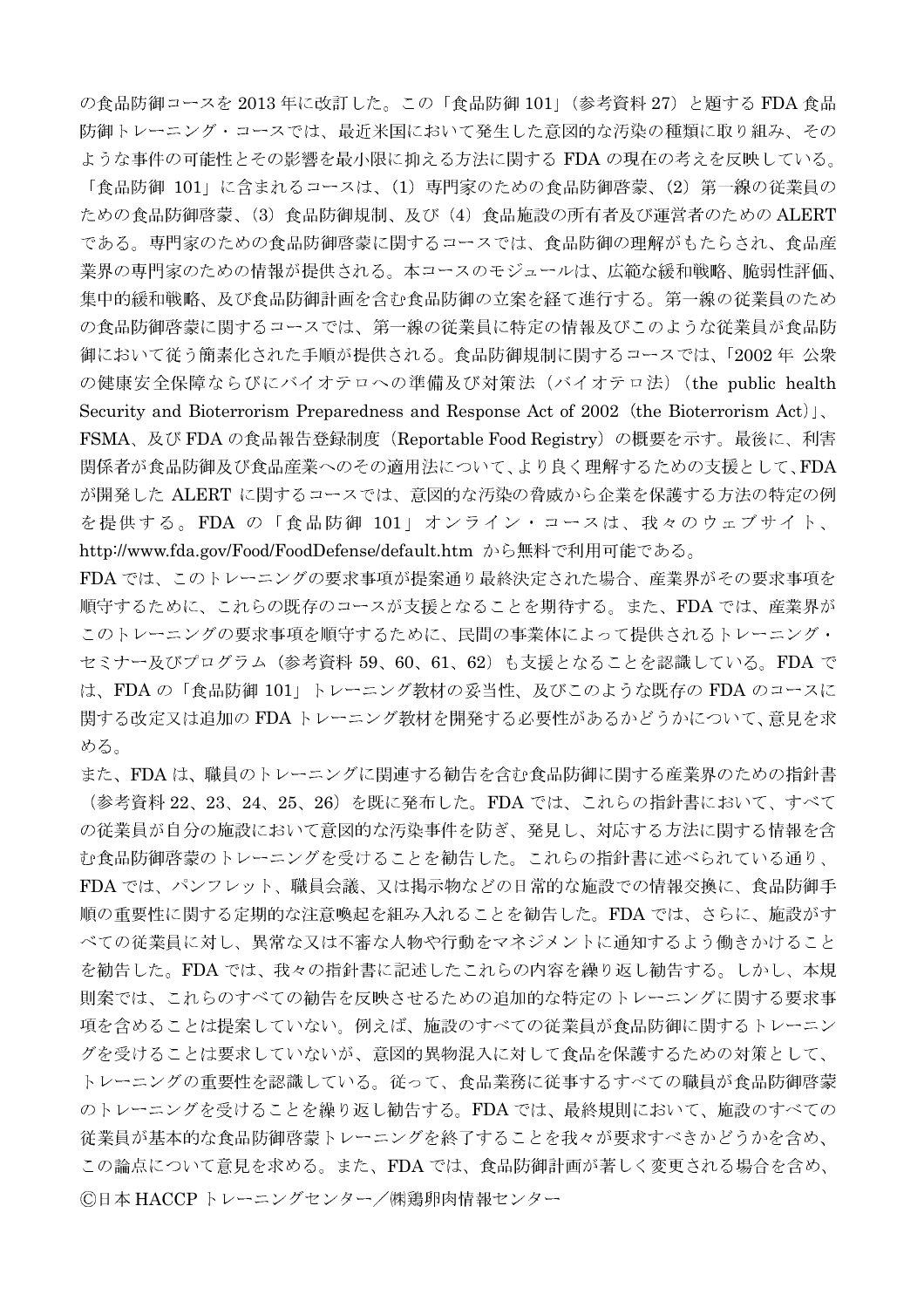我々が定期的にトレーニングを繰り返すことを要求すべきかどうかについて、意見を求める。

第121条 第160 項 (b) 案は、第121 条 第160 項に従って受けられたすべてのトレーニングを文 書として記録することを要求する。第121 条 第305 項案に基づき、記録には、トレーニングの日 付、対象のテーマ、及びトレーニングを行った人などの情報を含める。日付、出席者のリスト、及 び(食品防御指針又は食品防御計画の概要などの)対象とする特定のテーマが記載された出席表は、 第121条 第160項 (b) 案を順守する記録の例である。第121条 第160項 (b) 案によって要求さ れる記録により、施設は、職員が受けたトレーニングを追跡し、それによって、実施可能な工程ス テップへの任命のために、あらかじめ必要な啓蒙トレーニングを受けている職員を特定することが 可能となる。このような記録は、第121 条 第160 項 (a) 案に基づき要求される通り、実施可能な 工程ステップの職員がその責務に対し、適切にトレーニングを終了したことを文書として記録する ために用いることが可能である。

FDA では、産業界が食品防御トレーニングに関するガイドライン (参考資料 63、33、35) を含む 特定の産業界の基準を満たす食品防御対策の実施を既に開始していることを認識している。トレー ニングに関する我々の最小限の要求事項案は、食品防御に関する WHO の指針 (参考資料 6) の職 員トレーニングに関する勧告のみならず、それらの基準と一致する。FDA では、産業界の食品防御 に関する認識についての現在の状況及び利用可能なトレーニングの資源を考慮し、我々のトレーニ ングに関する要求事項の実行可能性について、意見を求める。

## D. 作成及び保持が必要な記録に適用される要求事項

食品安全に関し、HACCP 型体制が実施される際、記録は、施設が第 117 条で提案される食品安全 計画のすべての要素を含む要求事項に適合するための支援となり、施設がその要求事項に適合する ことを示し、FDAがそれを判断することを可能とすることから、記録はその体制の重要な部分とな る。この概念は、PC規則案の第 XV 条において詳細に論じられている。FDA では、記録は、テロ 行為によって引き起こされる意図的異物混入から食品を保護するために重要であると暫定的に結論 付けている。

第121条案の下位区分 D において、FDA は、本規則案の要求事項に従い、作成及び保持が必要な 記録に適用する要求事項を規定するよう提案している。この下位区分は、FD&C 法 第420 条 (b) のみならず、第418条 (a)、(b) (3)、(g)、(h)、及び (n) (1) (A) を含む第418条の多数の条 項を実施する。

1. 第121条 第301 項案 – 本下位区分 Dの要求事項の対象となる記録

第121条 第301項(a)案は、第121条 第301項(b)案によって規定されている場合を除き、第 121 条の下位区分 C 案によって要求されるすべての記録が、下位区分 D 案のすべての要求事項の対 象となることを規定する。FDAでは、全般的な要求事項、記録の保管に関する要求事項、及び公的 審査と公開に関する要求事項を含む記録の作成方法及び保持方法を記述する下位区分 D の要求事項 が、下位区分 C に基づき要求されるすべての記録に適用されると暫定的に結論付けている。このよ うな記録は、施設が第121 条案の要求事項に適合するための支援となり、施設がその要求事項に適 合することを示し、FDA がそれを判断することを可能とする。下位区分Dの要求事項案は、本文書 において論じられる。

第 121 条 第 301 項(b)案は、第 121 条 310 項案の要求事項を文書化された食品防御計画のみに 適用することを規定し、本文書の第V節D項3においてより詳細に論じられる。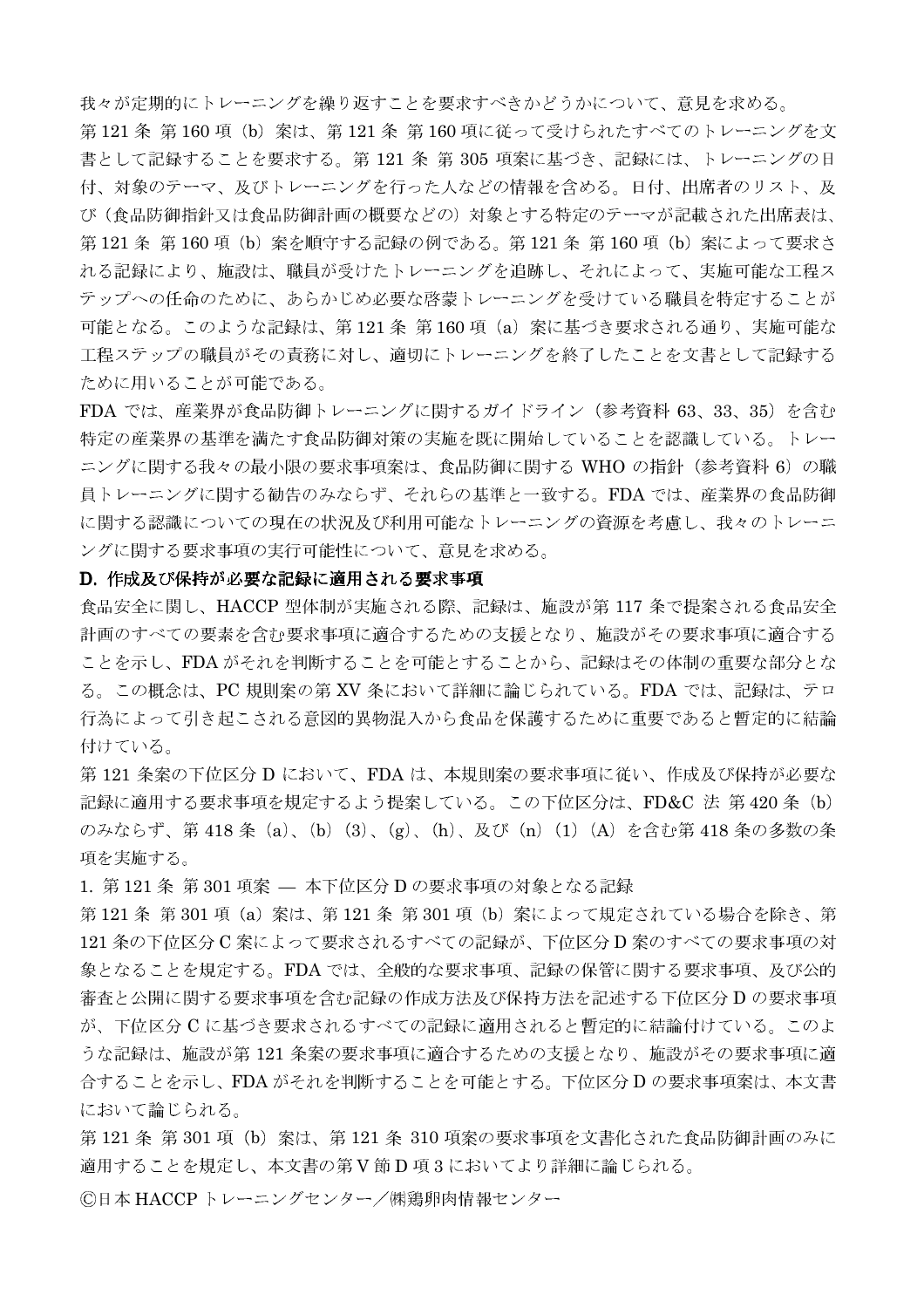2. 第121条 305 項案 – 記録に適用される全般的な要求事項

第121条第305項案は、要求される記録の形式、モニタリングで得られた実際の値及び観察結果 の記録、記録が作成されなければならない時、及びそれぞれの記録に含めなければならない情報を 含め、第121条案に基づき要求される記録に適用される全般的な要求事項を含む。

a. 第121条 305 項 (a) 案。 第121条 305 項 (a) 案は、記録がオリジナルの記録、(写真複写、 図面、電子化された複写、マイクロフィルム、マイクロフィッシュ、又はその他のオリジナル記録 の正確な複製などの)正確な写し、又は電子記録として、保持されるよう要求する。記録の正確な 写しは、オリジナルの記録が(例えば、修正液で消すことによって)オリジナルの記入を不明瞭に する方法で変更、又は修正されたかどうかを十分検出できる品質であるべきである。第 121 条 第 305 項 (a) 案は、記録保持体制の完全性が維持される間、記録を保持するための機構に関する柔軟 性を規定する。正確な写しを認める要求事項案は、現在施設において記録が保持されている方法と 適合する可能性のある選択肢を規定する。

また、第121条 第305項 (a) 案は、電子記録が第11条 (連邦規則集 第21巻 第11条) に従っ て保持されるよう要求する。第11条は、紙に記入される記録及び紙に署名される手書きの署名と同 等であるとして、電子記録、電子記録に署名される電子署名、及び手書きの署名に関し、特定の状 況の下に FDA が承諾する基準を規定する。要求事項案は、第121 条案によって要求される記録が 第11条に従うという条件において、それらを電子的に保持することができることを明確にし、それ を認める。

FDA では、PC 規則案において、第117 条案に基づき保持することが要求される記録に、第11 条の 要求事項を適用することは適切であると暫定的に結論付けた。しかしながら、FDA では、第117 条 案に基づき保持される記録に第 11 条の要求事項を適用する必要のない状況があるかどうかについ て、意見を求める。PC規則案の第 XV 条 第 C 項において、FDA は、現行の実務が法の要求事項を 満たす場合、新たな記録保持体制を確立する必要性を回避するために、第11条(連邦規則集 第21 巻 第1条 第329項 (b)) の要求事項から記録を免除する状況の例を規定した。FDA では、PC規 則案において、第11条に従い保持される電子記録に対する追加の期間を認めるべきかどうかについ ても意見を求める。FDA では、第 121 条案に基づき保持される記録に第 11 条を適用する必要のな い状況に関して、また第11条に従い保持される電子記録に対する追加の期間を認めるべきかどうか について、同様の意見を求める。第11条の要求事項を必要としないとする見解を基にした意見を提 供頂きたい。

b. 第121条 第350 項 (b) 案。 第121条 第350 項 (b) 案は、記録がモニタリングで得られた 実際の値及び観察結果を含むことを要求する。例えば、実施可能な工程ステップへアクセスする扉 の施錠のモニタリングは、「施錠されている」又は「施錠されていない」(あるいは「はい」又は「い いえ」)のように記録することが可能であり、指定区域での適切な色のユニフォームのみを着用して いる職員の存在についてのモニタリングは、「青色ユニフォームを着用している職員 100%」(又は職 員 10 人中 10 人)、あるいは反対に集中的緩和戦略が適切に実施されていない場合は、「青色ユニフ オームを着用している職員 80%」(又は職員 10人中8人)のように記録することが可能である。集 中的緩和戦略が適切に実施されていなかった場合は、モニタリング・データが実施可能な工程ステ ップにおいて管理喪失の傾向を示す通り、どの程度その戦略が適切に適用されていなったのかを文 書として記録することが重要である。従って、10人の職員の内、8人が青色のユニフォームを着用 ©日本 HACCPトレーニングセンター/㈱鶏卵肉情報センター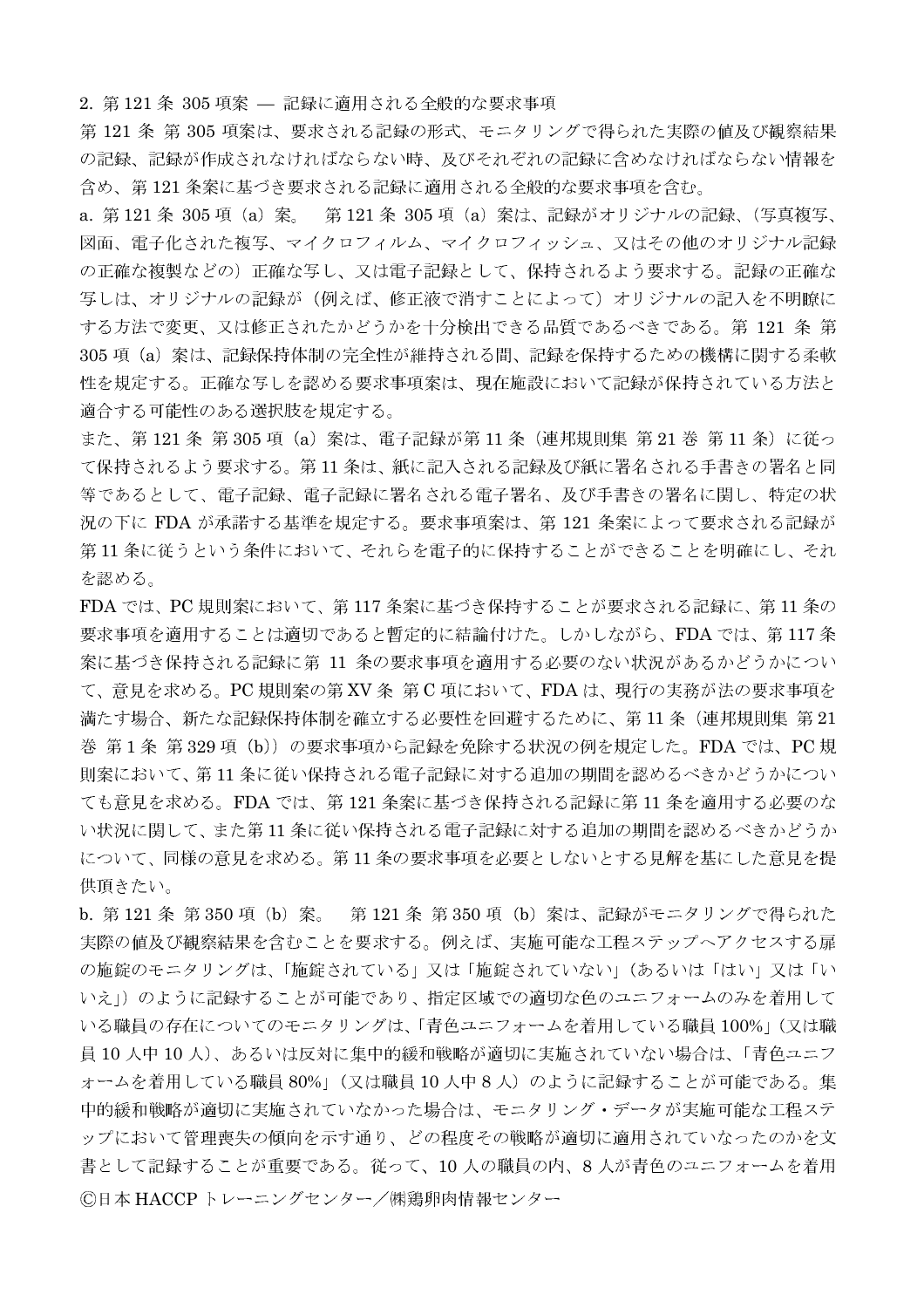している例では、施設は、残りの二人の職員が着用していたユニフォームの色などの情報が傾向を 定めるために役立つのであれば、それを文書として記録することを考慮することが可能である。集 中的緩和戦略のモニタリングにおいて、(施設が熱処理などの加工パラメーターを用いている場合な ど)数値を記録することが可能な場合には、実際の時間及び温度又はその他の適切な加工データを 記録すべきである。

c. 第 121 条 第 305 項(c)(d)及び(e)案。 第 121 条 第 305 項(c)(d)及び(e)案は、記 録が、正確であり、消すことが出来ず、判読可能であること (第121条 第305 項 (c) 案)、文書化 された業務活動の実行と同時に作成されること (第 121 条 第 305 項 (d) 案)、及び実行された作 業の過程を示すために必要とされる程度に詳細であること (第121条 第305項 (e) 案) を要求す る。第121条 305 項 (c) 及び (d) 案は、モニタリングに関する要求事項への適合性の証明及び食 品防御計画への適合性の検証など、施設の所有者、運営者、又は責任を負う代理者が第121条案の 要求事項を順守するために、記録が有用であることを確実にする。これらの要求事項案は、FDAが 第121 条案の要求事項への適合性を判断するためにも有用であることを確実にする。第121 条 第 305 項 (e) 案は、施設が記録の特質に関する詳細を調整する柔軟性を規定する。

d. 第121条 第305 項 (f) 案。 第121条 第305 項 (f) 案は、記録が以下を含むよう要求する。 (1) 施設の名称及び所在地、(2) 記録として文書化した日付及び時間、(3) 記録を行った人の署名 又はイニシャル、及び(4) 必要に応じて、製品の識別及び製造コード(存在する場合)。施設の所 有者、運営者、又は責任を負う代理者(及び監査期間では、FDA の監査員)は、施設の名称と所在 地及び日付と時間によって、記録が最新のものであるかどうかを評価し、逸脱が発生した時及び場 所を特定し、是正措置を追跡することができる。観察実施者の署名は、責任及び説明責任を確実に する。さらに、記録についての質問がある場合、署名によって、記録の源を確実に知ることができ る。記録を特定の製品(及び、適用可能な場合は製造コード)に結び付けることにより、本規則の 対象となる施設の所有者、運営者、又は責任を負う代理者は、食品に異物混入された疑いがある場 合、確実に製品を特定することができる。FDAでは、これらの要求事項案に関連する範囲及び潜在 的な負担について、意見を求める。

製品の識別及び製造コード(存在する場合)に関する要求事項案(第 121 条 第 305 項(f)(4)案) は、異物混入された可能性のある製品の製造が不適切な調理温度などの加工中の管理の喪失によっ て生じ、回収が必要となる可能性のある食品安全との関連において重要である。また、この要求事 項案は、管理の喪失が特定の製品又は製造コードに関連している可能性がある場合、継続的なモニ タリングによる食品安全に特に適用され得る。FDAは、PC規則案と一致し、「必要に応じて」製品 の識別及び製造コードを記録の一部として含めるべきであることを示すために、要求事項案を修正 した。FDA では、多くの場合、集中的緩和戦略にこの情報を含めることは、比較的難しい可能性が あることに留意している。本規則案の第V条 第C項5のモニタリングに関する解説において述べ られている通り、集中的緩和戦略の中には、週一回又は月一回モニタリングされる場合もある。こ のような場合、適切に実施されなかった集中的緩和戦略によって影響され得るすべての製品及び製 造コードを含めることは、適切でない可能性がある。さらに、多くの場合、モニタリングは、特定 の製品ロットの製造ラインにおける加工パラメーターではなく、一つ以上の製品に用いられる一つ 以上の生産ライン周辺区域について実施されることから、製品の識別及び製造コードは関係しない。 一方、殺菌時間及び温度などの加工パラメーターの管理が集中的緩和戦略として使用される場合、 ©日本 HACCP トレーニングセンター/㈱鶏卵肉情報センター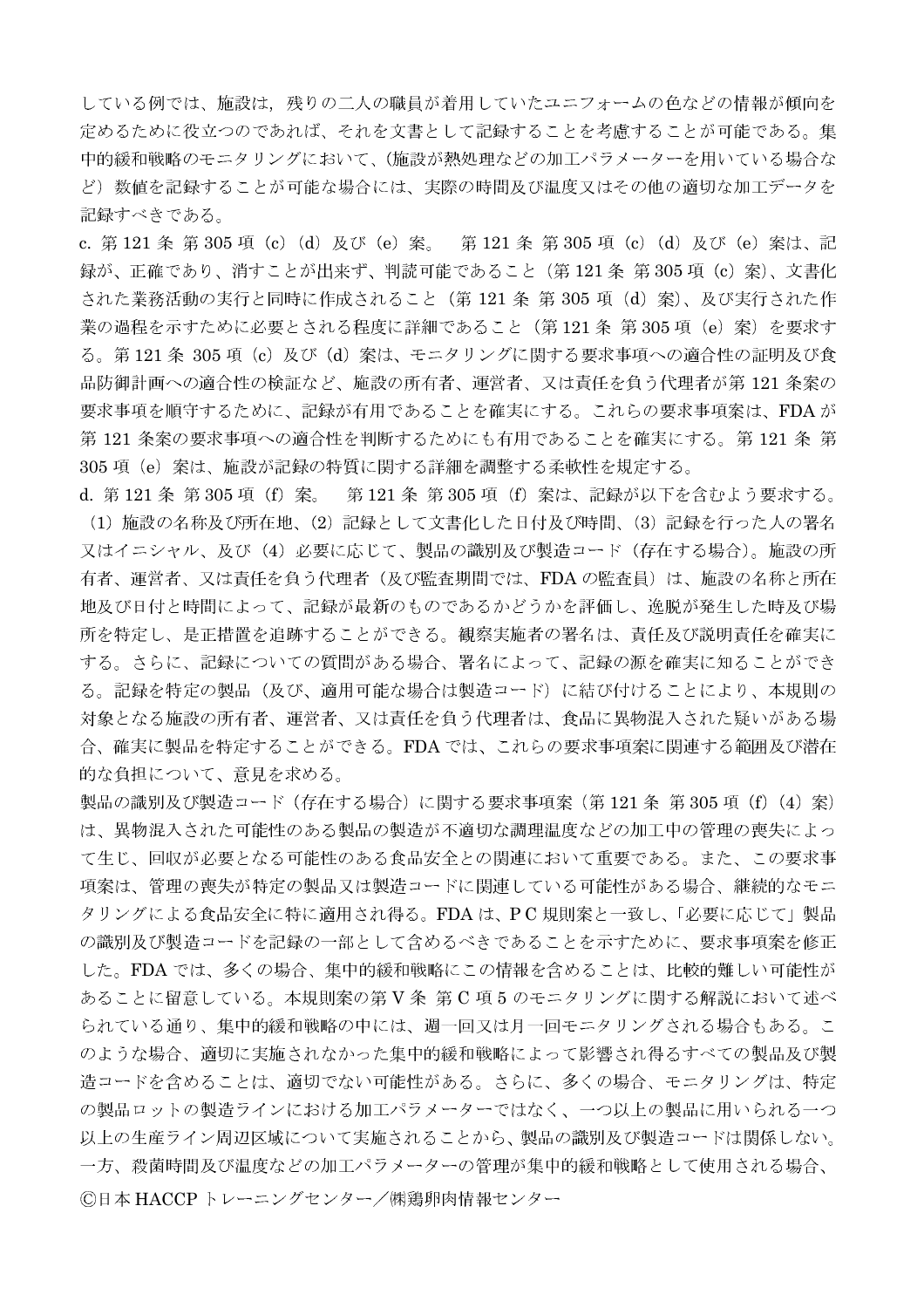モニタリング時に加工されていた製品及び製造コード(存在する場合)を記録として文書化するこ とが適切である。集中的緩和戦略の特質により、製品の識別及び製造コード(存在する場合)を記 録に含めるかどうかについて、施設の所有者、運営者、又は責任を負う代理者が判断を行うべきで ある。

3. 第121条 第310 項案 – 食品防御計画に適用する追加の要求事項

第121 条 第310 項案は、施設の所有者、運営者、又は責任を負う代理者が、食品防御計画の最初 の完成時 (第121条 第310 項 (a) 案)、及びすべての変更時 (第121条 第310 項 (b) 案) にそ の計画に署名し、日付を付けることを要求する。このような署名は、所有者、運営者、又は代理者 が計画を承諾した直接的な証拠となり、それにより計画の実施義務が生ずる。さらに、日付の記入 と共に署名することにより、存在する可能性のある文書の異なるバージョン又は版の信頼性に関す る潜在的な混乱が最小限に抑えられる。

4. 第121条 第315 項案 – 記録の保管に関する要求事項

第121条第315項案は、第121条案の基に要求される記録が保管されなければならない期間及び 特定の条件下における記録の現地外保管の許容に関する要求事項を含む。

a. 第121条 第315 項 (a) 及び (b) 案。 第121 条 第315 項 (a) 及び (b) 案は、第121 条案 によって要求されるすべての記録が作成された日から2年以上施設に保管されることを要求する。 第121条 第315項 (b) 案は、(施設による文書化された食品防御計画の改訂などの理由により、) 食品防御計画の使用を中止した後2年以上、その施設にその計画を保持することを要求する。第121 条案によって要求されるすべての記録に関する 2 年間の時間枠は、保存食品が概して商品流通に存 在すると予測される期間に妥当な時間を加えた期間と合致し、従って記録が検証活動に利用可能で あることを確実にするための期間である。本要求事項案は、PC規則案の記録保持要求事項案と類似 しており、これは、その他のFDA規制及びバイオテロ法の記録維持要求事項を実施する特定の規則 案及び最終規則に記載されている同様の要求事項の解説を含む。この 2 年間の保持期間は、日常的 な業務の記録に関してはその記録が作成される日、又は食品防御計画に関しては記録の利用が中止 される日から開始となる。FDAでは、本提案について、意見を求める。

b. 第121条 第315 項 (c) 案。 第121条 第315 項 (c) 案は、食品防御計画を除き、記録が公 的審査の要求から24時間以内に現場に戻され、準備することが可能であれば、そのような記録が作 成された日の6ヶ月以降、記録の現地外保管の利用が許可されることを規定する。FDA では、記録 保持に関する要求事項案が、施設により、かなりの量の記録の保管を要求する可能性があること、 また、施設にはこれらのすべての記録を保管する十分な場所がない可能性があることを認識してい る。記録は迅速に利用可能となることから、ほとんどの記録の6ヶ月後の現地外保管を規定するこ とにより、施設は記録の保管の目的を妨げることなく、記録の現地保管に必要な場所を減少させる と同時に、記録の保管に関する要求事項案を順守することが可能となる。

また、第 121 条 第 315 項(c)案は、電子記録が現場からアクセス可能であれば、それらの記録は 現場に存在すると見なされることを規定する。企業内のコンピューター・システムはネットワーク 化されている可能性があり、安全な方法でその企業の世界中の様々な食品加工施設すべてに対し、 情報の送受信が可能となっている。この種のシステムは、複数の場所において、複数の施設の記録 へのアクセスを可能とするために利用可能である。

c. 第121 条 第315 項 (d) 案。 第121 条 第315 項 (d) 案は、施設が長期間にわたって閉鎖さ ©日本 HACCP トレーニングセンター/㈱鶏卵肉情報センター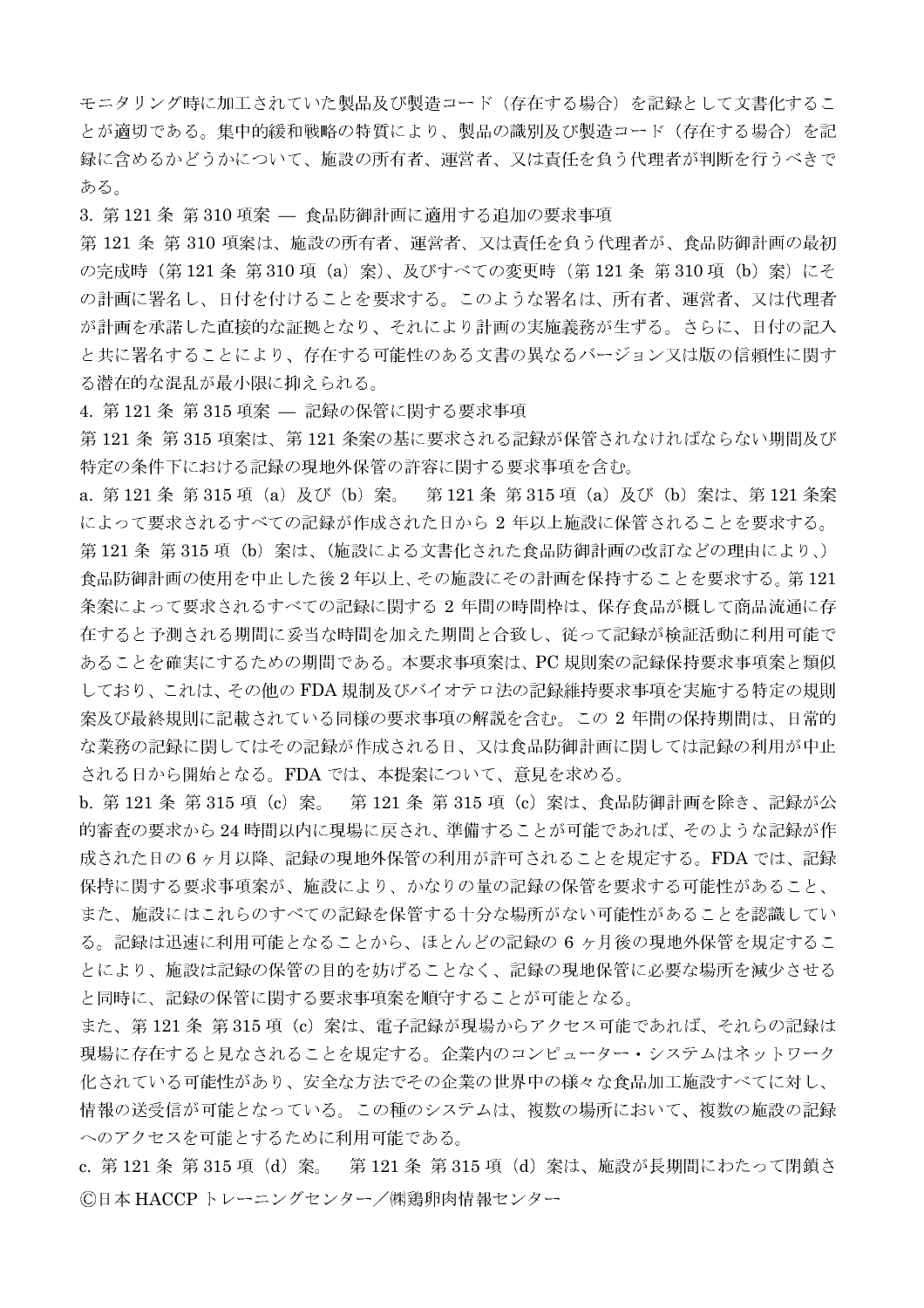れる場合、記録を利用し易い妥当な別の場所に移動することができるが、その記録は、要求に応じ て公的審査のために24時間以内に施設に戻されなければならないことを規定する。記録の移動を許 可することにより、季節的な業務又はその他の理由による長期間の閉鎖に対し、実際上の保管が軽 減される。

5. 第121条 第320 項案 – 公的審査に関する要求事項

第121条第320項案は、第121条案によって要求されるすべての記録が、口頭又は書面による要 求に応じて、正式に委任された保健福祉長官の代理人が速やかに利用できるようにすることを要求 する。

6. 第121条 第325 項案 — 公開

第121条 第325 項案は、第121 条案によって要求されるすべての記録が、本章の第20 条に基づき 許される範囲で、公開から保護されることを規定する。第三者から入手した機密情報又は保護情報 の保護に関連する FDA の全般的な指針、手順、及び実務が本規則に基づき入手された情報に適用さ れる。

### E. 適合

FSMA 第 103 条 (e) は、新たな条項–(uu)–を禁止される行為とその原因のリストに加えること によって、FD&C法 第301条 (合衆国法典 第21編 第331条) を改正する。FD&C法 第301条 (uu)に基づき、以下の行為とその原因は、禁止される。「米国において販売する食品を製造、加工、 梱包、および保管する施設の所有者、運営者、又は責任を負う代理者が、[FD&C法] 第418条に従 わない場合のそのような施設の業務」。FD&C法 第418条に基づき規定された規制の不順守が禁止 行為であることを明確に伝えるために、下位区分Eの第121条 401項 (a) 案は、米国において販 売する食品を製造、加工、梱包、又は保管する施設の所有者、運営者、又は責任を負う代理者が、 第418条又は第121条の下位区分C又はDに従うことを要求され、不順守の場合には、その施設 の業務は、FD&C法 第301条 (uu) に基づく違法行為であることを規定する。

FSMA 第106条 (d) は、新たな条項––(ww)––を禁止される行為とその原因のリストに加えること によって、FD&C法 第301条を改正する。FD&C法 第301条 (ww) に基づき、以下の行為とそ の原因は、禁止される。「[FD&C法] 第420条の不順守」。FD&C法 第420条に基づき規定され た規制の不順守が禁止行為であることを明確に伝えるために、第121条 401項 (b) 案は、FD&C 法 第420 条又は第121 条の下位区分 C 又は D の不順守が FD&C 法 第301 条 (ww) に基づく違 法行為であることを規定する。

### VI. 予備的規制影響分析

### A. 概要

FDA では、大統領命令 12866、大統領命令 13563、規制緩和法 (Regulatory Flexibility Act) (合 衆国法典 第 5 編 第 601 条~第 612 条)、及び 1995 年無財源義務改革法 (Unfunded Mandates Reform Act of 1995) (パブリック・ロー (Pub. L.) 104-4) に基づき、規則案の影響を調査した。 大統領命令 12866及び13563は、政府機関が、利用可能な規制的選択肢のすべての費用便益を評価 し、規制が必要な場合は、(潜在的な経済的、環境的、公衆衛生と安全の優位性及びその他の優位性、 流通への影響、及び公平さを含む)純便益を最大限にする規制的アプローチを選択するよう指示し ている。FDA では、本規則案が大統領命令 12866 に基づく重要な規制措置であると考える。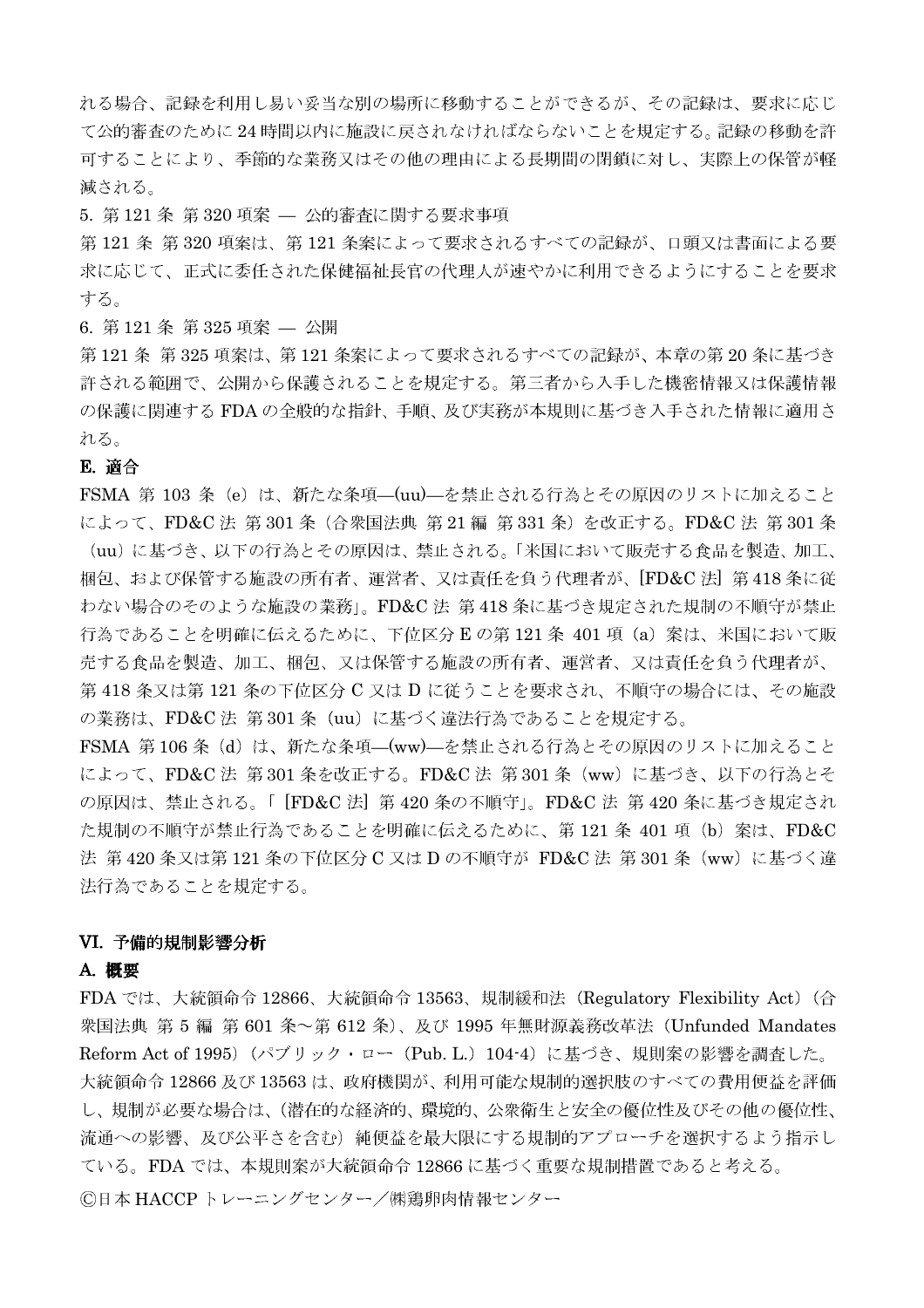### B. 規制緩和法

規制緩和法は、政府機関が小規模の事業体に及ぼす規則の著しい影響を最小限に抑える規制の選択 肢を分析するよう要求する。本規則案によって生ずる事業体当たりの年間費用は、100 人の従業員 を有する1施設において約13,000ドルであり、本規則案の影響を受ける小規模事業者が約4,100存 在することから、FDAでは、本規則案が相当数の小規模事業体に対し、大きな経済的影響を及ぼす 可能性があるものと暫定的に結論付けている。

# C. 1996 年小規模事業者に対する規制の公正な適用に関する法 (Small Business Regulatory **Enforcement Fairness Act of 1996)**

1996 年小規模事業者に対する規制の公正な適用に関する法(パブリック・ロー104-121)は、議会 審査を必要とする主要な規則を以下の一つ以上を引き起こした、又は引き起こす可能性のあるもの と定義する。年間1億ドル以上の経済への影響;費用又は価格の大幅な上昇;競争、雇用、生産性、 又は革新に及ぼす著しく有害な影響;又は米国を拠点とする企業が国内市場又は輸出市場において、 海外を拠点とする企業と競争する能力に及ぼす著しく有害な影響。小規模事業者に対する規制の公 正な適用に関する法に従い、行政予算管理局 (OMB) は、本規則案が議会審査を必要とする主要な 規則であると判断している。

### D. 1995 年無財源義務改革法

1995年無財源義務改革法 第202条 (a) は、政府機関が「州政府、地方自治体、及び部族政府の総 体として、又は民間企業によって、1年に(年次のインフレ調整後)1億ドル以上の支出をもたらす 可能性のある連邦指令を含むあらゆる規則」を提案する前に、予測される費用便益の評価を含む書 面による報告書を準備することを要求する。最新 (2012年) の国内総生産インプリシット・プライ ス・デフレーター (Implicit Price Deflator) を用いた現在のインフレ調整後の閾値は、1億4,100 万ドルである。FDA では、本規則案がこの額又はそれ以上の年間出費をもたらすものと予測する。

### E. 1995年文書業務削減法

本規則案は、1995年文書業務削減法 (PRA) (合衆国法典 第44編 第3501 条~第3520 条) に基 づく行政予算管理局 (OMB) の審査の対象となる情報収集に関する要求事項を含む。これらの条項 は、年次報告予測、記録保持、及び第三者公開責任と共に、本文書の「記述」の節に記述されてい る。予測に含まれるものは、審査の指示、既存データ源の検索、必要とされるデータの収集と維持、 及びそれぞれの情報収集の完了と審査の時間である。

FDA では、(1) 情報に実用性があるかどうかを含め、情報収集案が FDA の機能の相当行為に必要 であるかどうか、(2) 用いられている方法論及び仮定の妥当性を含む FDA による情報収集案の負荷 予測の正確さ、(3) 収集される情報の質、有用性、及び明確さを向上させるための方法、(4) 適切 な場合には、自動収集技術、及びその他の形態の情報技術による情報収集を含め、応答者の情報収 集の負荷を最小限に抑える方法について、意見を求める。

情報収集についての意見が確実に受け取られるように、OMBでは、書面による意見をOMB、情報・ 規制問題室 (Office of Information and Regulatory Affairs)、FDA デスク・オフィサー宛、FAX: 202-395-7285 にファックス送信すること、又は oira\_submission@omb.eop.gov. に電子メールを送 信することを推奨する。すべての意見は、「意図的異物混入から食品を保護するための集中的緩和戦 略」の表題によって、特定されている必要がある。

1995年文書業務削減法 (合衆国法典 第 44 編 第 3407 条 (d)) の順守において、当局は、本規則 ©日本 HACCP トレーニングセンター/㈱鶏卵肉情報センター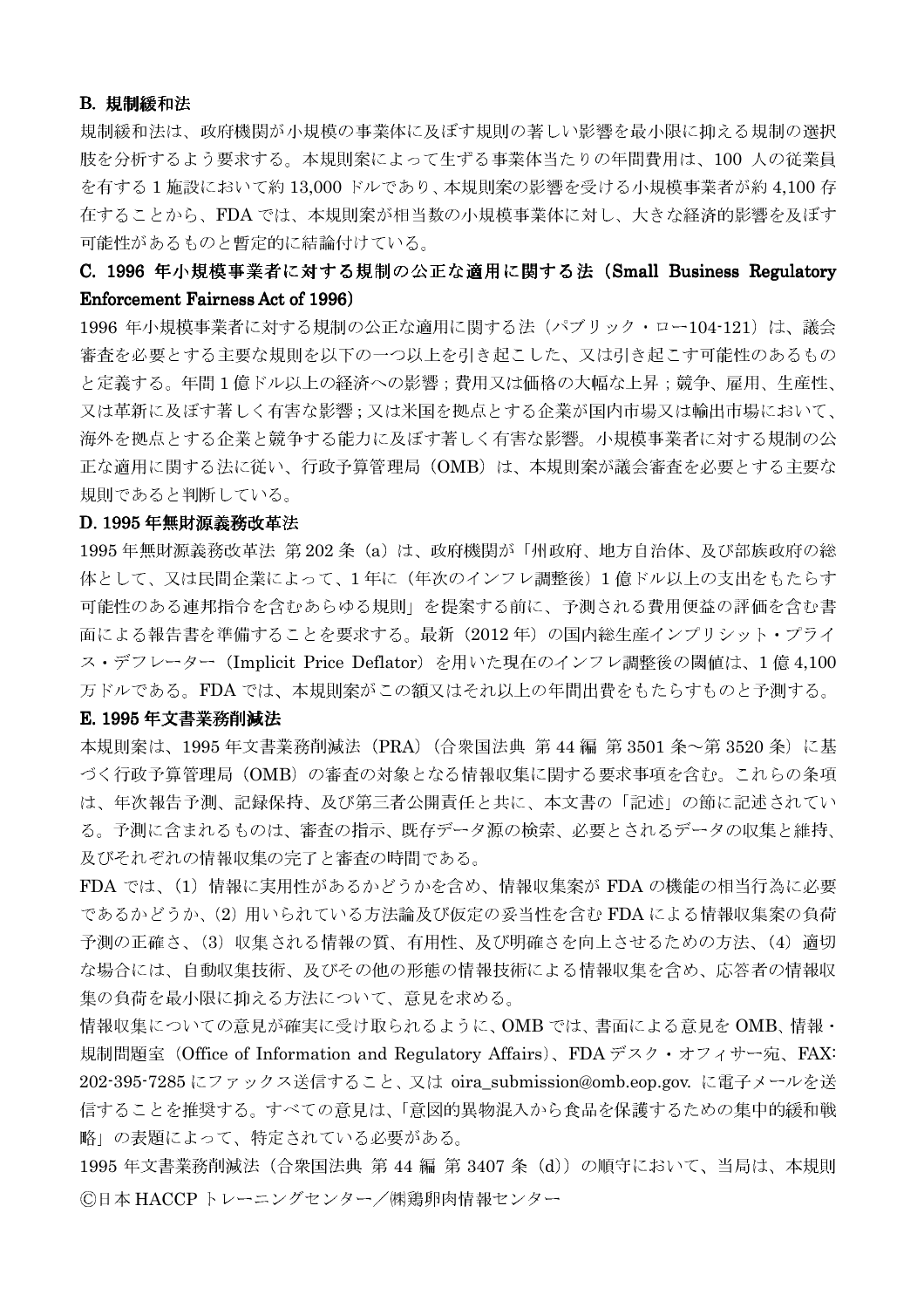案の情報収集条項を審査のために OMB に提出した。利害関係者は、2014年1月23日までに情報 収集に関する意見をOMB、情報·規制問題室に送付することが要求される。情報収集についての意 見が確実に受け取られるように、OMB では、書面による意見を OMB、情報・規制問題室、FDA デ スク·オフィサー宛、FAX: 202-395-6974 にファックス送信すること、又は oira\_submission@omb.eop.gov. に電子メールを送信することを推奨する。すべての意見は、「意図 的異物混入から食品を保護するための集中的緩和戦略」の表題によって、特定されている必要があ る。

#### F. 分析への一般からのアクセス

大統領命令 12866、大統領命令 13563、規制緩和法(合衆国法典 第 5 編 第 601 条~第 612 条)、 1995年無財源義務改革法 (パブリック・ロー104-4)、及び 1995年文書業務削減法 (合衆国法典 第 44編 第3501条~第3520条)に基づき、本規則案の影響を調査するために我々が実施した分析は、 本最終規則(参考資料 64)のドケットにおいて一般に公開されている。

### VII. 環境影響分析

当局は、連邦規則集 第 21 巻 第 25 条 第 30 項 (h) に基づき、本法的措置が個別に、又は累積的 に人間環境に対し重大な影響を及ぼすことのない種類のものであると判断した(参考資料 65)。従 って、環境評価及び環境影響評価報告書のいずれも要求されることはない。

### VIII. 連邦主義

FDA は、大統領命令 13132 に規定された指針に従い、本規則案を分析した。FDA は、本規則案が 最終決定された場合、本規則が諸州、中央政府と諸州との関係、又は政府の様々なレベル間の権力 配分と責務に多大な直接的影響を及ぼす政策を含むことはないと判断した。その結果、当局では、 規則案が大統領命令において定義される連邦主義を暗示する政策を含むことはなく、故に、連邦主 義要約影響報告書は要求されないものと暫定的に結論付けている。

### **IX. 意見**

FDAでは、本文書において特定される内容及び本規則案に関するその他の関心のある内容について、 一般の意見を求める。利害関係者は、本文書に関する電子による意見を http://www.regulations.gov に提出すること、又は書面による意見をドケット・マネジメント部門 (ADDRESSES を参照するこ と)に提出することのいずれかが可能である。一連の一組の意見を送付するのみでよい。本文書の 見出しの角括弧内に記載されたドケット番号によって意見を特定すること。受領された意見は、月 曜日~金曜日の午前9時~午後4時まで、ドケット・マネジメント部門において閲覧が可能であり、 http://www.regulations.gov. のドケットに掲載される。

# X. 参考資料

以下に示す参考資料は、ドケット・マネジメント部門 (ADDRESSES を参照すること) のディスプ レー上に掲載されており、関心のある方は、月曜日へ金曜日の午前9時へ午後4時まで閲覧が可能 である。(FDA は、ウェブサイトのアドレスを確認しているが、本文書が連邦公報で公表された後 のウェブサイトの変更には責任を負わない。)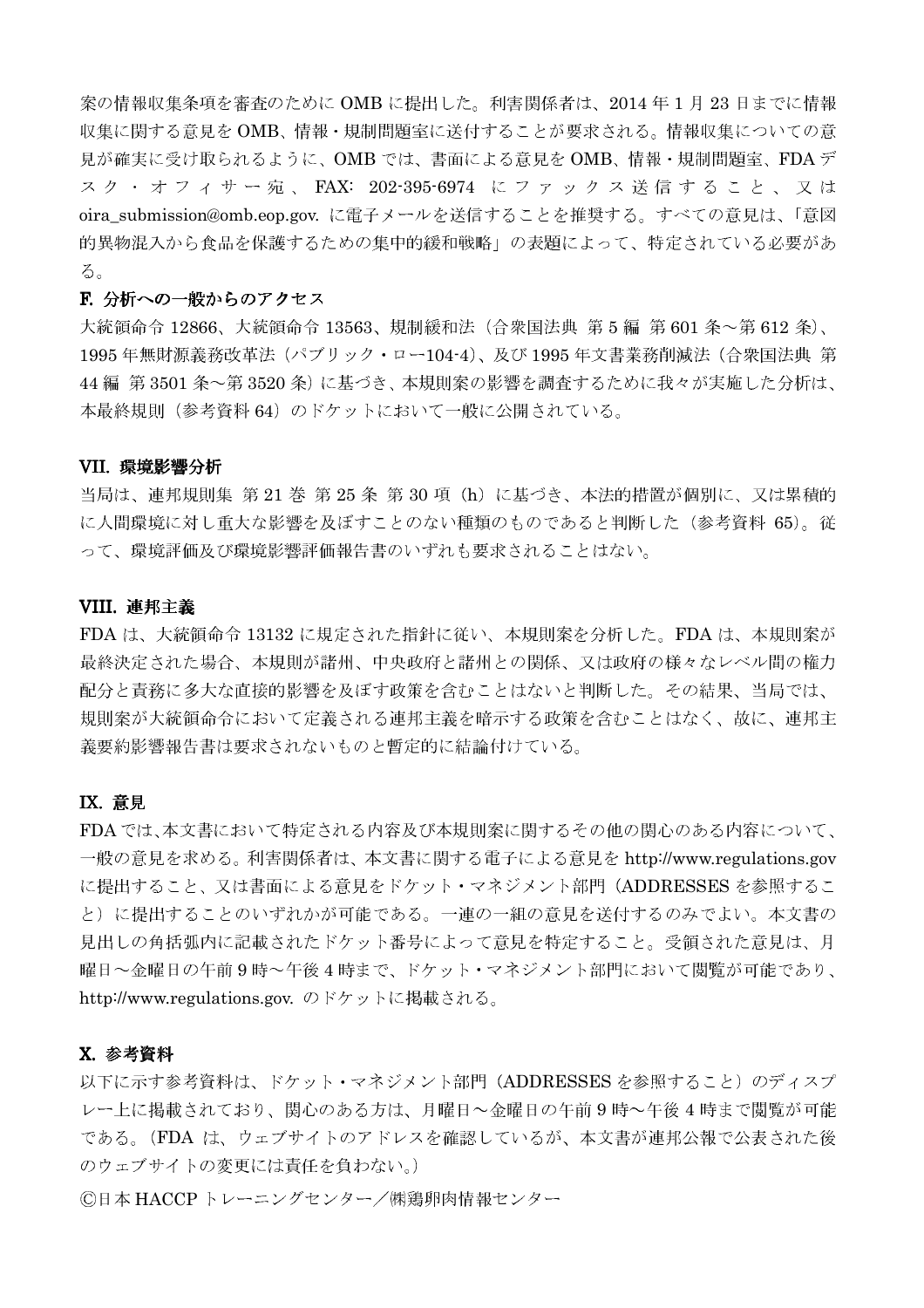1. Kennedy, S.K. 及び F.F. Busta、「第5章:食品の保護と防御」Food Microbiology: Fundamentals and Frontiers, M.P. Doyle 及び L.R. Beuchat 編集, American Society for Microbiology Press: Washington, DC、pp. 87-102, 2007 2013年10月30日にアクセスした。

2. Khan A.S.、D.L. Swerdlow 及び D.D. Juranek、「食品及び飲料水供給に向けられた生物学的及 び化学的テロリズムに対する予防措置」、public health Reports、116(1):3-14, 2001

3. Sobel, J.、A.S. Khan 及び D.L. Swerdlow、「米国食糧供給に対する生物学的テロリスト攻撃の脅 威: CDC の見解」 The Lancet、 359(9309):874-880, March 9, 2002

4. Török, T.J.、R.V. Tauxe、R.P. Wise ら、「レストランのサラダ・バーの意図的汚染によって引き 起こされたサルモネラ中毒の大規模な地域発生」 Journal of American Medical Association、 278(5):389-395, August 1997

5. 英国規格協会及び国家インフラ防護センター (British Standards Institute and Centre for the Protection of National Infrastructure)、2010年3月「公開仕様書96:2010飲食物の防御」

http://www.cpni.gov.uk/documents/publications/non-cpni\_pubs/pas96\_vis14.pdf 2013年9月25 日にアクセスした。

6. 世界保健機構、「食品へのテロリスト脅威ー防止と対応体制の確立と強化のための指針」、Food Safety Issues. Revision May 2008 http://www.who.int/foodsafety/publications/general/en/terrorist.pdf 2013年9月23日にアクセ スした。

7. Everstine, K.、S. Kennedy 及びJ. Spink、「経済的な動機による食品の異物混入 (EMA) - EMA 事件に共通する特徴」、Journal of Food Protection、76(4):723-735, 2013

8. 米国連邦食品·医薬品庁、「経済的な動機による異物混入ー市民集会ー意見の募集」、Federal Register, 74(64):15497-15499, 2009

http://www.gpo.gov/fdsys/pkg/FR-2009-04-06/pdf/E9-7843.pdf 2013年9月23日にアクセスした。 9. Spink, J. 及び DC Moyer、「食品偽装による公衆衛生への脅威の特徴付け」、Journal of Food Science, 75(9):R157-R163, 2011

10. Ingelfinger, J.R.、「メラミン及び食品汚染の世界的意味合い」、New England Journal of Medicine、359(26):2745-2748, 2008

11. Xiu, C. 及び K.K. Klein、「中国における牛乳製品中のメラミンー汚染物質の意図的利用を引き 起こした要因の調査」、Food Policy、35(5):463-470, 2010

12. 世界保健機構、食糧安全保障ページ、http://www.who.int/trade/glossary/story028/en 2013年 9月23日にアクセスした。

13. Kolavic, S., A. Kimura, S. Simons, L. Slutsker, S. Barth 及び C. Haley, 「意図的食品汚染 による実験室研究者の間での赤痢菌 (Shigella dysenteriae) 2型の発生」、Journal of American Medical Association, 278(5):396-398, August 1997

14. Anderson, S.、J. DeMent、C.B. Ocfemia 及びD.C. Hunt、カンザス州レネクサのミ・ランチ ート レストランにおけるサルサの意図的汚染により引き起こされたメトミル中毒の発生-2009年 月、カンザス州衛生環境局、 2011 年  $\overline{4}$ 月 12  $\mathbf{H}$ 8 http://www.kdheks.gov/epi/download/Final\_Mi\_Ranchito\_Report.pdf 2013年10月22日にアク セスした。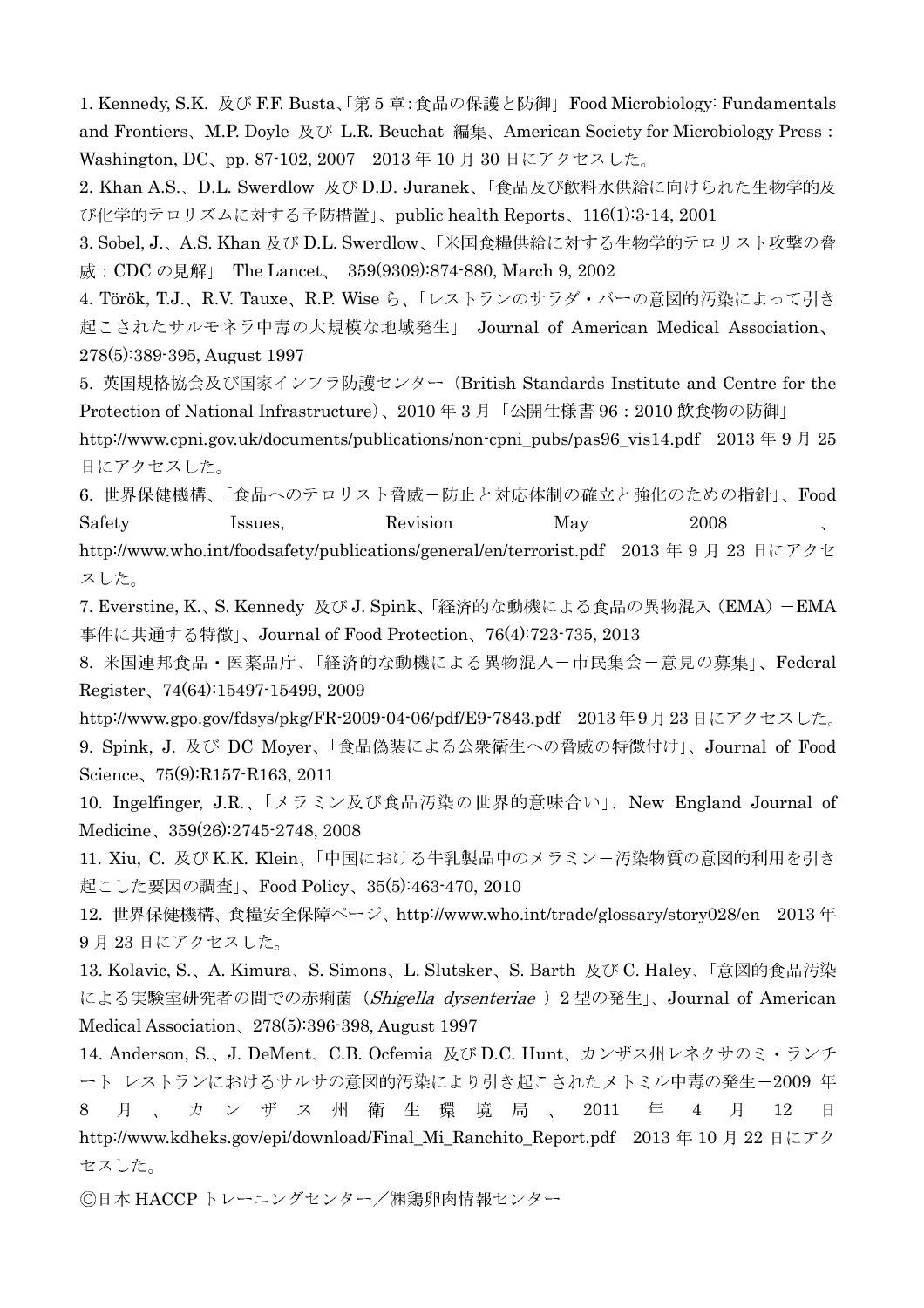15. 米国政府印刷局、上院聴聞会 108-491、2003年11月19日「農業テロリズムー米国の食糧への 脅威 | p. 1

http://www.gpo.gov/fdsys/pkg/CHRG-108shrg91045/html/CHRG-108shrg91045.htm 2013  $\#$  9 月23日にアクセスした。

16. ホワイトハウス、報道官局、2003年12月17日 国土安全保障大統領指令/HSPD-8

https://www.fas.org/irp/offdocs/nspd/hspd-8.html 2013年10月17日にアクセスした。

17. ホワイトハウス、報道官局、2003年12月17日 国土安全保障大統領指令 7-重要なインフラ

基盤の特定、優先順位付け、及び保護、https://www.dhs.gov/Homeland Security Presidential Directive-7 2013年10月17日にアクセスした。

18. ホワイトハウス、報道官局、2004年1月30日 国土安全保障大統領指令 /HSPD-9

https://www.fas.org/irp/offdocs/nspd/hspd-9.html 2013年10月17日にアクセスした。

19. ホワイトハウス、報道官局、2011年3月30日 大統領政策指令/PPD-8-国家的準備

http://www.dhs.gov/presidential-policy-directive-8-national-preparedness 2013年10月17日に アクセスした。

20. ホワイトハウス、報道官局、2013年2月12日 大統領政策指令 21

http://www.whitehouse.gov/the-press-office/2013/02/12/presidential-policy-directive-critical-infr astructure-security-and-resil 2013年10月7日にアクセスした。

21. 米国連邦食品·医薬品庁、農業テロリズムに対する戦略的連携計画 (SPPA) イニシアチブ: 2005 年  $\overline{9}$ 月 2008 年 9 月 最 終 概 略 報  $\sim$ 告 http://www.fda.gov/Food/FoodDefense/FoodDefensePrograms/ucm170509.htm 2013年9月23 日にアクセスした。

22. 米国連邦食品・医薬品庁、食品安全・応用栄養センター、2003年3月、2007年10月改訂「産 業界のための指針ー食品生産業者、加工業者、及び運送業者ー食糧安全保障予防対策の指針」

http://www.fda.gov/Food/GuidanceRegulation/GuidanceDocumentsRegulatoryInformation/Food Defense/ucm083075.htm 2013年9月23日にアクセスした。

23. 米国連邦食品・医薬品庁、食品安全・応用栄養センター、2003年3月、2007年10月改訂「産 業界のための指針ー輸入業者及び申告者ー食糧安全保障予防対策の指針」

http://www.fda.gov/Food/GuidanceRegulation/GuidanceDocumentsRegulatoryInformation/Food Defense/ucm078978.htm 2013年9月23日にアクセスした。

24. 米国連邦食品・医薬品庁、食品安全・応用栄養センター、2003年7月、2007年10月改訂「産 業界のための指針ー酪農場、大量の牛乳運送業者、大量の牛乳運送中継施設及び液体乳加工業者ー 食糧安全保障予防対策の指針」

http://www.fda.gov/Food/GuidanceRegulation/GuidanceDocumentsRegulatoryInformation/Food Defense/ucm078978.htm 2013年9月23日にアクセスした。

25. 米国連邦食品・医薬品庁、食品安全・応用栄養センター、2003年12月、2007年10月改訂「産 業界のための指針ー食品小売店及び食品サービス機関ー食糧安全保障予防対策の指針」

http://www.fda.gov/Food/GuidanceRegulation/GuidanceDocumentsRegulatoryInformation/Food Defense/ucm082751.htm 2013年9月23日にアクセスした。

26. 米国連邦食品・医薬品庁、食品安全・応用栄養センター、2003年11月、2007年10月改訂「産 ©日本 HACCPトレーニングセンター/㈱鶏卵肉情報センター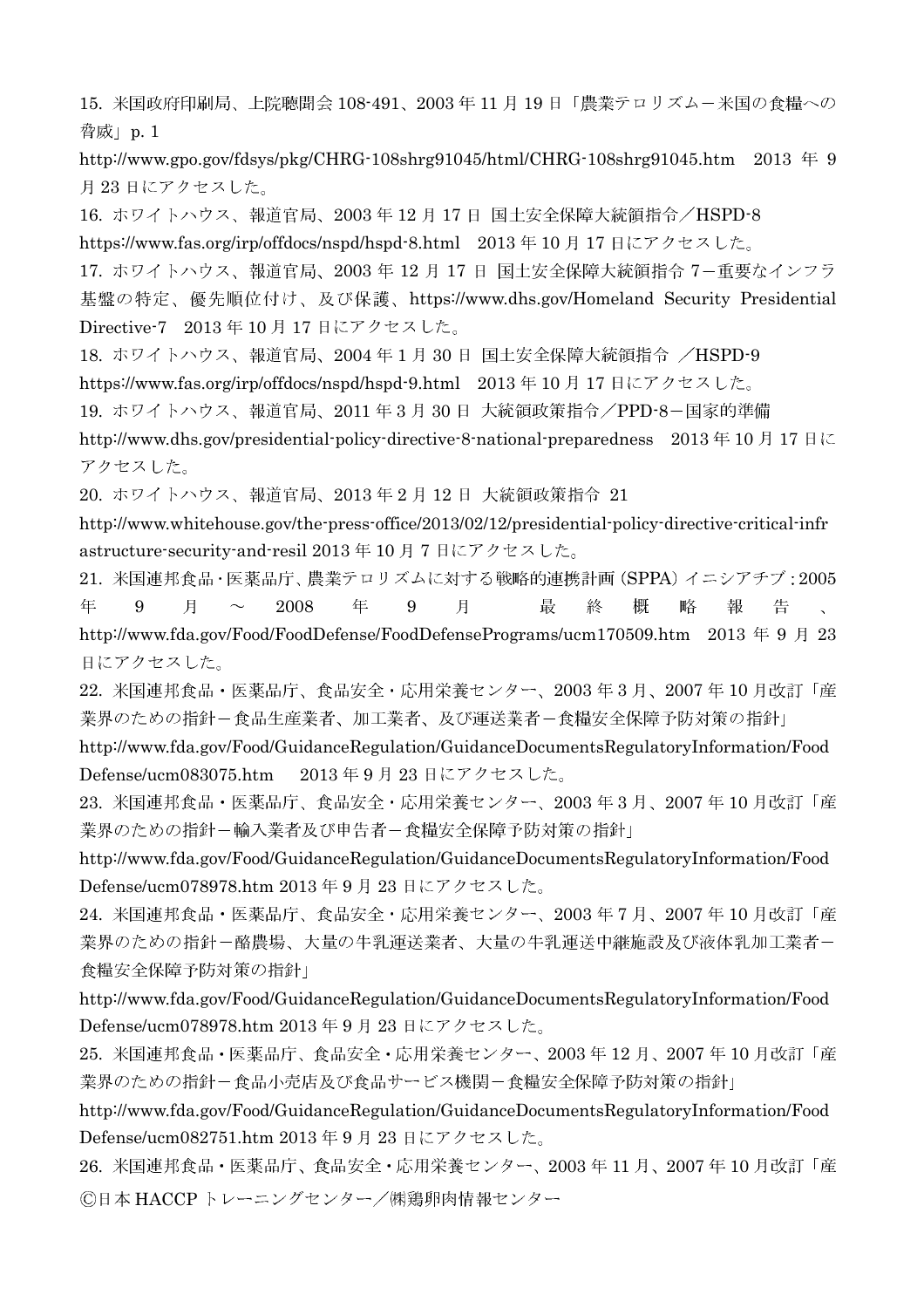業界のための指針ー化粧品加工業者及び化粧品の運送業者ー化粧品安全保障予防対策の指針」

http://www.fda.gov/Food/GuidanceRegulation/GuidanceDocumentsRegulatoryInformation/Food Defense/ucm082716.htm 2013年9月23日にアクセスした。

27. 米国連邦食品・医薬品庁、食品防御 101 ページ、

http://www.fda.gov/Food/FoodDefense/ToolsEducationalMaterials/ucm353774.htm 2013 年 10 月17日にアクセスした。

28. 米国連邦食品·医薬品庁、従業員 FIRSTページ、

http://www.fda.gov/Food/FoodDefense/ToolsEducationalMaterials/ucm295997.htm 2013年10 月17日にアクセスし、印刷した。

29. 米国連邦食品・医薬品庁、2011年11月、脆弱性評価ソフトウェアページ、第2.4版、

http://www.fda.gov/Food/FoodDefense/ToolsEducationalMaterials/ucm295900.htm 2013年9月 25日にアクセスした。

30. 米国連邦食品・医薬品庁、緩和戦略データベースページ、

http://www.fda.gov/Food/FoodDefense/ToolsEducationalMaterials/ucm295898.htm 2013年9月 25日にアクセスした。

31. 米国連邦食品·医薬品庁、食品防御計画ビルダー·ソフトウェアページ、

http://www.fda.gov/Food/FoodDefense/ToolsEducationalMaterials/ucm349888.htm 2013年9月 25日にアクセスした。

32. 米国連邦食品·医薬品庁、食品緊急事態対応包括 (FREE-B) ページ、

http://www.fda.gov/Food/FoodDefense/ToolsEducationalMaterials/ucm295902.htm 2013 年 10 月17日にアクセスした。

33. 世界食品安全イニシアチブ、GFSI 指針書 第 6.1 版、6 (2)、2011年8月、

http://www.mygfsi.com/gfsifiles/Guidance\_Document\_Sixth\_Edition\_Version\_6.1.pdf 2013年9 月23日にアクセスした。

34. 安全品質食品協会 (Safe Quality Food Institute)、SQF コードー食品産業界のための HACCP に基づくサプライヤー保証コード、第 7.1 版、2013 年 4 月、 http://www.sqfi.com/wp-content/uploads/SQF-Code-Ed-7.1-4-3-13.pdf 2013年10月17日にアク セスした。

35. 国際食品基準、事象及び学術ページ、http://www.ifs-certification.us/events 2013年 11月5 日にアクセスした。

36. 中国調査検疫所 (China Inspection and Quarantine Service)、輸出食品製造企業の申告管理規 定のページ、http://en.ciqcid.com/Zjl/Comprehensives/51829.htm 2013年9月25日にアクセスし た。

37. ドイツ連邦消費者保護·食品安全庁 (German Federal Office of Consumer Protection and Food Safety)、2011年2月「意図的な物質投与から動物飼料及び食糧供給網を保護するための一般的な 勧告」、2013年10月22日にアクセスした。

38. フランス共和国、2007年3月悪意のある犯罪行為又はテロ行為の脅威から食品供給網を保護 す  $\zeta$  $\dot{\tau}$  $x^{2}$  $\mathcal{D}$ 勧 告 な 含  $\vec{\sigma}$   $\rho$ が  $\mathcal{A}$  $\mathcal{E}$ http://www.frenchfoodintheus.org/IMG/pdf/I07008308-imtnea-Guide\_des\_recommandations-EN ©日本 HACCPトレーニングセンター/㈱鶏卵肉情報センター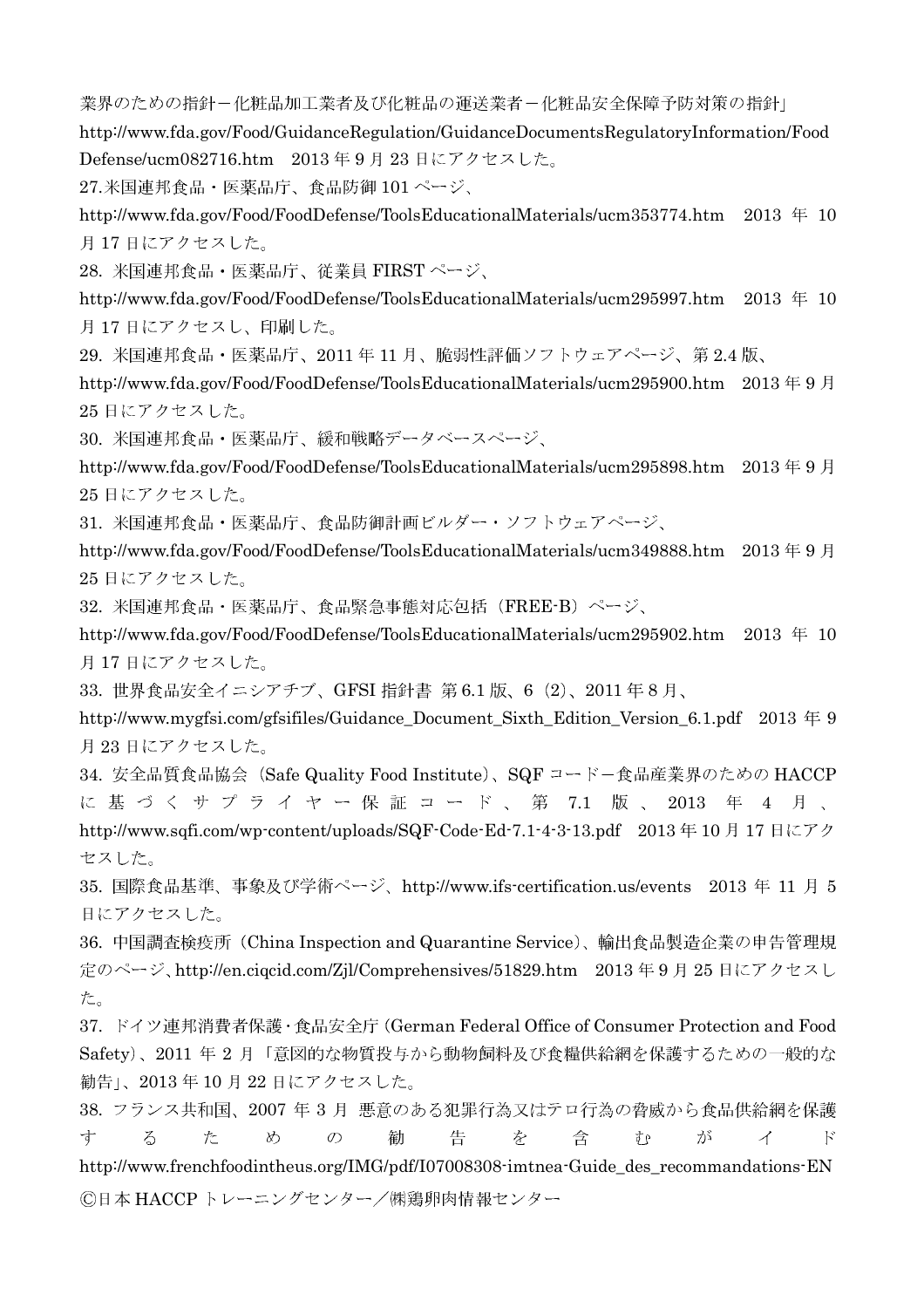G\_3\_pdf 2013年9月23日にアクセスし、印刷した。

39. 重要インフラ防御に関する高信頼情報共有ネットワーク (Trusted Information Sharing Network for Critical Infrastructure Protection)、2006年3月食糧供給の安全と安全保障を強化 するための国家戦略

http://www.daff.gov.au/ data/assets/pdf file/0004/183325/enhancing safety security strategy.p df 2013年9月23日にアクセスた。

40. 米国連邦食品・医薬品庁、2013年9月 ファイルへの覚書ー農産物農場で発生する業務活動に おける農産物への意図的異物混入の可能性に関する評価

41. Buttars, N.K.、A.J. Young、及び D. Bailey、「米国の山間地域におけるバイオテロリストの脅 威に対処するための酪農場による安全保障体制の導入」、Journal of Dairy Science、89:1822-1829, 2006、2013年10月22日にアクセスした。

42. 国際乳製品協会、世界市場のページ、

http://www.idfa.org/key-issues/category/global-markets/map/#us 2013年10月23日にアクセス した。

43. Newkirk, R.、C. Hedberg 及びJ. Bender、「牛乳を介してもたらされる疾患の発生プロフィー ルの確立-食品防御の潜在的意義」、Foodborne Pathogens and Disease、8(3):433-437, 2011

44. Popkin, B.、「ライフサイクル全体における飲料用途のパターン」、Physiology and Behavior、  $100(1):4-9.2010$ 

45. Sebastian, R.S., J.D. Goldman, C.W. Enns 及び R.P. LaComb, [2005年~2006年 NHANES, 米国における液体乳消費ーアメリカで摂取されているもの」、2010年9月 Food Surveys Research Group Dietary Data Brief No. 3.

http://ars.usda.gov/SP2UserFiles/Place/12355000/pdf/DBrief/3\_milk\_consumption\_0506.pdf 2013年10月23日にアクセスした。

46. 米国農務省及び経済調査局、乳製品-2013年 米国 (年間)、一人当たりの消費量

http://www.ers.usda.gov/data-products/dairy-data.aspx 2013.2013年10月23日にアクセスし た。

47. Wein, L.M. 及び Y. Lui、「食糧供給に対するバイオテロ攻撃の分析:牛乳中のボツリヌス毒素 の場合」、Proceedings of the National Academy of Sciences of the United States of America. 102(28):9984-9989, 2005.

48. Blayney, D.P.、2002年6月 米国農務省統計報告 No. 978「米国の牛乳生産に関する展望の変 化」、

http://usda.mannlib.cornell.edu/usda/nass/sb/sb978.pdf Accessed October 23, 2013.2013年10 月23日にアクセスした。

49. 国際食品規格委員会、食品衛生の一般的原則、CAC/RCP 1-1969, 2003

50. Sobel J. 及び J. Watson、「第10章:国際テロリズムによる食品及び飲料水の汚染」、Bevond Anthrax, Springer Link, 2009

51. Stinson, T.F.、J. Kinsey、D. Degeneffe 及び K. Ghosh、米国のテロ対策予算は、どのように配 分されるべきか? テロリズムについての米国居住者の姿勢に関する全国調査の結果、食品産業セン ター、2006年3月、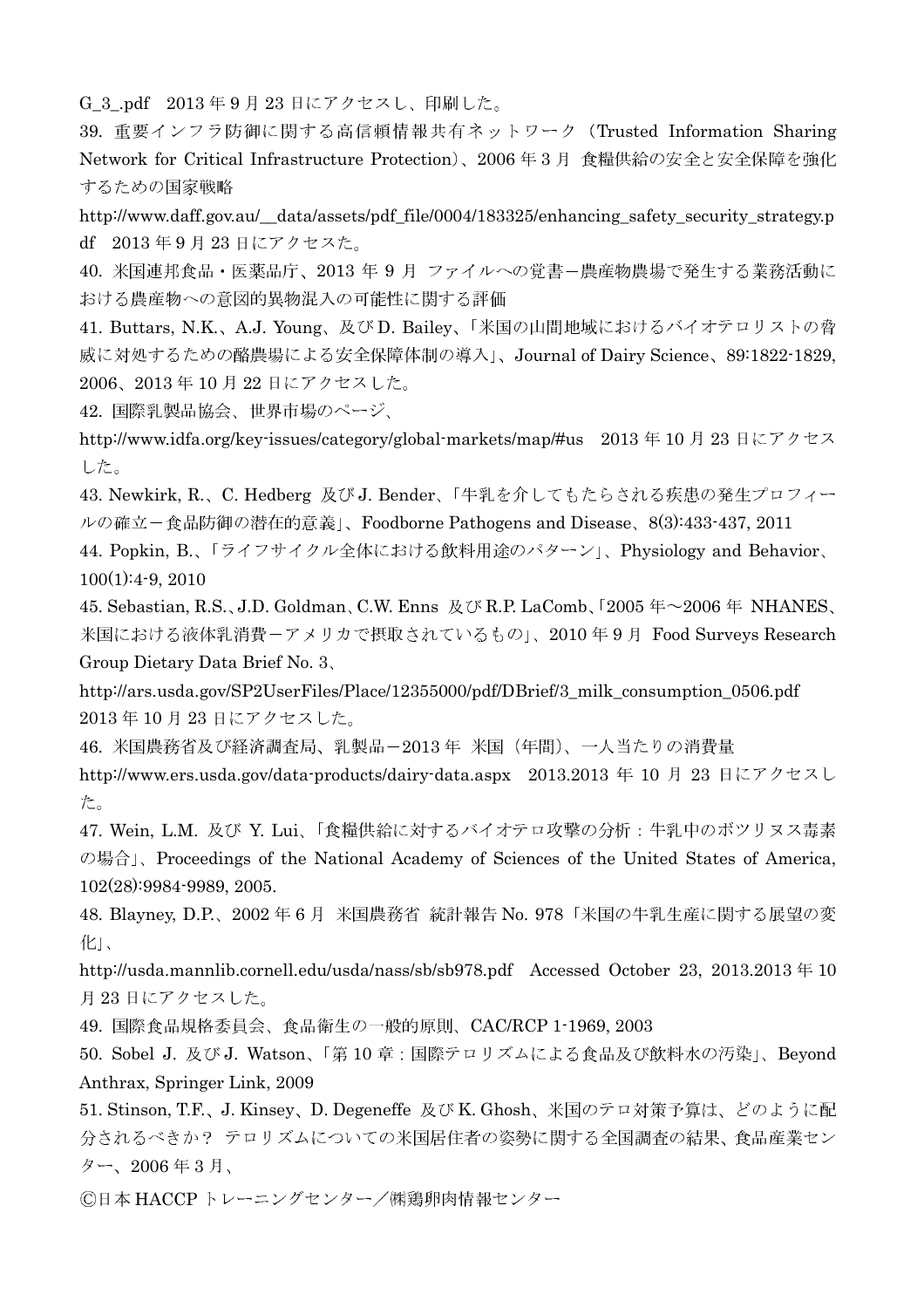http://ageconsearch.umn.edu/bitstream/14351/1/tr06-01.pdf 2013年10月21日にアクセスした。

ウェブスター、 52 リアム・  $\lambda$ 脆弱性のページ、

http://www.merriam-webster.com/dictionary/vulnerability 2013年10月21日にアクセスした。 53. 米国連邦食品・医薬品庁、2011年 食品加工業に関する調査及び報告

54. 米国連邦食品·医薬品庁、2013年4月 FDA 食品防御脆弱性評価及び業務の種類の特定に関す る結果の分析、

http://www.fda.gov/food/guidanceregulation/fsma/ucm347023.htm 2013年9月25日にアクセス した。

55. 米国連邦食品・医薬品庁、2013年12月 ファイル:テロ行為による動物飼料への意図的異物混 入の可能性に関する評価への覚書

56. 米国保健社会福祉省、公衆衛生局、及び国家毒性プログラム、2011 年 第 12 版 発がん性物質 報告書

57. 米国保健社会福祉省、疾病対策予防センター、及び米国農務省、2013年9月10日 HHSと USDA による指定生物剤及び毒物 連邦規則集 第7巻 第331条、連邦規則集 第9巻 第121条、及び連 邦規則集 第42巻 第73条、

http://www.selectagents.gov/resources/List\_of\_Select\_Agents\_and\_Toxins\_2013-09-10.pdf 2013 年10月21日にアクセスした。

58. 米国連邦食品・医薬品庁、食糧体制の脆弱性評価-2009年6月~2012年2月最終概要報告 http://www.fda.gov/downloads/Food/FoodDefense/UCM317547.pdf 2013年9月23日にアクセス した。

59. AIB インターナショナル、食品安全及び食品防御教育のページ、 https://www.aibonline.org/foodsafetyeducation/index.html 2013年10月17日にアクセスした。 60. 農業・食品安全保証・準備センター (Center for Agriculture and Food Security and Preparedness) およびテネシー・ノックスビル大学、指導者養成コースのページ:農業及び食品の 脆弱性評価トレーニング、http://www.vet.utk.edu/cafsp/courses.php 2013年10月17日にアクセ スした。

61. 国際食品基準、IFS 食品:食品の品質及び食品安全の監査基準、第6版、2012年1月 http://www.ifs-certification.com/images/ifs-standards/ifs6/IFS-Food-V6-en.pdf 2013年9月23 日にアクセスした。

62. 全米食品保護・防御センター (National Center for Food Protection and Defense)、食品防御 才  $\vee$ ラ  $\overrightarrow{A}$  $\overline{\mathscr{S}}$  $\sim$ 壬 ジ  $\mathcal{L}$ ル  $\mathcal{O}$ ジ  $\mathcal{L}^{\mathcal{L}}$ 

http://www.ncfpd.umn.edu/index.cfm/education/food-defense-online-modules/ 2013年10月17 日にアクセスした。

63. AIB インターナショナル、AIB 国際検査統合基準:必須条件及び食品安全プログラム、2013 年1月、

https://www.aibonline.org/Standards/2013FoodSafety\_web\_ENG.pdf 2013年10月17日にアク セスした。

64. 米国連邦食品・医薬品庁、2013 年 12 月 FDA の予備的規制影響分析、予備的規制緩和分析、 予備的無財源義務改革法分析、予備的文書業務削減法分析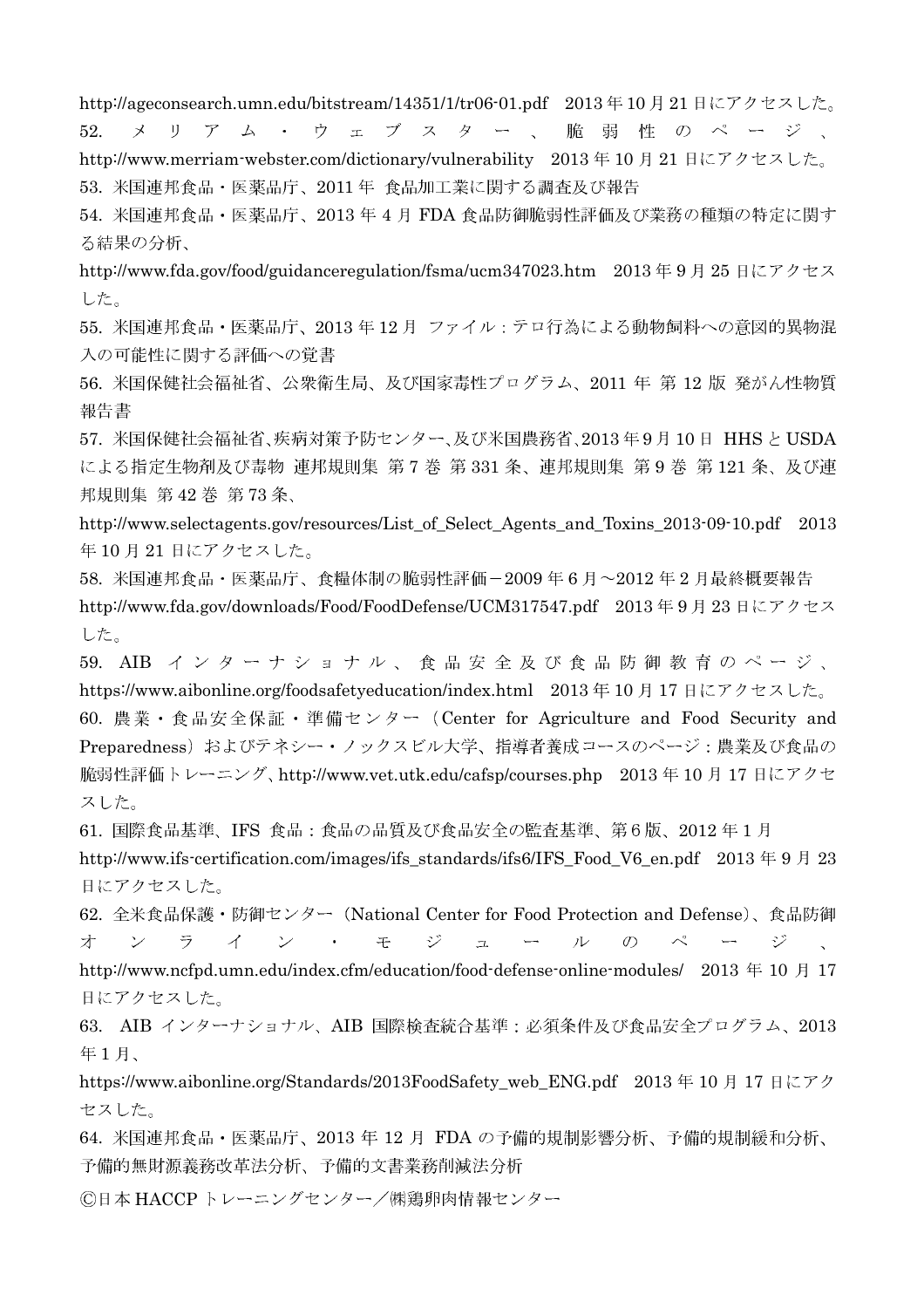65. 米国連邦食品・医薬品庁、2013年11月 ファイル:意図的異物混入に対し食品を保護するため の集中的緩和戦略に関する規則案に関連する環境分析への覚書

## 連邦規則集 第21巻 第121条の主題リスト

食品包装、食品

従って、連邦食品・医薬品・化粧品法及び FDA 長官 (Commissioner of Food and Drugs) に委任 された権限に基づき、連邦規則集 第21巻 第I章に以下の通り記載される第121条を追加し改正す ることを提案する。

# 第121条 意図的異物混入から食品を保護するための集中的緩和戦略

下位区分 a 全般的な条項 条項 第121条 第3項 定義条項 第121条 第5項 免除

下位区分 B 保留

# 下位区分C食品防御対策

第121条第126項 食品防御計画に関する要求事項 第121条第130項 実施可能な工程ステップの特定 第121条第135項 実施可能な工程ステップに対する集中的緩和戦略 第121条第140項 モニタリング 第121条第145項 是正措置 第121条第150項 检証 第121条第160項 トレーニング

# 下位区分DR 作成及び保持が必要な記録に適用される要求事項

第121条第301項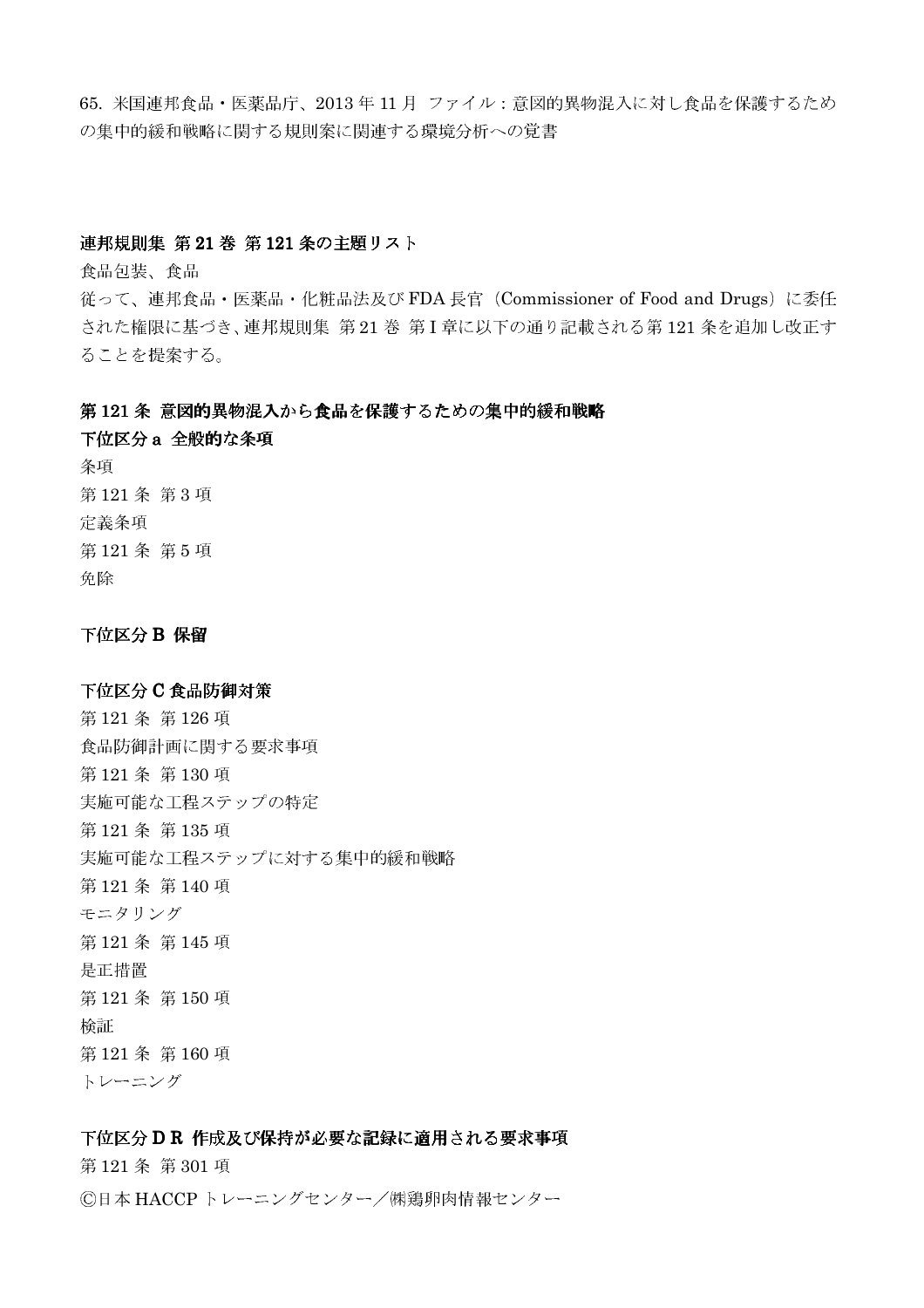本下位区分の要求事項の対象となる記録 第121条 第305 項 記録に適用される全般的な要求事項 第121条第310項 食品防御計画に適用される追加の要求事項 第121条第315項 記録の保管に関する要求事項 第121条 第320 項 公的審査に関する要求事項 第121条第325項 公開

### 下位区分 E 適合性

第121条第401項 適合性

#### 権限

合衆国法典 第 21 編 第 331 条、第 342 条、第 350 条 g、第 350 条 (i)、第 371 条、第 374 条 下位区分 a 全般的な条項

第121条 第3項

定義条項

連邦食品・医薬品・化粧品法 第201条における用語の定義及び解釈は、本条項において用いられる 場合の用語に適用される。また、以下の定義も適用する。

「実施可能な工程ステップ」は、著しい脆弱性を防ぐ又は取り除く、又はそのような脆弱性を許容 レベルまで減少させるために食品防御対策が適用可能であり、必須である食品加工におけるポイン ト、ステップ、又は手順を意味する。

「汚染物質」は、意図的に食品に添加された可能性があり、疾患や損傷を引き起こす、又は死に至 らしめる可能性のあるあらゆる生物学的、科学的、物理的物質又は放射性物質を意味する。

「施設」は、連邦規則集 第21 巻 第1条 下位区分 H の要求事項に従い、連邦食品・医薬品・化粧 品法 第415条 (合衆国法典 第21編 第350条d) に基づき登録を要求される国内又は国外の施設 を意味する。

「農場」は、本章の第1条 第227項において定義される農場を意味する。

「FDA」は、食品医薬品局を意味する。

集中的緩和戦略は、実施可能な工程ステップにおいて特定された著しい脆弱性を大幅に最小限にま で抑える、あるいは防止するために、食品防御に精通している人が採用し、分析時において食品防 御に関する最新の科学的知識と一貫性のあるリスクに基づいた常識的に考えて妥当なそれらの対策 を意味する。

「食品」は、連邦食品・医薬品・化粧品法 第 201 条 (f) (合衆国法典 第 21 編 第 321 条 (f)) に おいて定義される食品を意味し、未加工原料及び成分を含む。

「食品防御」は、公衆衛生への危害及び経済崩壊を引き起こす意図のある意図的異物混入行為から ©日本 HACCP トレーニングセンター/㈱鶏卵肉情報センター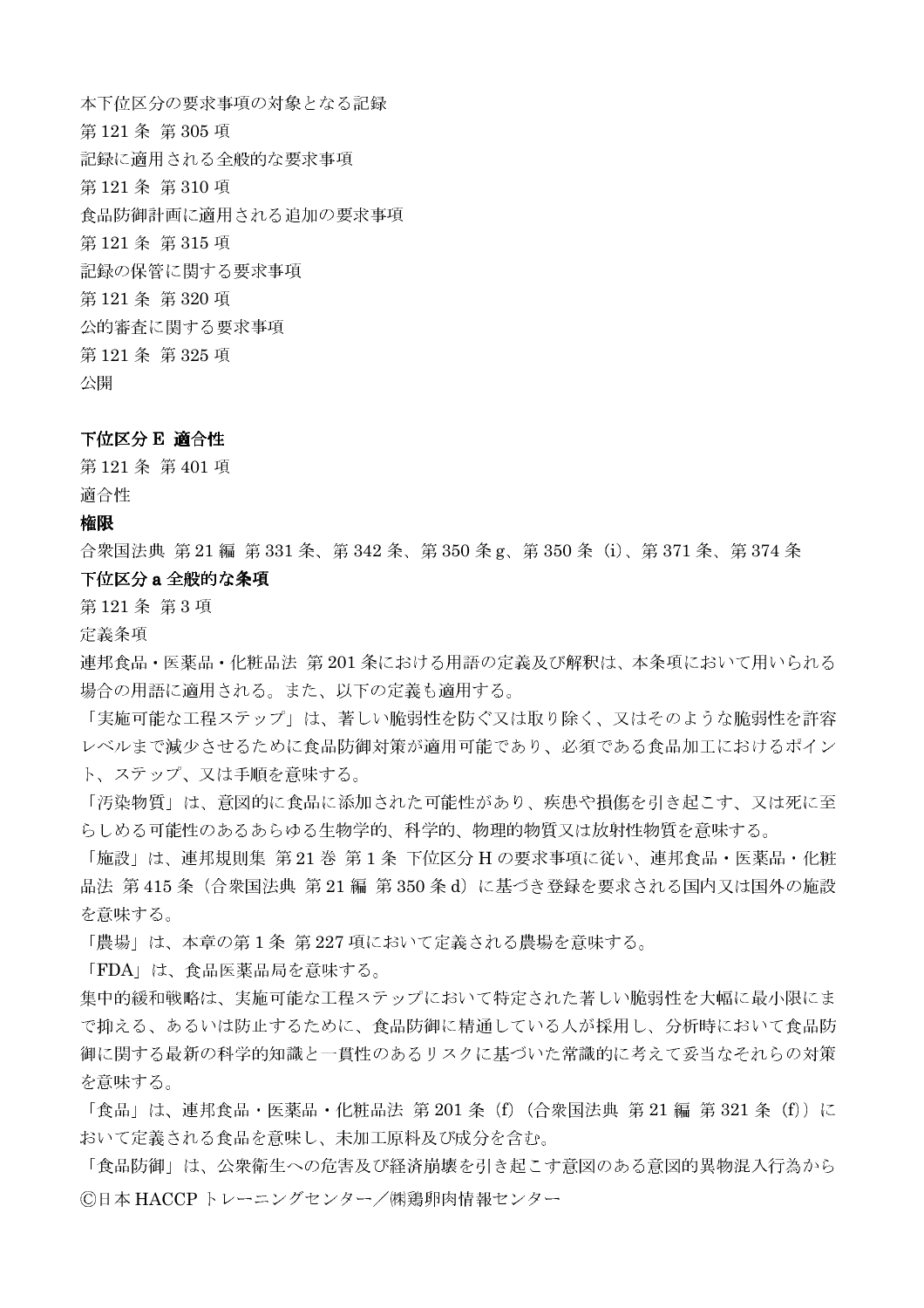食品を保護する取り組みを意味する。

「保管」は、食品の貯蔵を意味する。保管施設は、倉庫、低温貯蔵施設、貯蔵サイロ、穀物倉庫、 及び液体貯蔵タンクを含む。農場と農場に共同設置される施設に関しては、保管は、同じ農場又は 同一の所有者の別の農場で栽培又は飼育された未加工農産物の安全な貯蔵又は効果的な貯蔵のため に、農場において従来実施されてきた業務活動も含むが、連邦食品·医薬品·化粧品法 第201条 (r) において定義される未加工農産物を第 201 条(gg)において定義される加工食品に変える業務活動 は含まない。

「製造/加工」は、食用作物又は成分を含め、一つ以上の成分から食品を製造すること、又は合成 すること、準備すること、処理すること、食品を変性させる又は操作することを意味する。製造/ 加工の業務活動の例には、切断、皮むき、トリミング、洗浄、ワックス掛け、内臓の抜き取り、下 塗り、調理、焼き付け、冷凍、冷却、殺菌、均質化、混合、配合、瓶詰め、製粉、粉砕、果汁抽出、 蒸留、ラベル付け、又は包装がある。農場及び農場に共同設置される施設に関する製造/加工には、 収穫、梱包、又は保管の部分の業務活動が含まれない。

「共同設置される施設」は、連邦食品・医薬品・化粧品法 第415 条の下に登録を免除される業務活 動及び施設に登録を要求される業務活動の両方に従事する施設であることを意味する。このような 施設の例には、農作物の栽培と収穫又は動物の飼育及び農場の定義の範囲に入るその他の業務活動 を実施する可能性のある施設であり、施設が登録を必要とする業務活動も実施する「農場に共同設 置される施設」がある。

「モニタリング」は、集中的緩和戦略が一貫して適用されているかどうかを評価し、検証に用いる 正確な記録を作成するための計画的な一連の観察又は測定を実施することを意味する。

「梱包」は、食品を包装することではなく、食品を容器に入れることを意味する。農場及び農場に 共同設置される施設に関しては、梱包が、同じ農場又は同一の所有者の別の農場で栽培又は飼育さ れた未加工農産物の貯蔵又は輸送を目的として農場において従来実施されてきた準備のための業務 活動を含むが、FD&C 法 第201条 (r)において定義される未加工農産物を FD&C 法 第201条 (gg) において定義される加工食品に変える業務活動は含まない。

「資格要件を満たす最終使用者」は、食品に関して、食品の消費者(消費者の用語には、商取引は 含まれない)、又は以下のレストランや小売り食品施設(これらの定義は、本章 第1条 第227 項に おいて定義される通り)を意味する。

(1) 場所

(i) そのようなレストラン又は施設に食品を販売する資格要件を満たす施設と同じ州に位置する、 又は

(ii) そのような施設から 275 マイル (443 キロメートル) 以内に位置するレストラン又は小売り食 品施設、及び

(2) レストランや小売り食品施設で消費者に直接販売する食品を購入しているそのようなレストラ ンや小売り食品施設

「資格要件を満たす施設」は、(子会社による販売、関連会社による販売、施設が子会社又は関連会 社である事業体全体の販売を含めた場合、)以下の施設を意味する。

(1) 本条項において定義される零細企業、又は

(2) 以下の両方が当てはまる施設、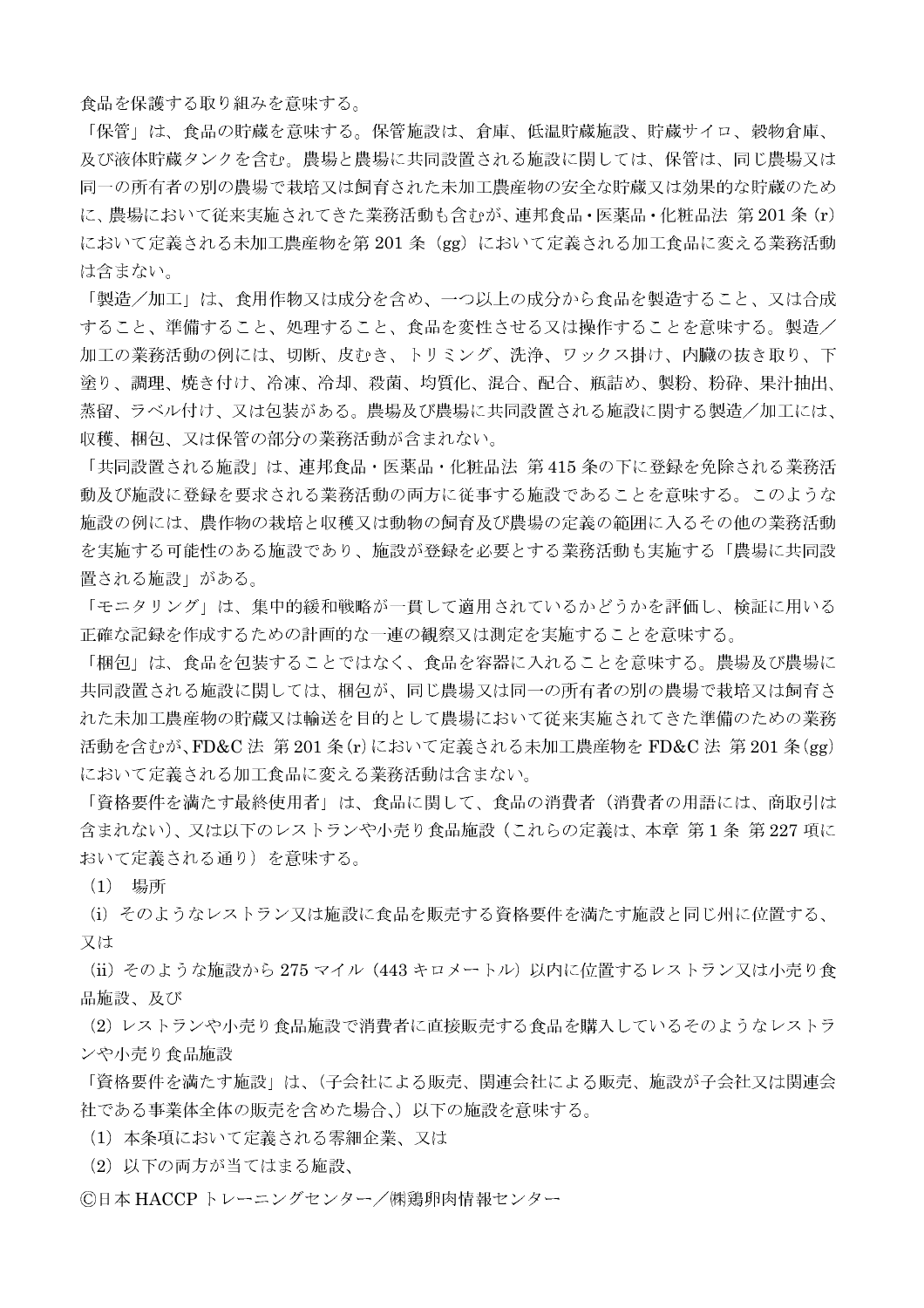(i) 適用可能な暦年の前 3 年間に、(本条項で定義される) 資格要件を満たす最終使用者以外のす べての購入者に販売された食品の平均年次貨幣価値を上回る資格要件を満たす最終使用者に販売さ れた製造食品、加工食品、梱包食品、又は保管食品の平均年次貨幣価値、及び

(ii) 適用可能な暦年の前 3 年間に販売されたすべての食品の平均年次貨幣価値がインフレ調整後 50万ドル未満である施設

「著しい脆弱性」は、食品防御に精通している良識的な人が、重篤で有害な健康への影響を引き起 こす、あるいは死に至らしめる可能性、及び食品工程におけるそのようなポイントへのアクセスの 可能性の程度を理由として、食品防御対策を用いる対象とする脆弱性を意味する。

「大幅に最小限にまで抑える」は、取り除くことを含め、許容レベルまで減少させることを意味す る。

「小企業」は、500人未満を雇用している企業を意味する。

「検証」は、食品防衛計画に従って体制が運営されていることを立証する、モニタリングを除く業 務活動を意味する。

「零細企業」は、食品のインフラ調整後の年間総売上が 1,000 万ドル未満である企業を意味する。

「脆弱性」は、施設の食品工程におけるポイント、ステップ、又は手順の意図的異物混入に対する 影響の受けやすさを意味する。

# 第121条 第5項

免除

(a) 本条項は資格要件を満たす施設には適用されない。ただし、要請に応じて、資格要件を満たす 施設が本免除を受ける資格があることを実証する根拠となった証拠書類を公的審査のために提出す る必要がある。このような証拠書類は、2年間保持されなければならない。

(b) 本条項は、液体貯蔵タンクでの食品の保管を除く食品の保管には適用されない。

(c) 本条項は、食品に直接接触する容器がそのままの状態である場合の食品の梱包、再梱包、ラベ ル付け、又は再ラベル付けには適用されない。

(d) 本条項は、連邦食品・医薬品・化粧品法 第419 条(合衆国法典 第21 編 第350 条 h)(農産 物の安全に関する基準)の対象となる施設の業務活動には適用されない。

(e) (1) 本条項は、以下の二つの条件を満たす施設でのアルコール飲料に関しては適用されない。

(i) 連邦アルコール管理法 (合衆国法典 第27編 第210条 以下参照) 又は 1986年内国歳入法 副 編E 第51章 (合衆国法典 第26編 第5001条 以下参照)に基づき、施設が国内の施設である場 合、施設は、米国において商取引を行う条件として、財務長官から許可、登録、あるいは通知又は 申請認可を得ることが要求される、又は、施設がこのような許可、登録、又は認可を必要とする種 類の外国施設である、また、(ii) 施設は一種類以上のアルコール飲料の製造、加工、梱包又は保管 に従事することから、連邦食品・医薬品・化粧品法 第415 条 (合衆国法典 第21 編 第350 条 d) に基づき、施設としての登録が要求される。

(2) 本条項は、以下の食品を供給する本条項の段落 (e) (1) に記述された施設でのアルコール飲 料以外の食品に関しては適用されない。

(i) 人との直接接触を防ぐ包装済みの形態の食品、及び

(ii) 財務長官の決定によるものとして、食品が施設の総売り上げの5%以下である。

(f) 本条項は、人ではなく、動物が摂取する食品の製造、加工、梱包、又は保管には適用されない。 ◎日本 HACCP トレーニングセンター/㈱鶏卵肉情報センター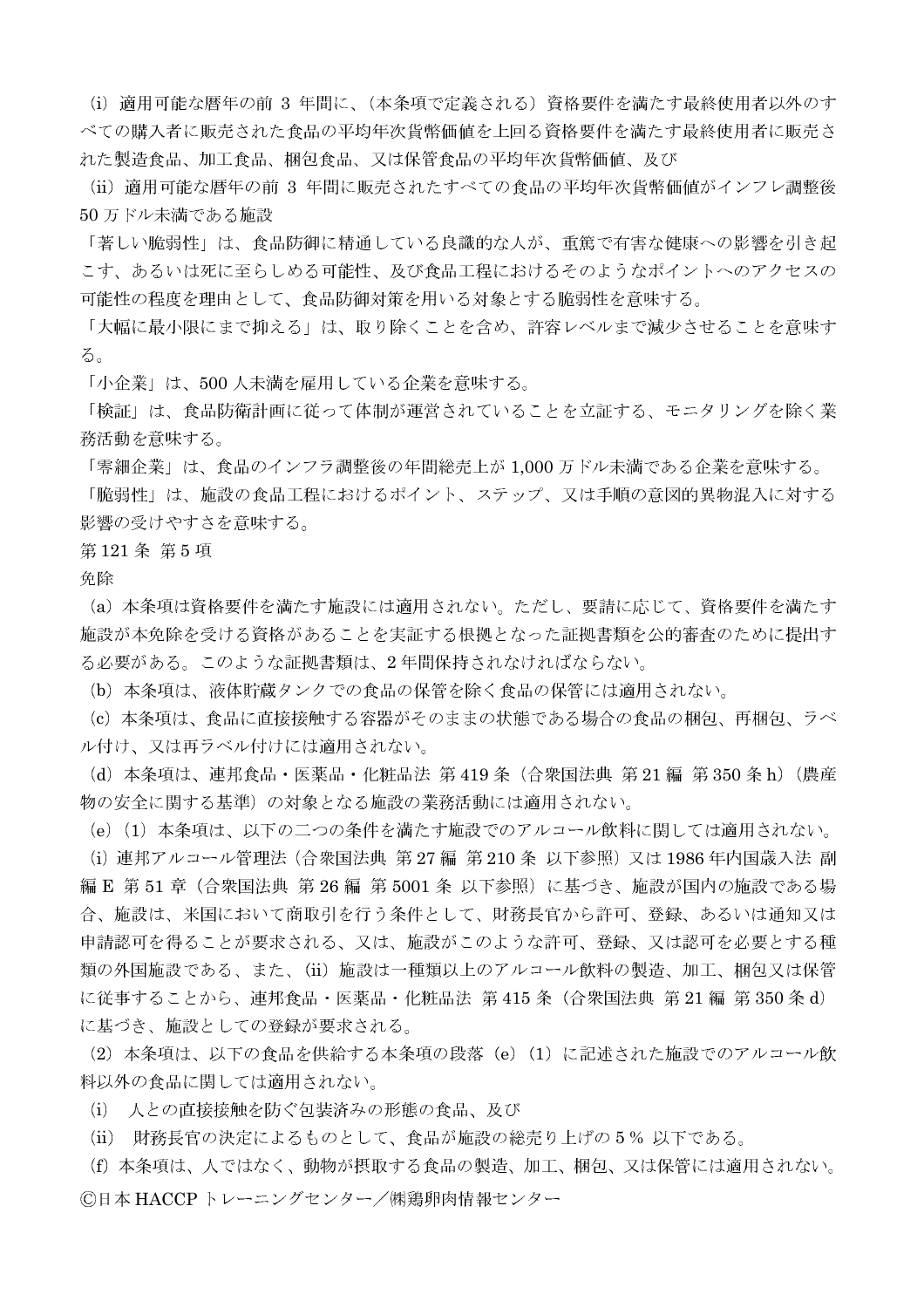## 下位区分 B 保留

## 下位区分 C 食品防御対策

第121条第126項

#### 食品防御計画に関する要求事項

施設の所有者、運営者、又は責任を負う代理者は、文書化された食品防御計 (a) 食品防御計画。 画を準備し、又は準備しており、実施しなければならない。

(b) 食品防御計画の内容。 食品防御計画は、以下のものを含まなければならない。

(1) 第121条 第130項によって要求される文書化された実施可能な工程ステップの特定、

(2) 第121条 第135 項 (b) によって要求される文書化された集中的緩和戦略、

(3) 第121条 第140項 (a) によって要求される文書化されたモニタリング手順、

(4) 第121条 第145 項 (a) (1) によって要求される文書化された是正措置手順、及び

(5) 第121条 第150項 (e) によって要求される文書化された検証手順

第121条第130項

#### 実施可能な工程ステップの特定

施設の所有者、運営者、又は責任を負う代理者は、本条項の (a) 又は (b) の段落に記述される手 順のいずれかを用いて、実施可能な工程ステップを特定しなければならない。実施可能な工程ステ ップの特定及びその特定に至った評価が文書化されなければならない。

(a) 重要な業務活動の種類。 施設の所有者、運営者、又は責任を負う代理者は、施設におけるそ れぞれの種類の食品の製造、加工、梱包又は保管に関し、その施設が一つ以上の以下の重要な業務 活動の種類を有しているかどうかを評価し、存在するすべての重要な業務活動の種類に関連する実 施可能な工程ステップを特定しなければならない。

(1) 大量の液体の受け取りと積み込み — 入庫した大量の液体を受け取り、その液体を降ろすステ ップ、又は出庫する大量の液体を積み込むステップであり、汚染物質が意図的に投入される可能性 があり、その場合、その汚染物質が大量の液体の受け取りと荷降ろし又は積み込みの業務活動によ って生ずる液体の動き、移動又は乱流により、液体全体に分布する可能性のあるステップ

(2) 液体の保管と取り扱い ––液体を大量の貯蔵タンク又は保管タンク、サージタンク、あるいは 計量タンクに収容するステップであり、汚染物質が意図的に投入される可能性があり、その場合、 その汚染物質が食品にもたらされる可能性のあるステップ

(3) 二次的成分の取り扱い – 汚染物質が相対的に少量の成分、又は再加工時に投入される可能性 があり、その場合、その汚染物質がより大量の食品にもたらされる可能性のあるステージング、準 備、添加、又は再加工のステップ

(4) 混合及び類似の業務活動 - 汚染物質が意図的に投入される可能性があり、その場合、その汚 染物質が食品にもたらされる可能性のある混合、調合、均質化、又は製粉などのステップ

施設の所有者、運営者、又は責任を負う代理者は、その施設で製造、加工、梱 (b) 脆弱性評価。 包、又は保管されるそれぞれの種類の食品に関し、意図的異物混入に対する脆弱性に基づき、食品 業務におけるポイント、ステップ、及び手順を特定し、優先順位を付け、実施可能な工程ステップ を特定するための評価を実施する、又は実施していなければならない。このような脆弱性評価は、 経験及び/又は適切な方法を用いたトレーニングによって資格を満たす個人が実施しなければなら ©日本 HACCP トレーニングセンター/㈱鶏卵肉情報センター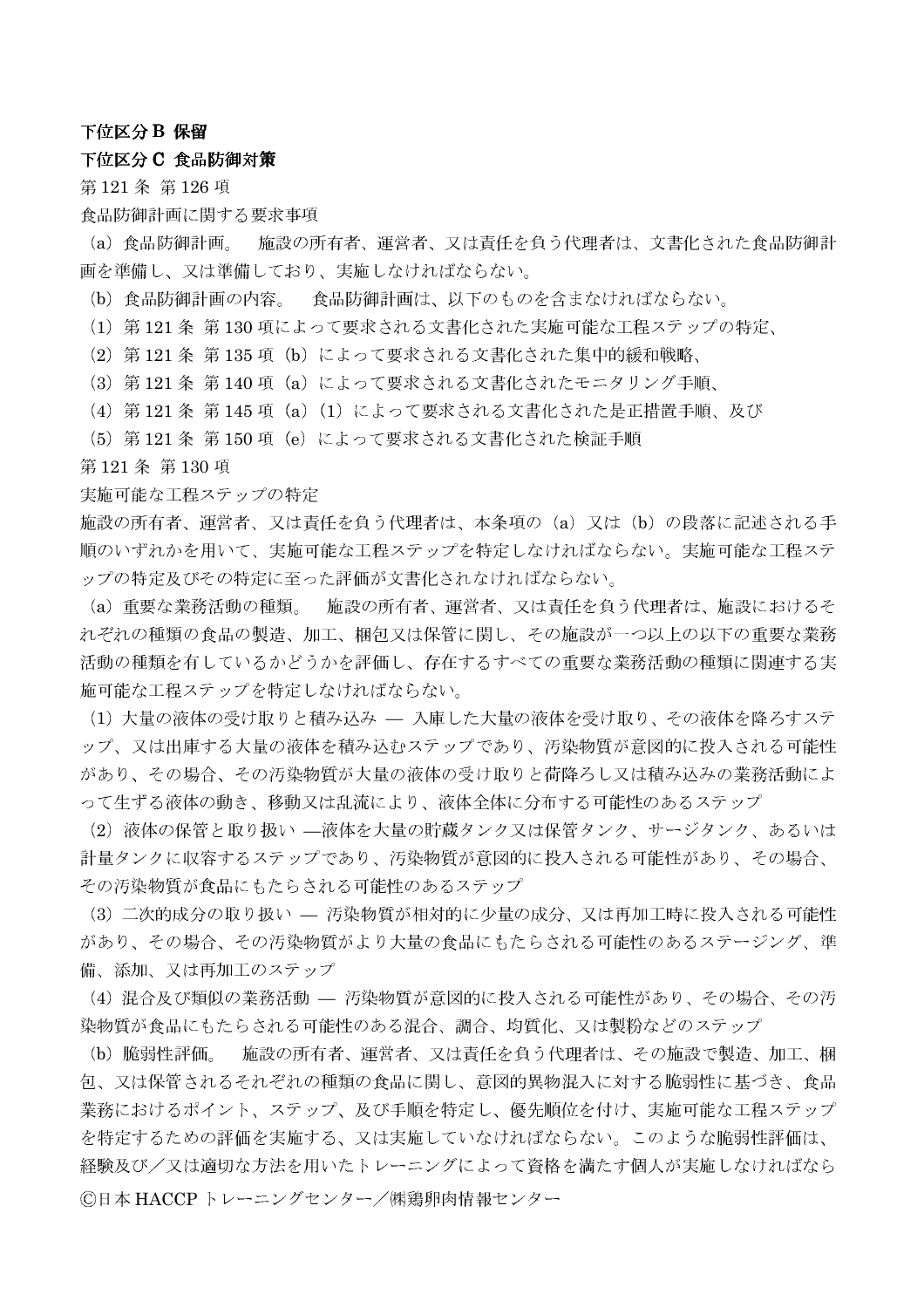ない。

第121条第135項

実施可能な工程ステップに対する集中的緩和戦略

(a) 施設の所有者、運営者、又は責任を負う代理者は、それぞれのステップにおける著しい脆弱性 を大幅に最小限にまで抑え、あるいは防止し、施設が製造、加工、梱包又は保管する食品に異物混 入されないことを保証するために、連邦食品・医薬品・化粧品法 第402条(合衆国法典 第21編 第 342 条)に基づき、それぞれの実施可能な工程ステップにおける集中的緩和戦略を特定し実施しな ければならない。

(b) 集中的緩和戦略は、文書化されなければならない。

(c) 本条に基づき要求される集中的緩和戦略は、以下の対象となる。

(1) 第121条 第140 項によって要求されるモニタリング

(2) 第121条 第145 項によって要求される是正措置、及び

(3) 第121条 第150 項によって要求される検証

第121条第140項

モニタリング

(a) 施設の所有者、運営者、又は責任を負う代理者は、集中的緩和戦略のモニタリングに関し、実 施される頻度を含め、文書化された手順を規定し実施しなければならない。

(b) 施設の所有者、運営者、又は責任を負う代理者は、集中的緩和戦略が一貫して適用されること を保証するのに十分な頻度で、集中的緩和戦略をモニタリングしなければならない。

(c) 本条項に基づく集中的緩和戦略のすべてのモニタリングは、文書として記録されなければなら ず、それらの記録は、第121条 第150項 (a) に基づく検証の対象となり、第121条 第150項 (C) に基づき審査される。

第121条第145項

是正措置

(a) 是正措置手順

(1) 施設の所有者、運営者、又は責任を負う代理者は、集中的緩和戦略が適切に実施されない場合 に取られなければならない文書化された是正措置手順を確立し、実施しなければならない。

(2) 是正措置手順には、集中的緩和戦略に関連する問題が再発する可能性を低下させるために、そ の問題を特定し是正する適切な措置が講じられることを確実にするステップが記述されなければな らない。

(b) 文書の作成。 本条項に基づき取られるすべての是正措置は、文書として記録されなければな らず、それらは第121条 第150項 (b) に基づく検証の対象となり、第121条 第150項 (c) に基 づき審査される。

### 第121条第150項

检証

(a) モニタリング。 施設の所有者、運営者、又は責任を負う代理者は、第121条第140 項によ って要求される通り、モニタリングが実施されていることを検証しなければならない。

(b) 是正措置。 - 施設の所有者、運営者、又は責任を負う代理者は、第 121 条 第 145 項によって 要求される通り、是正措置について適切な判断がなされていることを検証しなければならない。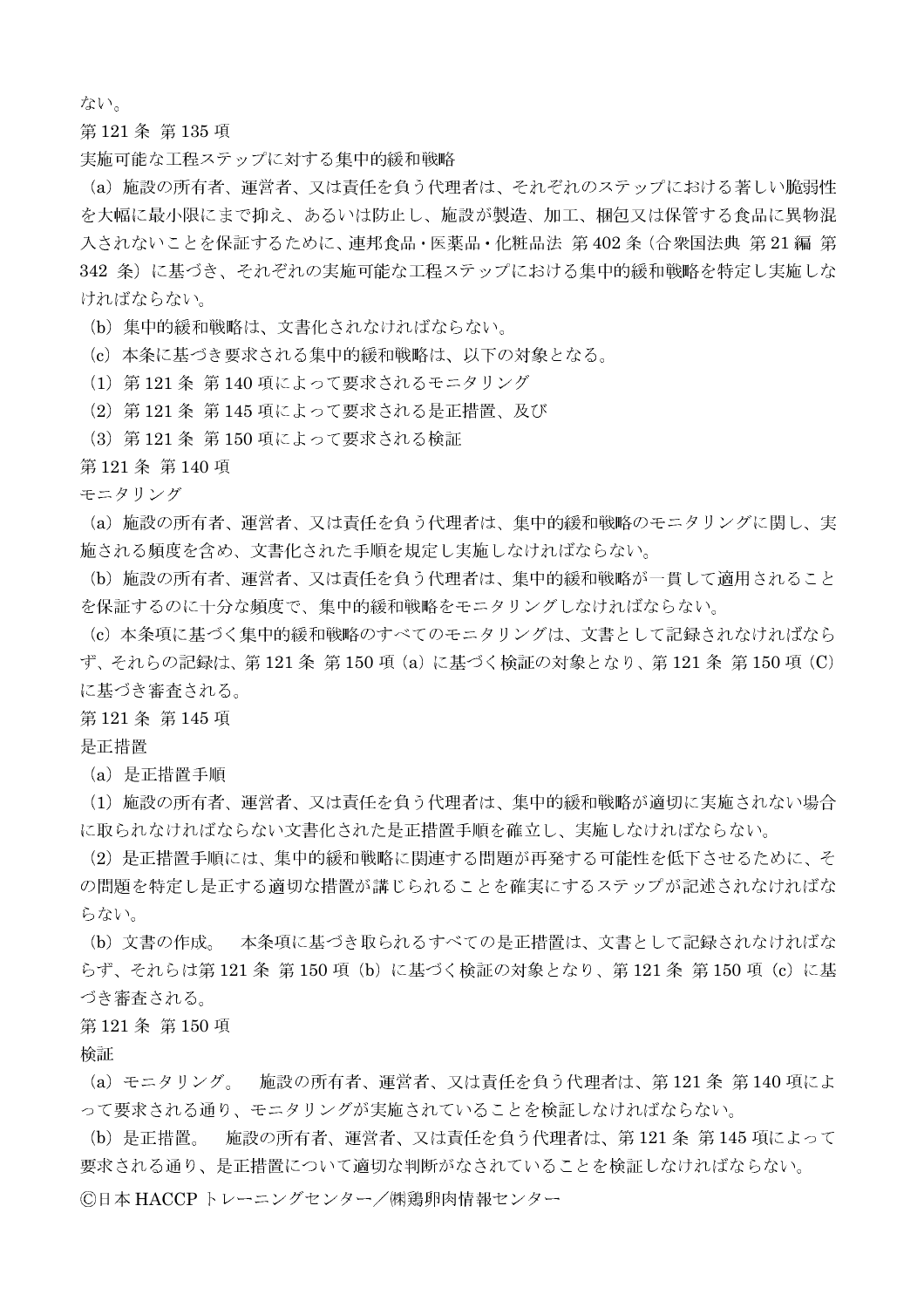施設の所有者、運営者、又は責任を負う代理者は、集中的緩和戦略が一貫 (c) 実施及び有効性。 して実施されており、有効かつ著しい脆弱性を大幅に最小限にまで抑える、あるいは防止している ことを検証しなければならない。施設及び食品に応じて、モニタリング記録及び是正措置記録が完 全であり、記録に反映されている活動が食品防御計画に従って実施されており、集中的緩和戦略が 効果的であり、是正措置について適切な判断がなされていることを確実にするために、検証には、 適切な時間内でこれらの記録を審査することが含まれていなければならない。

- 施設の所有者、運営者、又は責任を負う代理者は、 (d) 再分析。

(1) 以下の場合に、食品防御計画の再分析を実施しなければならない。

(i) 少なくとも3年に一回、

(ii) 所有者、運営者、又は責任を負う代理者が運営する施設において、実施される業務活動に著し い変更があり、その変更により、常識的に考えて、新たな脆弱性又は既に特定されている脆弱性が 著しく増大する可能性が生ずる場合

(iii) 所有者、運営者、又は責任を負う代理者が食品業務又は施設に関連する潜在的脆弱性につい ての新たな情報に気付いた場合

(iv) 集中的緩和戦略に効果が無いことが判明した場合、及び

(v) 必要に応じて、国十安全保障省による生物学的、化学的、放射線学的、又はその他のテロリズ ム・リスク評価の結果を含め、新たな脆弱性及び科学的理解の発展に対応するために、FDAが再分 析を要求する場合

(2) そのような再分析を完了し、特定された著しい脆弱性に対処するために必要な追加の集中的緩 和戦略があれば、施設の業務活動の変更が有効となる前、又は製造の最初の6週間の必要な時に実 施すること、及び

(3) 文書化された計画に著しい変更がある場合はそれを改正する、又は集中的緩和戦略の追加ある いは改正の必要がないという結論に関する根拠を文書で記録すること。

(e) 文書の作成。 本条項に従って実施されるすべての検証活動は、文書として記録されなければ ならない。

### 第121条第160項

トレーニング

(a) 実施可能な工程ステップに任命される職員及び監督者は、食品防御啓蒙及び集中的緩和戦略の 実施における各自の責任について適切なトレーニングを受けなければならない。

(b) 本条項に従って受けられたすべてのトレーニングは、文書として記録されなければならない。

### 下位区分 D 作成及び保持が必要な記録に適用される要求事項

第121条第301項

本下位区分 D の要求事項の対象となる記録

(a) 本条項の段落 (b) によって規定される記録を除き、本条項の下位区分 C によって要求される すべての記録は、本下位区分Dのすべての要求事項の対象となる。

(b) 第121条 第310項の要求事項は、文書化された食品防御計画のみに適用される。

第121条第305項

記録に適用される全般的な要求事項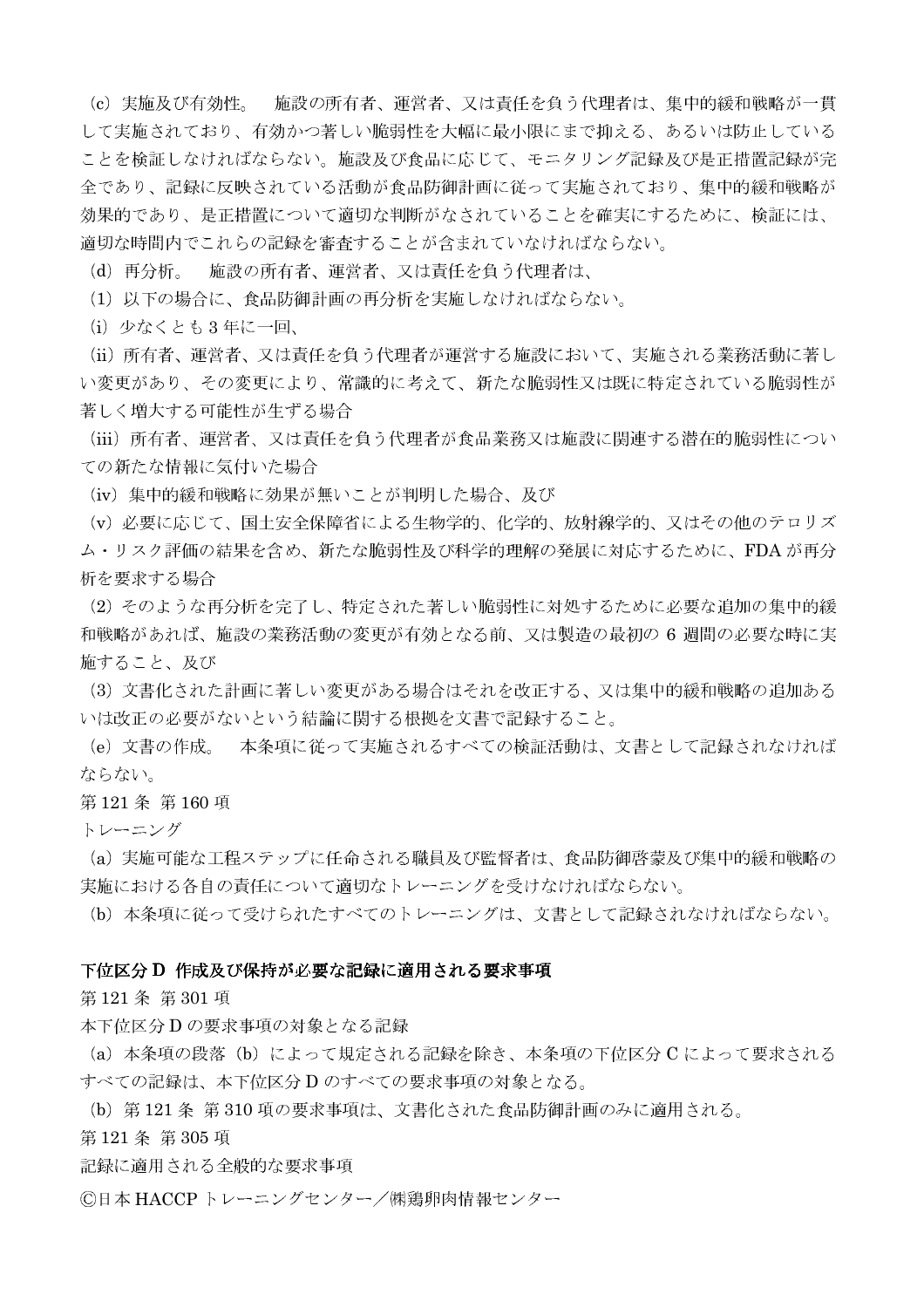記録は、以下の通りでなければならない。

(a) 本章の第11条に従い保持されなければならない記録が、オリジナルの記録、(写真複写、図面、 電子化された複写、マイクロフィルム、マイクロフィッシュ、又はその他のオリジナル記録の正確 な複製などの)正確な写し、又は電子記録として、保持されること、

- (b) モニタリングで得られた実際の値及び観察結果を含むこと、
- (c) 正確であり、消すことが出来ず、判読可能であること、
- (d) 文書化された業務活動の実行と同時に作成されること、
- (e) 実行された作業の過程を示すために必要とされる程度に詳細であること、及び
- (f) 以下を含むこと。
- (1) 施設の名称及び所在地、
- (2) 記録として文書化した日付及び時間、
- (3) 記録を行った人のの署名又はイニシャル、及び
- (4) 必要に応じて、製品の識別及び製造コード (存在する場合)

第121条第310項

- 食品防御計画に適用される追加の要求事項
- 食品防御計画は、施設の所有者、運営者、又は青任を負う代理者によって、署名され、日付が付け られなければならない。
- (a) 食品防御計画の最初の完成時、及び
- (b) すべての変更時
- 第121条第315項
- 記録の保管に関する要求事項

(a) 本条項によって要求されるすべての記録は、作成された日から2年以上施設に保管されなけれ ばならない。

- (b) 食品防御計画は、その使用を中止した後2年以上、保持されなければならない。
- (c) 食品防御計画を除き、記録が公的審査の要求から 24 時間以内に現場に戻され、準備すること が可能であれば、そのような記録が作成された日の6ヶ月以降、記録の現地外保管が許可される。 食品防御計画は、現場に残さなければならない。電子記録が現場からアクセス可能であれば、それ らの記録は現場に存在すると見なされる。

(d) 施設が長期間にわたって閉鎖される場合、利用し易い妥当な別の場所に記録を移動することが できるが、その記録は、要求に応じて公的審査のために24時間以内に施設に戻されなければならな  $V_{o}$ 

第121条第320項

公的審査に関する要求事項

本条項によって要求されるすべての記録は、口頭又は書面による要求に応じて、正式に委任された 保健福祉長官の代理人が速やかに利用できるようにしなければならない。

第121条第325項

公開

本条項によって要求されるすべての記録は、本章の第20条に基づき許される範囲で、公開から保護 される。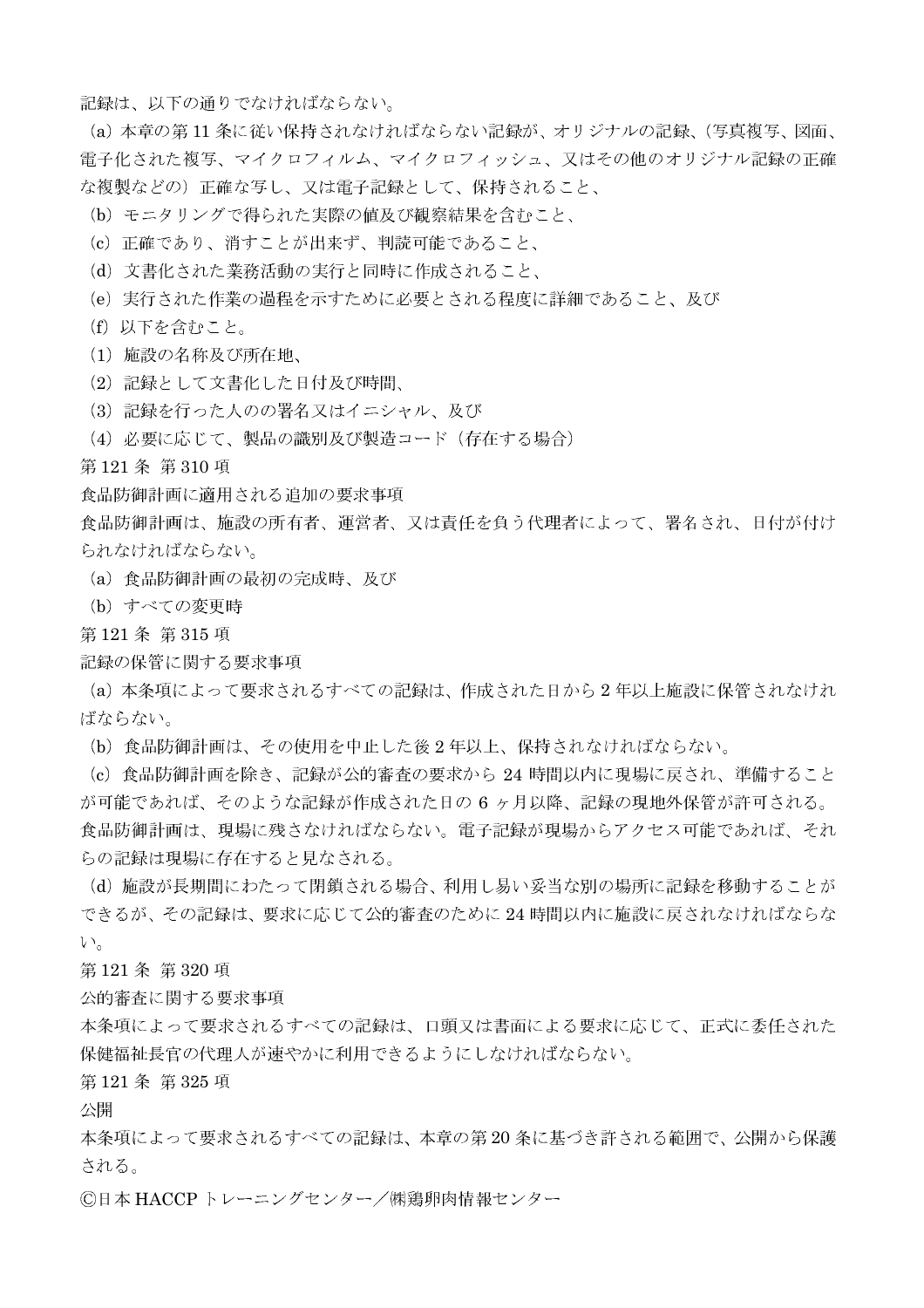下位区分 E 適合性

第121条第401項 適合性

(a) 米国において販売する食品を製造、加工、梱包、および保管する施設の所有者、運営者、又は 責任を負う代理者が連邦食品·医薬品·化粧品法第 418 条 (合衆国法典 第 21 編 第 350 条 g) 又 は本条項の下位区分C又はDに従うことを要求され、不順守の場合には、その施設の業務は、連邦 食品・医薬品・化粧品法 第 301 条 (uu) (合衆国法典 第 21 編 第 331 条 (uu)) に基づく違法行 為である。

(b) 連邦食品·医薬品·化粧品法 第420条 (合衆国法典 第21編 第350条i) 又は本条項の下位 区分 C 又は D の不順守は、連邦食品·医薬品·化粧品法 第301条 (ww) に基づく違法行為である。

日付: 2013年12月13日 政策局副長官 Leslie Kux, [FR Doc. 2013-30373 Filed 12-20-13; 8:45 am] BILLING CODE 4160-01-P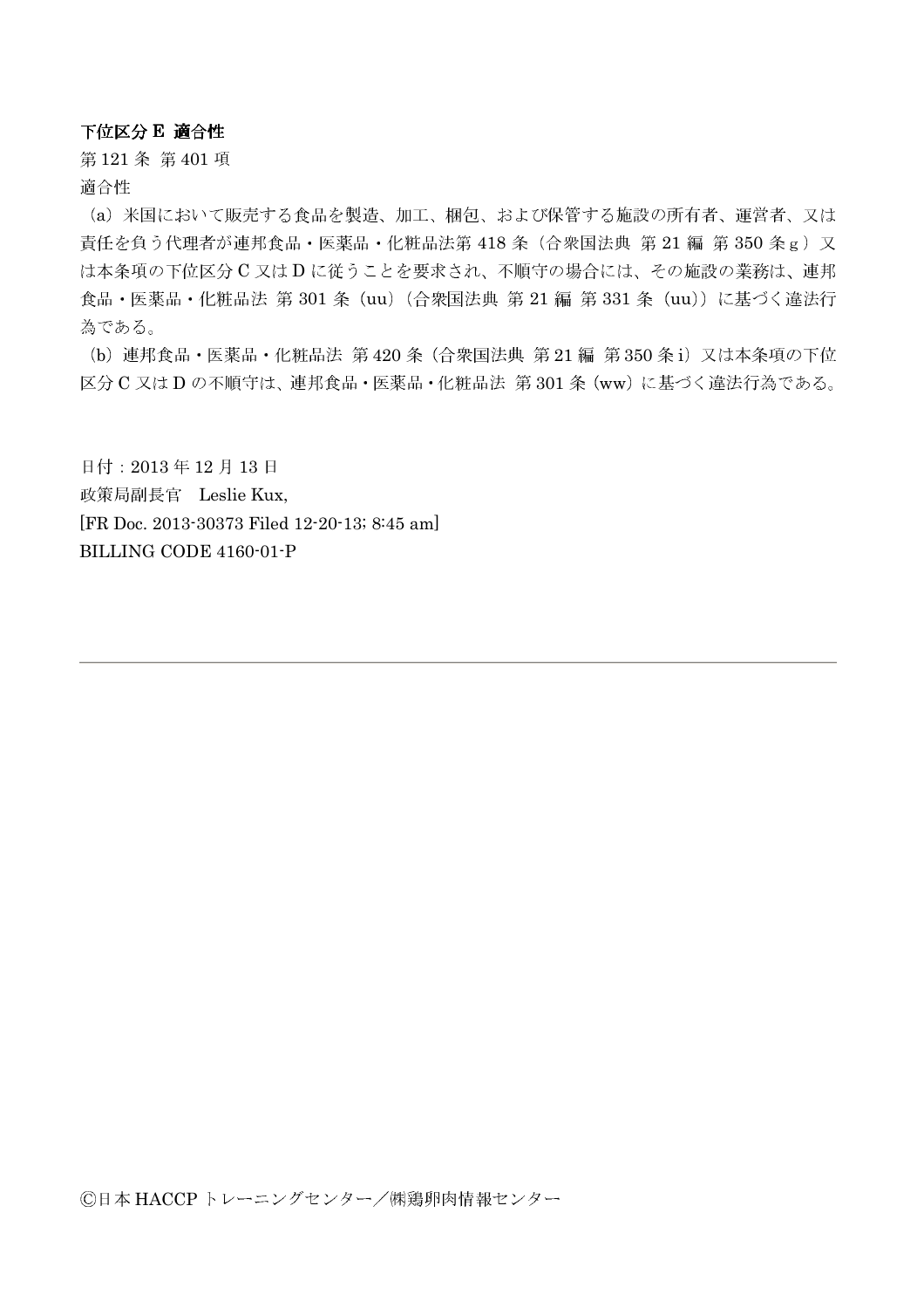